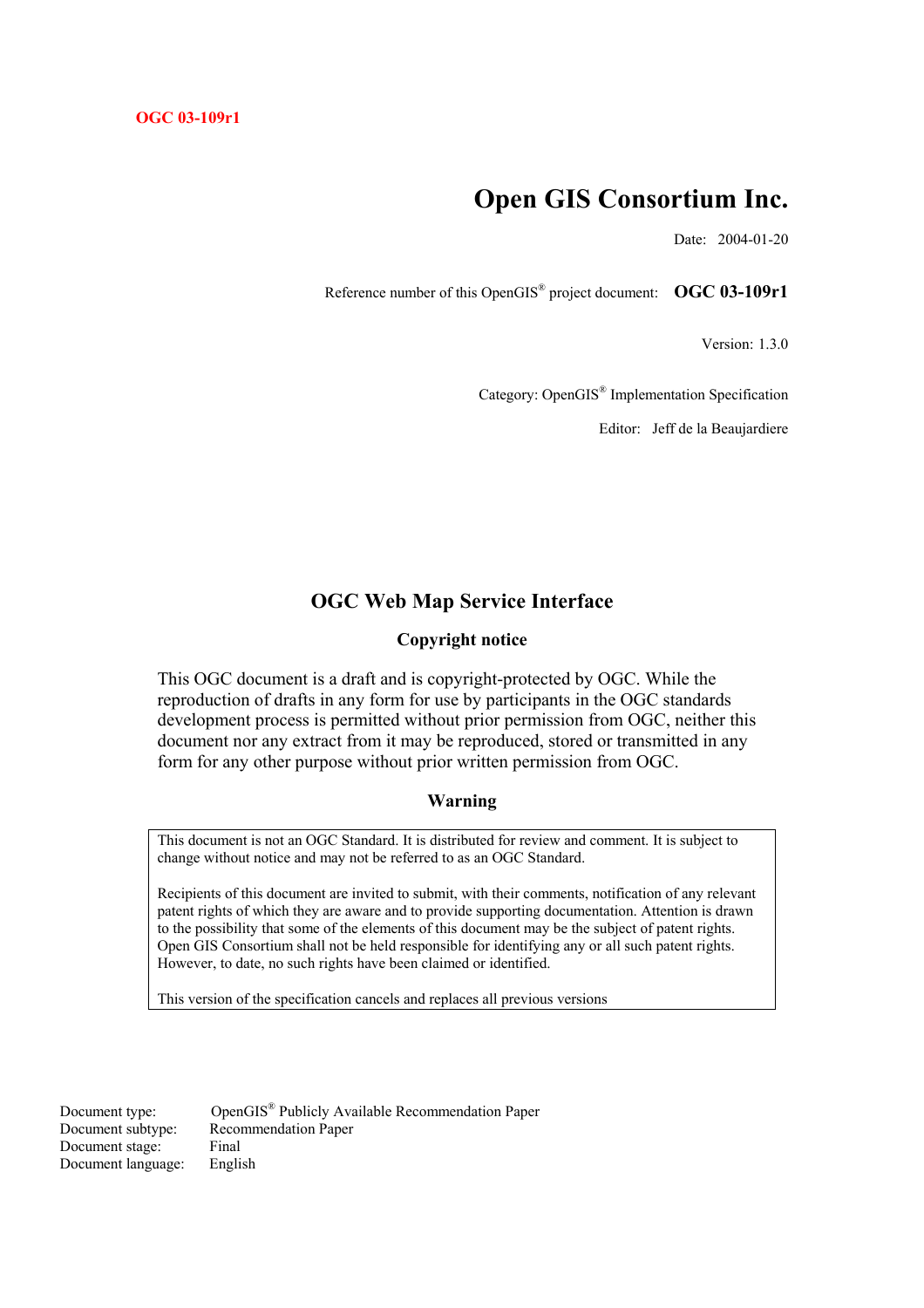#### **OGC 03-109r1**

Copyright 2003, 2004 Open GIS Consortium, Inc.

This document does not represent a commitment to implement any portion of this specification in any company's products.

OGC's Legal, IPR and Copyright Statements are found at http://www.opengis.org/

#### **NOTICE**

Permission to use, copy, and distribute this document in any medium for any purpose and without fee or royalty is hereby granted, provided that you include the above list of copyright holders and the entire text of this NOTICE.

We request that authorship attribution be provided in any software, documents, or other items or products that you create pursuant to the implementation of the contents of this document, or any portion thereof.

No right to create modifications or derivatives of OGC documents is granted pursuant to this license. However, if additional requirements (as documented in the Copyright FAQ at http://www.opengis.org/) are satisfied, the right to create modifications or derivatives is sometimes granted by the OGC to individuals complying with those requirements.

THIS DOCUMENT IS PROVIDED "AS IS," AND COPYRIGHT HOLDERS MAKE NO REPRESENTATIONS OR WARRANTIES, EXPRESS OR IMPLIED, INCLUDING, BUT NOT LIMITED TO, WARRANTIES OF MERCHANTABILITY, FITNESS FOR A PARTICULAR PURPOSE, NON-INFRINGEMENT, OR TITLE; THAT THE CONTENTS OF THE DOCUMENT ARE SUITABLE FOR ANY PURPOSE; NOR THAT THE IMPLEMENTATION OF SUCH CONTENTS WILL NOT INFRINGE ANY THIRD PARTY PATENTS, COPYRIGHTS, TRADEMARKS OR OTHER RIGHTS.

COPYRIGHT HOLDERS WILL NOT BE LIABLE FOR ANY DIRECT, INDIRECT, SPECIAL OR CONSEQUENTIAL DAMAGES ARISING OUT OF ANY USE OF THE DOCUMENT OR THE PERFORMANCE OR IMPLEMENTATION OF THE CONTENTS THEREOF.

The name and trademarks of copyright holders may NOT be used in advertising or publicity pertaining to this document or its contents without specific, written prior permission. Title to copyright in this document will at all times remain with copyright holders.

RESTRICTED RIGHTS LEGEND. Use, duplication, or disclosure by government is subject to restrictions as set forth in subdivision (c)(1)(ii) of the Right in Technical Data and Computer Software Clause at DFARS 252.227.7013

OpenGIS® is a trademark or registered trademark of Open GIS Consortium, Inc. in the United States and in other countries.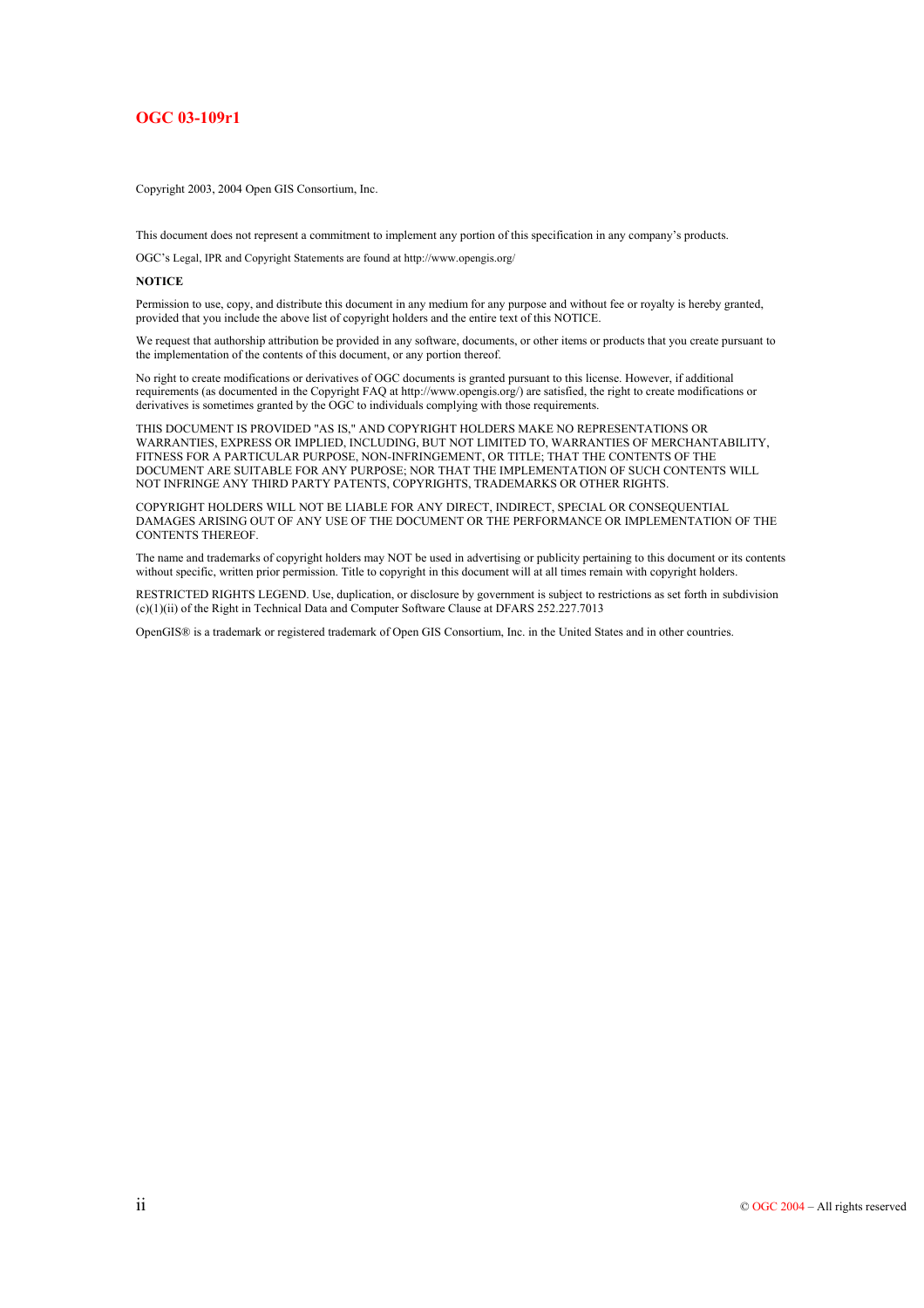# **Contents**

Page

| 1                                     |  |  |  |  |
|---------------------------------------|--|--|--|--|
| $\mathbf{2}$<br>2.1<br>2.2<br>2.3     |  |  |  |  |
| 3                                     |  |  |  |  |
| 4                                     |  |  |  |  |
| 5                                     |  |  |  |  |
| 6<br>6.1<br>6.2<br>6.2.1<br>6.2.2     |  |  |  |  |
| 6.2.3<br>6.2.4<br>6.3                 |  |  |  |  |
| 6.3.1<br>6.3.2<br>6.3.3               |  |  |  |  |
| 6.3.4<br>6.4<br>6.5<br>6.6            |  |  |  |  |
| 6.7<br>6.7.1<br>6.7.2                 |  |  |  |  |
| 6.7.3<br>6.7.4<br>6.7.5<br>6.7.6      |  |  |  |  |
| 6.7.7<br>6.8<br>6.8.1                 |  |  |  |  |
| 6.8.2<br>6.9<br>6.9.1                 |  |  |  |  |
| 6.9.2<br>6.9.3<br>6.9.4               |  |  |  |  |
| 6.9.5<br>6.10<br>6.11                 |  |  |  |  |
| $\overline{7}$<br>7.1<br>7.2<br>7.2.1 |  |  |  |  |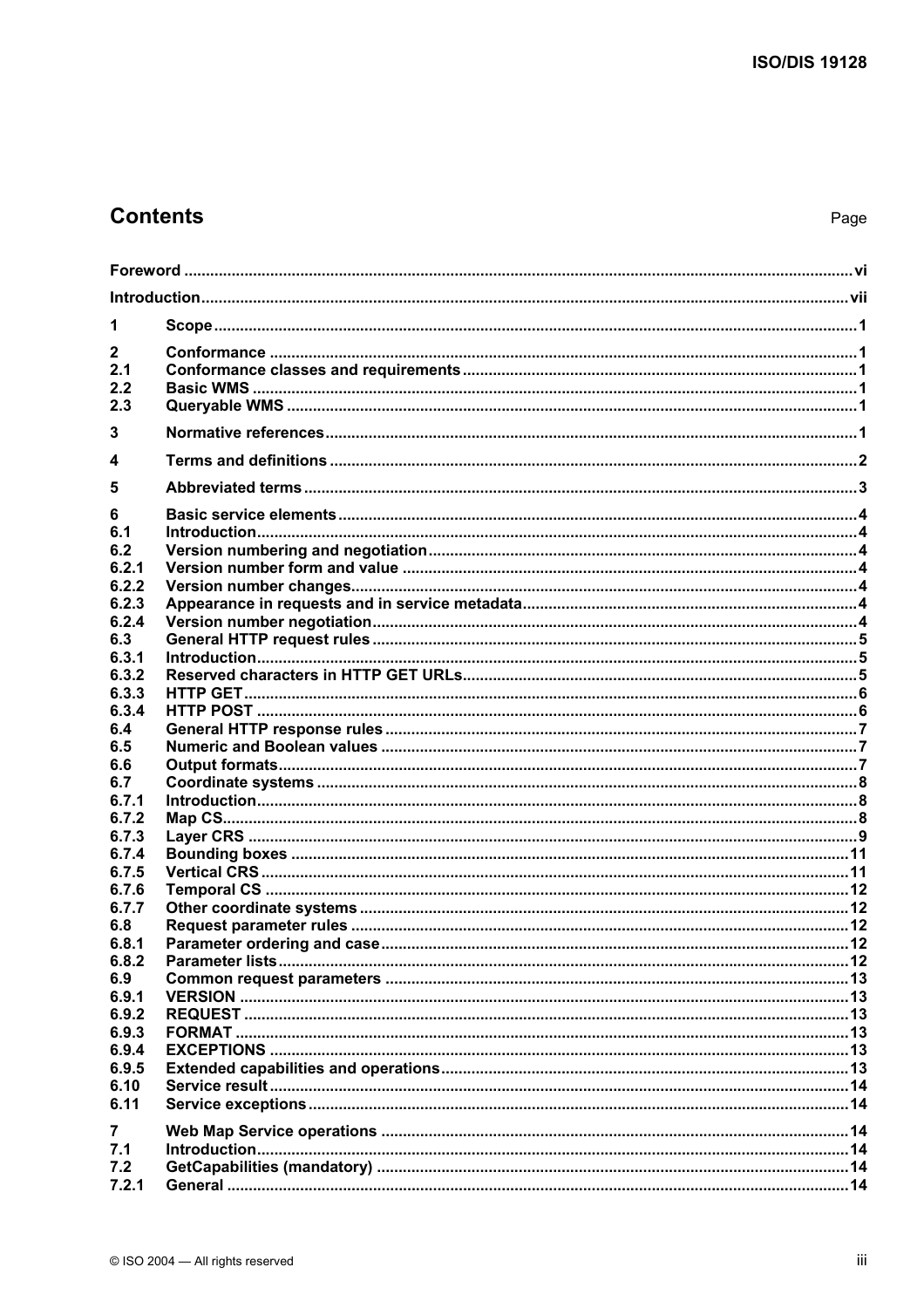| 7.2.2       |  |
|-------------|--|
| 7.2.3       |  |
| 7.2.4       |  |
| 7.2.5       |  |
| 7.3         |  |
| 7.3.1       |  |
| 7.3.2       |  |
| 7.3.3       |  |
| 7.3.4       |  |
| 7.3.5       |  |
| 7.4         |  |
| 7.4.1       |  |
| 7.4.2       |  |
| 7.4.3       |  |
|             |  |
|             |  |
| A.1         |  |
| A.1.1       |  |
| A.1.2       |  |
| A.2         |  |
| A.2.1       |  |
| A.2.2       |  |
|             |  |
|             |  |
| B.1         |  |
| B.2         |  |
| B.3         |  |
| B.4         |  |
| B.5         |  |
| B.6         |  |
| B.7         |  |
| B.8         |  |
| B.9         |  |
| <b>B.10</b> |  |
| <b>B.11</b> |  |
|             |  |
| C.1         |  |
|             |  |
| C.2         |  |
| C.3         |  |
| C.3.1       |  |
| C.3.2       |  |
| C.3.3       |  |
| C.3.4       |  |
| C.3.5       |  |
| C.3.6       |  |
| C.4         |  |
| C.4.1       |  |
| C.4.2       |  |
| C.4.3       |  |
|             |  |
| D.1         |  |
| D.2         |  |
| D.2.1       |  |
| D.2.2       |  |
| D.3         |  |
|             |  |
| D.4         |  |
| D.5         |  |
|             |  |
| E.1         |  |
|             |  |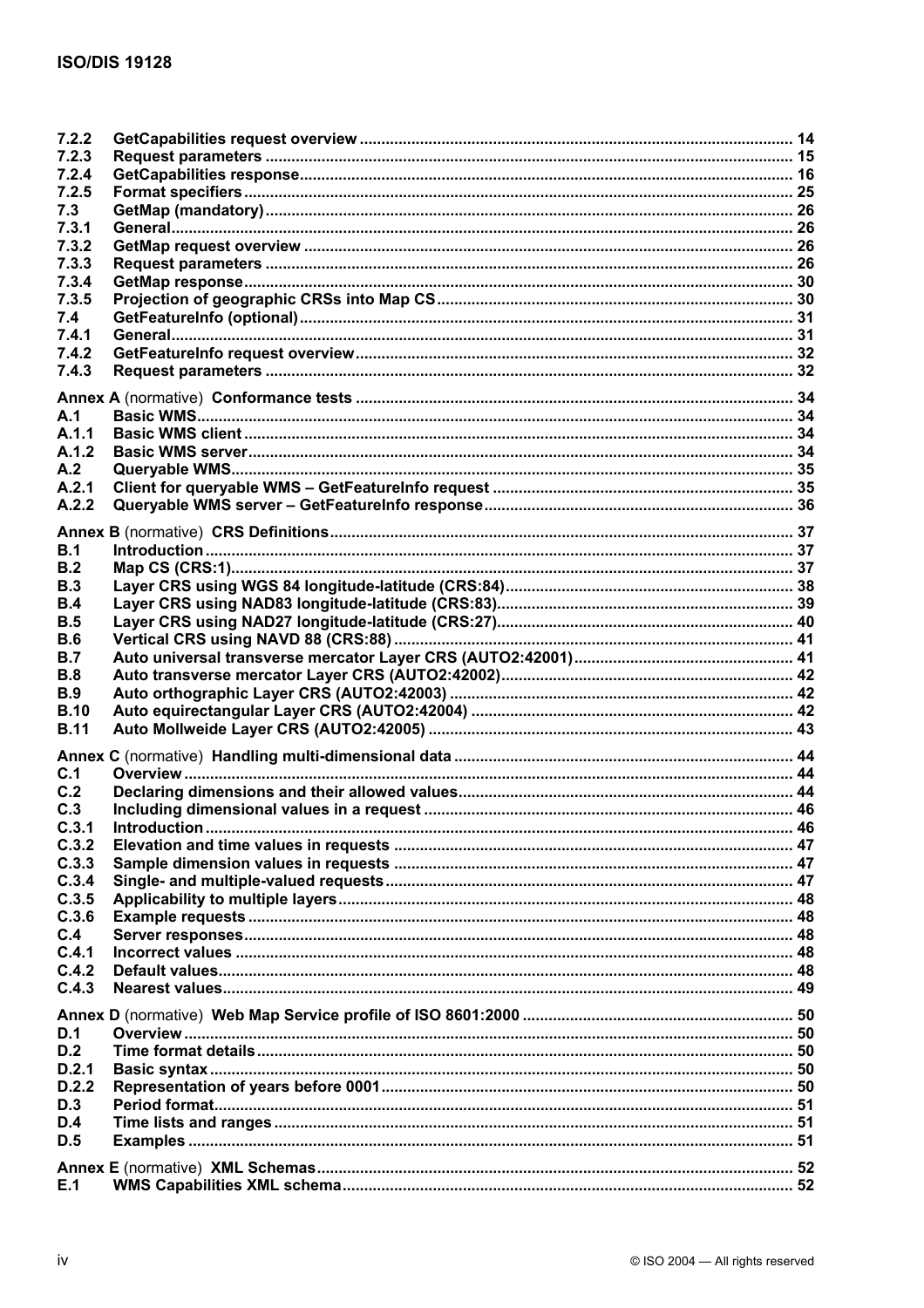| G.1 |  |
|-----|--|
| G.2 |  |
| G.3 |  |
|     |  |
|     |  |
|     |  |
|     |  |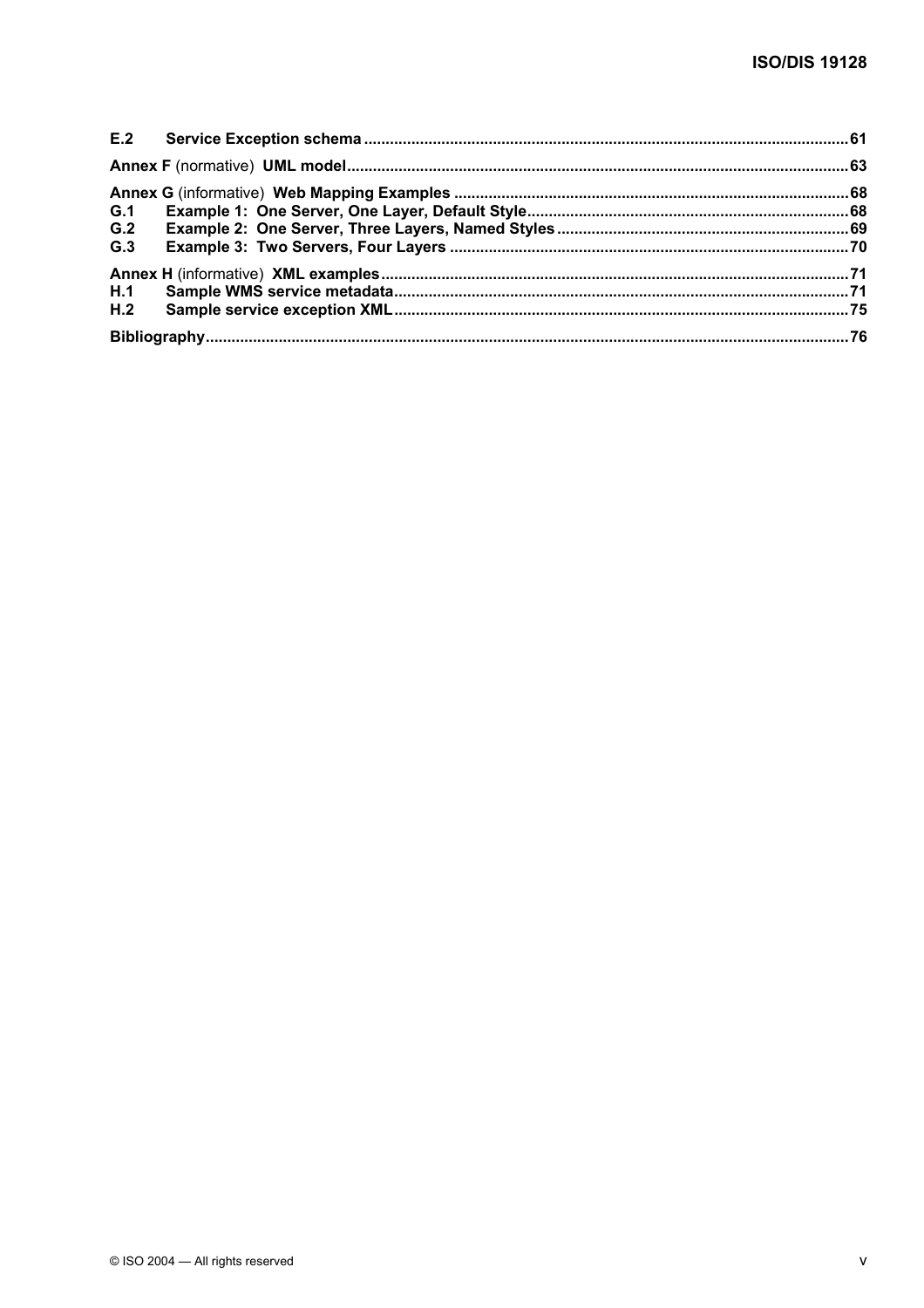# **Foreword**

ISO (the International Organization for Standardization) is a worldwide federation of national standards bodies (ISO member bodies). The work of preparing International Standards is normally carried out through ISO technical committees. Each member body interested in a subject for which a technical committee has been established has the right to be represented on that committee. International organizations, governmental and non-governmental, in liaison with ISO, also take part in the work. ISO collaborates closely with the International Electrotechnical Commission (IEC) on all matters of electrotechnical standardization.

International Standards are drafted in accordance with the rules given in the ISO/IEC Directives, Part 2.

The main task of technical committees is to prepare International Standards. Draft International Standards adopted by the technical committees are circulated to the member bodies for voting. Publication as an International Standard requires approval by at least 75 % of the member bodies casting a vote.

Attention is drawn to the possibility that some of the elements of this document may be the subject of patent rights. ISO shall not be held responsible for identifying any or all such patent rights.

ISO 19128 was prepared by Technical Committee ISO/TC 211, *Geographic information/Geomatics*.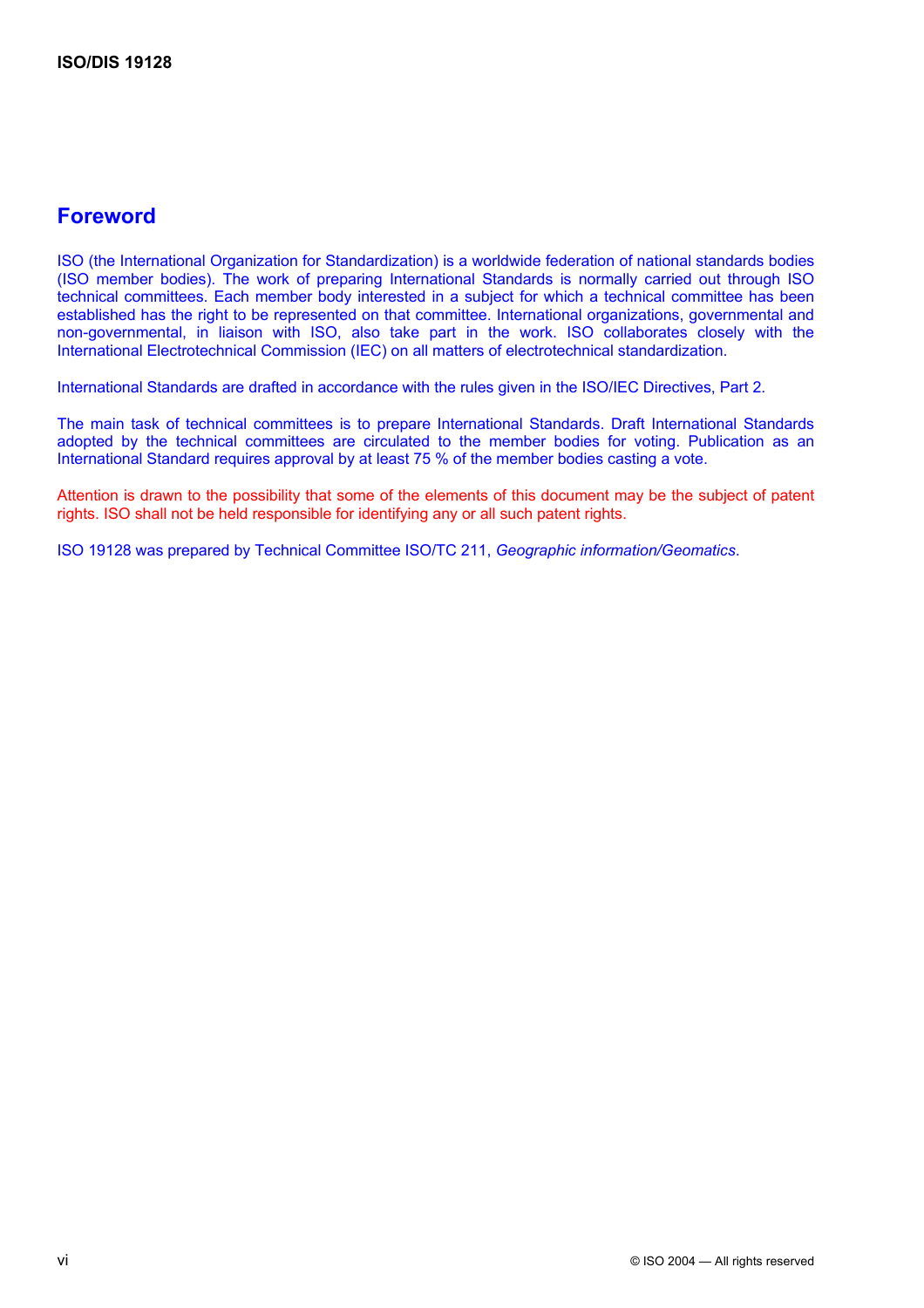# **Introduction**

A Web Map Service (WMS) produces maps of spatially referenced data dynamically from geographic information. This International Standard defines a "map" to be a portrayal of geographic information as a digital image file suitable for display on a computer screen. A map is not the data itself. WMS-produced maps are generally rendered in a pictorial format such as PNG, GIF or JPEG, or occasionally as vector-based graphical elements in Scalable Vector Graphics (SVG) or Web Computer Graphics Metafile (WebCGM) formats.

This International Standard defines three operations: one returns service-level metadata; another returns a map whose geographic and dimensional parameters are well-defined; and an optional third operation returns information about particular features shown on a map. Web Map Service operations can be invoked using a standard web browser by submitting requests in the form of Uniform Resource Locators (URLs). The content of such URLs depends on which operation is requested. In particular, when requesting a map the URL indicates what information is to be shown on the map, what portion of the Earth is to be mapped, the desired coordinate reference system, and the output image width and height. When two or more maps are produced with the same geographic parameters and output size, the results can be accurately overlaid to produce a composite map. The use of image formats that support transparent backgrounds (e.g., GIF or PNG) allows underlying maps to be visible. Furthermore, individual maps can be requested from different servers. The Web Map Service thus enables the creation of a network of distributed map servers from which clients can build customized maps. Illustrative examples of map request URLs and their resulting maps are shown in Annex G.

This International Standard applies to a Web Map Service that publishes its ability to produce maps rather than its ability to access specific data holdings. A basic WMS classifies its geographic information holdings into "Layers" and offers a finite number of predefined "Styles" in which to display those layers. This International Standard supports only named Layers and Styles, and does not include a mechanism for userdefined symbolization of feature data.

NOTE The Open GIS Consortium (OGC) Styled Layer Descriptor (SLD) specification [6] defines a mechanism for user-defined symbolization of feature data instead of named Layers and Styles. In brief, an SLD-enabled WMS retrieves feature data from a Web Feature Service [7] and applies explicit styling information provided by the user in order to render a map.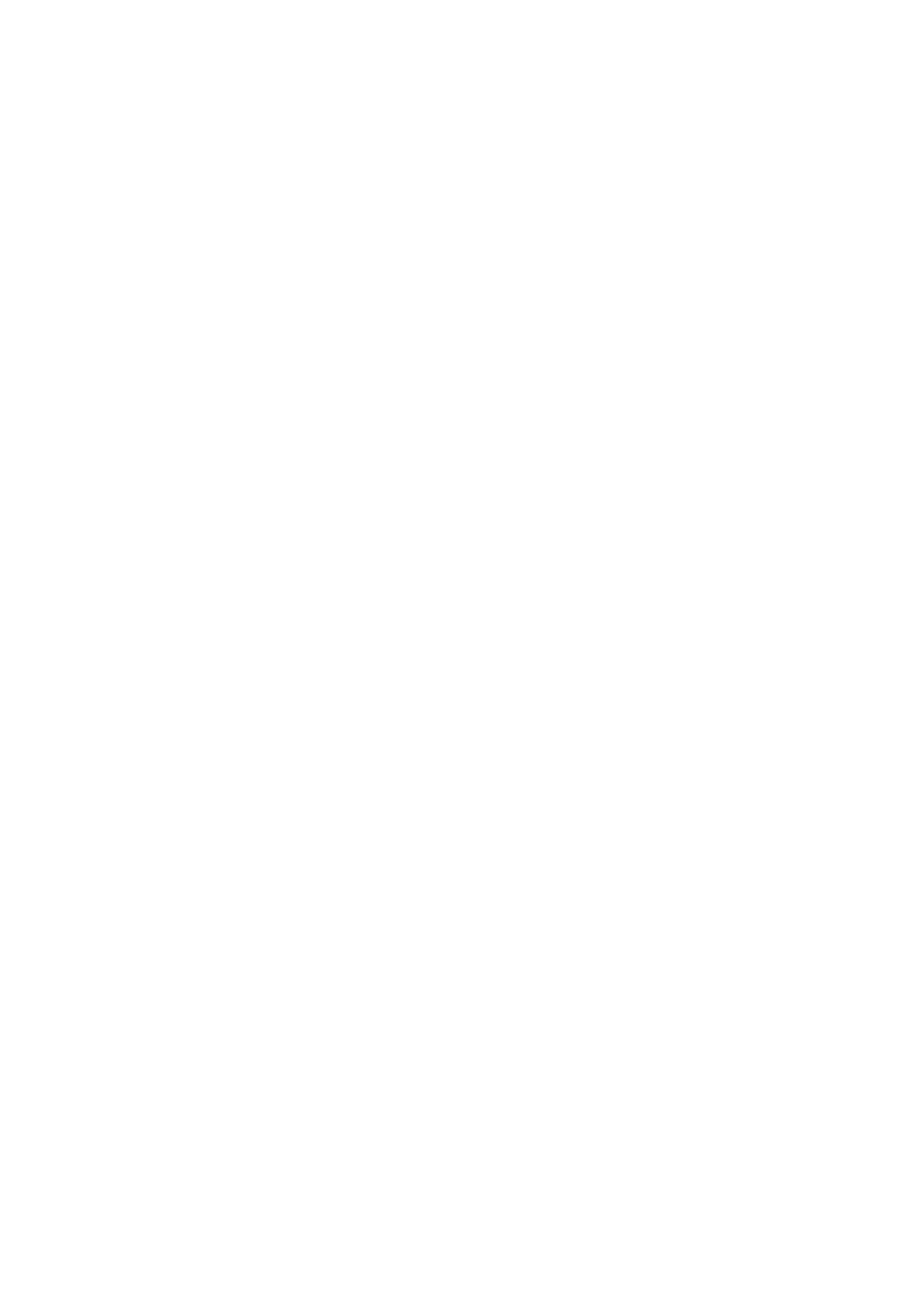# **Geographic information — Web Map Server interface**

# **1 Scope**

This International Standard specifies the behaviour of a service that produces spatially referenced maps dynamically from geographic information. It specifies operations to retrieve a description of the maps offered by a server, to retrieve a map, and to query a server about features displayed on a map. This International Standard is applicable to pictorial renderings of maps in a graphical format; it is not applicable to retrieval of actual feature data or coverage data values.

# **2 Conformance**

### **2.1 Conformance classes and requirements**

This International Standard defines two conformance classes, one for a basic WMS, and the other for a queryable WMS. Each has two subclasses, one for clients and the other for servers.

### **2.2 Basic WMS**

A basic WMS shall support the basic service elements (Clause 6), the GetCapabilities operation (7.2), and the GetMap operation (7.3). To conform to this International Standard, a basic WMS shall satisfy the requirements of A.1 of the Abstract Test Suite in Annex A.

# **2.3 Queryable WMS**

A queryable WMS shall satisfy all the requirements for a basic WMS, and shall also support the GetFeatureInfo operation (7.4). To conform to this International Standard, a queryable WMS shall satisfy all requirements of the Abstract Test Suite in Annex A.

# **3 Normative references**

The following referenced documents are indispensable for the application of this document. For dated references, only the edition cited applies. For undated references, the latest edition of the referenced document (including any amendments) applies.

EPSG (February 2003), *European Petroleum Survey Group Geodesy Parameters, version 6.3*, Lott, R., Ravanas, B., Cain, J., Simonson, G, and Nicolai, R., eds., available from <http://www.epsg.org/>

IETF RFC 2045 (November 1996), *Multipurpose Internet Mail Extensions (MIME) Part One: Format of Internet Message Bodies*, Freed, N. and Borenstein N., eds., <http://www.ietf.org/rfc/rfc2045.txt>

IETF RFC 2396 (August 1998), *Uniform Resource Identifiers (URI): Generic Syntax*, Berners-Lee, T., Fielding, N., and Masinter, L., eds., <http://www.ietf.org/rfc/rfc2396.txt>

IETF RFC 2616 (June 1999), *Hypertext Transfer Protocol – HTTP/1.1*, Gettys, J., Mogul, J., Frystyk, H., Masinter, L., Leach, P., and Berners-Lee, T., eds., <http://www.ietf.org/rfc/rfc2616.txt>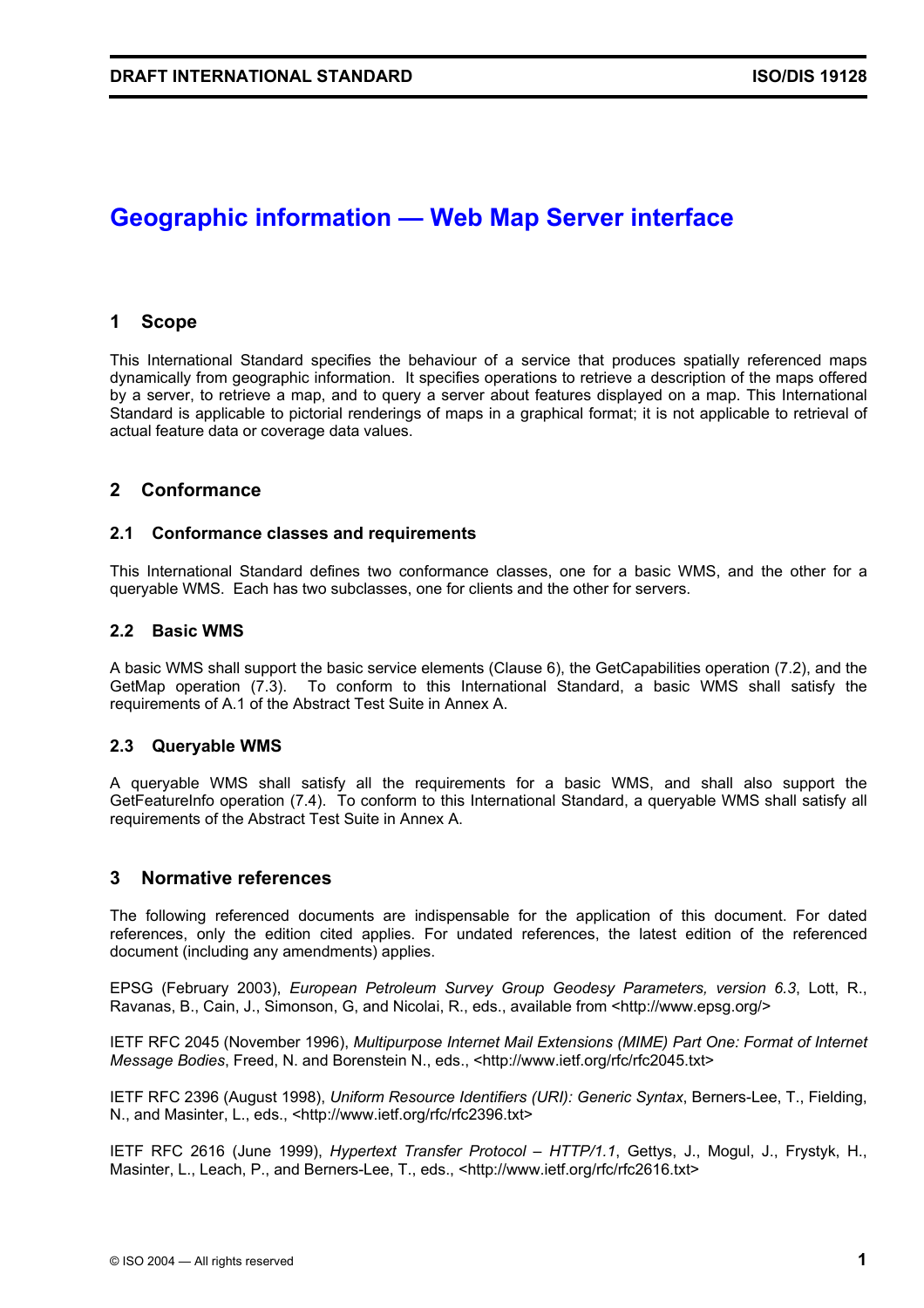ISO 8601:2000, *Data elements and interchange formats — Information interchange — Representation of dates and times* 

ISO 19111, *Geographic information — Spatial referencing by coordinates*

ISO 19115:2003, *Geographic information — Metadata*

UCUM, *Unified Code for Units of Measure*, Schadow, G. and McDonald, C. J. (eds.), <http://aurora.rg.iupui.edu/~schadow/units/UCUM/ucum.html>

XML 1.0 (October 2000), *Extensible Markup Language (XML) 1.0 (2nd edition)*, World Wide Web Consortium Recommendation, Bray, T., Paoli, J., Sperberg-McQueen, C.M., and Maler, E., eds., <http://www.w3.org/TR/REC-xml>

XML Schema (May 2001), *XML Schema Part 1: Structures*, World Wide Web Consortium Recommendation, Thompson, H. S., Beech, D., Maloney, M., and Mendelsohn, N., eds., <http://www.w3.org/TR/xmlschema-2/>

# **4 Terms and definitions**

For the purposes of this document, the following terms and definitions apply.

#### **4.1**

#### **client**

software component that can invoke an **operation** from a **server**

#### **4.2**

#### **coordinate reference system**

**coordinate system** that is related to the real world by a datum [ISO 19111]

#### **4.3**

#### **coordinate system**

set of mathematical rules for specifying how coordinates are to be assigned to points [ISO 19111]

#### **4.4**

#### **geographic information**

information concerning phenomena implicitly or explicitly associated with a location relative to the Earth [ISO 19101]

#### **4.5**

# **interface**

named set of **operations** that characterize the behaviour of an entity [ISO 19119]

#### **4.6**

#### **layer**

basic unit of **geographic information** that may be requested as a **map** from a **server**

#### **4.7**

# **map**

**portrayal** of **geographic information** as a digital image file suitable for display on a computer screen

#### **4.8**

#### **operation**

specification of a transformation or query that an object may be called to execute [ISO 19119]

# **4.9**

# **portrayal**

presentation of information to humans [ISO 19117]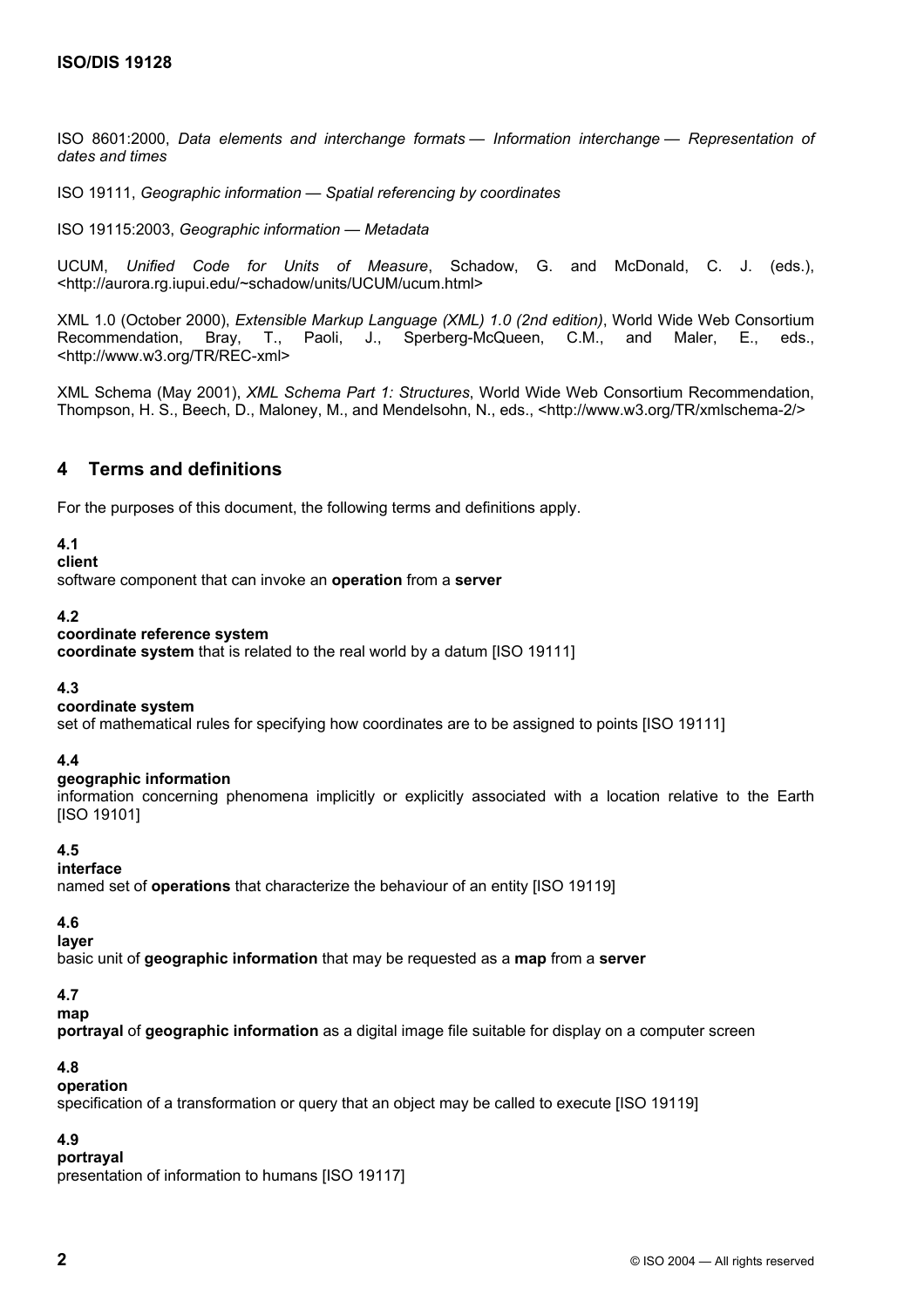# **4.10**

**request**  invocation of an **operation** by a **client**

# **4.11**

**response**  result of an **operation** returned from a **server** to a **client**

# **4.12**

**server**  a particular instance of a service

# **4.13**

**service** 

distinct part of the functionality that is provided by an entity through **interfaces** [ISO 19119]

# **4.14**

# **service metadata**

metadata describing the **operations** and **geographic information** available at a **server**

# **5 Abbreviated terms**

| <b>CRS</b>  | Coordinate Reference System            |  |  |
|-------------|----------------------------------------|--|--|
| CS          | Coordinate System                      |  |  |
| <b>DCP</b>  | <b>Distributed Computing Platform</b>  |  |  |
| DTD         | Document Type Definition               |  |  |
| <b>EPSG</b> | European Petroleum Survey Group        |  |  |
| <b>GIF</b>  | <b>Graphics Interchange Format</b>     |  |  |
| GIS         | Geographic Information System          |  |  |
| <b>HTTP</b> | <b>Hypertext Transfer Protocol</b>     |  |  |
| <b>IETF</b> | <b>Internet Engineering Task Force</b> |  |  |
| JPEG        | Joint Photographic Experts Group       |  |  |
| <b>MIME</b> | Multipurpose Internet Mail Extensions  |  |  |
| <b>NAD</b>  | North American Datum                   |  |  |
| OGC         | Open GIS Consortium                    |  |  |
| <b>PNG</b>  | <b>Portable Network Graphics</b>       |  |  |
| <b>RFC</b>  | <b>Request for Comments</b>            |  |  |
| SVG         | <b>Scalable Vector Graphics</b>        |  |  |
| <b>UCUM</b> | Unified Code for Units of Measure      |  |  |
| URL         | Uniform Resource Locator               |  |  |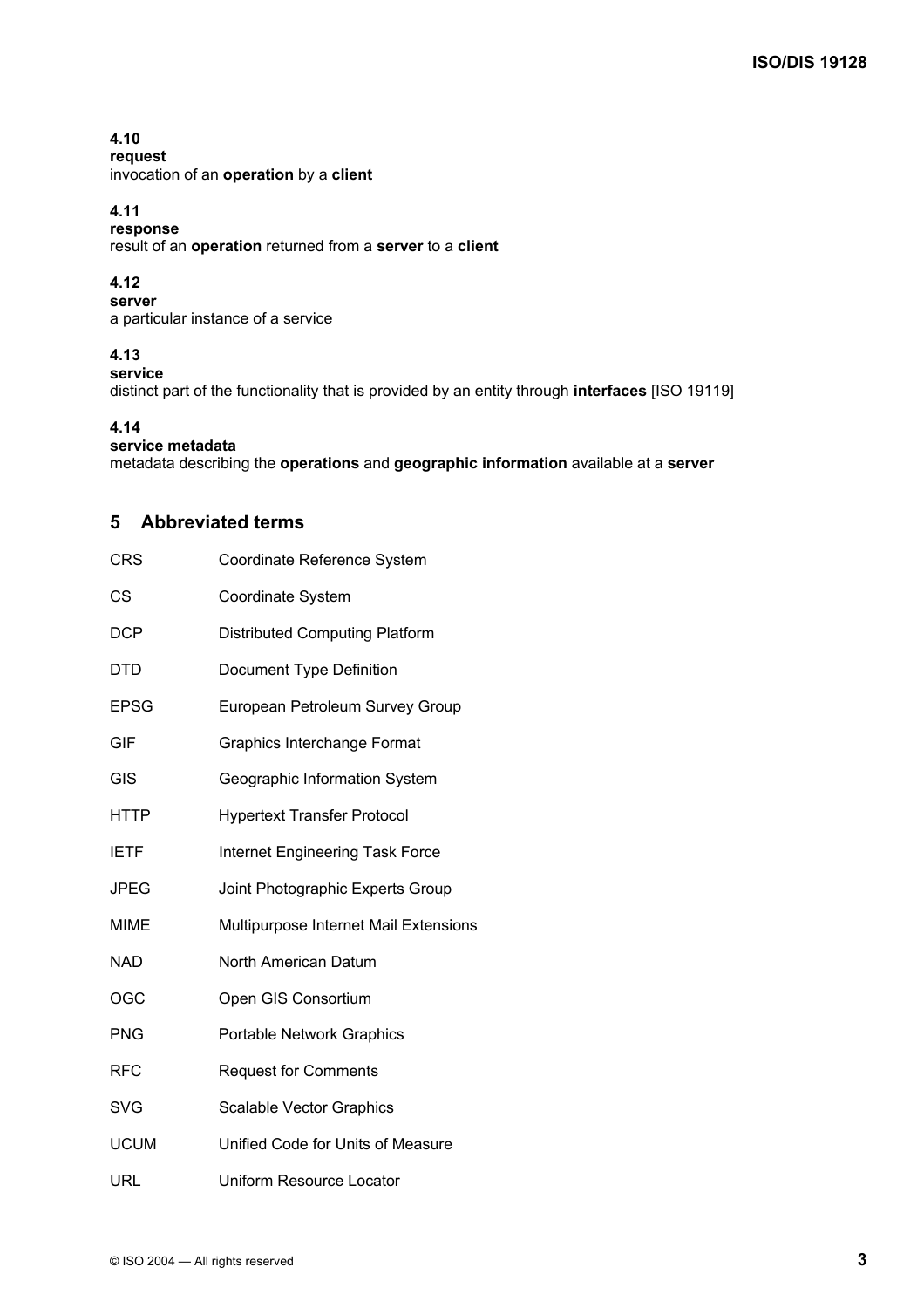# **ISO/DIS 19128**

| WebCGM     | Web Computer Graphics Metafile |
|------------|--------------------------------|
| <b>WCS</b> | <b>Web Coverage Service</b>    |
| <b>WFS</b> | Web Feature Service            |
| WGS        | World Geodetic System          |
| <b>WMS</b> | Web Map Service                |
| XML        | Extensible Markup Language     |
|            |                                |

# **6 Basic service elements**

# **6.1 Introduction**

This clause specifies aspects of Web Map Server behaviour that are independent of particular operations or are common to several operations.

# **6.2 Version numbering and negotiation**

# **6.2.1 Version number form and value**

The Web Map Service defines a protocol version number. The version number applies to the XML schema and the request encodings defined in this International Standard. The version number contains three nonnegative integers, separated by decimal points, in the form "x.y.z". The numbers "y" and "z" shall not exceed 99.

Implementations of this International Standard shall use the value "1.3.0" as the protocol version number.

# **6.2.2 Version number changes**

The protocol version number shall be changed with each revision of this International Standard. The number shall increase monotonically and shall comprise no more than three integers separated by decimal points, with the first integer being the most significant. There may be gaps in the numerical sequence. Some numbers may denote draft versions. Servers and their clients need not support all defined versions, but shall obey the negotiation rules below.

# **6.2.3 Appearance in requests and in service metadata**

The version number appears in at least two places: in the service metadata, and in the parameter list of client requests to a server. The version number used in a client's request of a particular server shall be equal to a version number which that instance has declared it supports (except during negotiation as described below). A server may support several versions, whose values clients may discover according to the negotiation rules.

# **6.2.4 Version number negotiation**

A WMS client may negotiate with a server to determine a mutually agreeable protocol version. Negotiation is performed using the GetCapabilities operation (described in 7.2) according to the following rules.

All service metadata shall include a protocol version number and shall comply with the XML DTD or Schema defined for that version. In response to a GetCapabilities request (for which the VERSION parameter is optional) that does not specify a version number, the server shall respond with the highest version it supports. In response to a GetCapabilities request containing a version number that the server implements, the server shall send that version. If the server does not support the requested version, the server shall respond with output that conforms to a version it does support, as determined by the following rules: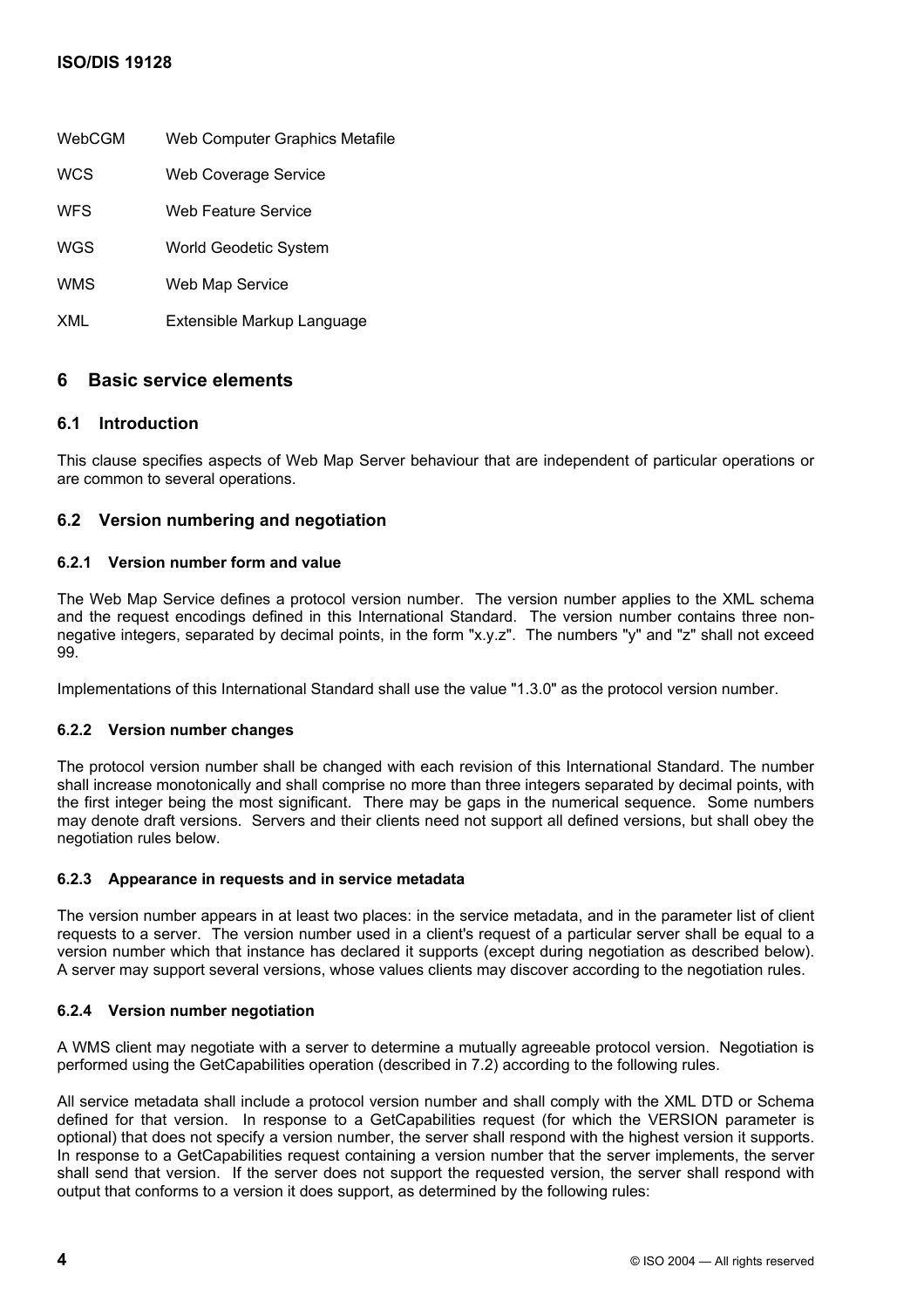- 1) If a version unknown to the server and higher than the lowest supported version is requested, the server shall send the highest version it supports that is less than the requested version.
- 2) If a version lower than any of those known to the server is requested, then the server shall send the lowest version it supports.

If the client does not support the version sent by the server, it may either cease communicating with the server or send a new request with a different version number that the client does support.

The process may be repeated until a mutually understood version is reached, or until the client determines that it will not or cannot communicate with that particular server.

EXAMPLE 1 Server understands versions 1, 2, 4, 5 and 8. Client understands versions 1, 3, 4, 6, and 7. Client requests version 7. Server responds with version 5. Client requests version 4. Server responds with version 4, which the client understands, and the negotiation ends successfully.

EXAMPLE 2 Server understands versions 4, 5 and 8. Client understands version 3. Client requests version 3. Server responds with version 4. Client does not understand that version or any higher version, so negotiation fails and client ceases communication with that server.

The VERSION parameter is mandatory in requests other than GetCapabilities.

# **6.3 General HTTP request rules**

#### **6.3.1 Introduction**

This International Standard defines the implementation of the Web Map Service on a distributed computing platform (DCP) comprising Internet hosts that support the Hypertext Transfer Protocol (HTTP) (see IETF RFC 2616). Thus the Online Resource of each operation supported by a server is an HTTP Uniform Resource Locator (URL). The URL may be different for each operation, or the same, at the discretion of the service provider. Each URL shall conform to the description in IETF RFC 2616 (section 3.2.2 "HTTP URL") but is otherwise implementation-dependent; only the query portion comprising the service request itself is defined by this International Standard.

HTTP supports two request methods: GET and POST. One or both of these methods may be offered by a server, and the use of the Online Resource URL differs in each case. Support for the GET method is mandatory; support for the POST method is optional.

#### **6.3.2 Reserved characters in HTTP GET URLs**

The URL specification (IETF RFC 2396) reserves particular characters as significant and requires that these be escaped when they might conflict with their defined usage. This International Standard explicitly reserves several of those characters for use in the query portion of WMS requests. When the characters '&', '=', ',' and '+' appear in one of the roles defined in Table 1, they shall appear literally in the URL. When those characters appear elsewhere (for example, in the value of a parameter), they shall be encoded as defined in IETF RFC 2396.

The server shall be prepared to decode any character escaped in this manner, and to decode the '+' character as a space.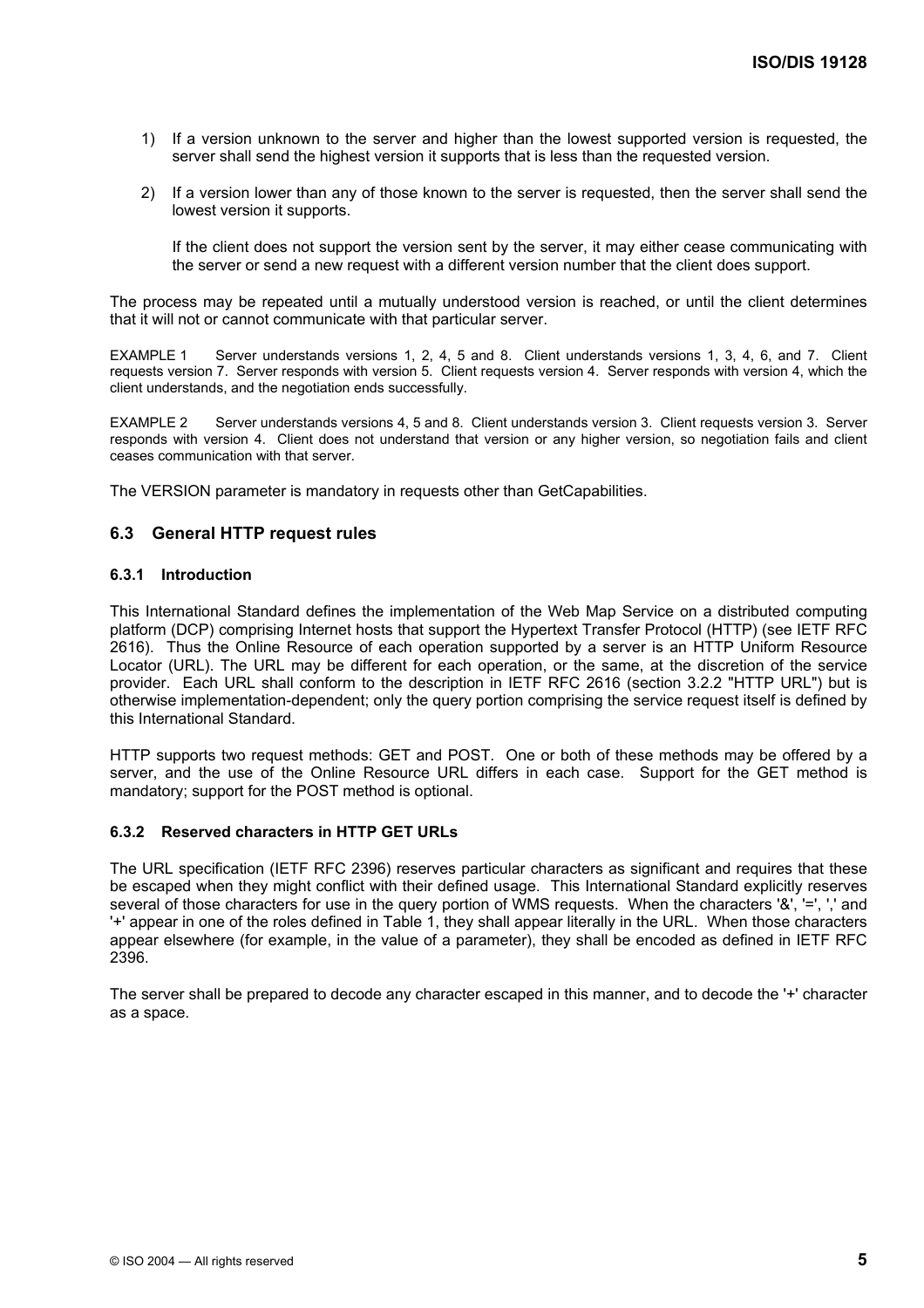| <b>Character</b> | <b>Reserved Usage</b>                                                                                                       |  |
|------------------|-----------------------------------------------------------------------------------------------------------------------------|--|
| 2                | Separator indicating start of query string.                                                                                 |  |
| &                | Separator between parameters in query string.                                                                               |  |
|                  | Separator between name and value of parameter.                                                                              |  |
|                  | Separator between individual values in list-oriented parameters (such as BBOX, LAYERS<br>and STYLES in the GetMap request). |  |
|                  | Shorthand representation for a space character.                                                                             |  |

# **Table 1 — Reserved Characters in WMS Query String**

# **6.3.3 HTTP GET**

A Web Map Service shall support the "GET" method of the HTTP protocol (IETF RFC 2616).

An Online Resource URL intended for HTTP GET requests is in fact only a URL prefix to which additional parameters are appended in order to construct a valid Operation request. A URL prefix is defined in accordance with IETF RFC 2396 as a string including, in order, the scheme ("http" or "https"), Internet Protocol hostname or numeric address, optional port number, path, mandatory question mark '?', and optional string comprising one or more server-specific parameters ending in an ampersand '&'. The prefix defines the network address to which request messages are to be sent for a particular operation on a particular server. Each operation may have a different prefix. Each prefix is entirely at the discretion of the service provider.

This International Standard defines how to construct a query part that is appended to the URL prefix in order to form a complete request message. Every WMS operation has several mandatory or optional request parameters. Each parameter has a defined name. Each parameter may have one or more legal values, which are either defined by this International Standard or are selected by the client based on service metadata. To formulate the query part of the URL, a client shall append the mandatory request parameters, and any desired optional parameters, as name/value pairs in the form "name=value&" (parameter name, equals sign, parameter value, ampersand). The '&' is a separator between name/value pairs, and is therefore optional after the last pair in the request string.

When the HTTP GET method is used, the client-constructed query part is appended to the URL prefix defined by the server, and the resulting complete URL is invoked as defined by HTTP (IETF RFC 2616).

Table 2 summarizes the components of an operation request URL when HTTP GET is used.

| <b>URL Component</b>                      | <b>Description</b>                                                                                                       |
|-------------------------------------------|--------------------------------------------------------------------------------------------------------------------------|
| http://host[:port]/path[?{name[=value]&}] | URL prefix of service operation. [ ] denotes 0 or 1 occurrence of an<br>optional part; {} denotes 0 or more occurrences. |
| name=value&                               | One or more standard request parameter name/value pairs as defined<br>for each operation by this International Standard. |

**Table 2 — Structure of WMS request using HTTP GET** 

# **6.3.4 HTTP POST**

A Web Map Service may support the "POST" method of the HTTP protocol (IETF RFC 2616).

An Online Resource URL intended for HTTP POST requests is a complete URL (not merely a prefix as in the HTTP GET case) that is valid according to IETF RFC 2396 to which clients transmit request parameters in the body of the POST message. A WMS shall not require additional parameters to be appended to the URL in order to construct a valid target for the operation request. When POST is used, the request message is formulated as an XML document.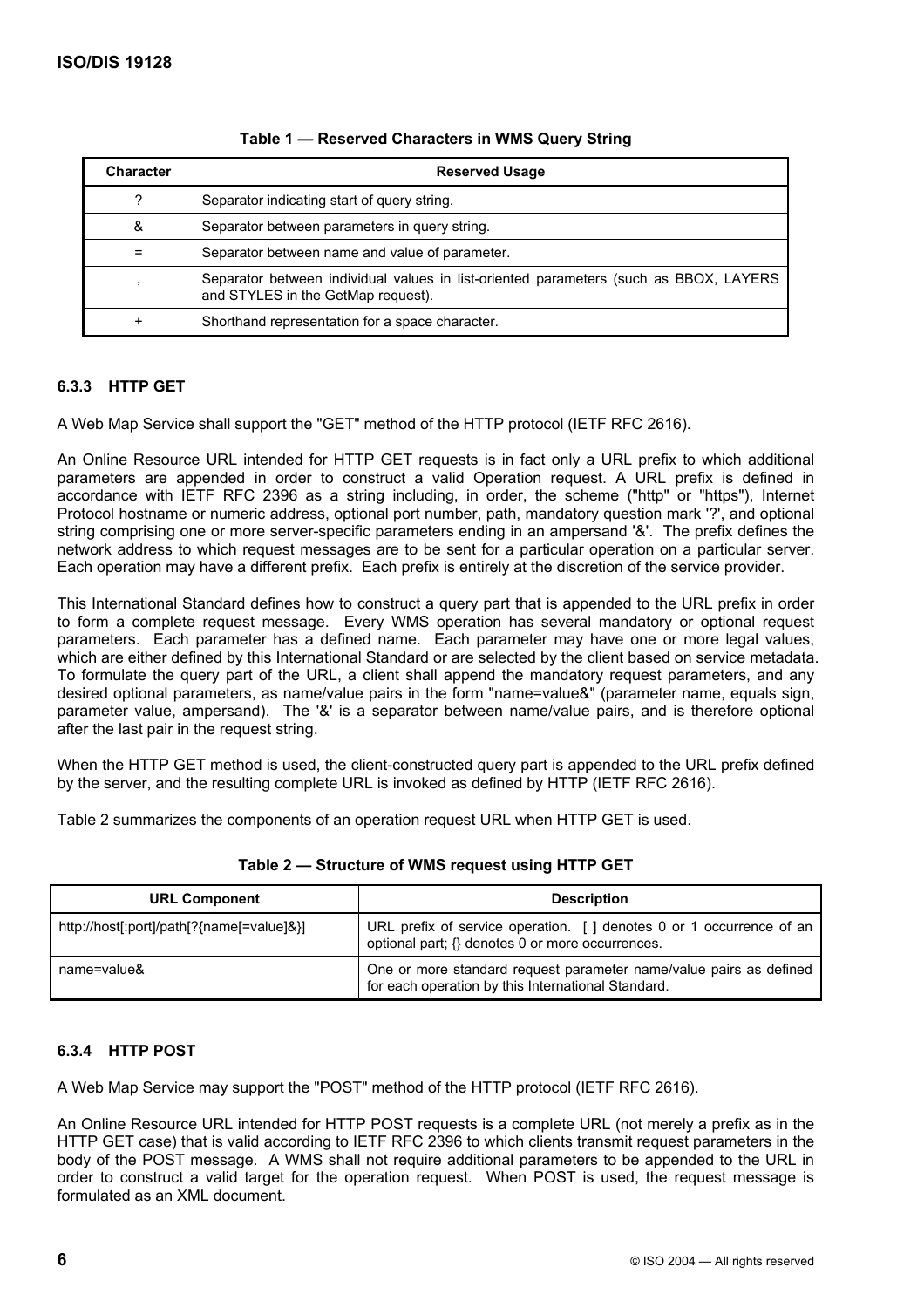# **6.4 General HTTP response rules**

Upon receiving a valid request, the service shall send a response corresponding exactly to the request as detailed in Clause 7 of this International Standard, or send a service exception if unable to respond correctly. Only in the case of Version Negotiation (6.2.3) may the server offer a differing result. Upon receiving an invalid request, the service shall issue a service exception as described in 6.11.

A server may send an HTTP Redirect message (using HTTP response codes as defined in IETF RFC 2616) to an absolute URL that is different from the valid request URL that was sent by the client. HTTP Redirect causes the client to issue a new HTTP request for the new URL. Several redirects could in theory occur. Practically speaking, the redirect sequence ends when the server responds with a WMS response. The final response shall be a WMS response that corresponds exactly to the original request (or a service exception).

Response objects shall be accompanied by the appropriate Multipurpose Internet Mail Extensions (MIME) type (

IETF RFC 2045) for that object. A list of MIME types in common use on the internet is maintained by the Internet Assigned Numbers Authority (IANA) [2]. Allowable types for operation responses and service exceptions are discussed below. The basic structure of a MIME type is a string of the form "type/subtype". MIME allows additional parameters in a string of the form "type/subtype; param1=value1; param2=value2". A server may include parameterized MIME types in its list of supported output formats. In addition to any parameterized variants, the server should offer the basic unparameterized version of the format.

Response objects should be accompanied by other HTTP entity headers as appropriate and to the extent possible. In particular, the Expires and Last-Modified headers provide important information for caching; Content-Length may be used by clients to know when data transmission is complete and to efficiently allocate space for results, and Content-Encoding or Content-Transfer-Encoding may be necessary for proper interpretation of the results.

# **6.5 Numeric and Boolean values**

Integer numbers shall be represented in a manner consistent with the specification for integers in XML Schema Datatypes ([8], section 3.3.13). This International Standard shall explicitly indicate where an integer value is mandatory.

Real numbers shall be represented in a manner consistent with the specification for double-precision numbers in XML Schema Datatypes ([8], section 3.2.5). This representation allows for integer, decimal and exponential notations. A real value is allowed in all numeric fields defined by this International Standard unless the value is explicitly restricted to integer.

Positive, negative and zero values are allowed unless explicitly restricted.

Boolean values shall be represented in a manner consistent with the specification for boolean in XML Schema Datatypes ([8], section 3.2.2). The values '0' and 'false' are equivalent. The values '1' and 'true' are equivalent. Absence of an optional value is equivalent to logical false. This International Standard shall explicitly indicate where a Boolean value is mandatory.

# **6.6 Output formats**

The response to a Web Map Service request is always a computer file that is transferred over the internet from the server to the client. The file may contain text, or the file may represent a map image. As stated in 6.4, the type of the returned file shall be indicated by a MIME type string.

Text output formats are usually formatted as Extensible Markup Language (XML; MIME type text/xml). Text formats are used to convey service metadata, descriptions of error conditions, or responses to queries for information about features shown on a map.

Allowed map formats are either "picture" formats or "graphic element" formats. Picture formats constitute a rectangular pixel array of fixed size. Picture formats include file types such as Graphics Interchange Format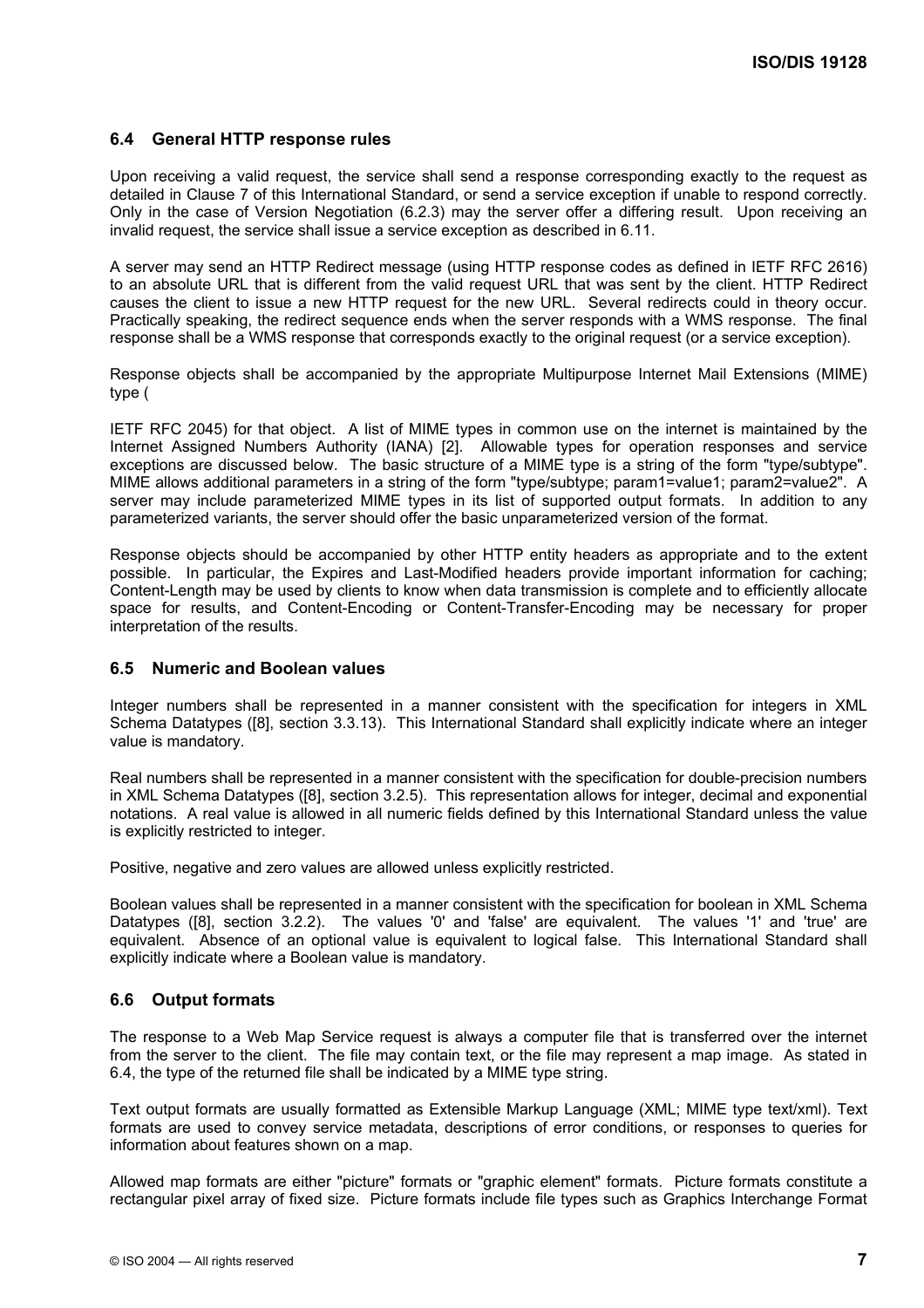(GIF; MIME type "image/gif"), Portable Network Graphics (PNG; MIME type "image/png"), Joint Photographics Expert Group (JPEG; MIME type "image/jpeg"), all of which can be displayed by common Web browsers, and file types such as Tagged Image File Format (TIFF: MIME type "image/tiff") that may require additional software (beyond a basic Web browser) for display. Graphic element formats constitute a scale-independent description of the graphic elements to be displayed (including points, lines, curves, text and images), such that the size of the display may be modified while preserving the relative arrangement of the graphic elements. Graphic element formats include Scalable Vector Graphics (SVG; MIME type "image/svg+xml") or Web Computer Graphics Metafile (WebCGM; MIME type "image/cgm;Version=4;ProfileId=WebCGM") formats.

NOTE 1 SVG is expressed using XML, and could therefore be considered to be a text output format, but for the purposes of this International Standard SVG is considered to be a map format.

NOTE 2 WebCGM is a profile of ISO/IEC 8632.

A server may offer multiple map formats. The formats it offers are enumerated in <Format> elements in its service metadata. Use of a specific format is not required by this International Standard. However, for maps that portray vector features the server should offer at least one format that supports transparency in order that maps may be overlaid without obscuring other maps below (see the discussion about transparency in 7.3.3.9). Also, for ease of use the server should offer at least one format that can be displayed by common Web browsers without additional software. Based on these considerations, the server should offer at least the PNG format.

### **6.7 Coordinate systems**

#### **6.7.1 Introduction**

This International Standard uses two principal classes of Coordinate Systems: a Map CS applicable to the map portrayal generated by the Web Map Service, and a Layer CRS for a Bounding Box applied to the source data. During a portrayal operation, a WMS converts or transforms geographic information from a Layer CRS into a Map CS. In addition, a Layer may have an associated vertical, temporal or other coordinate system.

# **6.7.2 Map CS**

A Map CS is a coordinate reference system for a map produced by a Web Map Service. A WMS map is a rectangular grid of pixels displayed on a computer screen (or a digital file that could be so displayed). The Map CS has a horizontal axis denoted i, and a vertical axis denoted j. i and j shall have only nonnegative integer values. The origin  $(i,j) = (0,0)$  is the pixel in the upper left corner of the map; i increases to the right and j increases downward. The Map CS is defined using ISO 19111 terminology in B.2. The Map CS is identified by the label "CRS:1".

The usual orientation of the Map CS shall be such that the i axis is parallel to the East-to-West axis of the Layer CRS and increases Eastward, and the j axis is parallel to the North-to-South axis of the Layer CRS and increases Southward. This orientation will not be possible in some cases, as (for example) in an orthographic projection over the South pole. The convention to be followed is that, wherever possible, East shall be to the right edge and North shall be toward the upper edge of the Map CS.

The WIDTH and HEIGHT parameters used in the GetMap request (7.3.3.8) and by inclusion in the GetFeatureInfo request (7.4.3.3) correspond to i and i as follows:

- WIDTH denotes the size of the map image in pixels along the i axis (that is, WIDTH-1 is the maximum value of i).
- HEIGHT denotes the size of the map image in pixels along the j axis (that is, HEIGHT-1 is the maximum value of j).

The I and J parameters used in the GetFeatureInfo request (7.4.3.7) denote integer values along the i and j axes, respectively, of the Map CS.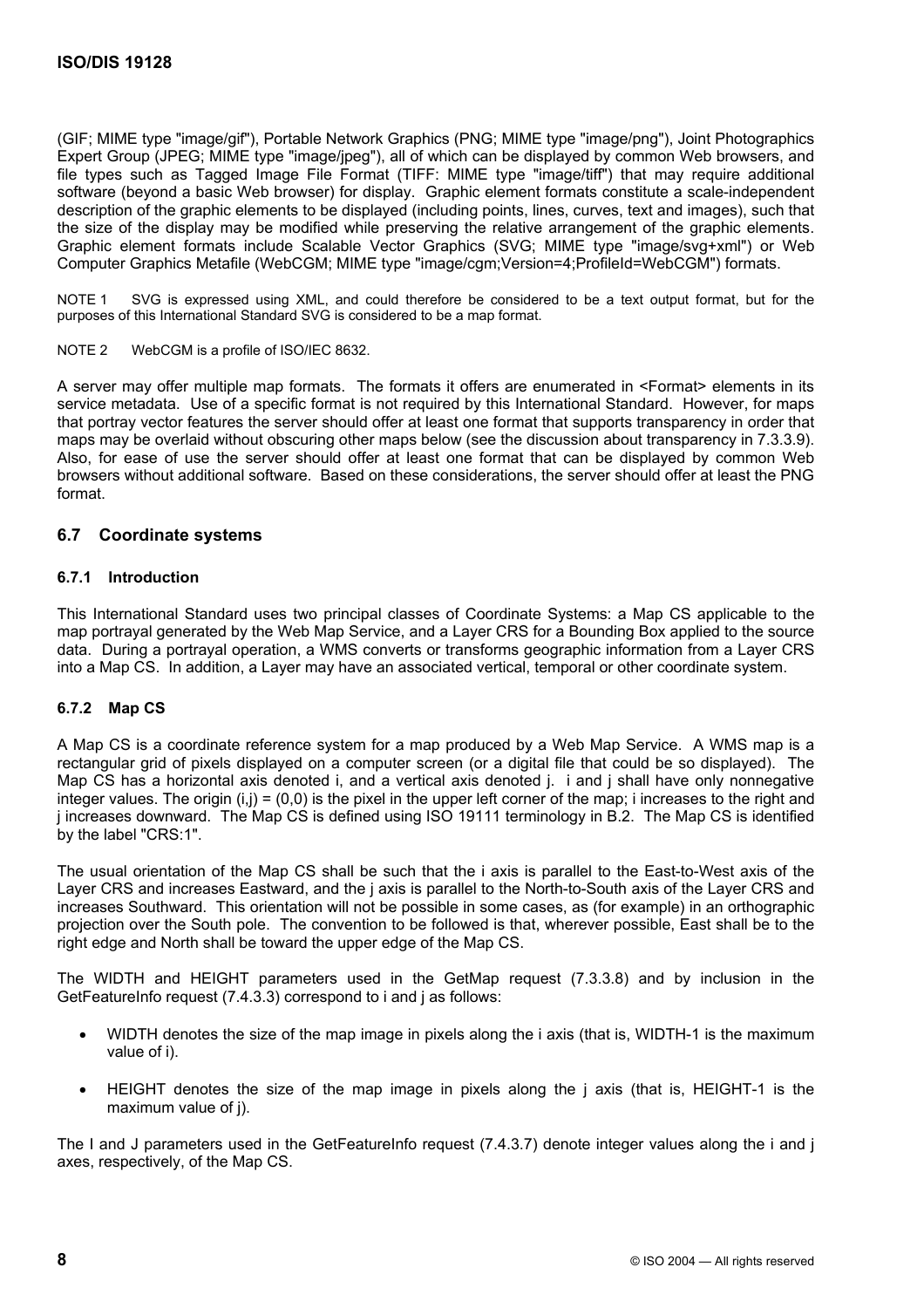# **6.7.3 Layer CRS**

### **6.7.3.1 Introduction**

A Layer CRS is a horizontal coordinate reference system for the geographic information that serves as the source for a map. As discussed below, many Layer CRSs are possible. A Layer CRS appears in the following entities relevant to the Web Map Service:

- the <BoundingBox> element in the service metadata (7.2.4.6.8);
- the CRS parameter in the GetMap request (7.3.3.5);
- the CRS parameter in the map request part of the GetFeatureInfo request (7.4.3.4).

A WMS must support at least one CRS, and maps from multiple servers may be overlaid only if all the selected servers have at least one CRS in common. This International Standard does not mandate support for any particular Layer CRS(s). Instead, this International Standard only defines how CRSs are identified and discusses several optional Layer CRSs in this Clause and in Annex B. Map providers may support the CRSs that are most useful and appropriate to their geographic locale or information community. To maximize interoperability among servers, providers should also support geographic coordinates using the "CRS:84" or "EPSG:4326" Layer CRSs discussed below.

Every Layer CRS has an identifier that is a character string. Two types of Layer CRS identifiers are permitted: "label" and "URL" identifiers:

- Label: The identifier includes a namespace prefix, a colon, a numeric or string code, and in some instances a comma followed by additional parameters. This International Standard defines three namespaces: CRS, EPSG and AUTO2, as discussed below.
- **URL**: The identifier is a fully-qualified Uniform Resource Locator that references a publicly-accessible file containing a definition of the CRS that is compliant with ISO 19111.

The Layer CRS has two axes, denoted x and y. The x axis is the first axis in the CRS definition, the y axis is the second axis. Depending on the particular CRS, the x axis may or may not be oriented West-to-East, and the y axis may or may not be oriented South-to-North. The WMS portrayal operation shall account for axis order, origin and direction in the Layer CRS when projecting geographic information from a Layer CRS to the Map CS.

Coordinates shall be listed in the order defined by the CRS and shall be mapped appropriately to the Map CS i and j axes, swapping axis order as needed during the projection operation. Many projected coordinate reference systems have an axis and coordinate order other than easting, northing. For example, the Uniform Coordinate System used in Finland (EPSG:2393) orders northing before easting. EPSG geographic coordinate reference systems follow ISO 6709 and always list latitude before longitude.

Most coordinate reference systems are orientated with one axis positive east (easting) and the other axis positive north (northing). These map conveniently to the bounding box *i* and *j* axes respectively. However some CRSs have coordinates incrementing in other directions. For example, the Hartebeesthoek94 / Lo25 system used in South Africa (EPSG:2051) has axes with coordinates incrementing to the west and south. Tests for valid bounding box areas shall recognise and account for the positive orientation of the CRS axes.

In a geographic CRS, latitude shall have values within the range [-90, 90] and longitude shall have values within the range [-180, 180] degrees or equivalent if the CRS definition is in other units. See 7.3.6 regarding the projection of Layer CRS that is a geographic CRS into the Map CS. When the CRS code specifies a geographic 2D coordinate reference system with axes in units other than degrees or in a degree representation other than decimal degrees the representation shall be converted to decimal degrees.

NOTE The use of geographic CRSs with axis order of longitude before latitude differs from historical convention. Users in the international aviation and marine sectors may expect latitude to be before longitude, and a different coordinate display may have safety implications, especially in an emergency response situation. Although this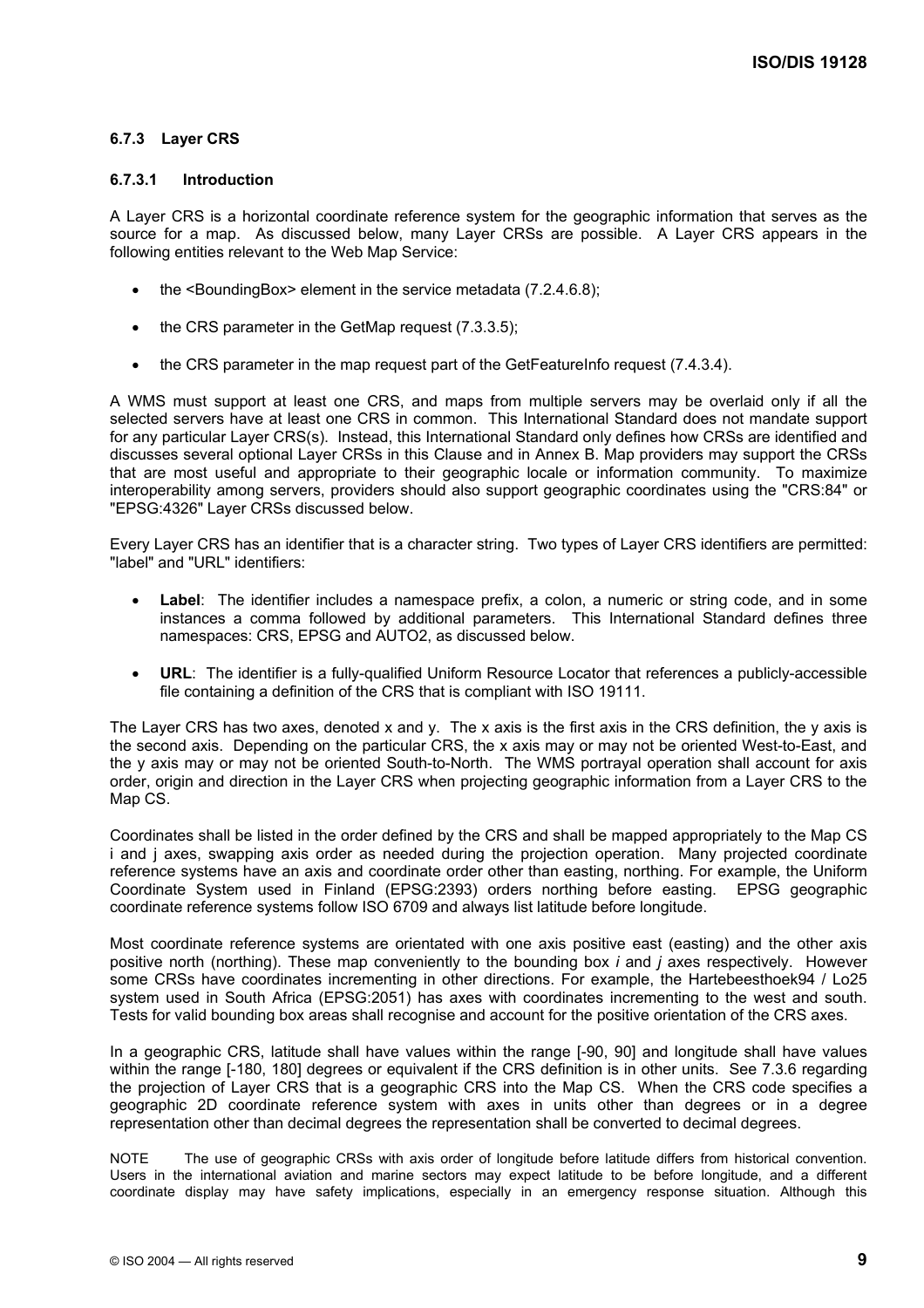International Standard does not specify human user interfaces, developers of user interfaces for Web Map Services are cautioned that all references to latitude and longitude, for example user input of bounding box or readout of cursor coordinates, should show latitude before longitude.

### **6.7.3.2 CRS namespace for CRS**

The "CRS" namespace prefix refers to coordinate reference systems that are defined in Annex B of this International Standard. These definitions are in the form specified by ISO 19111. Geographic CRSs in the "CRS" namespace are defined in Annex B for the WGS 84, NAD27 and NAD83 datums.

A "CRS" CRS label comprises the "CRS" prefix, the colon, and a numeric or string code.

EXAMPLE "CRS:84" refers to WGS 84 geographic longitude and latitude expressed in decimal degrees, with longitude ranging from -180 degrees to +180 degrees and latitude from -90 degrees to +90 degrees.

#### **6.7.3.3 EPSG namespace for CRS**

The "EPSG" namespace prefix refers to the European Petroleum Survey Group geodetic dataset (EPSG), which defines numeric identifiers (the EPSG "CRS code," corresponding to the field "COORD\_REF\_SYS\_CODE" in the EPSG dataset) for many common coordinate reference systems. Defining geodetic, map projection and coordinate reference system data is related to each CRS identifier.

An "EPSG" CRS label comprises the "EPSG" prefix, the colon, and a numeric code.

EXAMPLE EPSG:4326 refers to WGS 84 geographic latitude, then longitude. That is, in this CRS the X axis corresponds to latitude, and the Y axis to longitude.

NOTE EPSG geographic coordinate reference systems with axes of "degree – vendor-defined representation" are taken in this International Standard to be in decimal degrees.

#### **6.7.3.4 AUTO2 namespace for CRS**

The "AUTO2" namespace is used for "automatic" coordinate reference systems; that is, for a class of CRSs that include a user-selected center of projection. Several "AUTO2" CRSs are defined in Annex B.

A complete "AUTO2" CRS label comprises the "AUTO2" namespace prefix, a numeric CRS identifier from the AUTO2 namespace, a number indicating what conversion factor to apply to convert between bounding box units and AUTO2 CRS units, and values for the central longitude and latitude in degrees:

#### AUTO2: auto crs id, factor, lon0, lat0

The conversion factor shall be nonzero and positive. If factor=1, then the units of the BBOX values are the same as those stated in the CRS definition. If factor is not 1, then factor is the ratio of BBOX units to CRS units. In a GetMap request, the complete AUTO2 CRS is specified including longitude, latitude, and units. In service metadata, the longitude, latitude, and units variables are omitted because they are chosen by the client in a request for an AUTO2 CRS.

EXAMPLE 1 A server indicates that it supports Auto Orthographic CRS by including the element "<CRS>AUTO2:42003</CRS>" in its service metadata. A client may issue a GetMap request for a map in this CRS, with bounding box in meters, centered at 100 degrees West longitude and 45 degrees North latitude, using the parameter "CRS=AUTO2:42003,1,-100,45".

EXAMPLE 2 Same request as in example 1, but with conversion factor allowing bounding box in US feet: "CRS=AUTO2:42003,0.3048006096012192,-100,45".

#### **6.7.3.5 Geographic information with undefined CRS**

A Server may offer two-dimensional geographic information whose precise spatial reference is undefined. For example, a hand-drawn historical map may represent an area of the Earth but not employ a modern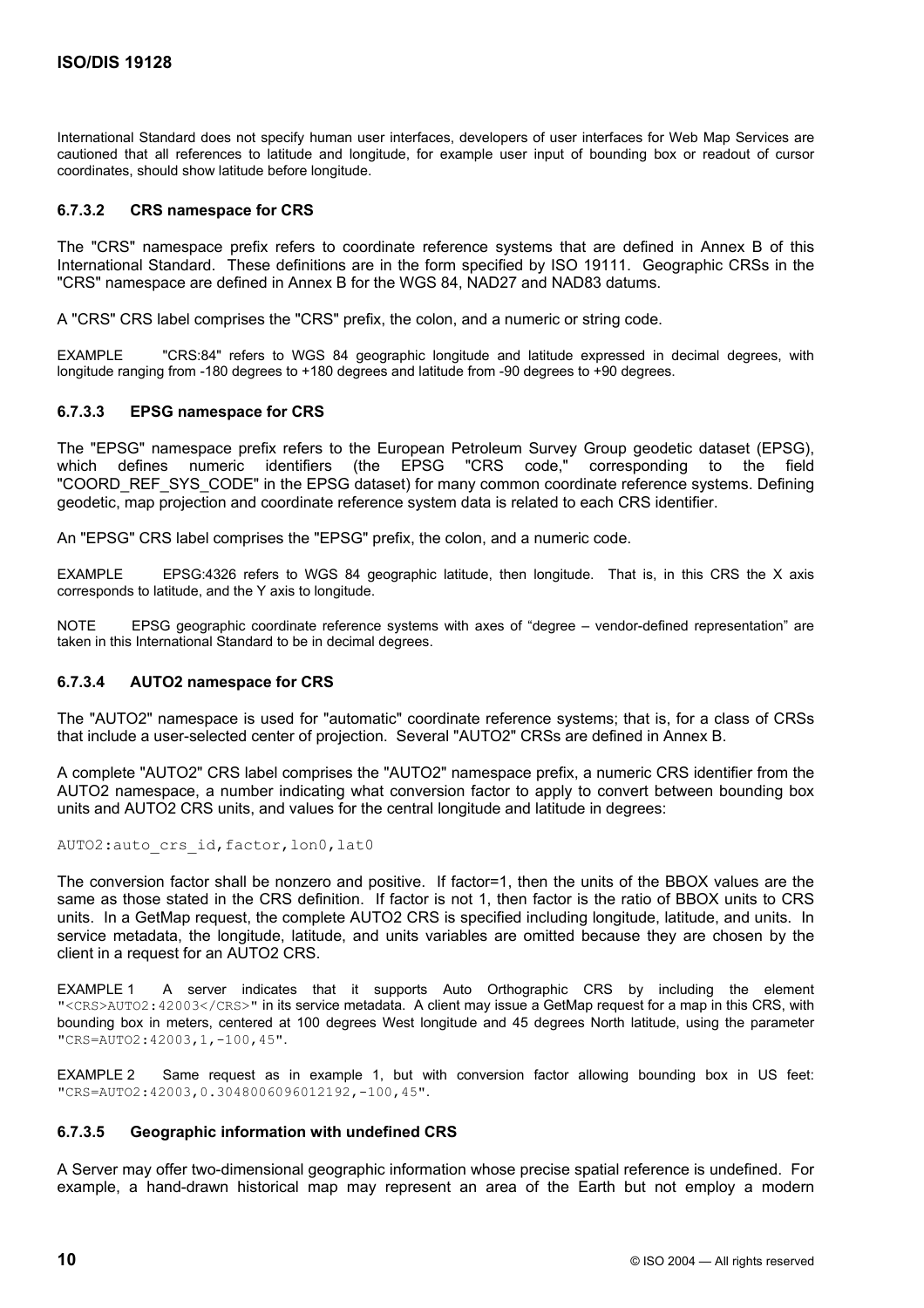coordinate reference system, and an aerial photograph may not be precisely georeferenced. Such types of graphical information shall be treated as an image, and the Image CS label "CRS:1" shall be used when declaring the Layer CRS of such an object. Clients should not attempt to overlay a layer for which CRS=CRS:1 with another layer.

#### **6.7.4 Bounding boxes**

Bounding box values specify the portion of the Earth to be mapped through two pairs of coordinates in a specified Layer CRS. The first pair specifies the minimum coordinate values in the Layer CRS, the second specifies maximum coordinate values. Although for most CRSs with axes incrementing to the east and north this would be the lower left and upper right corners of the area of interest, the minimum and maximum values might be at other points in some instances. For example, when using geographic coordinates to describe an area over a pole, or when the layer CRS axes increment in directions other than east and north. The order in which ordinates in each pair are listed shall be as defined by the Layer CRS; X corresponds to the first axis in the Layer CRS and Y to the second. This order may not coincide with the Map CS axis order i, j. The bounding box coordinate values shall be in the units defined for the Layer CRS.

Bounding Box values appear in the following entities relevant to the Web Map Service:

- the <BoundingBox> element in the service metadata (7.2.4.6.8);
- the BBOX parameter in the GetMap request (7.3.3.6);
- the BBOX parameter in the map request part of the GetFeatureInfo request (7.4.3.4).

A Bounding Box shall not have zero area.

EXAMPLE 1 A <BoundingBox> metadata element for a Layer representing the entire Earth in the CRS:84 Layer CRS would be written as

```
<BoundingBox CRS="CRS:84" minx="-180" miny="-90" maxx="180" maxy="90">. 
A BBOX parameter requesting a map of the entire Earth would be written in this CRS as 
BBOX=-180,-90,180,90.
```
EXAMPLE 2 A <BoundingBox> representing the entire Earth in the EPSG:4326 Layer CRS would be written as <BoundingBox CRS="EPSG:4326" minx="-90" miny="-180" maxx="90" maxy="180">. A BBOX parameter requesting a map of the entire Earth would be written in this CRS as BBOX=-90,-180,90,180.

#### **6.7.5 Vertical CRS**

Some geographic information may be available at multiple elevations (for example, ozone concentrations at different heights in the atmosphere). A WMS may announce available elevations in its service metadata, and the GetMap operation includes an optional parameter for requesting a particular elevation. A single elevation or depth value is a number whose units, and the direction in which ordinates increment, are declared through a one-dimensional vertical CRS. Depending on the context, elevation values may appear as a single value, a list of values, or an interval, as specified in Annex D.

A server may declare at most one vertical CRS for each layer. For the purposes of this International Standard the horizontal and vertical CRSs are treated as independent metadata elements and request parameters.

A request for a map at a specific elevation includes an elevation value but does not include the vertical CRS identifier (cf. the horizontal CRS, which is included along with the horizontal bounding box in the request parameters). When providing elevation information, a server should declare a default value in service metadata, and a server shall respond with the default value if one has been declared and the Client request does not include a value.

Two types of Vertical CRS identifiers are permitted: "label" and "URL" identifiers: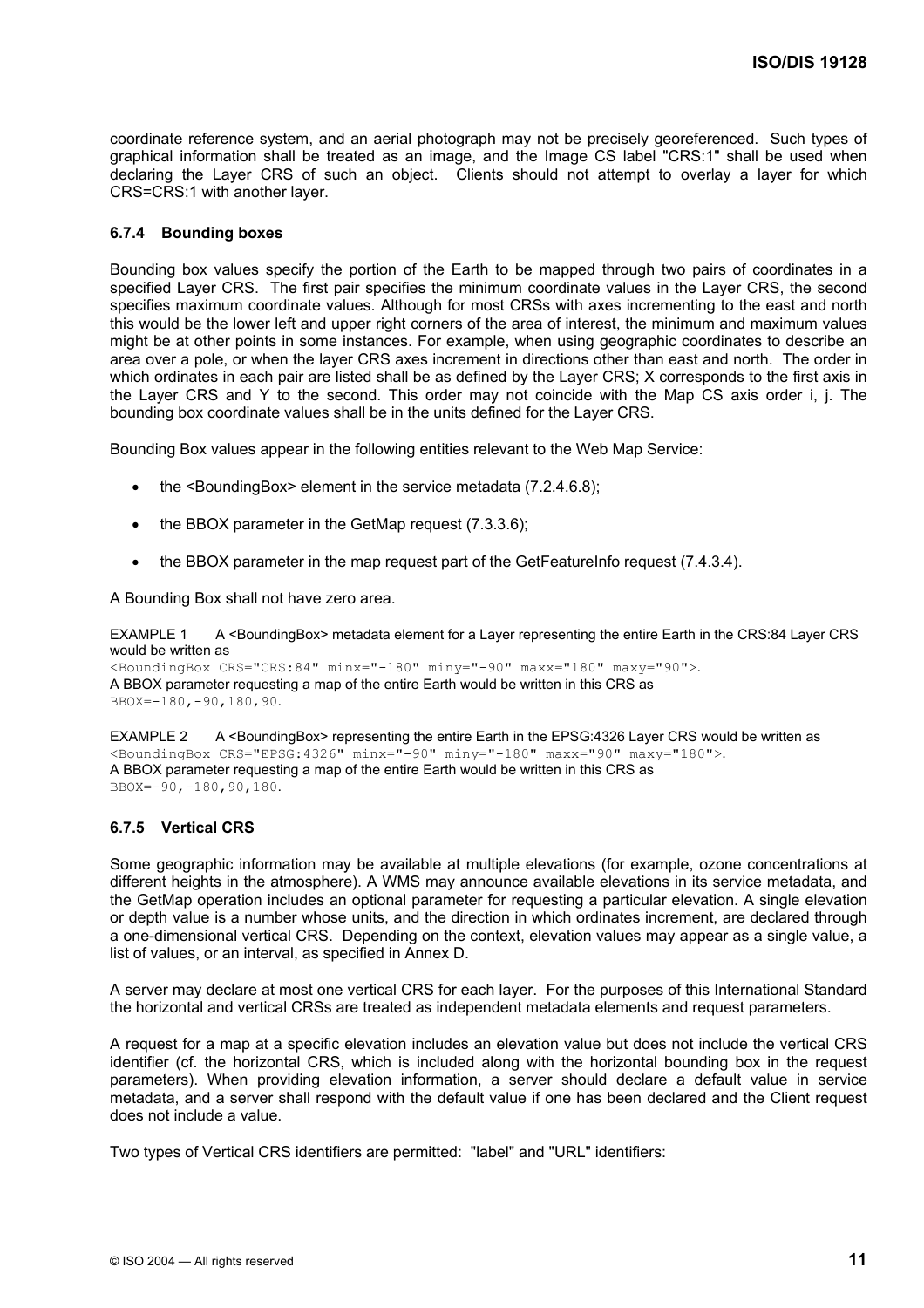- **Label:** The identifier includes a namespace prefix, a colon, and a numeric or string code. B.6 defines an optional vertical CRS labelled "CRS:88" based on the North American Vertical Datum 1988. If the namespace prefix is "EPSG", then the vertical CRS is one of those defined in the European Petroleum Survey Group database.
- **URL**: The identifier is a fully-qualified Uniform Resource Locator that references a publicly-accessible file containing a definition of the CRS that is compliant with ISO 19111.

If the height is the vertical component of a 3-dimensional CRS, the Vertical CRS identifier shall be that of the 3-dimensional CRS.

# **6.7.6 Temporal CS**

Some geographic information may be available at multiple times (for example, an hourly weather map). A Web Map Service may announce available times in its service metadata, and the GetMap operation includes a parameter for requesting a particular time. The format of a time string is specified in Annex D. Depending on the context, time values may appear as a single value, a list of values, or an interval, as specified in Annex C. When providing temporal information, a server should declare a default value in service metadata, and a server shall respond with the default value if one has been declared and the Client request does not include a value.

# **6.7.7 Other coordinate systems**

Some geographic information may be available at other dimensions (for example, satellite images in different wavelength bands). The dimensions other than the four space-time dimensions are referred to as "sample dimensions". A WMS may announce available sample dimensions in its service metadata, and the GetMap operation includes a mechanism for requesting dimensional values. Each sample dimension has a Name and one or more valid values. The declaration and use of sample dimensions are specified in Annex D.

# **6.8 Request parameter rules**

#### **6.8.1 Parameter ordering and case**

Parameter names shall not be case sensitive, but parameter values shall be case sensitive. In this International Standard, parameter names are typically shown in uppercase for typographical clarity, not as a requirement.

Parameters in a request may be specified in any order.

When request parameters are duplicated with conflicting values, the response from the server may be undefined. This International Standard does not mandate which of the duplicated values sent by the client are to be used by the server.

A Web Map Service shall be prepared to encounter additional request parameters that are not part of this International Standard. In terms of producing results per this International Standard, a Web Map Service shall not require such parameters.

# **6.8.2 Parameter lists**

Parameters consisting of lists (for example, BBOX, LAYERS and STYLES in WMS GetMap) shall use the comma (",") as the separator between items in the list. Additional white space shall not be used to delimit list items. If a list item value includes a space or comma, it shall be escaped using the URL encoding rules (6.3.2 and IETF RFC 2396).

In some lists, individual entries may be empty, and shall be represented by the empty string (""). Thus, two successive commas indicate an empty item, as does a leading comma or a trailing comma. An empty list ("") shall be interpreted either as a list containing no items or as a list containing a single empty item, depending on context.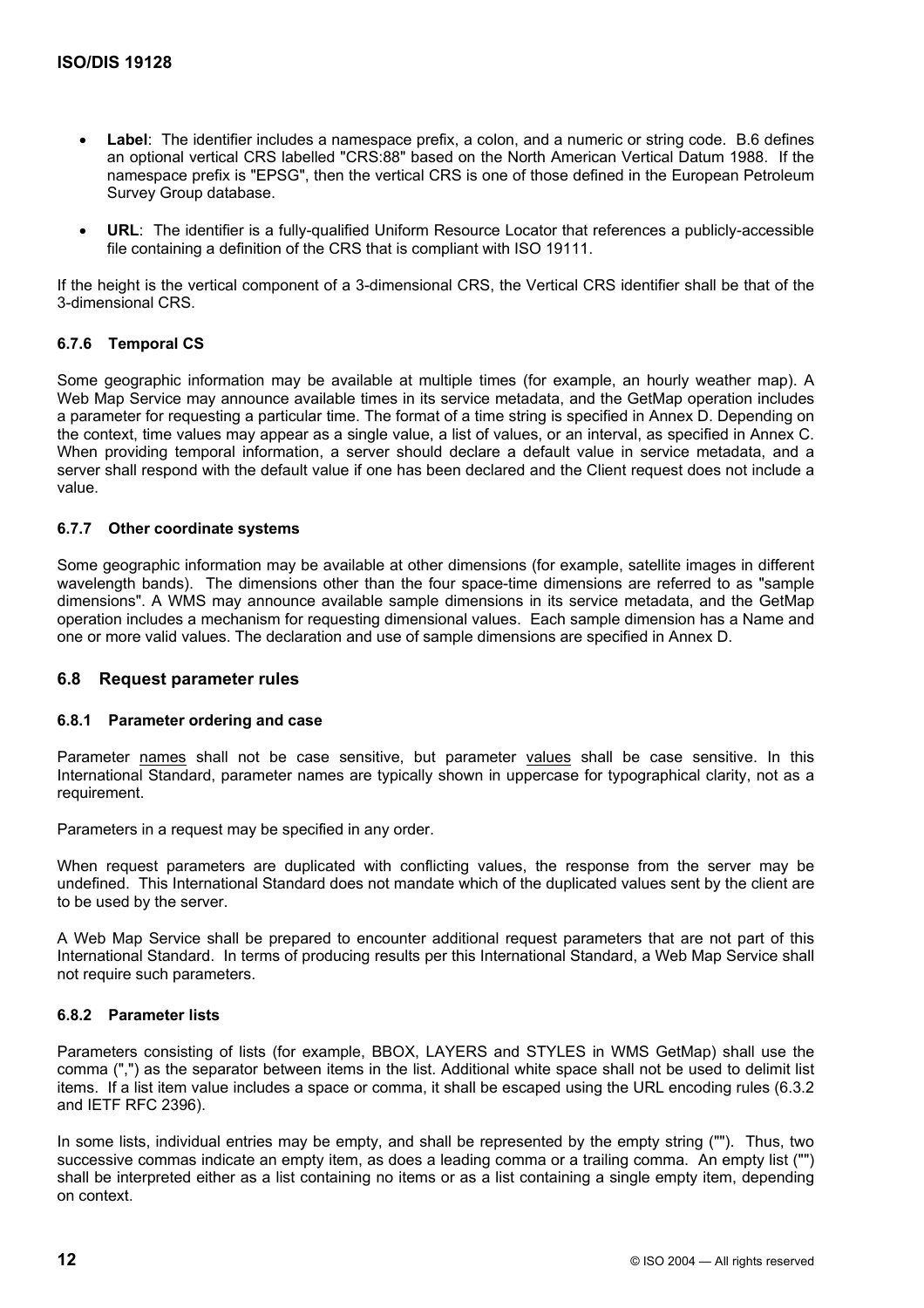# **6.9 Common request parameters**

### **6.9.1 VERSION**

The VERSION parameter specifies the protocol version number. The format of the version number, and version negotiation, are described in 6.2.

# **6.9.2 REQUEST**

The REQUEST parameter indicates which service operation is being invoked. The value shall be the name of one of the operations offered by the Web Map Server.

### **6.9.3 FORMAT**

The FORMAT parameter specifies the output format of the response to an operation.

A Web Map Service may offer only a subset of the formats known for that type of operation. The server shall advertise in its service metadata those formats it does support and shall accept requests for any format it advertises. A Server may optionally offer a new format not previously offered by other instances, with the recognition that clients shall not be required to accept or process an unknown format. If a request contains a Format not offered by a particular server, the server shall respond with the default format for that operation if one has been defined, or throw a service exception (with code "InvalidFormat") if no default has been defined.

A Client may accept only a subset of the formats known for that type of operation. If a Client and Service do not support any mutually agreeable formats, the Client may, at its discretion, cease communicating with that service, or search for an intermediary service provider that performs format conversion, or allow the user to choose other disposition methods (e.g., saving to local storage or passing to a helper application).

Formats are expressed in both service metadata and in operation requests using MIME types. Each Operation has a distinct list of supported formats. Some formats may be offered by several operations, and are then duplicated as needed in each list.

#### **6.9.4 EXCEPTIONS**

The EXCEPTIONS request parameter states the format in which to report errors (see 6.11).

#### **6.9.5 Extended capabilities and operations**

The Web Map Service allows for optional extended capabilities and operations. Extensions may be defined within an information community when needed for additional functionality or specialization. A generic client shall not be required or expected to make use of such extensions. Extended capabilities or operations shall be defined when necessary by providing instances of the abstract < ExtendedCapabilities> or <\_ExtendedOperations> elements in the service metadata schema in Annex E. Extended capabilities provide additional metadata about the service, and may or may not enable optional new parameters to be included in operation requests. Extended operations allow additional operations to be defined.

A Web Map Service shall produce a valid response to the operations defined in this International Standard even if parameters used by extended capabilities are missing or malformed (i.e., the Service shall supply a default value for any extended capabilities it defines), or if parameters are supplied that are not known to the Service.

Service providers shall choose extension names with care to avoid conflicting with standard metadata fields, parameters and operations.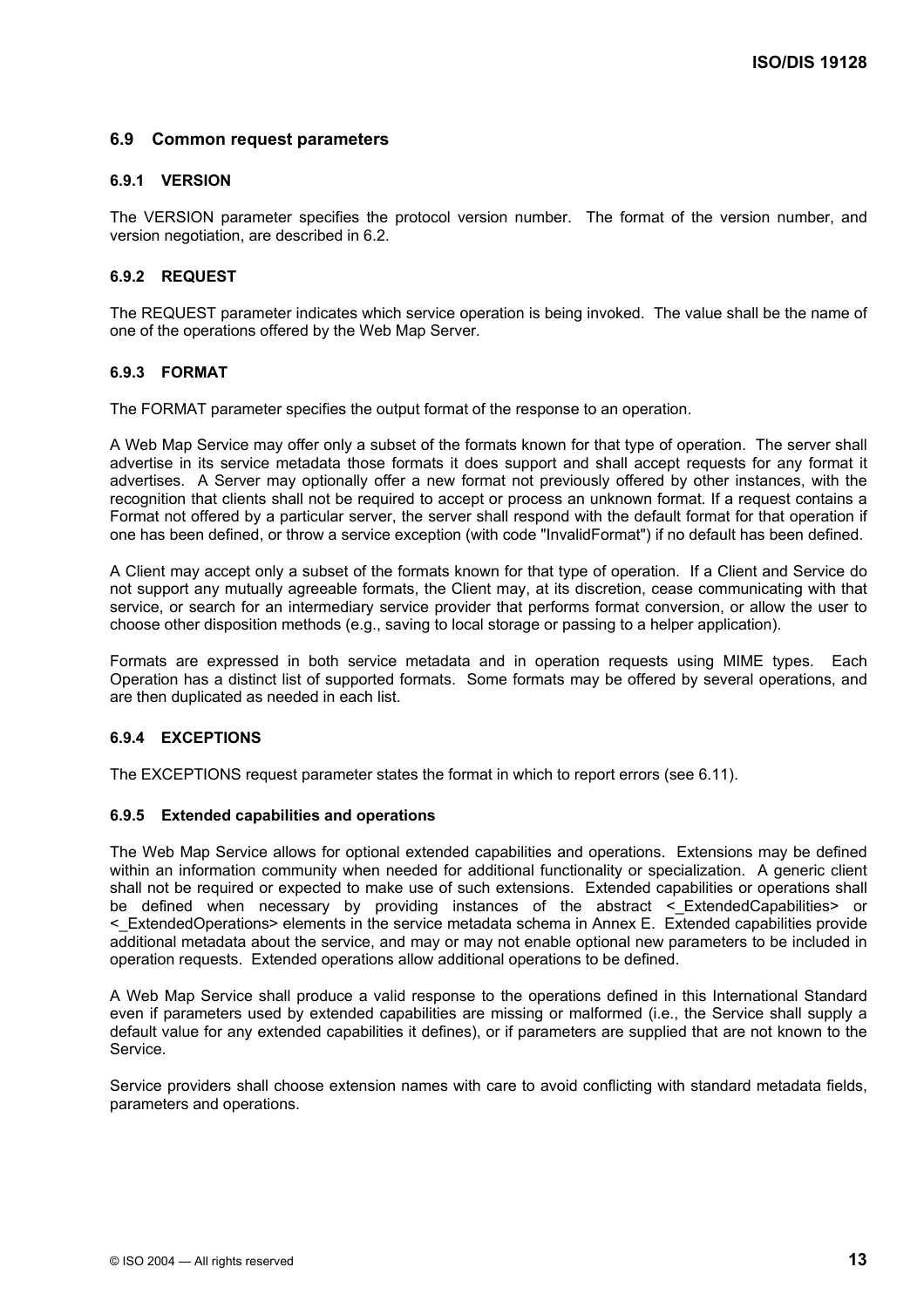# **6.10 Service result**

The return value of a valid Service request shall correspond to the type requested in the FORMAT parameter. In an HTTP environment, the Content-type header of the response shall be exactly the MIME type given in the valid request.

# **6.11 Service exceptions**

Upon receiving a request that is invalid according to this International Standard, the service shall issue a service exception report. The service exception report is meant to describe to the client application or its human user the reason(s) that the request is invalid. The EXCEPTIONS parameter in a request indicates the format in which the Client wishes to be notified of service exceptions. The allowed service exception formats are defined for each operation below.

Errors may arise in software modules other than those which implement the WMS, and may result in exception messages other than those defined by this International Standard. For example, when an error condition occurs in the local computing environment of the WMS server instance (e.g., out of memory or disk space), the server may be unable to process the WMS request and may issue an error message. Or, upon receiving a request that is invalid according to the rules of the Distributed Computing Platform in use, the service may issue a service exception of a type valid in that DCP (e.g., if the URL prefix is incorrect an HTTP 404 status code (IETF RFC 2616) may be sent).

# **7 Web Map Service operations**

# **7.1 Introduction**

The three operations defined for a Web Map Service are GetCapabilities, GetMap, and GetFeatureInfo. GetFeatureInfo is optional. This Clause specifies the implementation and use of these WMS operations in the Hypertext Transfer Protocol (HTTP) Distributed Computing Platform (DCP).

# **7.2 GetCapabilities (mandatory)**

# **7.2.1 General**

The purpose of the mandatory GetCapabilities operation is to obtain service metadata, which is a machinereadable (and human-readable) description of the server's information content and acceptable request parameter values.

# **7.2.2 GetCapabilities request overview**

The general form of a WMS request is defined in 6.3.3 and 6.3.4. When making the GetCapabilities request of a WMS server, which may offer other service types as well, it is necessary to indicate that the client seeks information about the Web Map Service in particular. Thus, the SERVICE parameter of the request shall have the value "WMS" as shown in Table 3.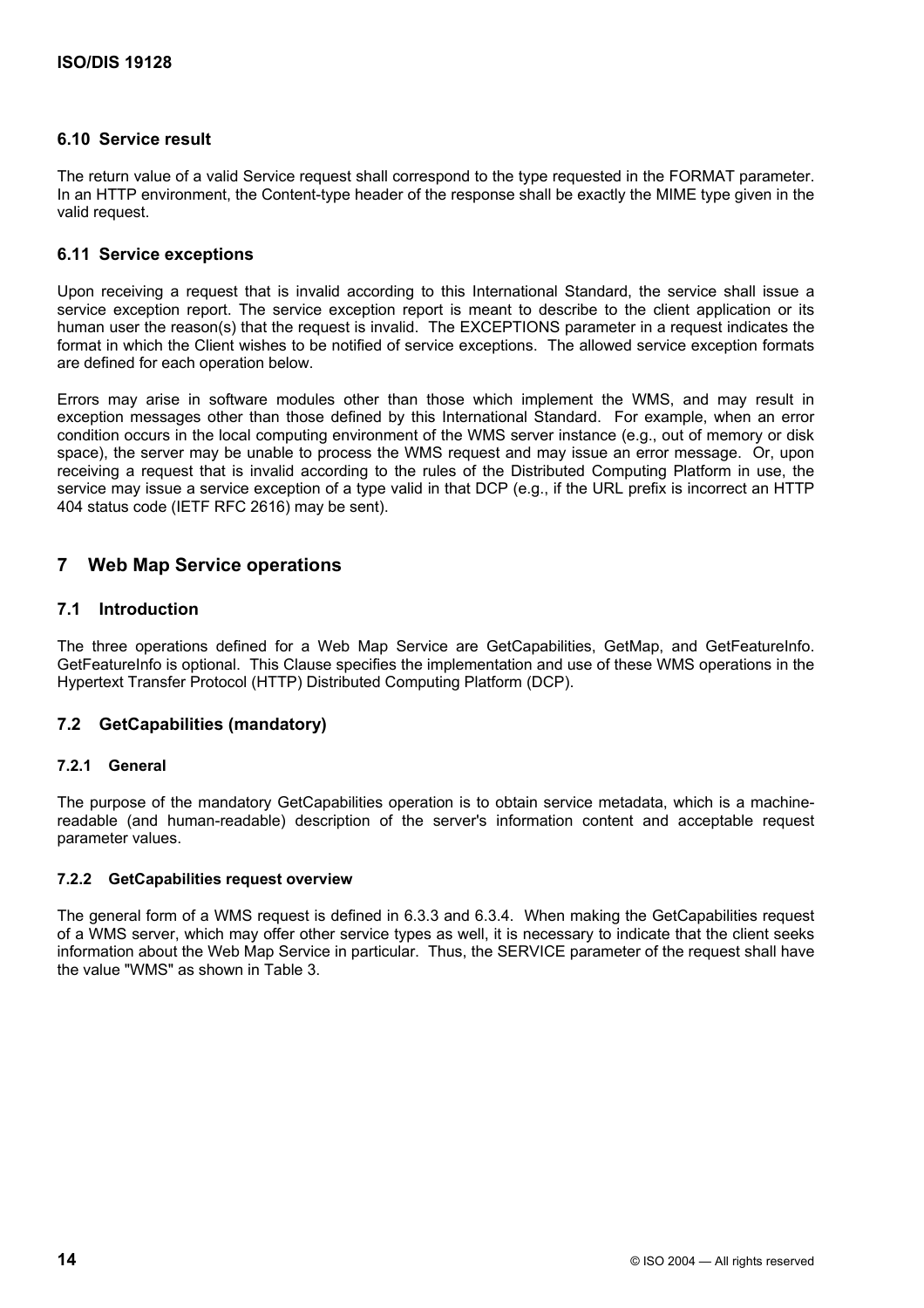| <b>Request Parameter</b> | Mandatory/<br><b>Optional</b> | <b>Description</b>                          |
|--------------------------|-------------------------------|---------------------------------------------|
| VERSION=version          | O                             | Request version                             |
| SERVICE=WMS              | M                             | Service type                                |
| REQUEST=GetCapabilities  | М                             | Request name                                |
| FORMAT=MIME_type         |                               | Output format of service metadata           |
| UPDATESEQUENCE=string    |                               | Sequence number or string for cache control |

### **Table 3 — The parameters of a GetCapabilities request URL**

# **7.2.3 Request parameters**

# **7.2.3.1 FORMAT**

The optional FORMAT parameter states the desired format of the service metadata. Supported values for a GetCapabilities request on a WMS server are listed in one or more <Request><GetCapabilities><Format> elements of its service metadata. Every server shall support the default text/xml format defined in Annex A. Support for other formats is optional. The entire MIME type string in <Format> is used as the value of the FORMAT parameter. In an HTTP environment, the MIME type shall be set on the returned object using the HTTP Content-type entity header. If the request specifies a format not supported by the server, the server shall respond with the default text/xml format.

# **7.2.3.2 VERSION**

The optional VERSION parameter, and its use in version negotiation, are defined in 6.2.

# **7.2.3.3 SERVICE**

The mandatory SERVICE parameter indicates which of the available service types at a particular server is being invoked. When invoking GetCapabilities on a WMS that implements this version of the International Standard or a later one, the value "WMS" shall be used.

# **7.2.3.4 REQUEST**

The nature of the mandatory REQUEST parameter is defined in 6.9.2. To invoke the GetCapabilities operation, the value "GetCapabilities" shall be used.

# **7.2.3.5 UPDATESEQUENCE**

The optional UPDATESEQUENCE parameter is for maintaining cache consistency. Its value can be either a integer, or a string that represents a timestamp in ISO 8601:2000 format (see Annex B), or any other string. The server may include an UpdateSequence value in its service metadata. If present, this value should be increased when changes are made to the Capabilities (e.g., when new maps are added to the service). The client may include this parameter in its GetCapabilities request. The response of the server based on the presence and relative value of UpdateSequence in the client request and the server metadata shall be according to Table 4.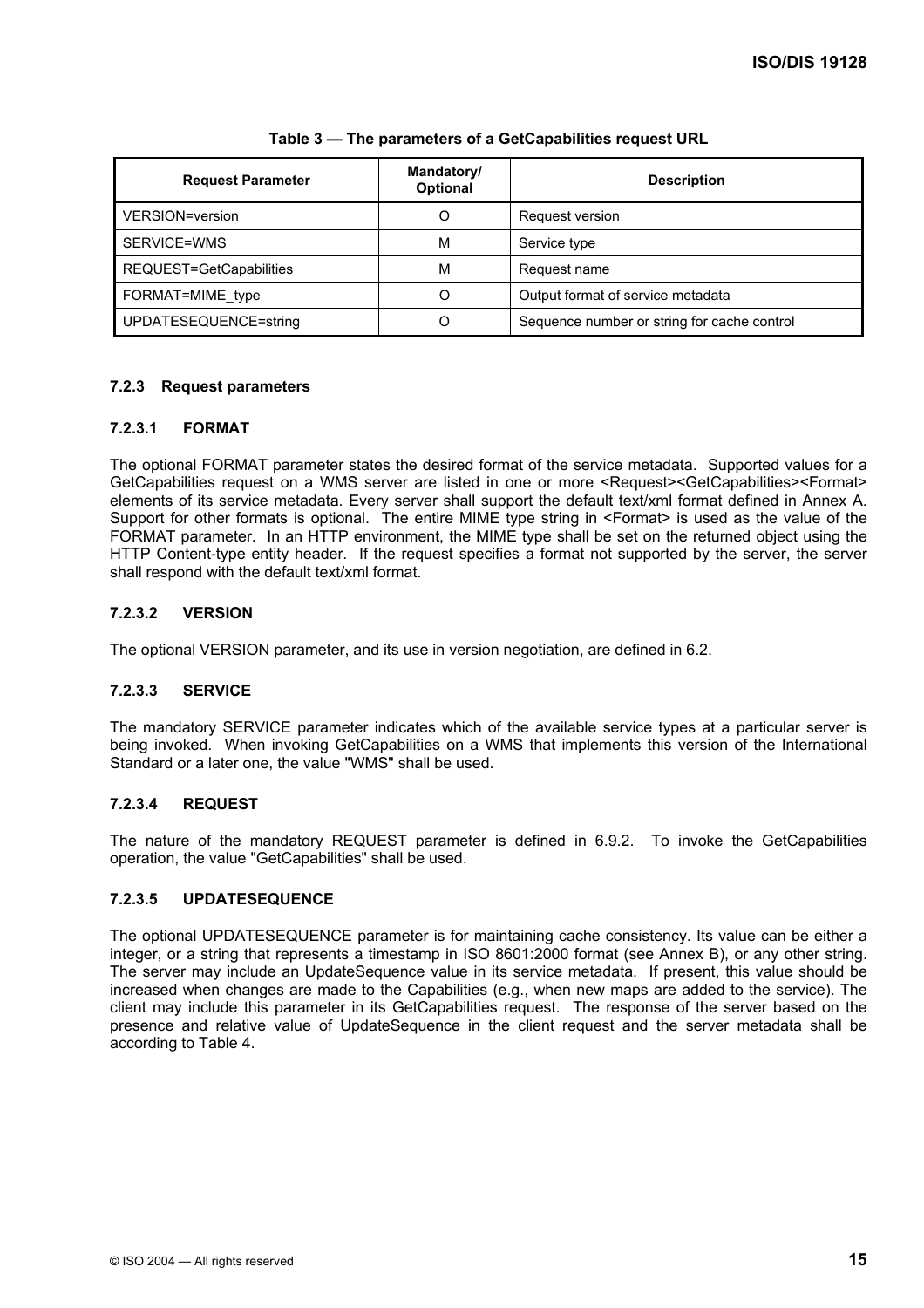| <b>Client Request</b><br><b>UpdateSequence Value</b> | Server Metadata<br><b>UpdateSequence Value</b> | <b>Server Response</b>                |
|------------------------------------------------------|------------------------------------------------|---------------------------------------|
| none                                                 | any                                            | most recent service metadata          |
| any                                                  | none                                           | most recent service metadata          |
| equal                                                | equal                                          | Exception: code=CurrentUpdateSequence |
| lower                                                | higher                                         | most recent service metadata          |
| higher                                               | lower                                          | Exception: code=InvalidUpdateSequence |

### **Table 4 — Use of UpdateSequence Parameter**

# **7.2.4 GetCapabilities response**

# **7.2.4.1 Introduction**

When invoked on a Web Map Service, the response to a GetCapabilities request shall be an XML document containing service metadata formatted according to the XML Schema in E.1. The schema specifies the mandatory and optional content of the service metadata and how the content is formatted.The XML document shall contain a root element named WMS\_Capabilities in the "http://www.opengis.net/wms" namespace. This element shall contain an XML Schema instance schemaLocation attribute that binds the "http://www.opengis.net/wms" namespace to the schema in E.1. The schema bound to the root attribute may be a copy of the schema in E.1 instead of the master copy at the URL stated in the annex provided none of the normative content of the schema is changed. The schema copy shall be located at a fully-qualified and accessible URL to permit XML validating software to retrieve it. The response shall be valid according to XML Schema validation rules.

A server may comply with other published or experimental protocol versions, in which case it shall support version negotiation as described in 6.2.

# **7.2.4.2 Names and titles**

A number of elements have both a <Name> and a <Title>. The Name is a text string used for machine-tomachine communication while the Title is for the benefit of humans. For example, a dataset might have the descriptive Title "Maximum Atmospheric Temperature" and be requested using the abbreviated Name "ATMAX".

# **7.2.4.3 General service metadata**

The first part of the service metadata is a <Service> element providing general metadata for the service as a whole. It shall include a Name, Title, and Online Resource URL. Optional service metadata includes Abstract, Keyword List, Contact Information, Fees, Access Constraints, and limits on the number of layers in a request or the output size of maps.

The Service Name shall be "WMS" in the case of a Web Map Service.

The Service Title is at the discretion of the provider, and should be brief yet descriptive enough to identify this server in a menu with other servers.

The Abstract element allows a descriptive narrative providing more information about the enclosing object.

The OnlineResource element within the Service element may be used to refer to the web site of the service provider. There are other OnlineResource elements used for the URL prefix of each supported operation (see below).

A list of keywords or keyword phrases describing the server as a whole should be included to help catalog searching. Each keyword may be accompanied by a 'vocabulary' attribute to indicate the defining authority for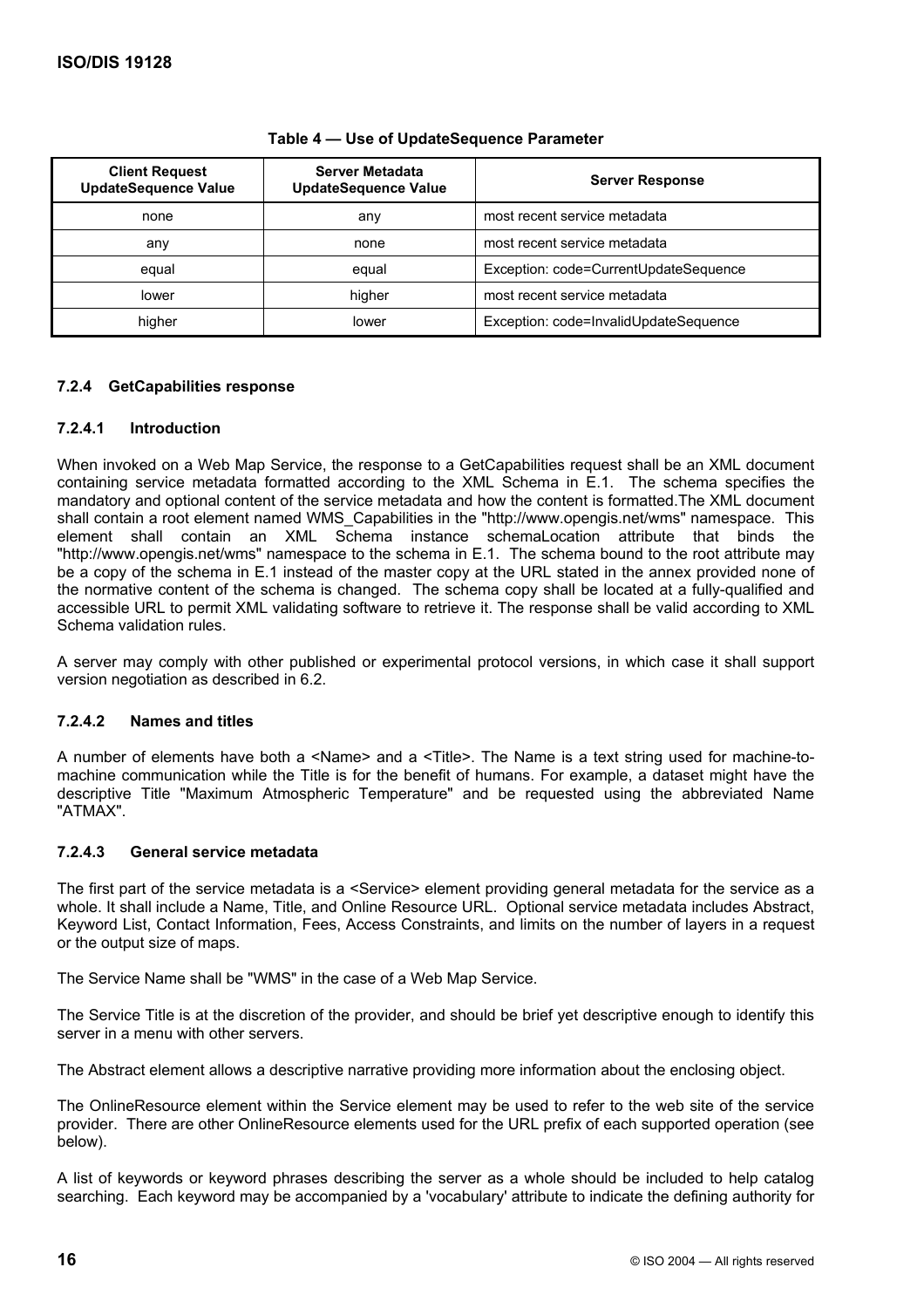that keyword. One 'vocabulary' attribute value is defined by this International Standard: the value 'ISO19115:2003' refers to the metadata topic category codes defined in ISO 19115:2003, B.5.27; information communities may define other 'vocabulary' attribute values. No particular vocabulary is mandated by this International Standard.

Contact Information should be included.

The optional <LayerLimit> element in the service metadata is a positive integer indicating the maximum number of layers a client is permitted to include in a single GetMap request. If this element is absent the server imposes no limit.

The optional <MaxWidth> and <MaxHeight> elements in the service metadata are positive integers indicating the maximum width and height values that a client is permitted to include in a single GetMap request. If either element is absent the server imposes no limit on the corresponding parameter.

The optional elements <Fees> and <AccessConstraints> may be omitted if they do not apply to the server. If either of those elements is present, the reserved word "none" (case-insensitive) shall be used if there are no fees or access constraints, as follows: <Fees>none</Fees>, <AccessConstraints>none</AccessConstraints>. When constraints are imposed, no precise syntax has been defined for the text content of these elements, but client applications may display the content for user information and action.

#### **7.2.4.4 Capability metadata**

The <Capability> element of the service metadata names the actual operations that are supported by the server, the output formats offered for those operations, and the URL prefix for each operation. The XML schema includes placeholders for Distributed Computing Platforms other than HTTP, but currently only the HTTP platform is defined.

#### **7.2.4.5 Layers and styles**

The most critical part of the WMS service metadata is the Layers and Styles it defines. The geographic information content offered for portrayal by a WMS server is organized into "layers": metadata about the content is subdivided into descriptions of each layer, and a request for a map names one or more layers. The terms "layer" and "map" are defined in Clause 4; the relationship between them in the context of this International Standard is that a map is the result of a request to portray information represented by a layer.

The Web Map Service provider decides what information to include, exclude or aggregate in each layer. However, each layer should be documented in accordance with ISO 19115 or FGDC-STD-001-1998 [1], and a link to that metadata should be provided in the <MetadataURL> element defined below.

Each available map is advertised by a <Layer> element in the service metadata. Conceptually, each Layer is a distinct entity. However, as a means of classifying and organizing layers, and as a means of reducing the size of the service metadata, a single parent Layer may enclose any number of additional layers, which may be hierarchically nested as desired. Some properties defined in a parent layer are inherited by the children it encloses. These inherited properties may be either redefined or added to by the child. 7.2.4.8 summarizes whether or how each property is inherited.

A Map Server shall include at least one <Layer> element for each map layer offered. If desired, layers may be repeated in different categories (i.e., enclosed in more than one parent <Layer>) when relevant.

A list of keywords or keyword phrases describing each layer should be included to help catalogue searching. Each keyword may be accompanied by a "vocabulary" attribute to indicate the defining authority for the keyword (see 7.2.4.3).

No controlled vocabulary of Layer and Style Names or Titles is defined by this International Standard, so they may be chosen at the discretion of the service provider organization or information community.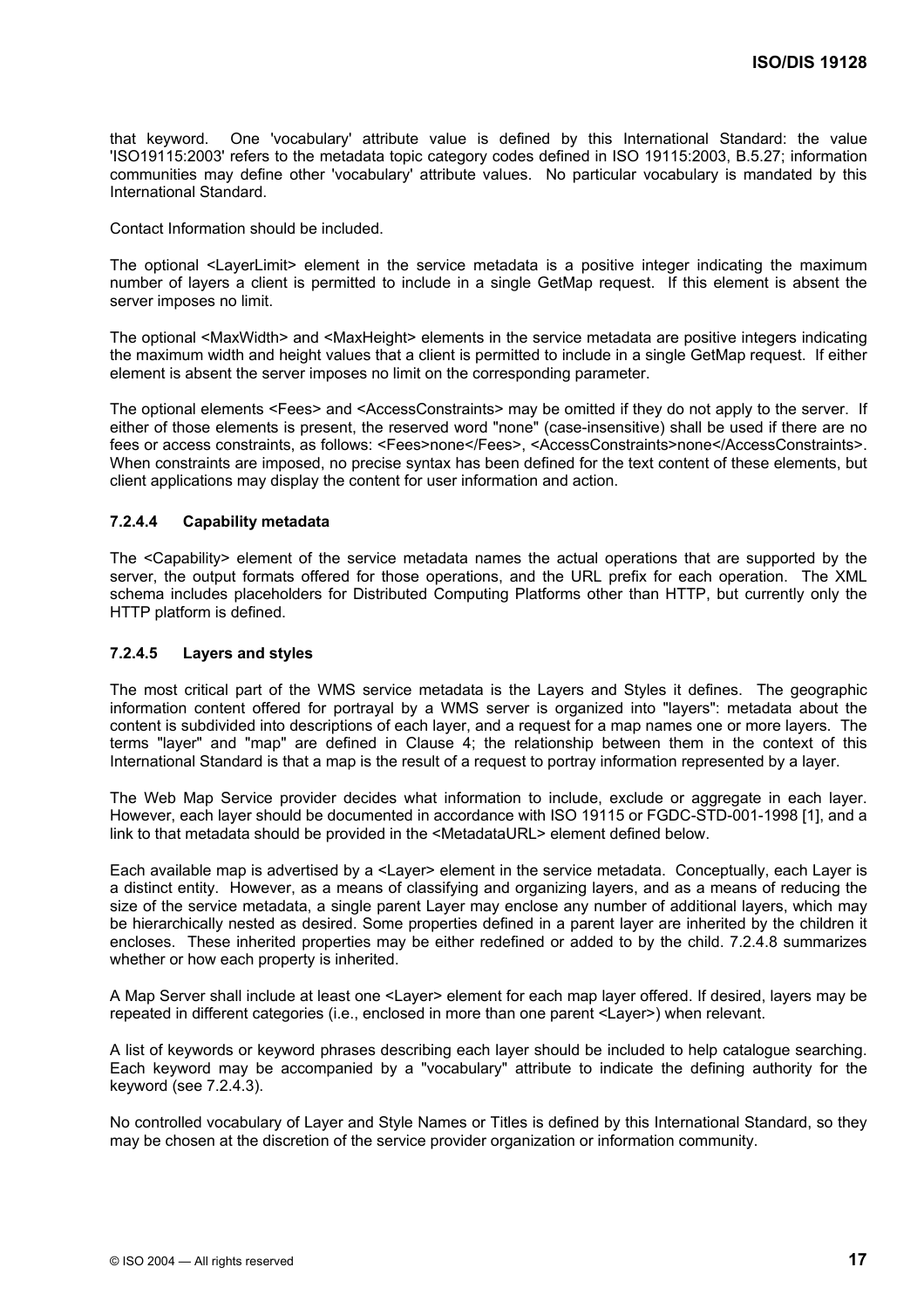# **7.2.4.6 Layer properties**

### **7.2.4.6.1 Introduction**

The <Layer> element can enclose child elements providing metadata about the Layer. The meanings of those metadata elements are defined in this Clause. The values of some of these elements are inherited by subsidiary layers as defined in 7.2.4.8.

Some of the metadata values, and additional metadata, may be available in ISO 19115 or FGDC-STD-001- 1998 [1] format as referenced via the <MetadataURL> element defined below. Table 5 shows the relationship between Layer Properties in this International Standard and ISO 19115 metadata elements. When documenting layers with ISO 19115 metadata, service providers should ensure that fields listed as equivalent in Table 5 have identical values in the full 19115 and in the summary 19128 layer properties.

| ISO 19128 Layer Property                                  | ISO 19115 Metadata Element     | Relationship                                                                                                                                                                                                                                                             |
|-----------------------------------------------------------|--------------------------------|--------------------------------------------------------------------------------------------------------------------------------------------------------------------------------------------------------------------------------------------------------------------------|
| Title<br>CI Citation.title                                |                                | equivalent                                                                                                                                                                                                                                                               |
| Abstract                                                  | MD DataIdentification.abstract | equivalent                                                                                                                                                                                                                                                               |
| MD TopicCategoryCode<br>Keyword element in<br>KeywordList |                                | equivalent if 'vocabulary' attribute of 19128<br><keyword> element is "ISO19115:2003". Other<br/>vocabularies are permitted by 19128.</keyword>                                                                                                                          |
| EX GeographicBoundingBox                                  | EX GeographicBoundingBox       | equivalent                                                                                                                                                                                                                                                               |
| <b>CRS</b>                                                | MD CRS                         | Value of CRS in 19128 is a text string that identifies a<br>coordinate reference system defined by another<br>authority. Value of MD CRS in 19115 is a list of<br>projection, ellipsoid and datum identifiers.                                                           |
| BoundingBox                                               | EX BoundingPolygon             | 19128: Bounding Box is strictly a box (lower left and<br>upper right corners in a specified CRS).<br>19115:EX BoundingPolygon may be a polygonal<br>boundary.                                                                                                            |
| Attribution                                               | CI ResponsibleParty            | Title element of 19128: Attribution is equivalent to<br>organisationName element of 19115:<br>CI ResponsibleParty. Other elements of<br>19128: Attribution have no equivalent in 19115.                                                                                  |
| Identifier and AuthorityURL                               | CI Citation.identifier         | The value of 19128: Identifier is equivalent to<br>19115:Cl Citation.identifier.code.                                                                                                                                                                                    |
|                                                           |                                | 19128: Authority URL contains only the URL of the<br>authority for a namespace, and is equivalent to<br>19115:<br>CI Citation.identifier.citation.citedResponsibleParty.c<br>ontactInfo.onlineResource. 19115 allows a fuller<br>description of the namespace authority. |
| DataURL<br>MD_metadata.dataSetURI                         |                                | equivalent                                                                                                                                                                                                                                                               |

|  |  |  | Table 5 — Relationship between ISO 19128 and ISO 19115 metadata fields |
|--|--|--|------------------------------------------------------------------------|
|--|--|--|------------------------------------------------------------------------|

# **7.2.4.6.2 Title**

A <Title> is mandatory for all layers; it is a human-readable string for presentation in a menu. The Title is not inherited by child Layers.

# **7.2.4.6.3 Name**

If, and only if, a layer has a <Name>, then it is a map layer that can be requested by using that Name in the LAYERS parameter of a GetMap request. A Layer that contains a <Name> element is referred to as a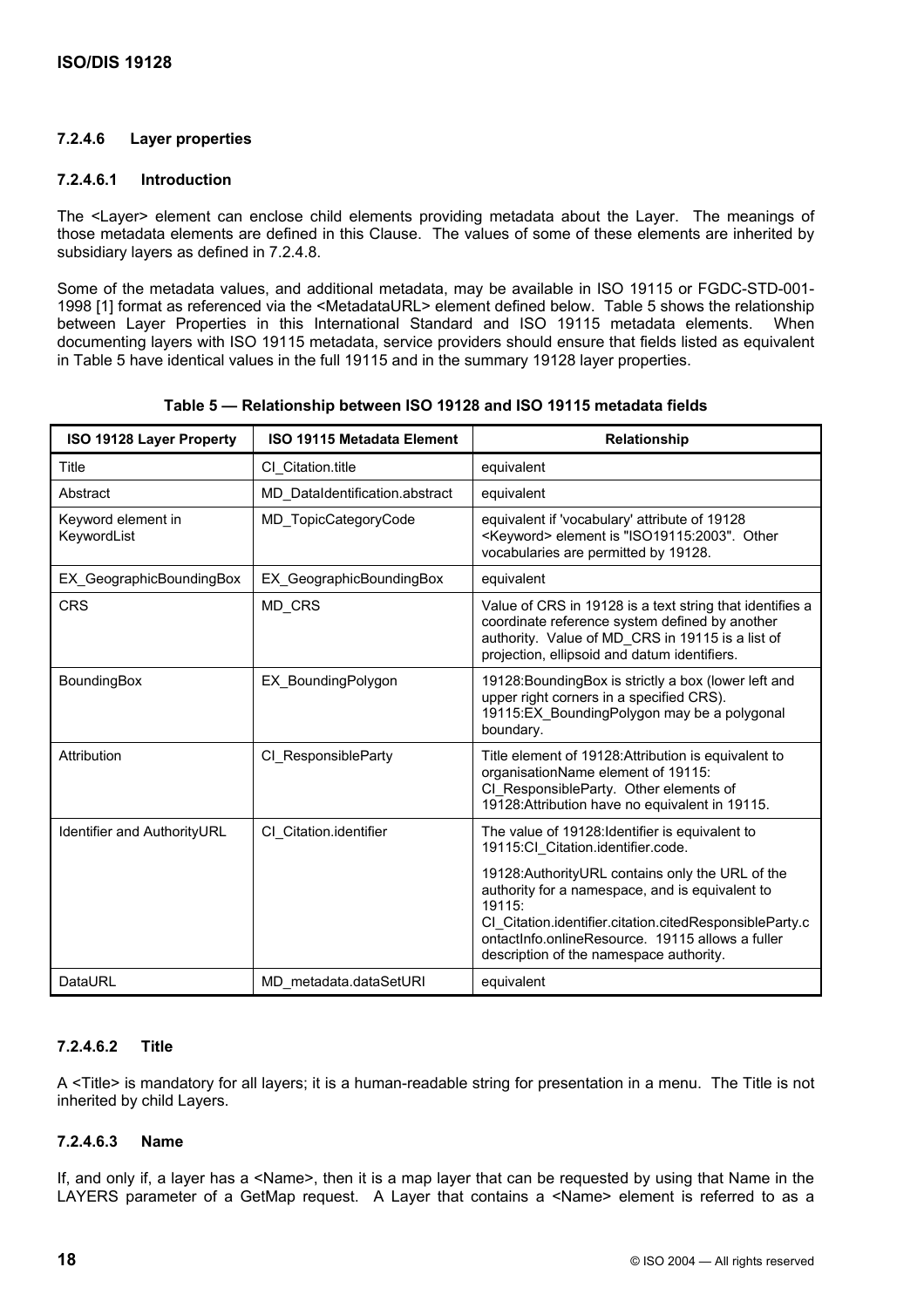"named layer" in this International Standard. If the layer has a Title but no Name, then that layer is only a category title for all the layers nested within. A Map Server that advertises a Layer containing a Name element shall be able to accept that Name as the value of LAYERS argument in a GetMap request and return the corresponding map. A Client shall not attempt to request a layer that has a Title but no Name.

A server shall throw a service exception (code="LayerNotDefined") if an invalid layer is requested.

A containing category itself may include a Name by which a map portraying all of the nested layers can be requested at once. For example, a parent layer "Roads" may have children "Interstates" and "State Highways" and allow the user to request either child individually or both together.

The Name is not inherited by child Layers.

### **7.2.4.6.4 Abstract and KeywordList**

The optional <Abstract> and <KeywordList> elements are optional, but a server should provide them. Abstract is a narrative description of the map layer. KeywordList contains zero or more <Keyword> elements to aid in catalogue searches. The Abstract and KeywordList elements are not inherited by child Layers.

### **7.2.4.6.5 Style**

Zero or more Styles may be advertised for a Layer or collection of layers using <Style> elements, each of which shall have <Name> and <Title> elements. The style's Name is used in the Map request STYLES parameter. The Title is a human-readable string. If only a single style is available, that style is known as the "default" style and need not be advertised by the server.

A <Style> may contain several other elements. <Abstract> provides a narrative description while <LegendURL> contains the location of an image of a map legend appropriate to the enclosing Style. A <Format> element in LegendURL indicates the MIME type of the legend image, and the optional attributes width and height state the size of the image in pixels. Servers should provide the width and height attributes if known at the time of processing the GetCapabilities request. The legend image should clearly represent the symbols, lines and colours used in the map portrayal. The legend image should not contain text that duplicates the Title of the layer, because that information is known to the client and may be shown to the user by other means.

Style declarations are inherited by child Layers. A child shall not redefine a Style with the same Name as one inherited from a parent. A child may define a new Style with a new Name that is not available for the parent Layer.

# **7.2.4.6.6 EX\_GeographicBoundingBox**

Every named Layer shall have exactly one <EX\_GeographicBoundingBox> element that is either stated explicitly or inherited from a parent Layer. EX GeographicBoundingBox states, via the elements westBoundLongitude, eastBoundLongitude, southBoundLatitude, and northBoundLatitude, the minimum bounding rectangle in decimal degrees of the area covered by the Layer. EX\_GeographicBoundingBox shall be supplied regardless of what CRS the map server may support, but it may be approximate if the data are not natively in geographic coordinates. The purpose of EX\_GeographicBoundingBox is to facilitate geographic searches without requiring coordinate transformations by the search engine.

# **7.2.4.6.7 CRS**

Every Layer is available in one or more layer coordinate reference systems. 6.7.3 discusses the Layer CRS. In order to indicate what Layer CRSs are available, every named Layer shall have at least one <CRS> element that is either stated explicitly or inherited from a parent Layer. The root <Layer> element shall include a sequence of zero or more CRS elements listing all CRSs that are common to all subsidiary layers. A child layer may optionally add to the list inherited from a parent layer. Any duplication shall be ignored by clients.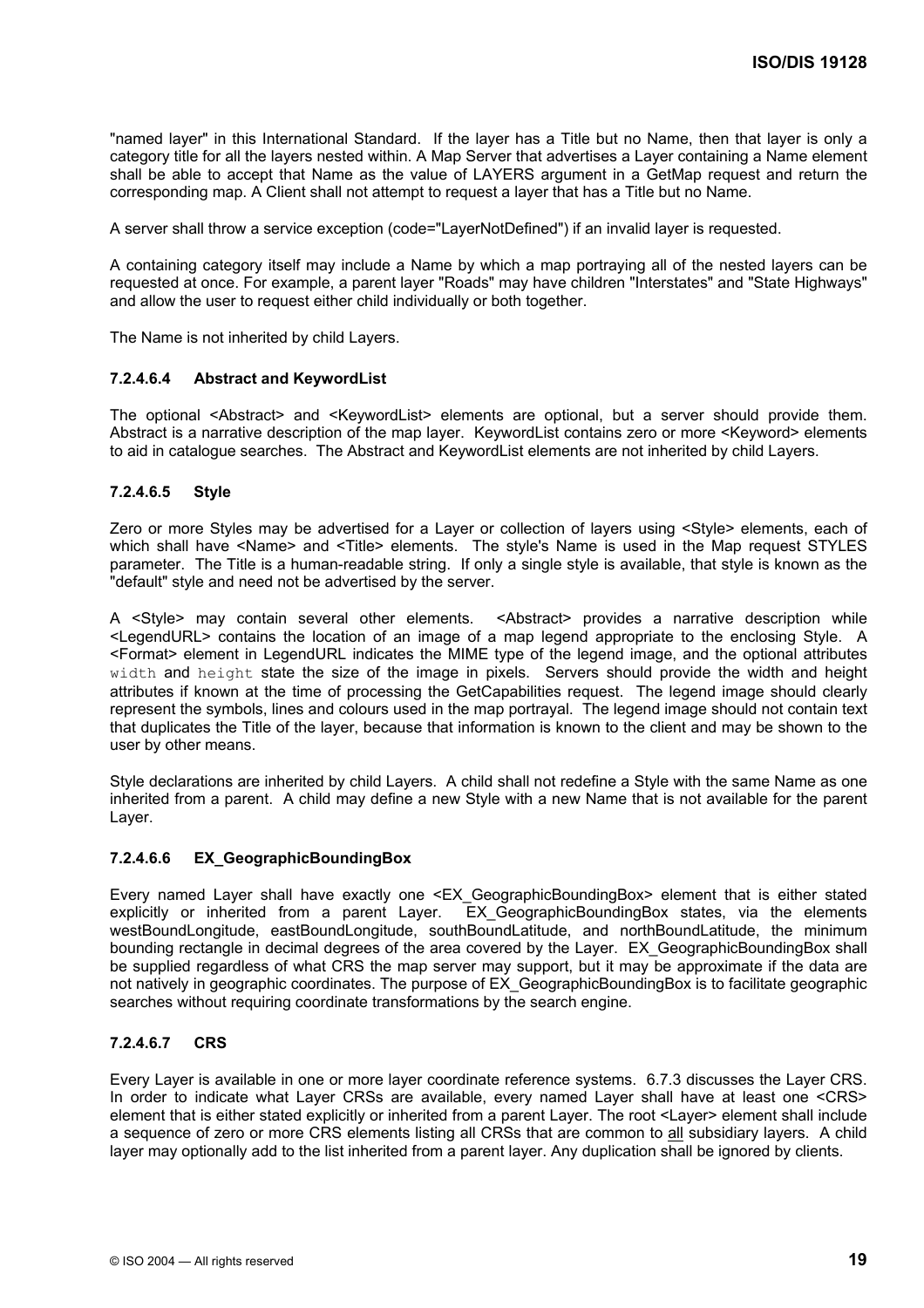When a Layer is available in several coordinate reference systems, the list of available CRS values shall be represented as a sequence of <CRS> elements, each of which contains only a single CRS name.

EXAMPLE <CRS>CRS:84</CRS> <CRS>EPSG:26718</CRS>.

#### **7.2.4.6.8 BoundingBox**

WMS service metadata shall declare one or more bounding boxes (as defined in 6.7.4) for each Layer. A Bounding Box metadata element may either be stated explicitly or may be inherited from a parent Layer. In XML, the <BoundingBox> metadata element includes the following attributes:

- CRS indicates the Layer CRS that applies to this bounding box.
- minx, miny, maxx, maxy indicate the limits of the bounding box using the axis units and order of the specified CRS.
- $-$  resx and resy (optional) indicate the spatial resolution of the data comprising the layer in those same units.

The <BoundingBox> metadata element has the following relationship to the BBOX request parameter defined in 7.3.3.6. The <BoundingBox> metadata element specifies the coordinate range for the layer as a whole. The BBOX request parameter, on the other hand, specifies which area is to be portrayed on the map. The BBOX area may or may not overlap, contain, or be contained within the BoundingBox area.

A Layer may have multiple BoundingBox elements, but each one shall state a different CRS. A Layer inherits any BoundingBox values defined by its parents. A BoundingBox inherited from the parent Layer for a particular CRS is replaced by any declaration for the same CRS in the child Layer. A BoundingBox in the child for a new CRS not already declared by the parent is added to the list of bounding boxes for the child Layer. A single Layer element shall not contain more than one BoundingBox for the same CRS.

NOTE There is no provision for describing disjoint bounding boxes. For example, consider a dataset which covers two areas separated by some distance. The server cannot provide two separate bounding boxes in the same Layer using the same CRS to separately describe those areas. To handle this type of situation, the server may either define a single larger bounding box which encloses both areas, or may define two separate Layers that each have distinct Name and BoundingBox values.

A Layer shall not provide a BoundingBox for a CRS it does not support. Conversely, a Layer may support CRSs for which it does not provide a BoundingBox: a server that has the ability to transform data to different CRSs may choose not to provide an explicit BoundingBox for every possible CRS available for each Layer. The server should provide BoundingBox information for at least the native CRS of the Layer (that is, the CRS in which the Layer is stored in the server's database).

The <EX\_GeographicBoundingBox> element (7.2.4.6.6) is conceptually similar to a BoundingBox in which the attribute CRS="CRS:84" is implicit. However, <EX\_GeographicBoundingBox> shall not be used as a substitute for <BoundingBox CRS="CRS:84">. If the server wishes to provide bounding box information in the CRS:84 CRS, then a separate BoundingBox element explicitly naming CRS:84 shall be included in the service metadata.

If the Layer CRS is "CRS:1" (an Image CS), then (B.2) the BoundingBox units are pixels, the origin is at the upper left, the first  $(x)$  axis increases to the right, and the second  $(y)$  axis increases toward the bottom.

# **7.2.4.6.9 Scale denominators**

The <MinScaleDenominator> and <MaxScaleDenominator> elements define the range of scales for which it is appropriate to generate a map of a Layer. Because maps from a Web Map Service may be viewed on arbitrary displays rather than on paper, the values used are actually the scale denominators relative to a common display pixel size. The intent of scale denominators is not the translation between "actual" and "standard" scales always be completely accurate. Rather, the intent is to reduce the amount of clutter or crowding of features portrayed on the map. The scale denominator values are guidelines for clients, not firm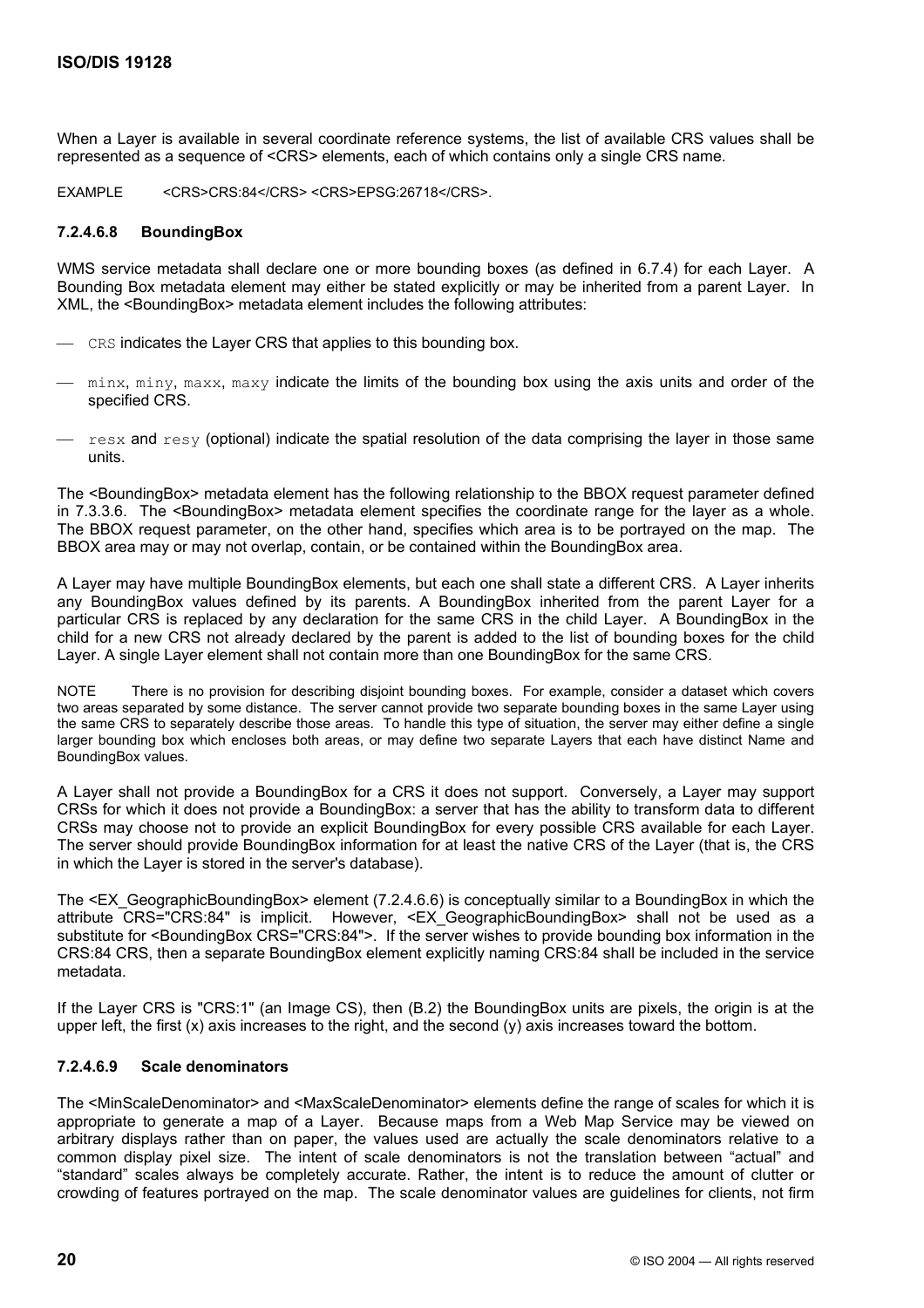limits. Upon receiving a request for a map that is not within the scale denominator range, the server may return a blank map, or may return a portrayal of the Layer that is crowded with features or otherwise poorly suited for display; the server shall not respond with a service exception.

For the purposes of this International Standard, the common pixel size is defined to be 0.28mm × 0.28mm (millimetres). Because arbitrary clients can request maps from a server, the true pixel size of the final rendering device is unknown to the server.

EXAMPLE A scale denominator value of "10000000" means a scale of 1:10 million. Scientific notation is also allowed, so a more compact value of "10e6" could also be used for the scale denominator.

The MinScaleDenominator and MaxScaleDenominator elements, as their names suggest, define the range of scale denominators of maps for which a Layer is appropriate. The minimum scale is inclusive and the maximum scale is exclusive. So, for example, the following scale range:

#### **<MinScaleDenominator>1e3</MinScaleDenominator> <MaxScaleDenominator>1e6</MaxScaleDenominator>**

corresponds to the logical condition:

#### **scale\_denom ≥ 103 AND scale\_denom < 10<sup>6</sup>**

Both of the elements are optional. The absence of a MinScaleDenominator element means there is no minimum-scale term to the condition or logically that the default value is 0. The absence of a MaxScaleDenominator element means that there is no maximum-scale term to the condition of logically that the default value is infinity. So, the following scale constraint:

#### **<MinScaleDenominator>1e3</MinScaleDenominator**>

corresponds to the logical condition:

#### $scale$  denom  $\geq 10^3$

There is a similar correspondence for a lone MaxScaleDenominator element. The absence of both scale elements in Layer metadata means that there is no scale constraint and that the Layer is applicable to maps of all scales.

Because it is possible to integrate the output of multiple Web Map Servers into a single displayed result, it is important that different servers have consistent behaviour with respect to processing scales, so that all of the independent servers will select or deselect layers at the same scales. To ensure consistent behaviour, scales relative to coordinate spaces must be handled consistently between map servers. For geographic coordinate systems, which use angular units, the angular coverage of a map shall be converted to linear units for computation of scale by using the circumference of the Earth at the equator and by assuming perfectly square linear units. For linear coordinate systems, the size of the coordinate space should be used directly without compensating for distortions in it with respect to the shape of the real Earth.

EXAMPLE A map to be displayed covers a 2-degree by 2-degree area in the WGS 84 geographic coordinates. The linear size of this area for conversion to scales is:

2º × (6378137m × 2 × π) ÷ 360º = 222638.9816m

Thus, the map extent would be approximately 222639m × 222639m linear distance for the purpose of calculating the scale. If the image size for the map is 600×600 pixels, then the standard scale denominator for the map would be:

 $222638.9816m \div 600$  pixels  $\div 0.00028m/p$ ixel = 1325226.19.

Floating-point roundoff-error control should also be applied to these calculations, to ensure consistency between systems. Because the scale denominators used in Layer metadata will often be "round" numbers, such as 250000, if a calculation of the current scale results in a value of 249999.99999999, it should be considered to match 250000. A reasonable test for range matching of scale denominators would be defined as follows: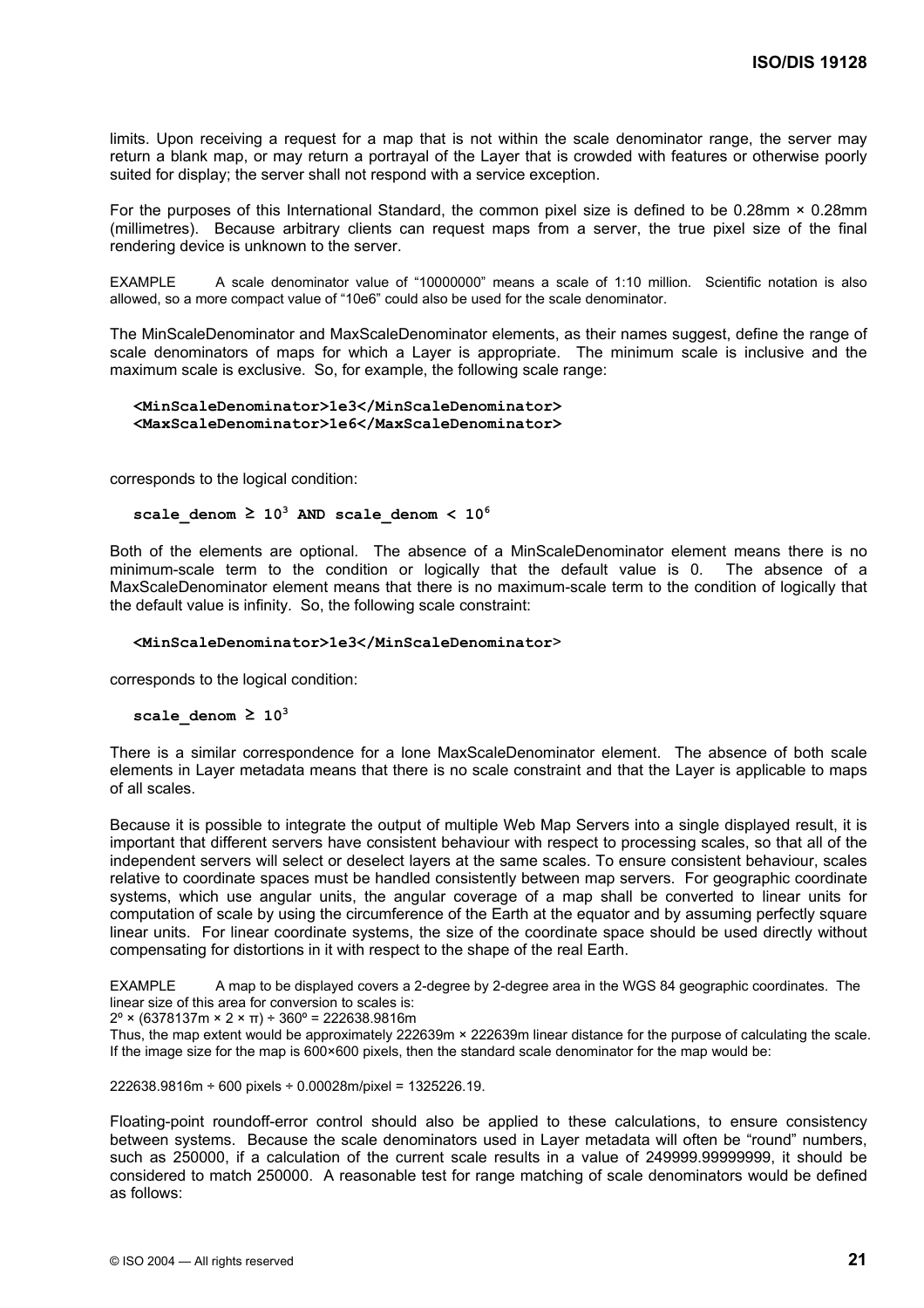```
scale ≥ (min_scale – epsilon) AND scale < (max_scale + epsilon)
```
where epsilon is defined as 1e-6.

Scale denominators are inherited by child Layers. A scale denominator declaration in the child replaces the any declaration inherited from the parent.

#### **7.2.4.6.10 Sample dimensions**

Optional <Dimension> elements enclose metadata for multi-dimensional data. See the discussion of vertical, temporal and other coordinate systems in 6.7.5 through 6.7.7, and the explanation of how dimensional axes and allowed values are declared and requested in Annex C.

Dimension declarations are inherited from parent Layers. Any new Dimension declarations in the child with the same name attribute as one inherited from the parent replaces the value declared by the parent.

### **7.2.4.6.11 MetadataURL**

A Map Server should use one or more <MetadataURL> elements to offer detailed, standardized metadata about the data corresponding to a particular layer. The 'type' attribute indicates the standard to which the metadata complies. Two 'type' attribute values are defined by this International Standard: the value 'ISO19115:2003' refers to ISO 19115:2003; the value 'FGDC:1998' refers to FGDC-STD-001-1998 [1]. An information community may define meanings for other 'type' attribute values. The enclosed <Format> element indicates the file format MIME type of the metadata record.

MetadataURL elements are not inherited by child Layers.

#### **7.2.4.6.12 Attribution**

The optional <Attribution> element provides a way to identify the source of the geographic information used in a Layer or collection of Layers. Attribution encloses several optional elements: <OnlineResource> states the data provider's URL; <Title> is a human-readable string naming the data provider; <LogoURL> is the URL of a logo image. Client applications may choose to display one or more of these items. A <Format> element in LogoURL indicates the MIME type of the logo image, and the attributes width and height state the size of the image in pixels.

The Attribution element is inherited by child layers. Any redefinition by a child replaces the inherited value.

#### **7.2.4.6.13 Identifier and AuthorityURL**

A Map Server may use zero or more <Identifier> elements to list ID numbers or labels defined by a particular Authority. The text content of the Identifier element is the ID value. The authority attribute of the Identifier element corresponds to the name attribute of a separate <AuthorityURL> element. AuthorityURL encloses an <OnlineResource> element which states the URL of a document defining the meaning of the Identifier values.

NOTE The semantics of how an authority defines the meaning of an identifier have not yet been precisely defined. The Identifier and AuthorityURL elements are provided as a convenience for servers that wish to indicate the correspondence between the WMS Layers they offer and a classification of those Layers defined by the organization that operates the service.

EXAMPLE The Global Change Master Directory (gcmd.gsfc.nasa.gov) defines a DIF\_ID label for every dataset that it has cataloged. A WMS that renders one of these datasets may associate a Layer with its DIF\_ID in the following manner:

```
<AuthorityURL name="gcmd"><OnlineResource xlink:href="some_url" ... /></AuthorityURL> 
<Identifier authority="gcmd">id_value</Identifier>
```
AuthorityURL is inherited by subsidiary layers. A child Layer shall not define an AuthorityURL with the same name attribute as one inherited from a parent. The Identifier element is not inherited. A Layer shall not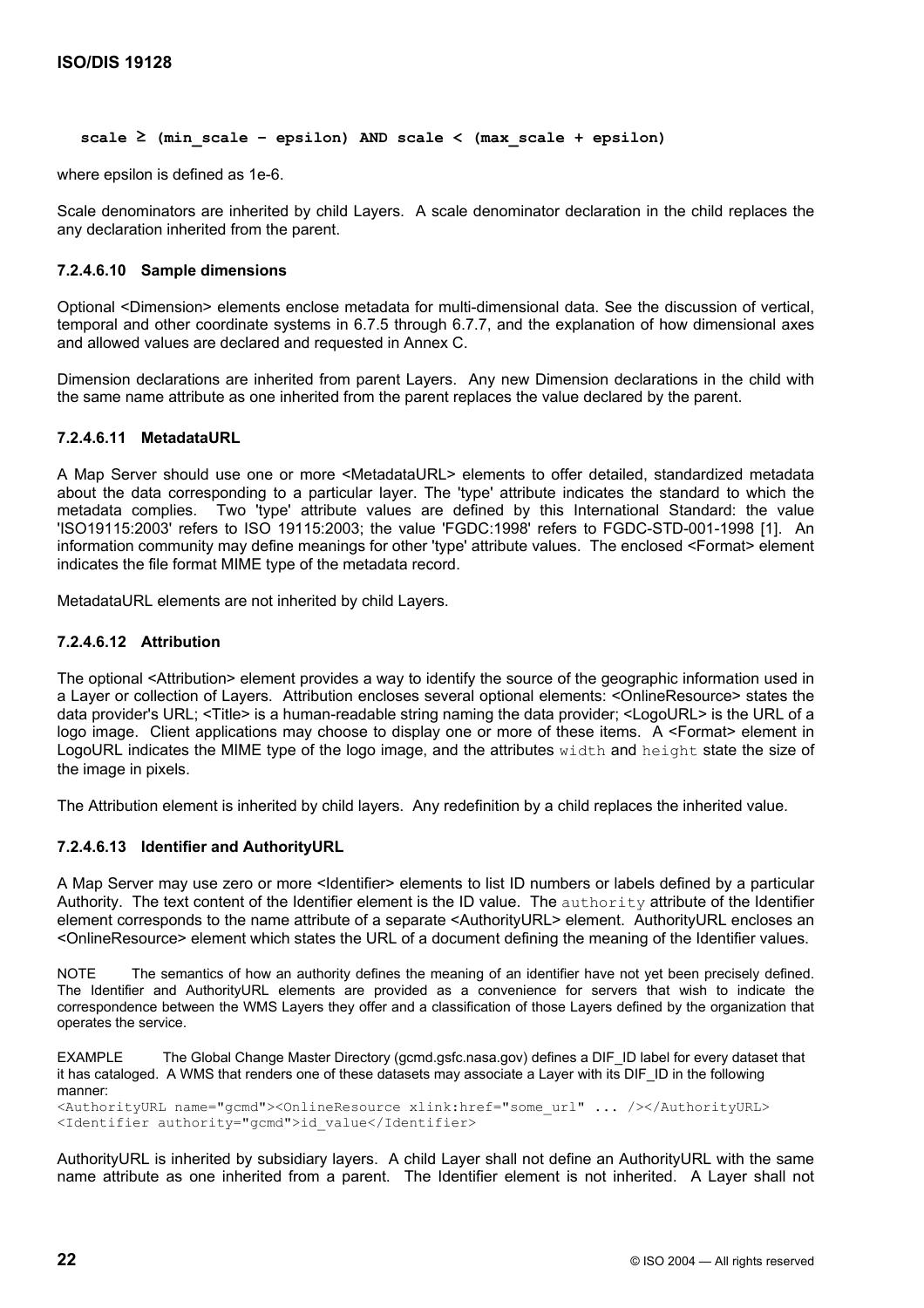declare an Identifier unless a corresponding AuthorityURL has been declared or inherited earlier in the service metadata.

### **7.2.4.6.14 FeatureListURL**

A Map Server may use a <FeatureListURL> element to point to a list of the features represented in a Layer. FeatureListURL is not inherited by child layers. The enclosed Format element indicates the file format MIME type of the feature list.

FeatureListURL is not inherited by child layers.

#### **7.2.4.6.15 DataURL**

A Map Server may use DataURL to offer a link to the underlying data represented by a particular layer. The enclosed Format element indicates the file format MIME type of the data file.

DataURL is not inherited by child layers.

#### **7.2.4.7 Layer attributes**

#### **7.2.4.7.1 Introduction**

A <Layer> may have zero or more of the following XML attributes: queryable, cascaded, opaque, noSubsets, fixedWidth, fixedHeight. All of these attributes are optional and default to 0. Each of these attributes can be inherited or replaced by subsidiary layers. The meaning of each attribute is summarized in Table 6 and detailed in the following subclauses.

| <b>Attribute</b> | <b>Allowed Values</b>   | Meaning (0 is default value)                                                                                                                       |
|------------------|-------------------------|----------------------------------------------------------------------------------------------------------------------------------------------------|
| queryable        | $0$ , false, $1$ , true | 0, false: layer is not queryable.<br>1, true: layer is queryable.                                                                                  |
| cascaded         | 0, positive integer     | 0: layer has not been retransmitted by a Cascading Map Server<br>n: layer has been retransmitted n times.                                          |
| opaque           | 0, false, 1, true       | 0, false: map data represents vector features that probably do not<br>completely fill space.<br>1, true: map data are mostly or completely opaque. |
| noSubsets        | 0, false, 1, true       | 0, false: WMS can map a subset of the full bounding box.<br>1, true: WMS can only map the entire bounding box.                                     |
| fixedWidth       | 0, positive integer     | 0: WMS can produce map of arbitrary width.<br>nonzero: value is fixed map width that cannot be changed by the WMS.                                 |
| fixedHeight      | 0, positive integer     | 0: WMS can produce map of arbitrary height.<br>nonzero: value is fixed map height that cannot be changed by the<br>WMS.                            |

#### **Table 6 — Layer Attributes**

# **7.2.4.7.2 Queryable layers**

The Boolean attribute **queryable** indicates whether the server supports the GetFeatureInfo operation on that Layer. A server may support GetFeatureInfo on some of its layers but not on all. A server shall issue a service exception (code="LayerNotQueryable") if GetFeatureInfo is requested on a Layer that is not queryable.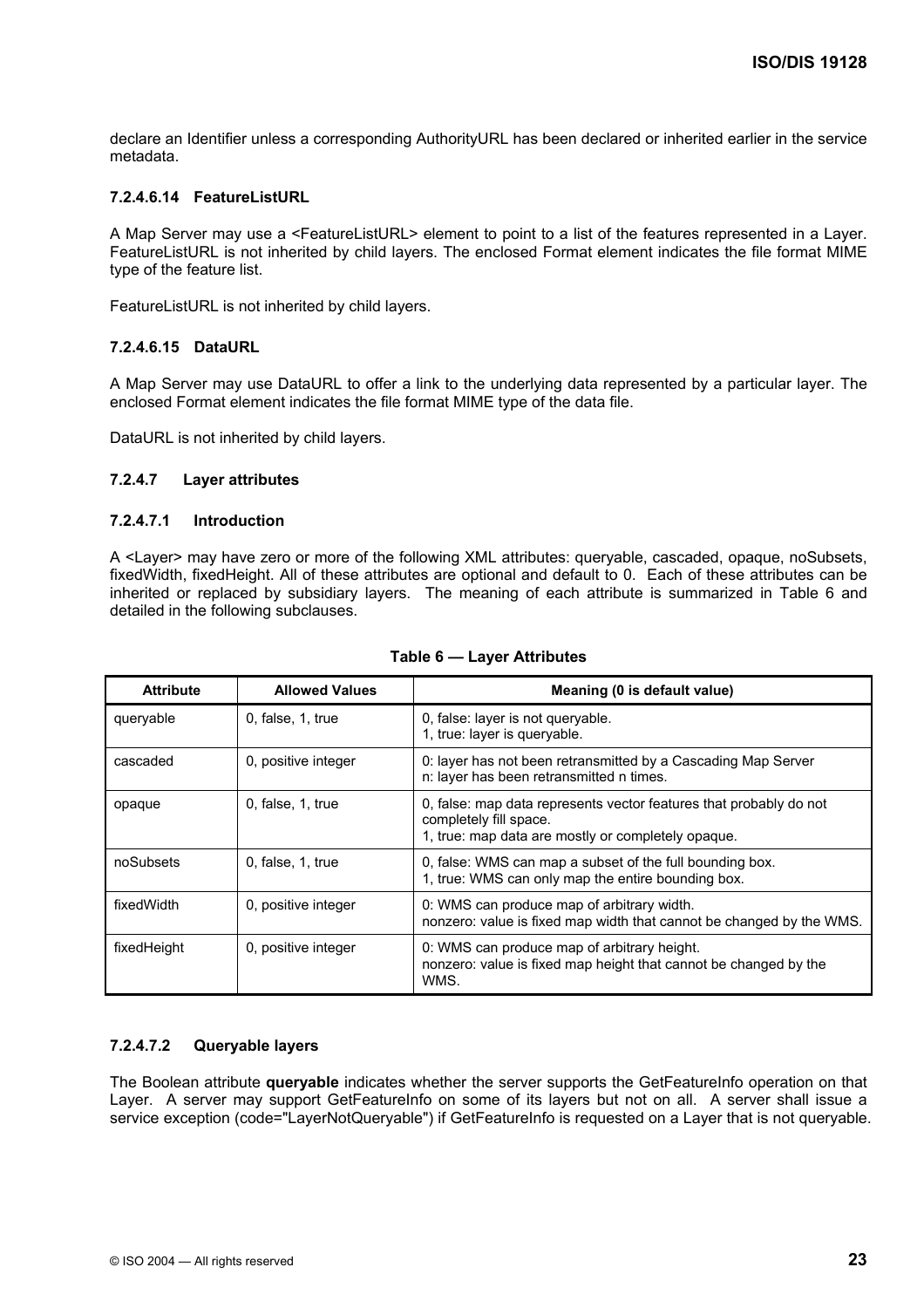# **7.2.4.7.3 Cascaded layers**

A Layer is said to have been "cascaded" if it was obtained from an originating server and then included in the service metadata of a different server. The second server may simply offer an additional access point for the Layer, or may add value by offering additional output formats or reprojection to other coordinate reference systems.

If a WMS cascades the content of another WMS then it shall increment by 1 the value of the **cascaded** attribute for the affected layers. If that attribute is missing from the originating server's service metadata, then the Cascading WMS shall insert the attribute and set it to 1.

# **7.2.4.7.4 Opaque vs. transparent layers**

If the optional Boolean attribute **opaque** is absent or false, then maps made from that Layer will generally have significant no-data areas that a client may display as transparent. Vector features such as points and lines are considered not to be opaque in this context (even though at some scales and symbol sizes a collection of features might fill the map area). A true value for **opaque** indicates that the Layer represents an area-filling coverage. For example, a map that represents topography and bathymetry as regions of differing colours will have no transparent areas. The **opaque** declaration should be taken as a hint to the Client to place such a Layer at the bottom of a stack of maps.

This attribute describes only the Layer's data content, not the picture format of the map response. Whether or not a Layer is listed as opaque, a server shall still comply with 7.3.3.9 regarding the GetMap TRANSPARENT parameter: that is, the server shall send an image with a transparent background if and only if the client requests TRANSPARENT=TRUE and a picture FORMAT that supports transparency.

### **7.2.4.7.5 Subsettable and resizable layers**

The Layer metadata may also include three optional attributes that indicate a map server that is less functional than a normal WMS because it is not able to extract a subset of a larger dataset or because it only serves maps of a fixed size and cannot resize them. For example, a WMS that houses a collection of digitized images of historical maps, or pre-computed browse images of satellite data, may not be able to subset or resize those images. However, it can still respond to GetMap requests for complete maps in the original size.

Static image collections may not have a well-defined coordinate reference system, in which case the server shall declare CRS=CRS:1 as described in 6.7.2.

When set to a true value, **noSubsets** indicates that the Server is not able to make a map of a geographic area other than the layer's bounding box.

When present and nonzero, **fixedWidth** and **fixedHeight** indicate that the Server is not able to produce a map of the layer at a width and height different from the fixed sizes indicated.

#### **7.2.4.8 Inheritance of layer properties**

Table 7 summarizes how the properties of an enclosing parent <Layer> element are inherited by child <Layer> elements. Properties may be not inherited at all, or inherited as-is, or replaced if the child redefines them, or inherited and added to if the child also defines them

In Table 7, the **number** column states the number of times each element may appear in a Layer, either explicitly or though inheritance. Thus, it is more restrictive than the constraints enforced by the schema in E.1. The meanings of the values in this column are as follows:

- 1: appears exactly once in each Layer
- 0/1: appears either once or not at all
- 0+: appears zero or more times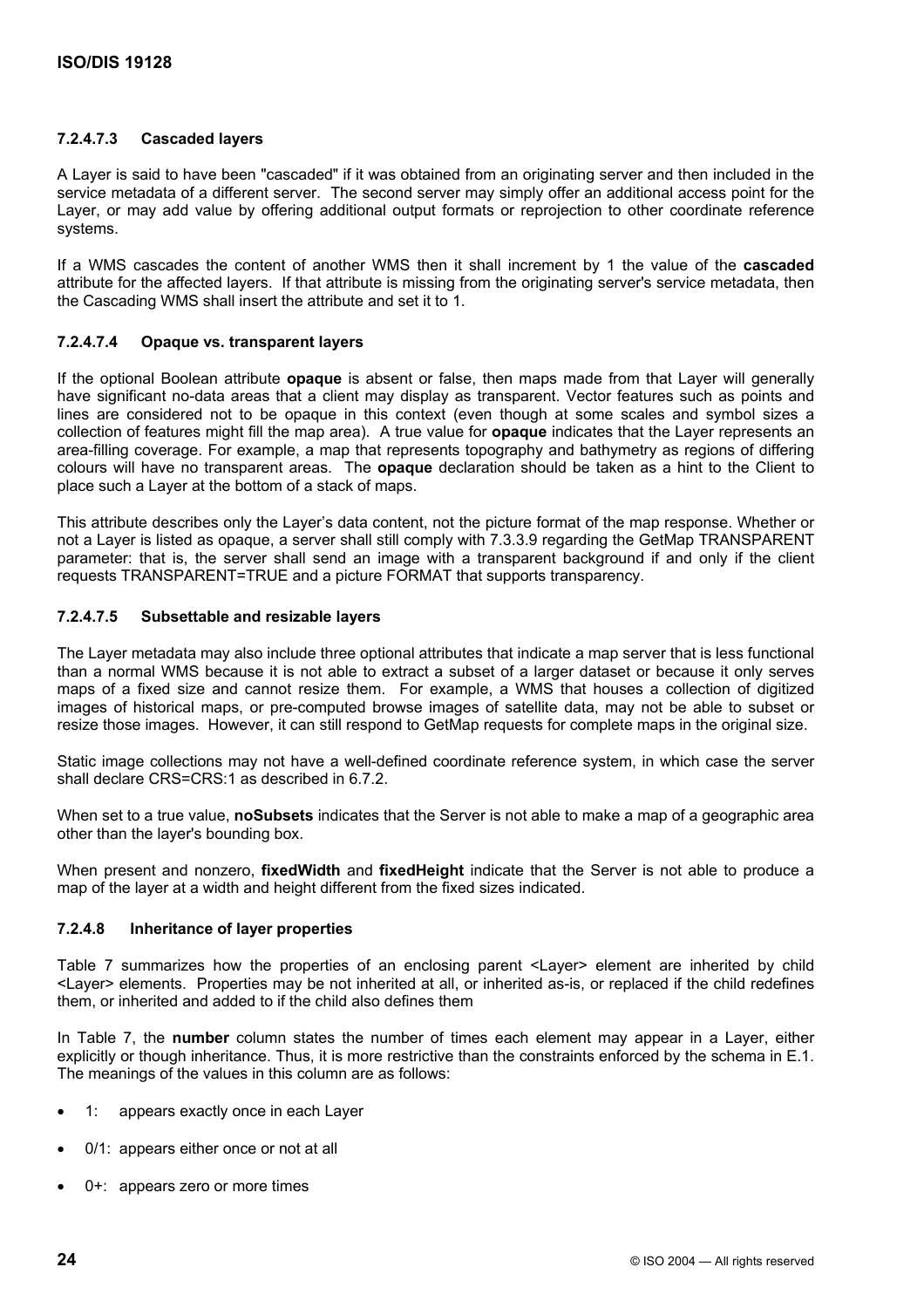• 1+: appears one or more times.

The **Inheritance** column indicates whether or how the element is inherited by child Layers. The meanings of the values in this column are as follows:

- no: Not inherited. If the element is defined to be mandatory by this International Standard then each Layer element shall include that element.
- replace: Value can be inherited from parent and omitted by child, but if specified by child then the parent value is ignored.
- add: Values can be inherited from parent and omitted by child. "Add" is only relevant for elements that may appear more than one time. Child inherits any value(s) supplied by parent and adds any value(s) of its own to the list. Any duplicated definition by the child is ignorable.

| <b>Element</b>                                                                                                                                                                              | <b>Number</b>      | <b>Inheritance</b> |  |
|---------------------------------------------------------------------------------------------------------------------------------------------------------------------------------------------|--------------------|--------------------|--|
| Layer                                                                                                                                                                                       | $0+$               | no                 |  |
| Name                                                                                                                                                                                        | $0/1$ <sup>a</sup> | no                 |  |
| Title                                                                                                                                                                                       | 1                  | no                 |  |
| Abstract                                                                                                                                                                                    | 0/1                | no                 |  |
| KeywordList                                                                                                                                                                                 | 0/1                | no                 |  |
| Style                                                                                                                                                                                       | $0+$               | add                |  |
| <b>CRS</b>                                                                                                                                                                                  | $1+$ <sub>b</sub>  | add                |  |
| EX GeographicBoundingBox                                                                                                                                                                    | 1 <sup>b</sup>     | replace            |  |
| BoundingBox                                                                                                                                                                                 | $1+$ <sup>b</sup>  | replace            |  |
| Dimension                                                                                                                                                                                   | $0+$               | replace            |  |
| Attribution                                                                                                                                                                                 | 0/1                | replace            |  |
| AuthorityURL                                                                                                                                                                                | $0+$               | add                |  |
| Identifier                                                                                                                                                                                  | $0+$               | no                 |  |
| MetadataURL                                                                                                                                                                                 | $0+$               | no                 |  |
| DataURL                                                                                                                                                                                     | 0/1                | no                 |  |
| FeatureListURL                                                                                                                                                                              | 0/1                | no                 |  |
| MinScaleDenominator,<br><b>MaxScaleDenominator</b>                                                                                                                                          | 0/1                | replace            |  |
| attributes listed in Table 6                                                                                                                                                                | 0/1                | replace            |  |
| a<br>See 7.2.4.6.3 regarding distinction between named and unnamed<br>layers.<br>May be 0 only if a value is inherited from an enclosing Layer element;<br>see 7.2.4.6.6 through 7.2.4.6.8. |                    |                    |  |

**Table 7 — Inheritance of Layer Properties** 

#### **7.2.5 Format specifiers**

Format specifiers appear in several places in service metadata: as valid output formats for an operation, as supported Exception formats, and as the format of content at external URLs. Output formats are discussed in 6.6.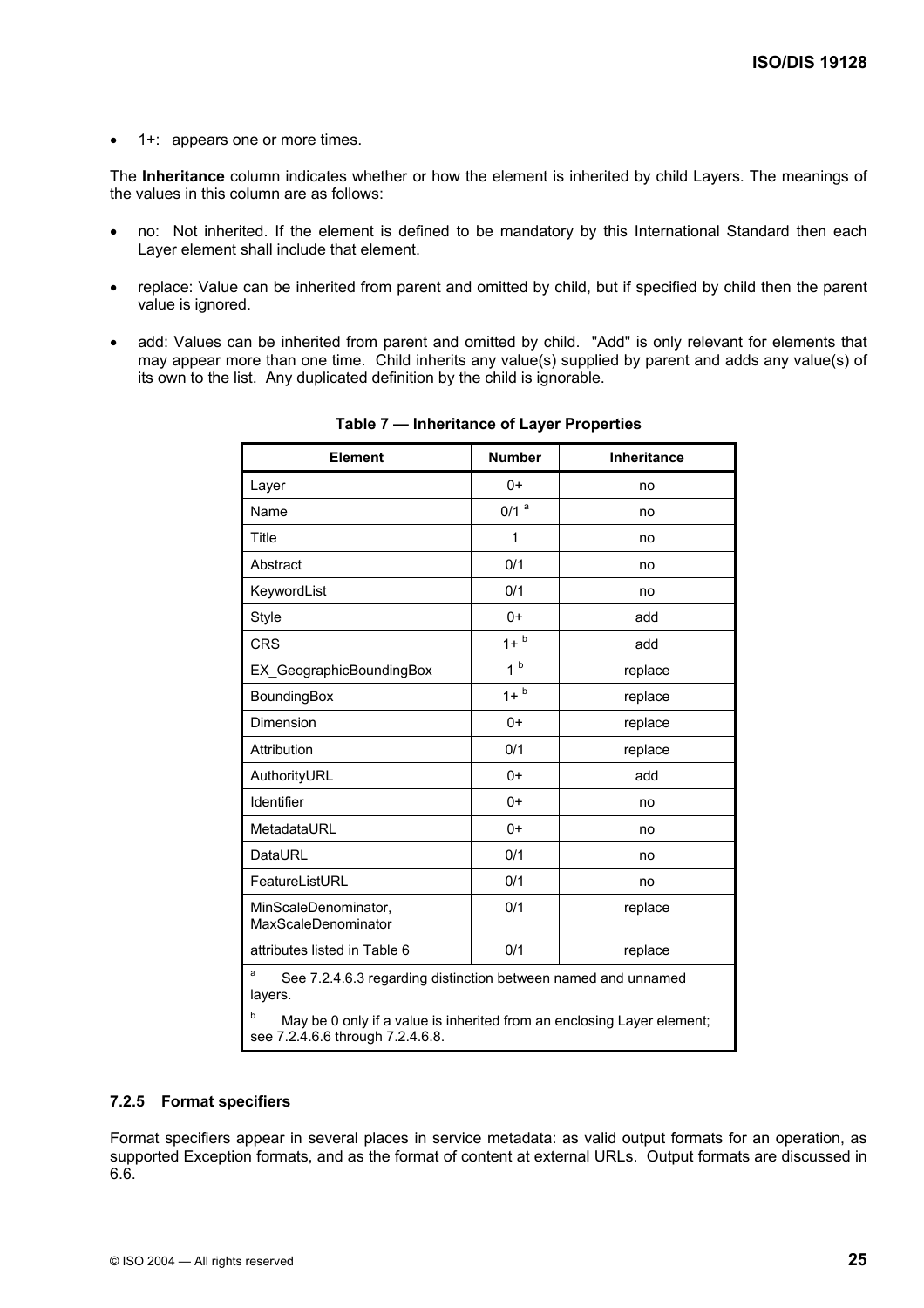# **7.3 GetMap (mandatory)**

# **7.3.1 General**

The GetMap operation returns a map. Upon receiving a GetMap request, a WMS shall either satisfy the request or issue a service exception.

# **7.3.2 GetMap request overview**

Table 8 describes the query part of the GetMap Request.

| <b>Request Parameter</b>    | Mandatory/<br>Optional | <b>Description</b>                                                                     |  |
|-----------------------------|------------------------|----------------------------------------------------------------------------------------|--|
| $VERSION = 1.3.0$           | м                      | Request version.                                                                       |  |
| REQUEST=GetMap              | M                      | Request name.                                                                          |  |
| LAYERS=layer_list           | M                      | Comma-separated list of one or more map layers.                                        |  |
| STYLES=style_list           | M                      | Comma-separated list of one rendering style per requested<br>layer.                    |  |
| CRS=namespace:identifier    | м                      | Coordinate reference system.                                                           |  |
| BBOX=minx,miny,maxx,maxy    | M                      | Bounding box corners (lower left, upper right) in CRS units.                           |  |
| WIDTH=output_width          | M                      | Width in pixels of map picture.                                                        |  |
| HEIGHT=output height        | M                      | Height in pixels of map picture.                                                       |  |
| FORMAT=output format        | M                      | Output format of map.                                                                  |  |
| TRANSPARENT=TRUE FALSE      | $\circ$                | Background transparency of map (default=FALSE).                                        |  |
| BGCOLOR=color_value         | $\circ$                | Hexadecimal red-green-blue color value for the background<br>color (default=0xFFFFFF). |  |
| EXCEPTIONS=exception format | O                      | The format in which exceptions are to be reported by the<br>WMS (default=XML).         |  |
| TIME=time                   | O                      | Time value of layer desired.                                                           |  |
| ELEVATION=elevation         | O                      | Elevation of layer desired.                                                            |  |
| Other sample dimension(s)   | O                      | Value of other dimensions as appropriate.                                              |  |

**Table 8 — The Parameters of a GetMap Request** 

# **7.3.3 Request parameters**

# **7.3.3.1 VERSION**

The mandatory VERSION parameter is defined in 6.9.1. The value "1.3.0" shall be used for GetMap requests that comply with this International Standard.

# **7.3.3.2 REQUEST**

The mandatory REQUEST parameter is defined in 6.9.2. To invoke the GetMap operation, the value "GetMap" shall be used.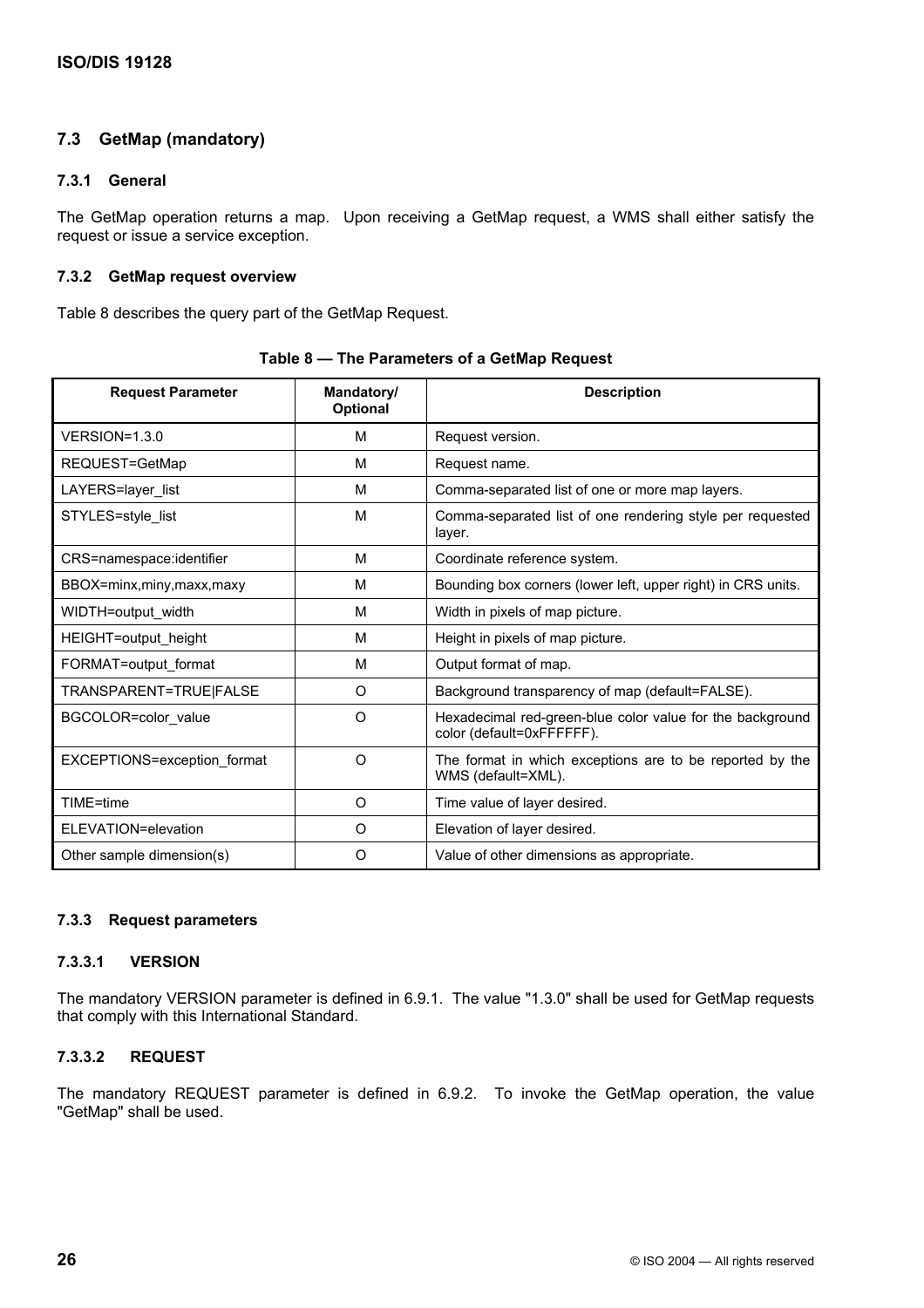# **7.3.3.3 LAYERS**

The mandatory LAYERS parameter lists the map layer(s) to be returned by this GetMap request. The value of the LAYERS parameter is a comma-separated list of one or more valid layer names. Allowed layer names are the character data content of any <Layer><Name> element in the service metadata.

A WMS shall render the requested layers by drawing the leftmost in the list bottommost, the next one over that, and so on.

The optional <LayerLimit> element in the service metadata is a positive integer indicating the maximum number of layers a client is permitted to include in a single GetMap request. If this element is absent the server imposes no limit.

### **7.3.3.4 STYLES**

The mandatory STYLES parameter lists the style in which each layer is to be rendered. The value of the STYLES parameter is a comma-separated list of one or more valid style names. There is a one-to-one correspondence between the values in the LAYERS parameter and the values in the STYLES parameter. Each map in the list of LAYERS is drawn using the corresponding style in the same position in the list of STYLES. Each style Name shall be one that was defined in a <Style><Name> element that is either directly contained within, or inherited by, the associated <Layer> element in service metadata. (In other words, the Client may not request a Layer in a Style that was only defined for a different Layer.) A server shall throw a service exception (code = StyleNotDefined) if an unadvertised Style is requested. A client may request the default Style using a null value (as in "STYLES="). If several layers are requested with a mixture of named and default styles, the STYLES parameter shall include null values between commas (as in "STYLES=style1,,style2,,"). If all layers are to be shown using the default style, either the form "STYLES=" or "STYLES=,,," is valid.

If the server advertises several styles for a layer, and the client sends a request for the default style, the choice of which style to use as default is at the discretion of the server. The ordering of styles in the service metadata does not indicate which is the default.

### **7.3.3.5 CRS**

The CRS request parameter states what Layer CRS (6.7.3) applies to the BBOX request parameter. The value of the CRS parameter in a request to a particular server shall be one of the values defined in that server's service metadata in a <CRS> element defined or inherited by the requested layer. The same CRS applies to all layers in a single request.

A WMS server is not required to support all possible CRSs, but it shall advertise in its service metadata those CRSs which it does offer and shall accept requests for all advertised CRSs. If a request contains a CRS not offered by a particular server, the server shall throw a service exception (code = "InvalidCRS").

Clients are not required to support all possible CRSs. If a Client and Service do not support any mutually agreeable CRSs, the Client may, at its discretion, cease communicating with that service, or search for an intermediary service provider that performs coordinate transformations, or allow the user to choose other disposition methods.

This International Standard does not define a facility for clients to explicitly request reprojection or coordinate transformation. That is, only a single CRS request parameter is defined, so it is not possible to specify a source CRS for selecting geographic information and a different target CRS for the portrayal output. Reprojection may occur implicitly, however, if the server offers multiple CRSs but internally stores its geographic information in a particular CRS.

If the WMS server has declared CRS=CRS:1 for a Layer, as discussed in 6.7.3.5, then the Layer does not have a well-defined coordinate reference system and should not be shown in conjunction with other layers. The Client shall specify CRS=CRS:1 in the GetMap request and the Server may issue a service exception otherwise. When this CRS is used in the request, the BBOX parameter units shall be pixels.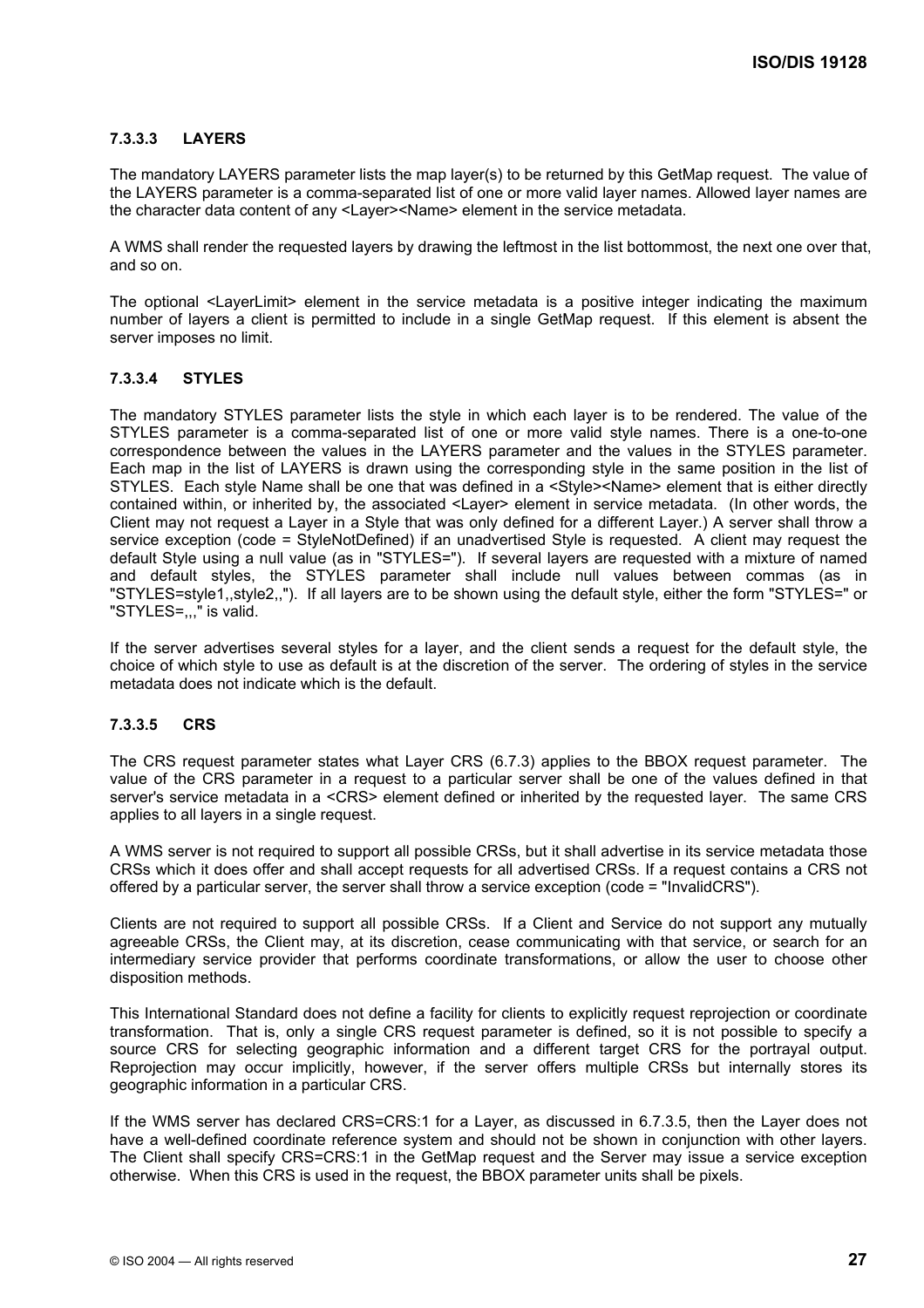# **7.3.3.6 BBOX**

The mandatory BBOX parameter allows a Client to request a particular Bounding Box. Bounding Boxes are defined in 6.7.4. The value of the BBOX parameter in a GetMap request is a list of comma-separated real numbers (6.5) in the form "minx, miny, maxx, maxy". These values specify the minimum X, minimum Y, maximum X, and maximum Y values of a region in the Layer CRS of the request. The units, ordering and direction of increment of the X and Y axes are as defined by the Layer CRS (6.7.3) The four bounding box values indicate the outside limits of the region. The relation of the Bounding Box to the map pixel matrix is that the bounding box goes around the "outside" of the pixels of the map rather than through the centers of the map's border pixels. In this context, individual pixels represent an area on the ground.

If a request contains an invalid BBOX (e.g., one whose minimum X is greater than or equal to the maximum X, or whose minimum Y is greater than or equal to the maximum Y) the server shall throw a service exception.

If a request contains a BBOX whose area does not overlap at all with the <BoundingBox> element in the service metadata for the requested layer, the server shall return empty content (that is, a blank map or an graphic element file with no elements) for that map. Any features that are partly or entirely contained in the Bounding Box shall be returned in the appropriate format.

If the Bounding Box values are not defined for the given CRS (e.g., latitudes greater than 90 degrees in CRS:84), the server should return empty content for areas outside the valid range of the CRS.

If the WMS server has declared that a Layer is not subsettable, as described in 7.2.4.7.5, then the Client shall specify exactly the declared Bounding Box values in the GetMap request and the Server may issue a service exception otherwise.

# **7.3.3.7 FORMAT**

The mandatory FORMAT parameter states the desired format of the map. Supported values for a GetMap request on a WMS server are listed in one or more <Request><GetMap><Format> elements of its service metadata. The entire MIME type string in <Format> is used as the value of the FORMAT parameter. There is no default format. In an HTTP environment, the MIME type shall be set on the returned object using the Content-type entity header. If the request specifies a format not supported by the server, the server shall issue a service exception (code = InvalidFormat).

# **7.3.3.8 WIDTH, HEIGHT**

The mandatory WIDTH and HEIGHT parameters specify the size in integer pixels of the map to be produced. The Map CS (6.6.1 and B.2) applies to the map. WIDTH-1 specifies the maximum value of the i axis in the Map CS, and HEIGHT-1 specifies the maximum value of the j axis in the Map CS.

If the request is for a picture format, the returned picture, regardless of its MIME type, shall have exactly the specified width and height in pixels. In the case where the aspect ratio of the BBOX and the ratio width/height are different, the WMS shall stretch the returned map so that the resulting pixels could themselves be rendered in the aspect ratio of the BBOX. In other words, it shall be possible using this definition to request a map for a device whose output pixels are themselves non-square, or to stretch a map into an image area of a different aspect ratio.

Map distortions will be introduced if the aspect ratio WIDTH/HEIGHT is not commensurate with X, Y and the pixel aspect. Client developers should minimize the possibility that users will inadvertently request or unknowingly receive distorted maps.

If a request is for a graphic element format that does not have explicit width and height, the client shall include the WIDTH and HEIGHT values in the request and a server may use them as helpful information in constructing the output map.

The optional <MaxWidth> and <MaxHeight> elements in the service metadata are integers indicating the maximum width and height values that a client is permitted to include in a single GetMap request. If either element is absent the server imposes no limit on the corresponding parameter.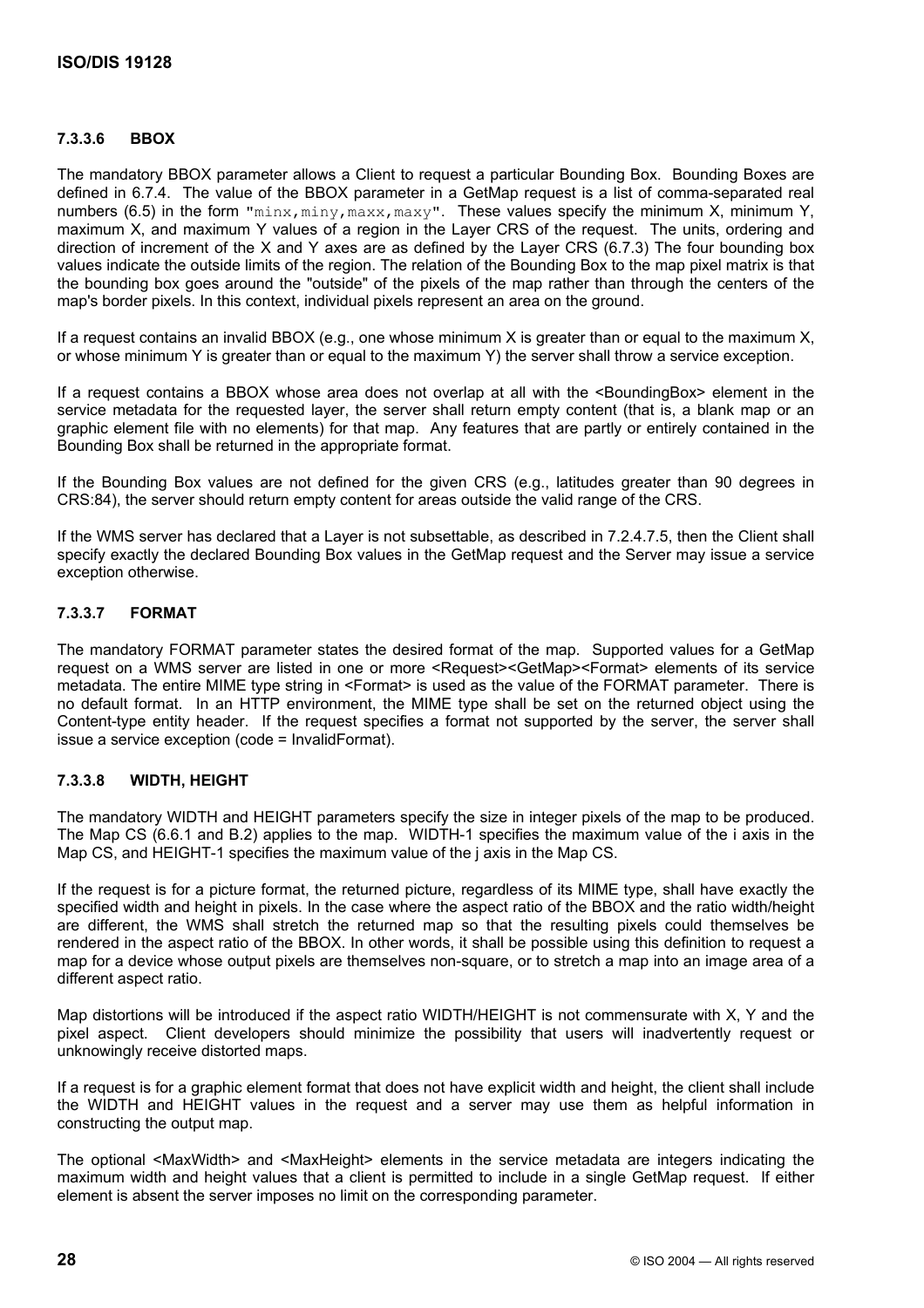If the WMS server has declared that a Layer has fixed width and height, as described in 7.2.4.7.5, then the Client shall specify exactly those WIDTH and HEIGHT values in the GetMap request and the Server may issue a service exception otherwise.

#### **7.3.3.9 TRANSPARENT**

The optional TRANSPARENT parameter specifies whether the map background is to be made transparent or not. TRANSPARENT can take on two values, "TRUE" or "FALSE". The default value is FALSE if this parameter is absent from the request.

The ability to return pictures drawn with transparent pixels allows results of different Map requests to be overlaid, producing a composite map. It is strongly recommended that every WMS offer a format that provides transparency for layers that could sensibly be overlaid above others.

NOTE The image/gif format provides transparency and is properly displayed by common web clients. The image/png format provides a range of transparency options but support in viewing applications is less common. The image/jpeg format does not provide transparency at all.

When TRANSPARENT is set to TRUE and the FORMAT parameter contains a Picture format (e.g., image/gif), then a WMS shall return (when permitted by the requested format) a result where all of the pixels not representing features or data values in that Layer are set to a transparent value. For example, a "roads" layer would be transparent wherever no road is shown. If the picture format does not support transparency, then the server shall respond with a non-transparent image (in other words, it is not an error for the client to always request transparent maps regardless of format). When TRANSPARENT is set to FALSE, non-data pixels shall be set to the value of BGCOLOR (7.3.3.10).

When the Layer has been declared "opaque" as in 7.2.4.7.4, then significant portions, or the entirety, of the map may not be able to made transparent. Clients may still request TRANSPARENT=true

When the FORMAT parameter contains a Graphic Element format, the TRANSPARENT parameter may be included in the request but its value shall be ignored by the WMS.

#### **7.3.3.10 BGCOLOR**

The optional BGCOLOR parameter is a string that specifies the color to be used as the background (non-date) pixels of the map. The general format of BGCOLOR is a hexadecimal encoding of an RGB value where two hexadecimal characters are used for each of Red, Green, and Blue colour values. The values can range between 00 and FF for each (0 and 255, base 10). The format is  $0 \times RRGGBB$ ; either upper or lower case characters are allowed for RR, GG, and BB values. The "0x" prefix shall have a lower case 'x'. The default value is  $0 \times \text{FFF}$  (corresponding to the colour white) if this parameter is absent from the request.

When FORMAT is a picture format, a WMS shall set the background pixels to the colour specified by BGCOLOR. When FORMAT is a graphic element format (which does not have an explicit background), or a picture format, a WMS should avoid use of the BGCOLOR value for foreground elements because they would not be visible against a background picture of the same colour.

When the Layer has been declared as "opaque" as in 7.2.4.7.4 (or is an area-filling coverage despite the absence of an "opaque" declaration), then significant portions, or the entirety, of the map may not show any background at all.

#### **7.3.3.11 EXCEPTIONS**

The optional EXCEPTIONS parameter is defined in 6.9.4. The default value is "XML" if this parameter is absent from the request.

A Web Map Service shall offer one or more of the following exception reporting formats by listing them in separate <Format> elements inside the <Exceptions> element of its service metadata. The first of these formats must be offered by every WMS; the others are optional.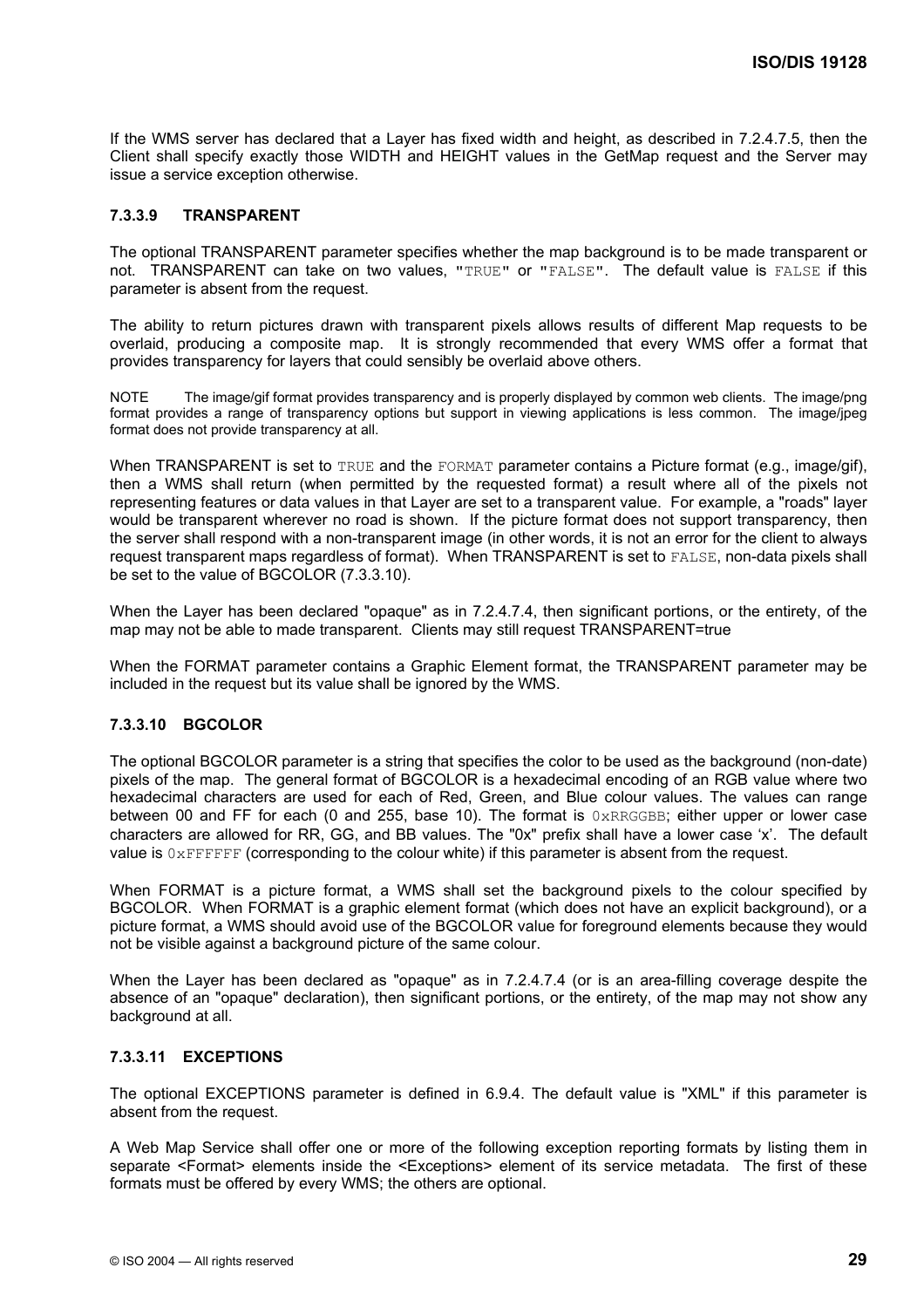#### **XML (mandatory)**

Errors are reported using service exception XML, as specified in E.3. This is the default exception format if none is specified in the request.

The remaining exception formats are optional. A server may issue a service exception in the default XML format if a request specifies a different exception format not supported by the server.

#### **INIMAGE (optional)**

If the EXCEPTIONS parameter is set to INIMAGE, the WMS shall, upon detecting an error, return an object of the MIME type specified in the FORMAT parameter whose content includes text describing the nature of the error. In the case of a picture format, the error message shall be drawn on the returned picture. In the case of a graphic element format, the text of the error message shall be rendered in the manner that text is normally represented in that format.

#### **BLANK (optional)**

If the EXCEPTIONS parameter is set to BLANK, the WMS shall, upon detecting an error, return an object of the type specified in FORMAT whose content is uniformly "off". In the case of a picture format, that response shall be an image containing only pixels of one colour (the background colour). In the case of a picture format supporting transparency, if TRANSPARENT=TRUE is specified the pixels shall all be transparent. In the case of a graphic element output format, no visible graphic elements shall be included in the response output.

#### **7.3.3.12 TIME**

The use of Time values is specified in 6.7.6 and in Annexes C and D.

#### **7.3.3.13 ELEVATION**

The use of Elevation values is specified in 6.7.5 and in Annex C.

#### **7.3.3.14 Other sample dimensions**

The use of sample dimension values is specified in 6.7.7 and in Annex C.

#### **7.3.4 GetMap response**

The response to a valid GetMap request shall be a map of the spatially referenced information layer requested, in the desired style, and having the specified coordinate reference system, bounding box, size, format and transparency.

An invalid GetMap request shall yield an error output in the requested Exceptions format (or a network protocol error response in extreme cases).

In an HTTP environment, the MIME type of the returned value's Content-type entity header shall match the format of the return value.

#### **7.3.5 Projection of geographic CRSs into Map CS**

When the CRS parameter specifies a geographic coordinate reference system (such as CRS:84 or EPSG:4326), the spatial data is internally projected using the Pseudo Plate Carrée coordinate operation method and thereafter transformed to an image coordinate reference system with the i axis parallel and proportional to longitude and the j axis parallel and proportional to latitude to enable direct screen rendering. Because increments of latitude and longitude are both not consistent in linear terms, the image axes are then of variable scale. The geographic information is projected during the portrayal operation using a modified equidistant cylindrical projection as follows: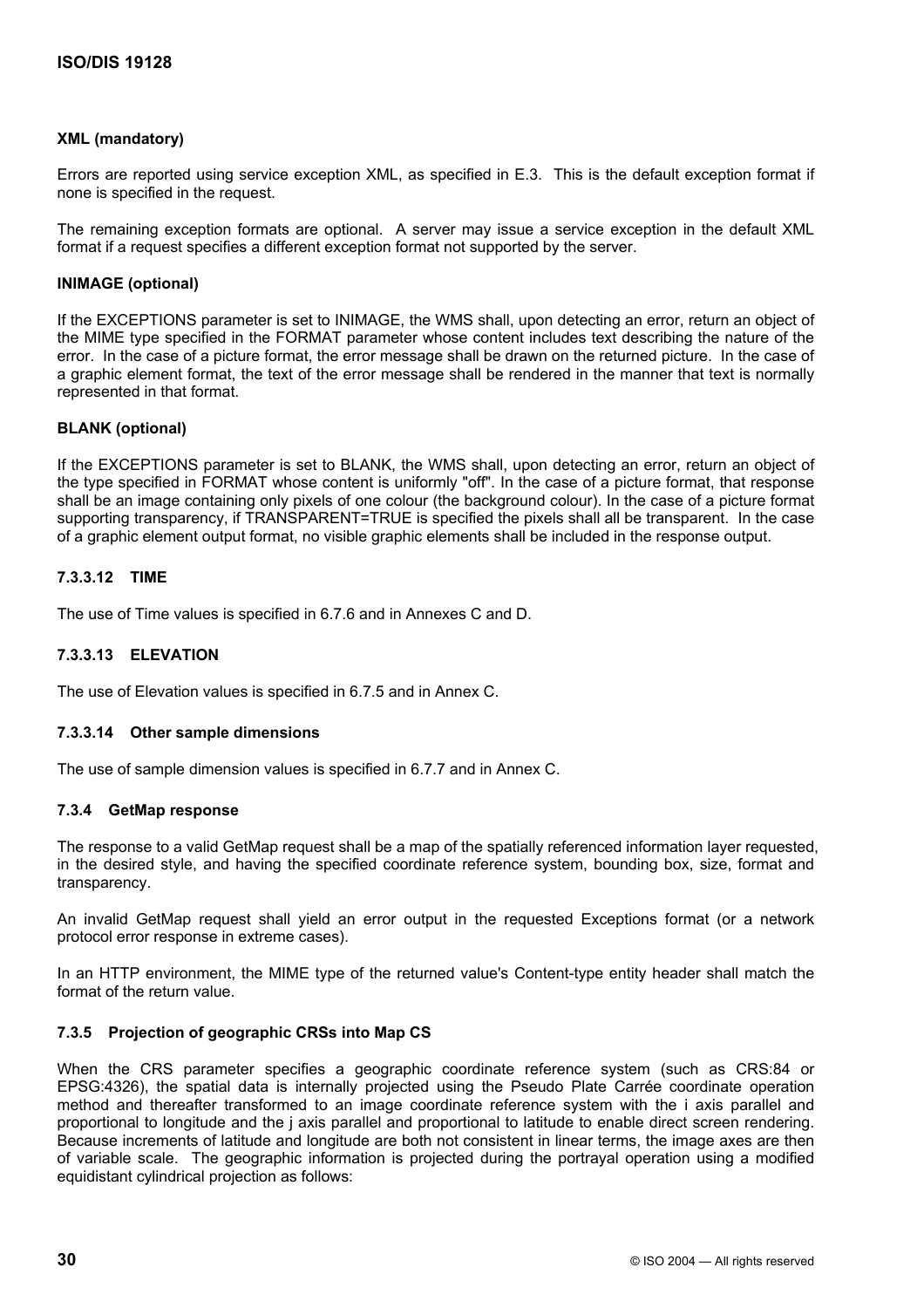- The minimum and maximum values of longitude and latitude requested (min lon, min lat, max lon, max lat) are determined from the BBOX parameter, taking into account the X and Y axis order specified by the CRS parameter.
- The angular distance (max lon min lon) in degrees is scaled to the number of pixels specified by the WIDTH parameter.
- The angular distance (max\_lat min\_lat) in degrees is scaled to the number of pixels specified by the HEIGHT parameter.
- The map is produced with longitude parallel to the i axis and latitude parallel to the j axis.

#### **7.4 GetFeatureInfo (optional)**

#### **7.4.1 General**

GetFeatureInfo is an optional operation. It is only supported for those Layers for which the attribute queryable="1" (true) has been defined or inherited. A Client shall not issue a GetFeatureInfo request for other layers. A WMS shall respond with a properly formatted service exception (XML) response (code = OperationNotSupported) if it receives a GetFeatureInfo request but does not support it.

The GetFeatureInfo operation is designed to provide clients of a WMS with more information about features in the pictures of maps that were returned by previous Map requests. The canonical use case for GetFeatureInfo is that a user sees the response of a Map request and chooses a point (I,J) on that map for which to obtain more information. The basic operation provides the ability for a client to specify which pixel is being asked about, which layer(s) should be investigated, and what format the information should be returned in. Because the WMS protocol is stateless, the GetFeatureInfo request indicates to the WMS what map the user is viewing by including most of the original GetMap request parameters (all but VERSION and REQUEST). From the spatial context information (BBOX, CRS, WIDTH, HEIGHT) in that GetMap request, along with the I,J position the user chose, the WMS can (possibly) return additional information about that position.

The actual semantics of how a WMS decides what to return more information about, or what exactly to return, are left up to the WMS provider.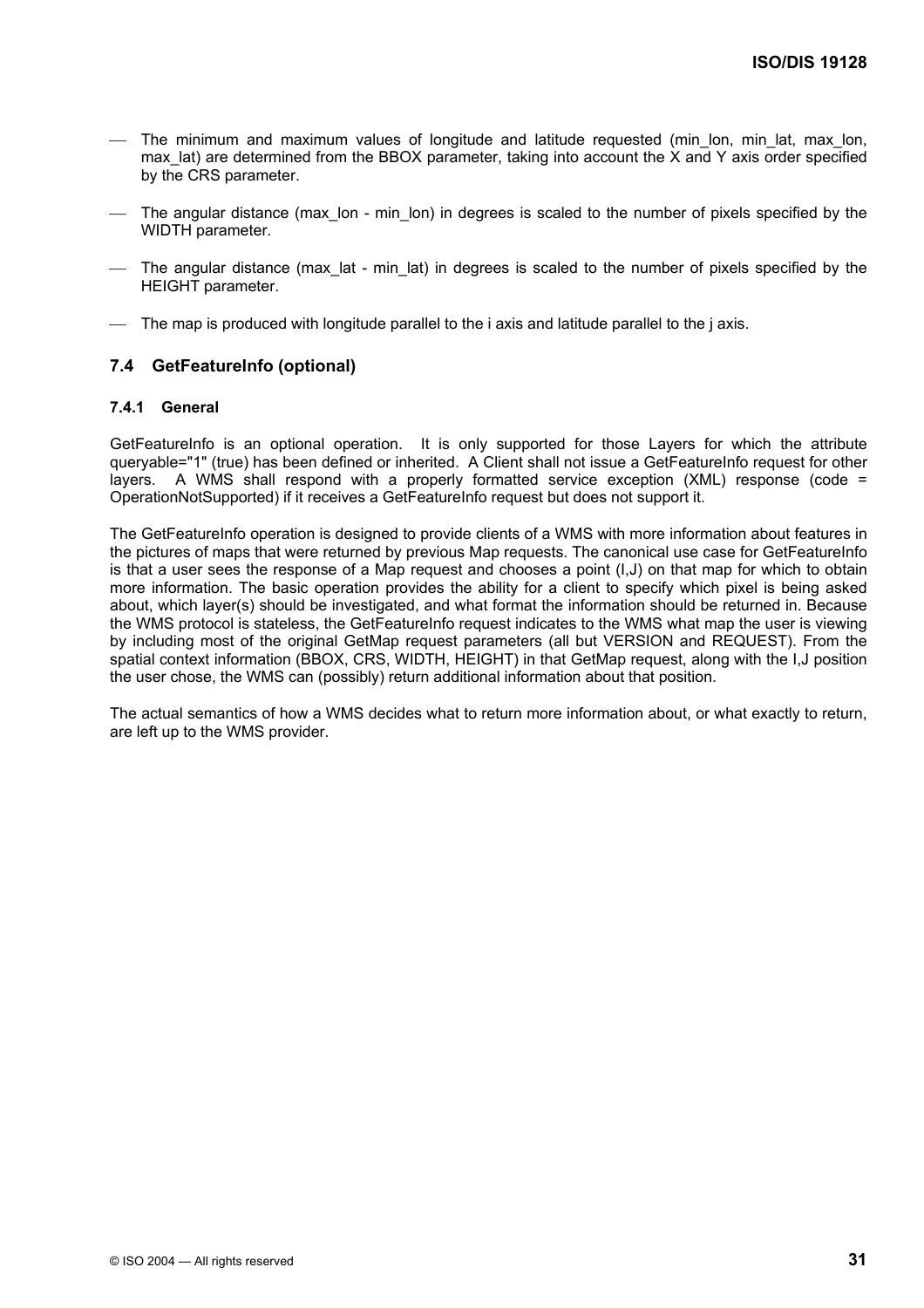#### **7.4.2 GetFeatureInfo request overview**

The parameters of a GetFeatureInfo request are listed in Table 9.

| <b>Request Parameter</b>    | Mandatory/<br><b>Optional</b> | <b>Description</b>                                                                                     |
|-----------------------------|-------------------------------|--------------------------------------------------------------------------------------------------------|
| $VERSION = 1.3.0$           | м                             | Request version.                                                                                       |
| REQUEST=GetFeatureInfo      | м                             | Request name.                                                                                          |
| map request part            | М                             | Partial copy of the Map request parameters that generated<br>the map for which information is desired. |
| QUERY LAYERS=layer list     | M                             | Comma-separated list of one or more layers to be queried.                                              |
| INFO FORMAT=output format   | M                             | Return format of feature information (MIME type).                                                      |
| FEATURE_COUNT=number        | $\Omega$                      | Number of features about which to return information<br>$(default=1)$ .                                |
| I=pixel column              | M                             | i coordinate in pixels of feature in Map CS.                                                           |
| J=pixel row                 | M                             | j coordinate in pixels of feature in Map CS.                                                           |
| EXCEPTIONS=exception format | $\Omega$                      | The format in which exceptions are to be reported by the<br>WMS (default= XML).                        |

|  | Table 9 - The Parameters of a GetFeatureInfo Request |
|--|------------------------------------------------------|
|--|------------------------------------------------------|

#### **7.4.3 Request parameters**

#### **7.4.3.1 VERSION**

The mandatory VERSION parameter is defined in 6.9.1. The value "1.3.0" shall be used for GetFeatureInfo requests that comply with this International Standard.

#### **7.4.3.2 REQUEST**

The mandatory REQUEST parameter is defined in 6.9.2. For GetFeatureInfo, the value "GetFeatureInfo" shall be used.

#### **7.4.3.3 Map request part**

The mandatory "map request part" entry in Table 9 represents a sequence of parameters from the GetMap request that generated the original map. Two of the GetMap parameters are omitted because GetFeatureInfo provides its own values: VERSION and REQUEST. The remainder of the GetMap request shall be embedded contiguously in the GetFeatureInfo request.

#### **7.4.3.4 QUERY\_LAYERS**

The mandatory QUERY\_LAYERS parameter states the map layer(s) from which feature information is desired to be retrieved. Its value is a comma-separated list of one or more map layers. This parameter shall contain at least one layer name, but may contain fewer layers than the original GetMap request.

If any layer in the QUERY\_LAYERS parameter is not defined in the service metadata of the WMS, the server shall issue a service exception (code = LayerNotDefined).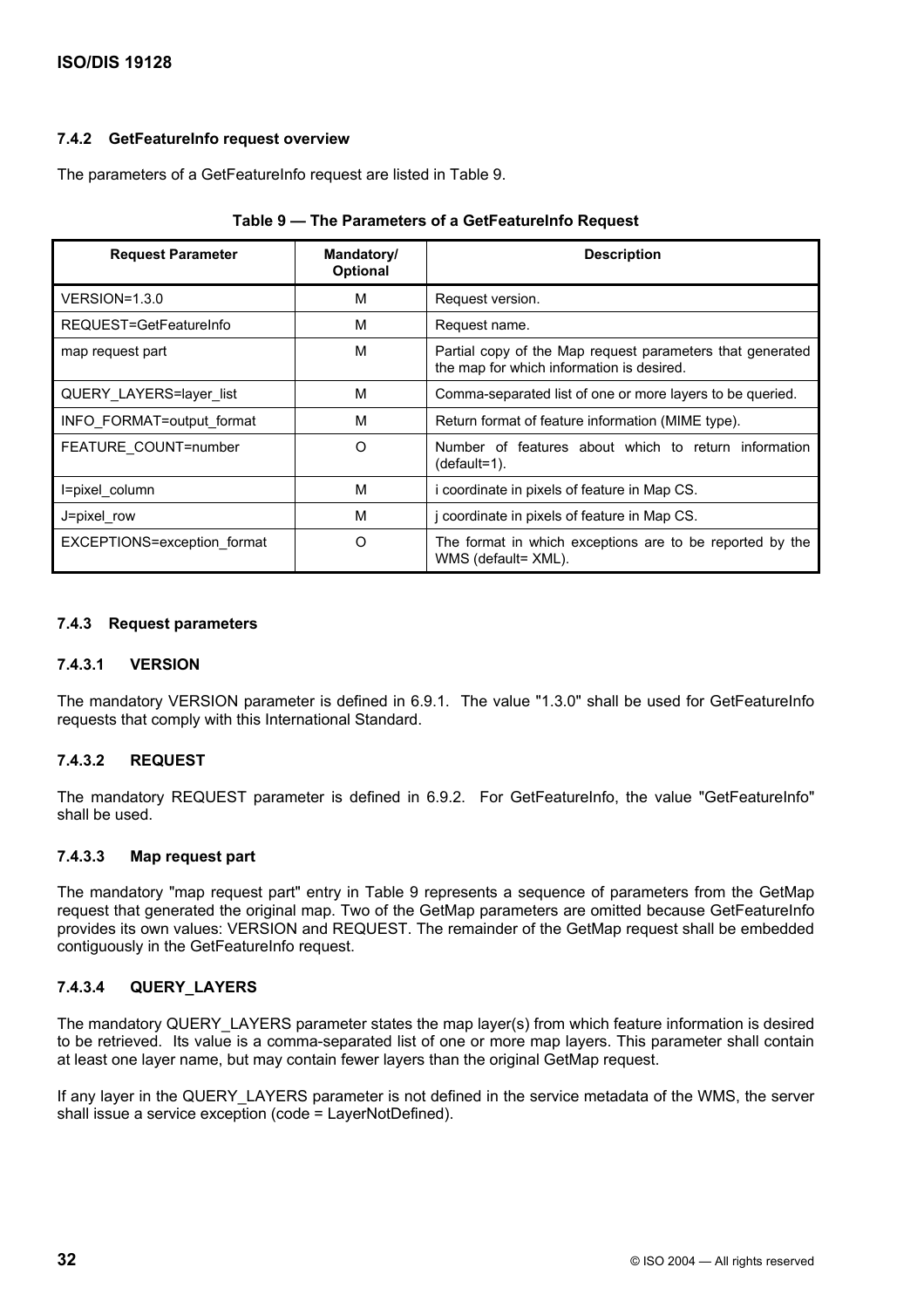### **7.4.3.5 INFO\_FORMAT**

The mandatory INFO\_FORMAT parameter indicates what format to use when returning the feature information. Supported values for a GetFeatureInfo request on a WMS server are listed as MIME types in one or more <Request><FeatureInfo><Format> elements of its service metadata. The entire MIME type string in <Format> is used as the value of the INFO\_FORMAT parameter. In an HTTP environment, the MIME type shall be set on the returned object using the Content-type entity header. If the request specifies a format not supported by the server, the server shall issue a service exception (code = InvalidFormat).

EXAMPLE The parameter INFO\_FORMAT=text/xml requests that the feature information be formatted in XML.

#### **7.4.3.6 FEATURE\_COUNT**

The optional FEATURE COUNT parameter states the maximum number of features per layer for which feature information shall be returned. Its value is a positive integer. The default value is 1 if this parameter is omitted or is other than a positive integer.

#### **7.4.3.7 I, J**

The mandatory I and J request parameters are integers that indicate a point of interest on the map that was produced by the embedded GetMap request (the "map request part" described in 7.4.3.4). The point (I,J) is a point in the (i,j) space defined by the Map CS (6.6.1). Therefore:

- the value of I shall be between 0 and the maximum value of the i axis;
- the value of J shall be between 0 and the maximum value of the j axis;
- the point I=0, J=0 indicates the pixel at the upper left corner of the map;
- I increases to the right and J increases downward.

The point (I,J) represents the center of the indicated pixel.

If the value of I or of J is invalid, the server shall issue a service exception (code = InvalidPoint).

#### **7.4.3.8 EXCEPTIONS**

The optional EXCEPTIONS parameter is defined in 6.9.4. If this parameter is absent from the request, the default value is "XML". No other values are defined by this International Standard for the WMS GetFeatureInfo request.

#### **7.4.3.9 GetFeatureInfo response**

The server shall return a response according to the requested INFO\_FORMAT if the request is valid, or issue a service exception otherwise. The nature of the response is at the discretion of the service provider, but it shall pertain to the feature(s) nearest to (I,J).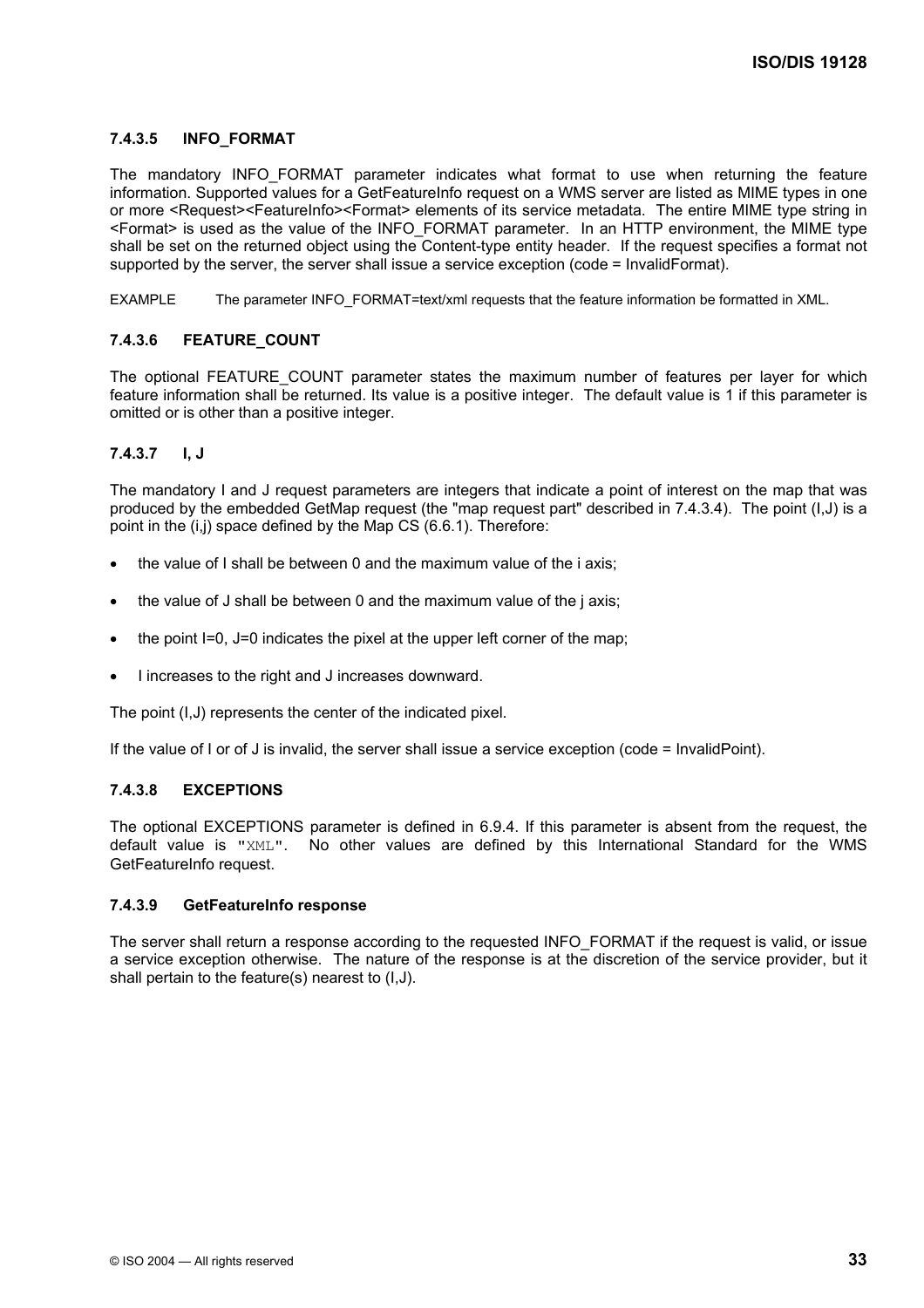# **Annex A**

(normative)

# **Conformance tests**

# **A.1 Basic WMS**

#### **A.1.1 Basic WMS client**

#### **A.1.1.1 Basic service elements**

- a) Test Purpose: Verify that a WMS client satisfies the requirements for request parameter rules.
- b) Test Method: Generate an adequate sample of requests from the client and verify that each is a valid request.
- c) Reference: 6.3, 6.5, 6.6, 6.7
- d) Test Type: Basic

#### **A.1.1.2 GetCapabilities request**

- a) Test Purpose: Verify that a basic WMS client satisfies all requirements for a GetCapabilities request.
- b) Test Method: Generate an adequate sample of GetCapabilities requests from the client and verify that each is a valid request.
- c) Reference: 7.2
- d) Test Type: Basic

#### **A.1.1.3 GetMap request**

- a) Test Purpose: Verify that a basic WMS client satisfies all requirements for a GetMap request.
- b) Test Method: Generate an adequate sample of GetMap requests from the client and verify that each is a valid request.
- c) Reference: 7.3
- d) Test Type: Basic

#### **A.1.2 Basic WMS server**

### **A.1.2.1 Version negotiation**

a) Test Purpose: Verify that a basic WMS server satisfies the requirements for version negotiation.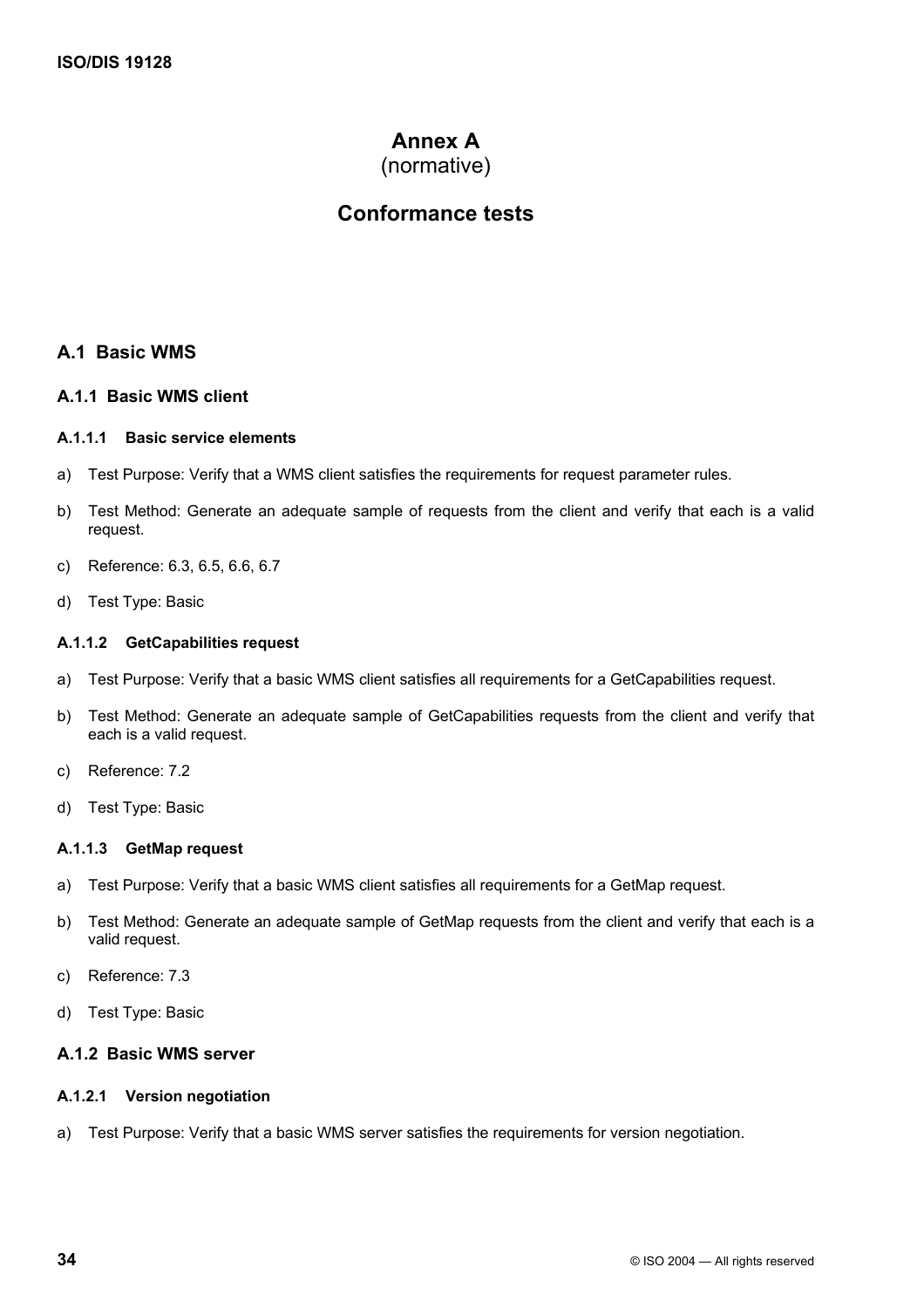- b) Test Method: Submit requests containing version number both lower than and higher than the version supported by the server. Verify that the server responses is in accord with the rules for version negotiation.
- c) Reference: 6.2
- d) Test Type: Basic

#### **A.1.2.2 Request parameter rules**

- a) Test Purpose: Verify that a basic WMS server satisfies the requirements for request parameter rules.
- b) Test Method: Generate a sample of requests from a client. Include both invalid requests and valid request that vary within the limits allowed by the rules. Verify that the server provides an appropriate response in each case.
- c) Reference: 6.3, 6.4, 6.5, 6.6, 6.7
- d) Test Type: Basic

#### **A.1.2.3 GetCapabilities response**

- a) Test Purpose: Verify that a basic WMS server satisfies all requirements of the GetCapabilities operation.
- b) Test Method: Make several GetCapabilities requests using a variety of input parameters. Verify that an appropriate response is returned in each case.
- c) Reference: 7.2
- d) Test Type: Basic

#### **A.1.2.4 GetMap response**

- a) Test Purpose: Verify that a basic WMS client satisfies all requirements of the GetMap operation.
- b) Test Method: Make several GetMap requests using a variety of input parameters. Verify that an appropriate response is returned in each case.
- c) Reference: 7.3
- d) Test Type: Basic

### **A.2 Queryable WMS**

#### **A.2.1 Client for queryable WMS – GetFeatureInfo request**

- a) Test Purpose: Verify that a basic WMS client satisfies all requirements for a GetFeatureInfo request.
- b) Test Method: Generate an adequate sample of GetFeatureInfo requests from the client and verify that each is a valid request.
- c) Reference: 7.4
- d) Test Type: Basic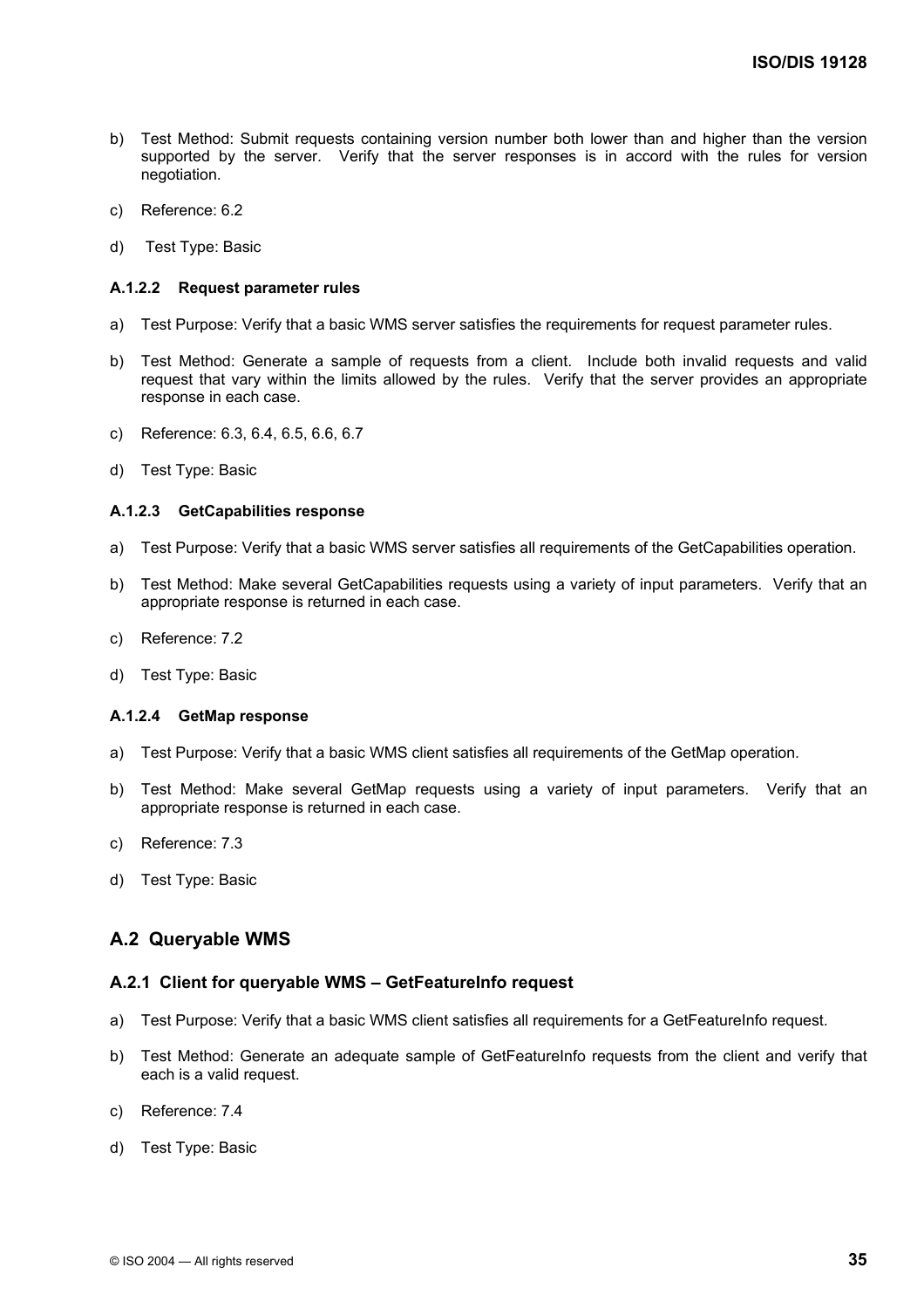# **A.2.2 Queryable WMS server – GetFeatureInfo response**

- a) Test Purpose: Verify that a web map service interface satisfies all requirements for the operation GetFeatureInfo.
- b) Test Method: Make several GetFeatureInfo requests using a variety of input parameters. Verify that an appropriate response is returned in each case.
- c) Reference: 7.4
- d) Test Type: Basic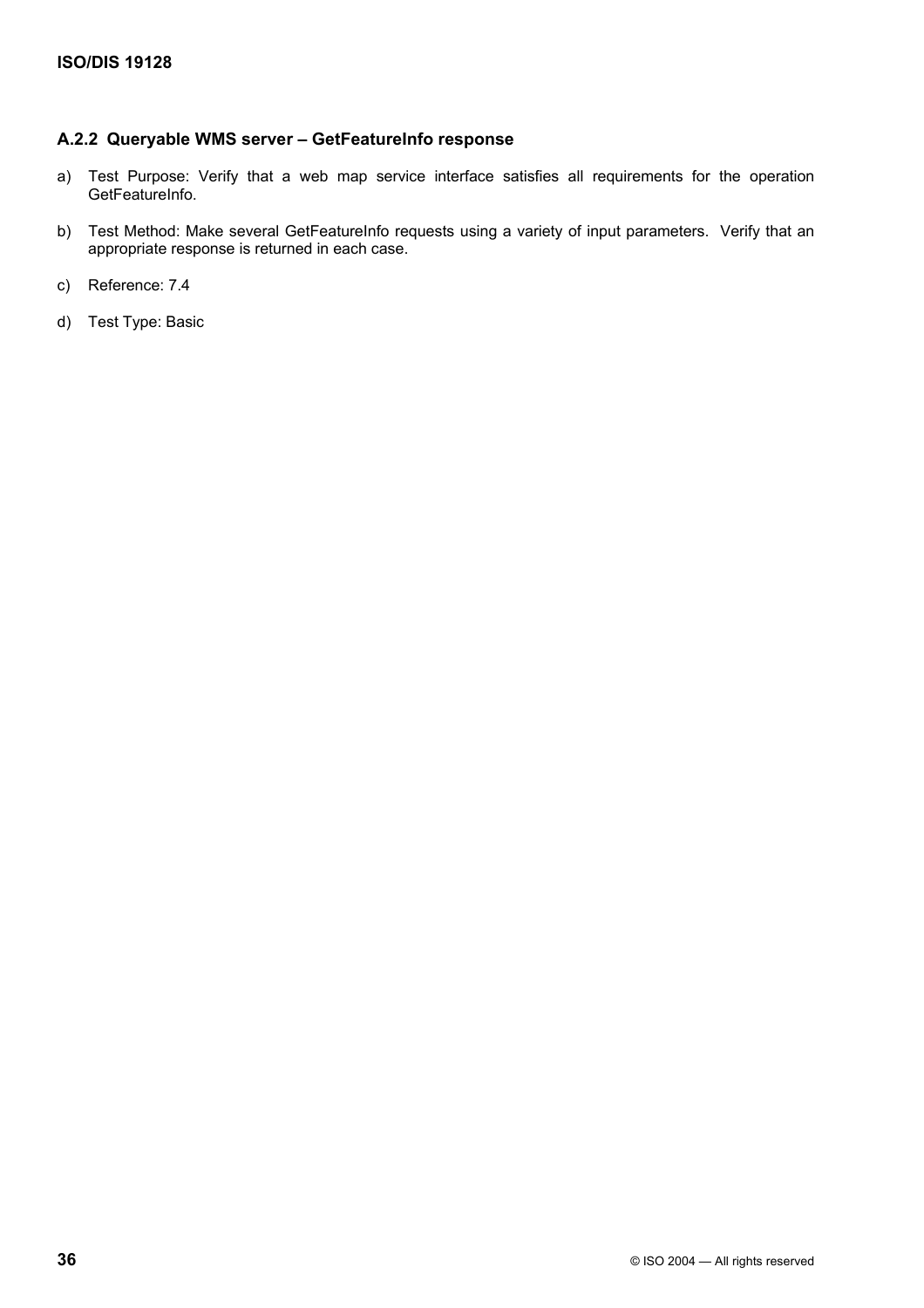# **Annex B**

# (normative)

# **CRS Definitions**

### **B.1 Introduction**

This Annex defines several coordinate systems, including the Map CS (see 6.6.1), several Layer CRSs in the "CRS" namespace (see 6.7.3.2) and AUTO2 namespace (see 6.7.3.4), and a Vertical CRS (see 6.7.5). (Layer CRSs in the "EPSG" namespace are defined by the European Petroleum Survey Group as described in 6.7.3.3)

All of the Layer CRSs and Vertical CRSs defined in this Annex (or by another authority such as EPSG) are optional; the choice of which CRSs to support is at the discretion of the WMS service provider. However, support for the Map CS defined in B.2 is mandatory, because that CS applies to the output map generated by the WMS.

The definitions in this Annex use either ISO 19111 tabular format (Tables B.1 to B.5) or ISO 19125 [5] Well-Known Text representations.

# **B.2 Map CS (CRS:1)**

| <b>Element name</b>                    | Entry                                                                 | <b>Comment</b>                                                                                |
|----------------------------------------|-----------------------------------------------------------------------|-----------------------------------------------------------------------------------------------|
| Coordinate system identifier           | CRS:1                                                                 | See 6.6.1                                                                                     |
| Coordinate system type                 | Cartesian                                                             |                                                                                               |
| Datum identifier                       | computer display                                                      |                                                                                               |
| Datum type                             | engineering                                                           |                                                                                               |
| Coordinate system dimension            | 2                                                                     |                                                                                               |
| Coordinate system axis name            |                                                                       |                                                                                               |
| Coordinate system axis direction       | east                                                                  | Some maps, especially over the poles,<br>may not have a well-defined linear axis<br>direction |
| Coordinate system axis unit identifier | pixel                                                                 |                                                                                               |
| Coordinate system axis name            | J                                                                     |                                                                                               |
| Coordinate system axis direction       | south                                                                 | Some maps, especially over the poles,<br>may not have a well-defined linear axis<br>direction |
| Coordinate system axis unit identifier | pixel                                                                 |                                                                                               |
| Coordinate system remarks              | Origin is in upper left. Axis<br>values are non-negative<br>integers. |                                                                                               |

#### **Table B.1 — Definition of Map Coordinate System**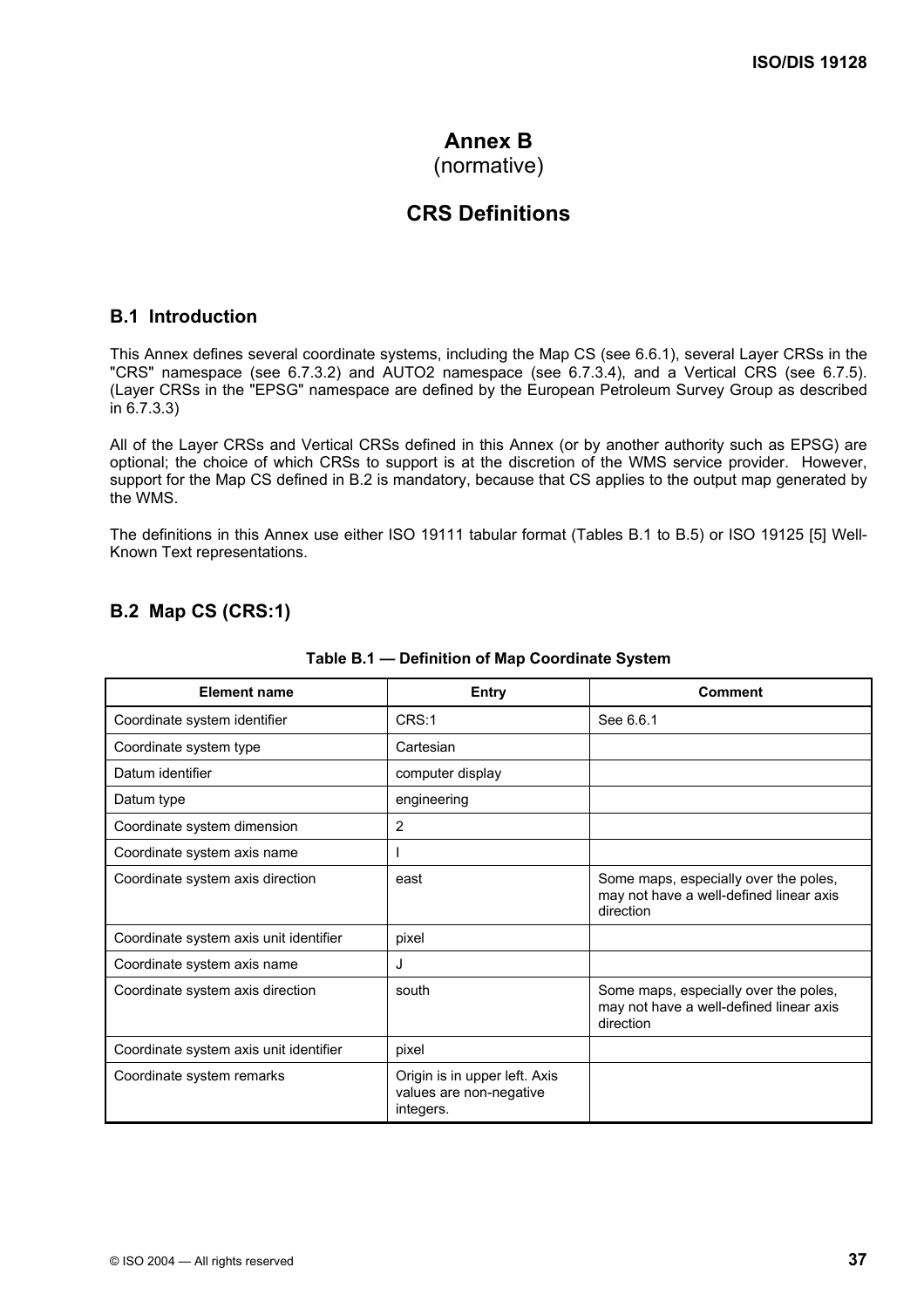# **B.3 Layer CRS using WGS 84 longitude-latitude (CRS:84)**

| <b>Element name</b>                    | <b>Entry</b>               | <b>Comment</b>                                |
|----------------------------------------|----------------------------|-----------------------------------------------|
| Coordinate reference system kind code  | 1                          | Single (not compound) CRS                     |
| Coordinate reference system identifier | <b>CRS:84</b>              |                                               |
| Coordinate reference system valid area | world                      |                                               |
| Datum identifier                       | <b>WGS 84</b>              |                                               |
| Datum type                             | geodetic                   |                                               |
| Prime meridian identifier              | Greenwich                  |                                               |
| Prime meridian Greenwich longitude     | 0 degree                   |                                               |
| Ellipsoid identifier                   | <b>WGS 84</b>              |                                               |
| Ellipsoid semi-major axis              | 6378137.0 m                |                                               |
| Ellipsoid shape                        | true                       |                                               |
| Ellipsoid inverse flattening           | 298.257223563              |                                               |
| Coordinate system identifier           | Geodetic Coordinate System |                                               |
| Coordinate system type                 | geodetic                   |                                               |
| Coordinate system dimension            | 2                          |                                               |
| Coordinate system axis name            | longitude                  | The first $(x)$ axis is longitude in this CRS |
| Coordinate system axis direction       | east                       |                                               |
| Coordinate system axis unit identifier | degree                     |                                               |
| Coordinate axis minimum value          | -180 degree                |                                               |
| Coordinate axis maximum value          | 180 degree                 |                                               |
| Coordinate system axis name            | latitude                   | The second (y) axis is latitude in this CRS   |
| Coordinate system axis direction       | north                      |                                               |
| Coordinate system axis unit identifier | degree                     |                                               |
| Coordinate axis minimum value          | -90 degree                 |                                               |
| Coordinate axis maximum value          | 90 degree                  |                                               |

### **Table B.2 — Definition of Layer CRS using WGS 84 longitude-latitude**

NOTE This International Standard recognizes the latest International Earth Rotation Service (IERS) realisation of the IERS Terrestrial Reference System (ITRS); in 2003 this is ITRF2000. However several other global, regional and national realisations of ITRS also exist, such as WGS 84 which is used by the Global Positioning System (GPS) satellite navigation system. Local circumstances may require that the appropriate realisation of the IERS Terrestrial Reference System be utilised in WMS operations. These various realisations of ITRS are generally within a few decimetres of each other. The Layer CRS "CRS:84" defined here uses WGS 84 as an approximation at the 1m level for any realisation of ITRS. Where sub-metre accuracies are required or local legal requirements demand, the appropriate global, regional or national realisation may be used.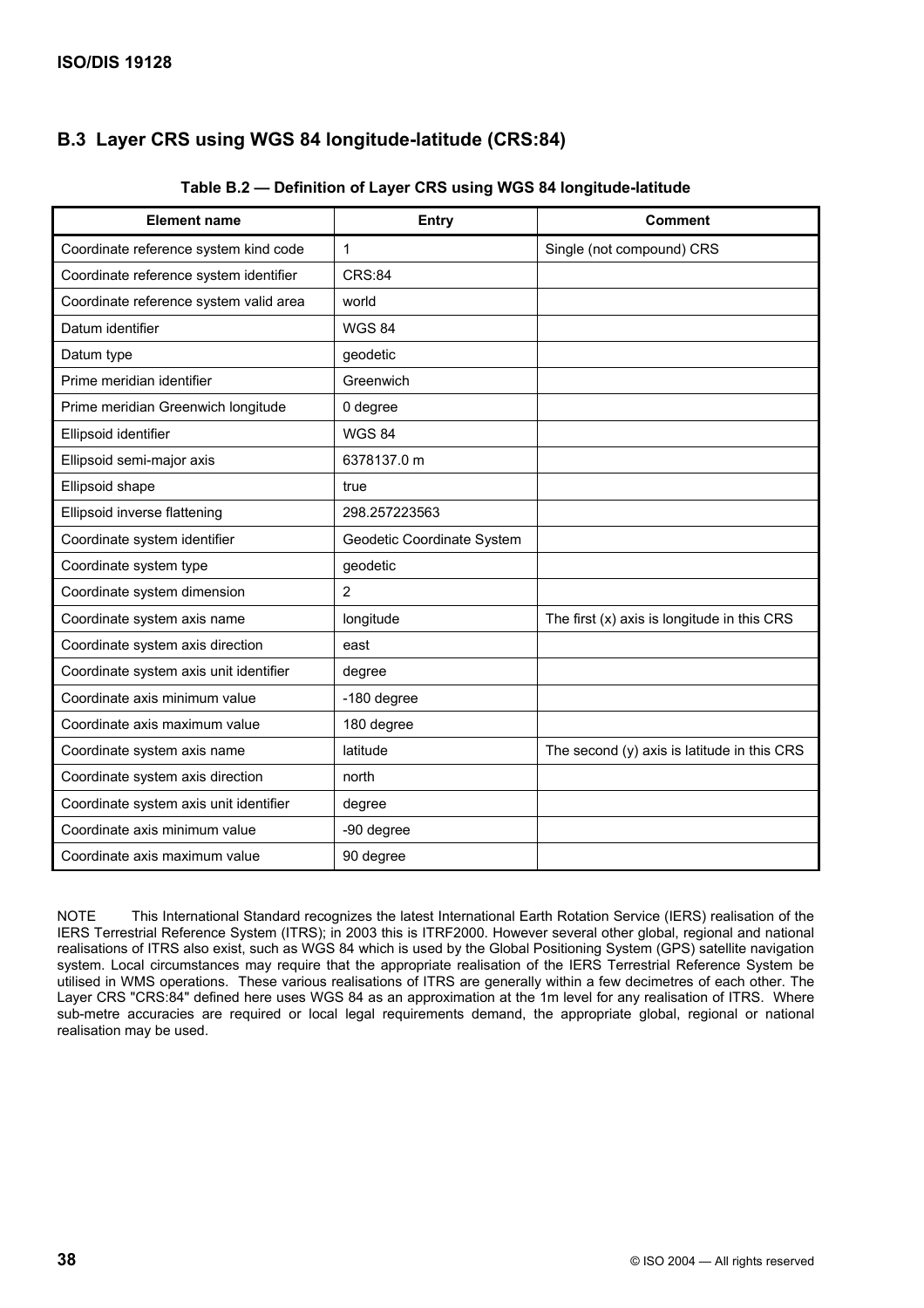# **B.4 Layer CRS using NAD83 longitude-latitude (CRS:83)**

| <b>Element name</b>                    | <b>Entry</b>               | <b>Comment</b>                                |
|----------------------------------------|----------------------------|-----------------------------------------------|
| Coordinate reference system kind code  | $\mathbf{1}$               | Single (not compound) CRS                     |
| Coordinate reference system identifier | <b>CRS:83</b>              |                                               |
| Coordinate reference system valid area | North America              |                                               |
| Datum identifier                       | NAD83                      |                                               |
| Datum type                             | geodetic                   |                                               |
| Prime meridian identifier              | Greenwich                  |                                               |
| Prime meridian Greenwich longitude     | 0 degree                   |                                               |
| Ellipsoid identifier                   | <b>GRS80</b>               |                                               |
| Ellipsoid semi-major axis              | 6378137.0 m                |                                               |
| Ellipsoid shape                        | true                       |                                               |
| Ellipsoid inverse flattening           | 298.257222101              |                                               |
| Coordinate system identifier           | Geodetic Coordinate System |                                               |
| Coordinate system type                 | geodetic                   |                                               |
| Coordinate system dimension            | 2                          |                                               |
| Coordinate system axis name            | longitude                  | The first $(x)$ axis is longitude in this CRS |
| Coordinate system axis direction       | east                       |                                               |
| Coordinate system axis unit identifier | degree                     |                                               |
| Coordinate axis minimum value          | -180 degree                |                                               |
| Coordinate axis maximum value          | 180 degree                 |                                               |
| Coordinate system axis name            | latitude                   | The second (y) axis is latitude in this CRS   |
| Coordinate system axis direction       | north                      |                                               |
| Coordinate system axis unit identifier | degree                     |                                               |
| Coordinate axis minimum value          | -90 degree                 |                                               |
| Coordinate axis maximum value          | 90 degree                  |                                               |

**Table B.3 — Definition of Layer CRS using NAD83 longitude-latitude** 

NOTE This is an optional Layer CRS. See CRS valid area above. Within this area some applications may require an alternative system.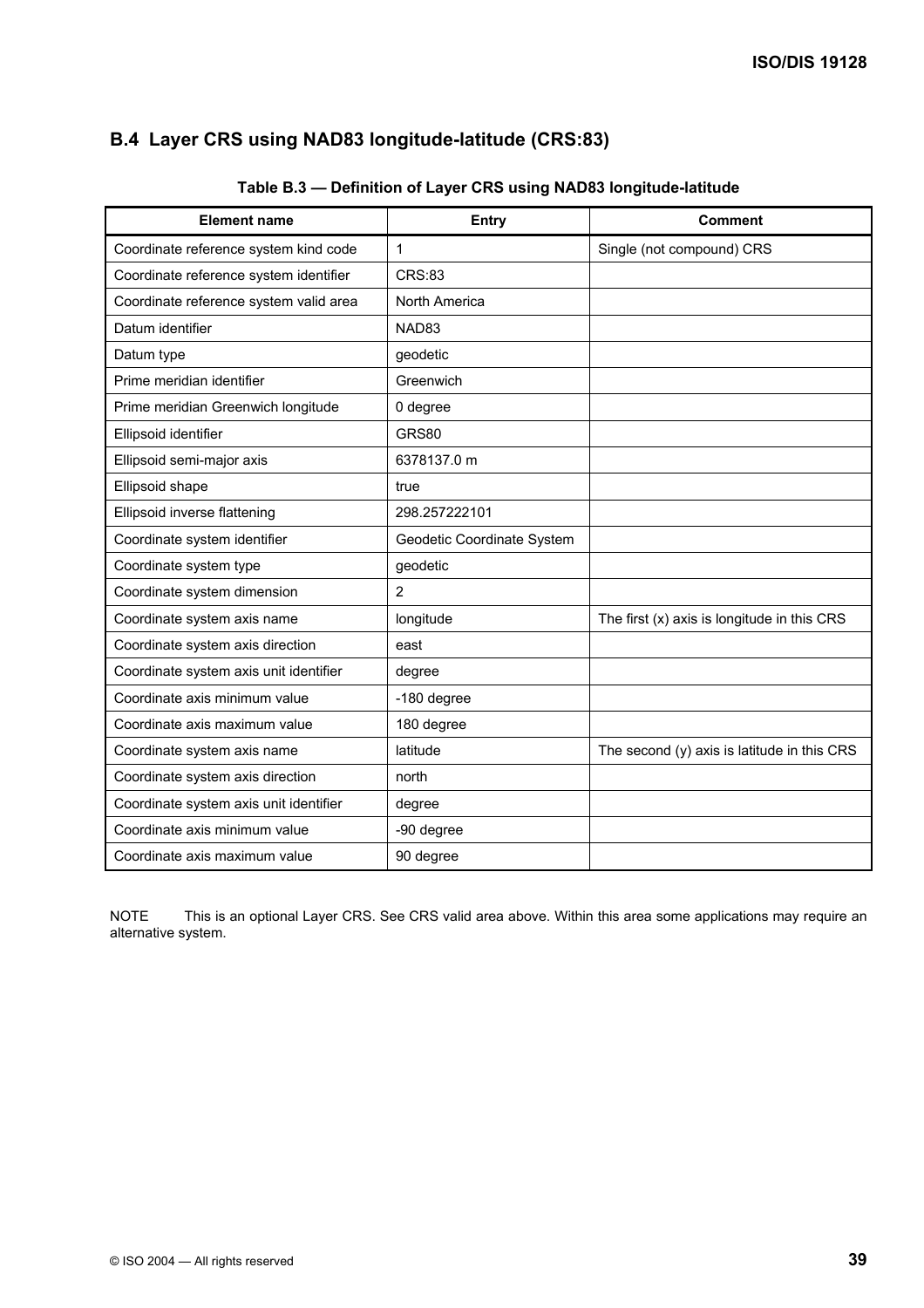# **B.5 Layer CRS using NAD27 longitude-latitude (CRS:27)**

| <b>Element name</b>                    | <b>Entry</b>               | <b>Comment</b>                                         |
|----------------------------------------|----------------------------|--------------------------------------------------------|
| Coordinate reference system kind code  | 1                          | Single (not compound) CRS                              |
| Coordinate reference system identifier | <b>CRS:27</b>              |                                                        |
| Coordinate reference system valid area | North America              |                                                        |
| Datum identifier                       | NAD27                      |                                                        |
| Datum type                             | geodetic                   |                                                        |
| Prime meridian identifier              | Greenwich                  |                                                        |
| Prime meridian Greenwich longitude     | 0 degree                   |                                                        |
| Ellipsoid identifier                   | Clarke 1866                |                                                        |
| Ellipsoid semi-major axis              | 6378206.4 m                |                                                        |
| Ellipsoid shape                        | true                       |                                                        |
| Ellipsoid inverse flattening           | 294.9786982                |                                                        |
| Coordinate system identifier           | Geodetic Coordinate System |                                                        |
| Coordinate system type                 | geodetic                   |                                                        |
| Coordinate system dimension            | 2                          |                                                        |
| Coordinate system axis name            | longitude                  | The first (x) axis is latitude in this CRS             |
| Coordinate system axis direction       | east                       |                                                        |
| Coordinate system axis unit identifier | degree                     |                                                        |
| Coordinate axis minimum value          | -180 degree                |                                                        |
| Coordinate axis maximum value          | 180 degree                 |                                                        |
| Coordinate system axis name            | latitude                   | The second (y) axis is longitude in this<br><b>CRS</b> |
| Coordinate system axis direction       | north                      |                                                        |
| Coordinate system axis unit identifier | degree                     |                                                        |
| Coordinate axis minimum value          | -90 degree                 |                                                        |
| Coordinate axis maximum value          | 90 degree                  |                                                        |

### **Table B.4 — Definition of Layer CRS using NAD27 longitude-latitude**

NOTE This is an optional Layer CRS. See CRS valid area above. Within this area some applications may require an alternative system.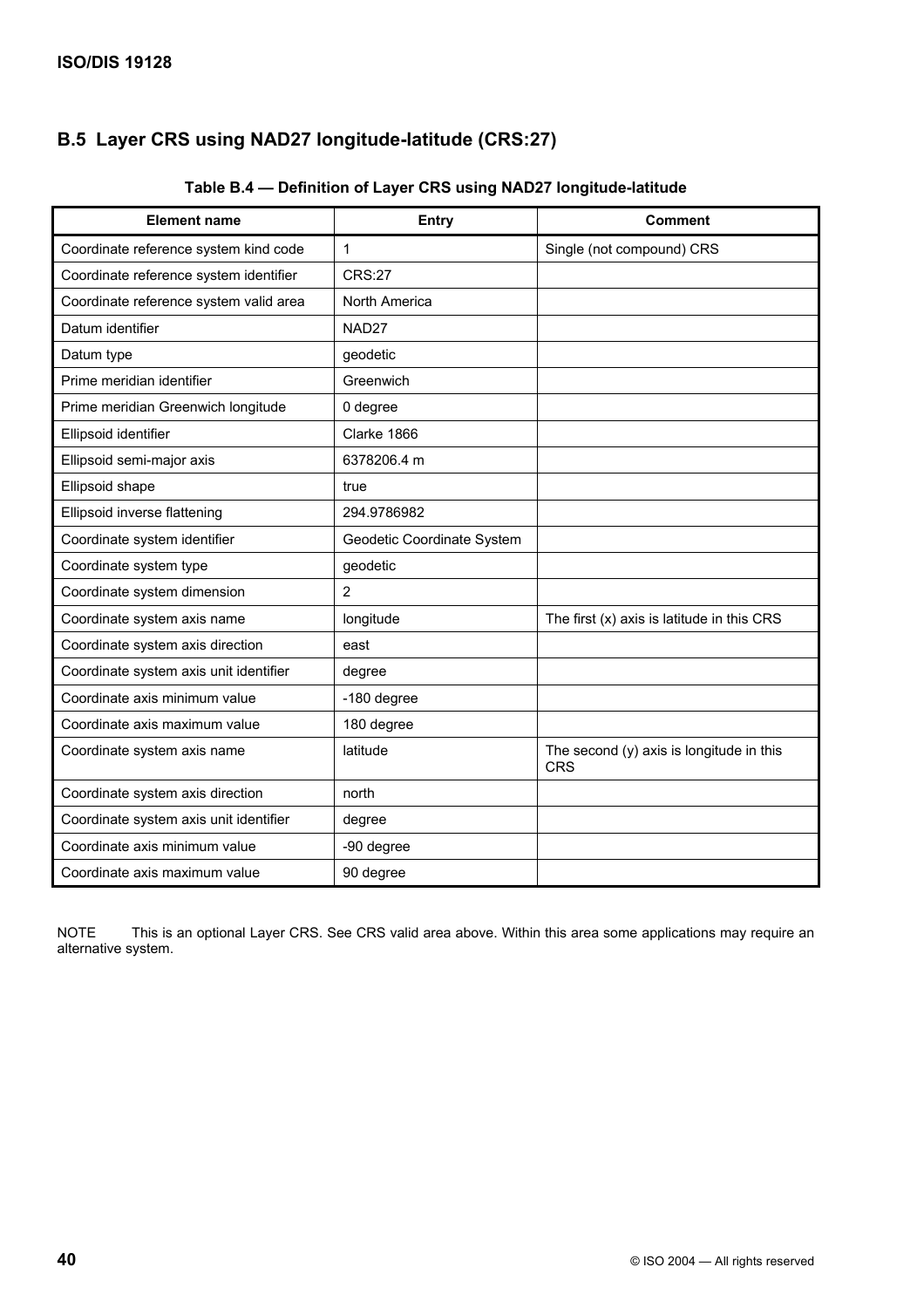## **B.6 Vertical CRS using NAVD 88 (CRS:88)**

| <b>Element name</b>                    | <b>Entry</b>                          | Comment |
|----------------------------------------|---------------------------------------|---------|
| Coordinate reference system kind code  | 1                                     |         |
| Coordinate reference system identifier | <b>CRS:88</b>                         |         |
| Coordinate reference system valid area | North America                         |         |
| Datum identifier                       | North American Vertical<br>Datum 1988 |         |
| Datum type                             | vertical                              |         |
| Coordinate system identifier           | orthometric height                    |         |
| Coordinate system type                 | gravity-related height                |         |
| Coordinate system dimension            | 1                                     |         |
| Coordinate system axis name            | Н                                     |         |
| Coordinate system axis direction       | up                                    |         |
| Coordinate system axis unit identifier | meter                                 |         |

**Table B.5 — Definition of Vertical CRS using NAVD 88** 

NOTE This is an optional vertical CRS. See CRS valid area above. Within this area some applications may require an alternative system.

#### **B.7 Auto universal transverse mercator Layer CRS (AUTO2:42001)**

In the notation below, " $\S$ {var}" denotes a reference to the value of a variable "var". The variables "lat0" and "lon0" are the central point of the projection appearing in the CRS parameter of the map request (see 6.7.3.4). The coordinate operation method uses ellipsoidal formulas.

```
 PROJCS["WGS 84 / Auto UTM", 
     GEOGCS["WGS 84", 
         DATUM["WGS_1984", 
         SPHEROID["WGS_1984", 6378137, 298.257223563]], 
        PRIMEM["Greenwich", 0],
         UNIT["Decimal_Degree", 0.0174532925199433]], 
    PROJECTION["Transverse Mercator"],
    PARAMETER["Latitude of Origin", 0],
    PARAMETER["Central Meridian", ${central_meridian}],
    PARAMETER["False Easting", 500000],
   PARAMETER["False Northing", ${false northing}],
   PARAMETER["Scale_Factor", 0.9996],
    UNIT["Meter", 1]]
```
#### where

```
${zone} = min(floor( (${lon0} + 180.0) / 6.0 ) + 1, 60 )${central meridian} = -183.0 + ${zone} * 6.0${falsenormal = (${lat0} >= 0.0) ? 0.0 : 10000000.0
```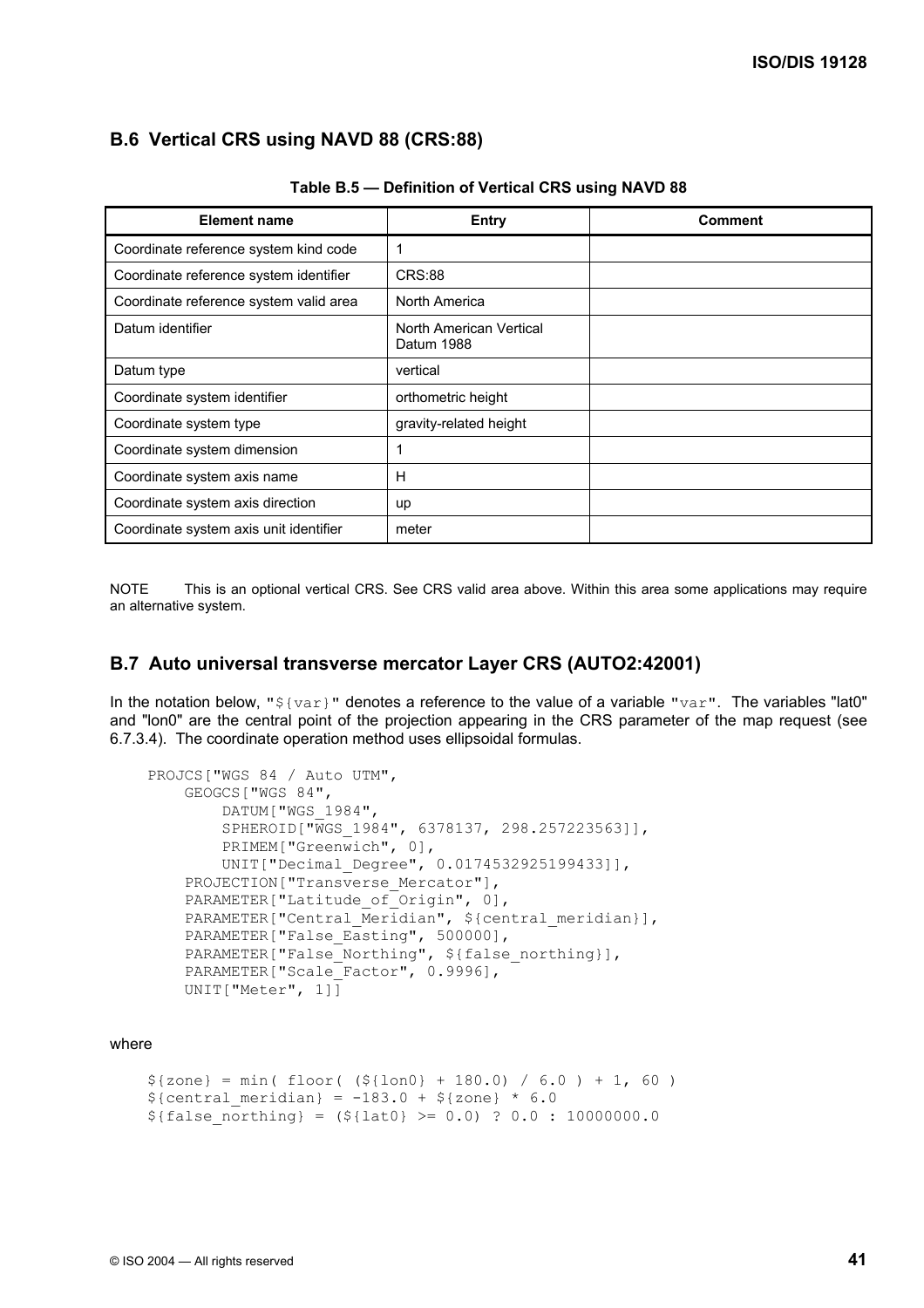### **B.8 Auto transverse mercator Layer CRS (AUTO2:42002)**

In the notation below, " $${var}$ " denotes a reference to the value of a variable "var". The variables "lat0" and "lon0" are the central point of the projection appearing in the CRS parameter of the map request (see 6.7.3.4). The coordinate operation method uses ellipsoidal formulas.

```
 PROJCS["WGS 84 / Auto Tr. Mercator", 
     GEOGCS["WGS 84", 
         DATUM["WGS_1984", 
         SPHEROID["WGS_1984", 6378137, 298.257223563]], 
         PRIMEM["Greenwich", 0], 
         UNIT["Decimal_Degree", 0.0174532925199433]], 
    PROJECTION["Transverse Mercator"],
    PARAMETER["Latitude of Origin", 0],
    PARAMETER["Central Meridian", ${central meridian}],
    PARAMETER["False Easting", 500000],
    PARAMETER["False Northing", ${false northing}],
    PARAMETER["Scale Factor", 0.9996],
     UNIT["Meter", 1]]
```
where

```
${central meridian} = ${lon0}${false northinq} = (${late} > = 0.0) ? 0.0 : 10000000.0
```
#### **B.9 Auto orthographic Layer CRS (AUTO2:42003)**

In the notation below, " $$$ {var}" denotes a reference to the value of a variable "var". The variables "lon0" and "lat0" are the central point of the projection appearing in the CRS parameter of the map request (see 6.7.3.4). The coordinate operation method uses spherical formulas.

```
 PROJCS["WGS 84 / Auto Orthographic", 
         GEOGCS["WGS 84", 
             DATUM["WGS_1984", 
             SPHEROID["WGS_1984", 6378137, 298.257223563]], 
             PRIMEM["Greenwich", 0], 
             UNIT["Decimal_Degree", 0.0174532925199433]], 
         PROJECTION["Orthographic"], 
        PARAMETER["Latitude of Origin", ${latitude of origin}],
        PARAMETER["Central Meridian", ${central meridian}],
         UNIT["Meter", 1]] 
where 
    ${lattice of origin} = ${lato}${central meridian} = ${lon0}
```
#### **B.10 Auto equirectangular Layer CRS (AUTO2:42004)**

In the notation below, " $$$ {var}" denotes a reference to the value of a variable "var". The variables "lon0" and "lat0" are the central point of the projection appearing in the CRS parameter of the map request (see 6.7.3.4). The coordinate operation method uses ellipsoidal formulas.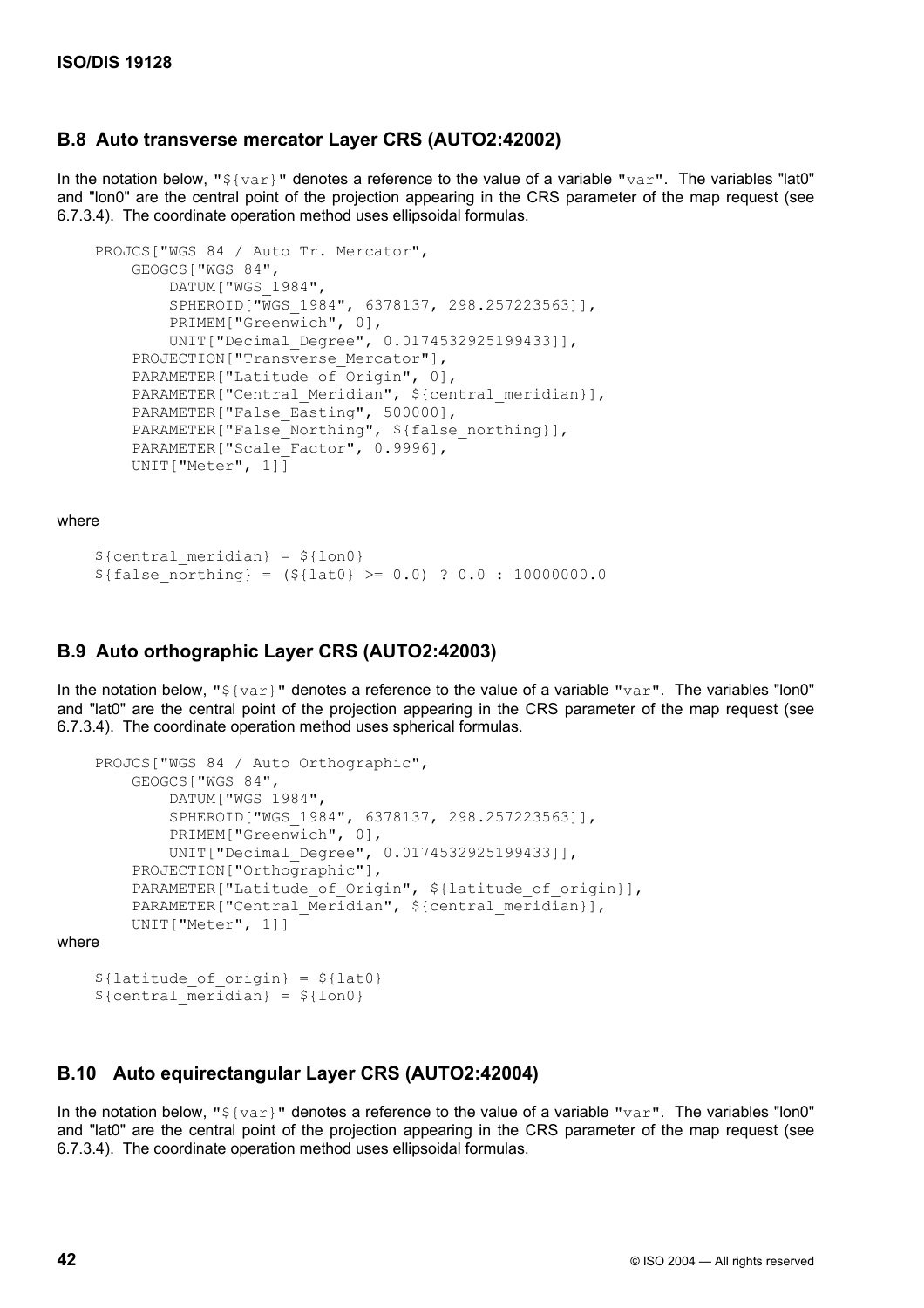```
 PROJCS["WGS 84 / Auto Equirectangular", 
    GEOGCS["WGS 84", 
         DATUM["WGS_1984", 
         SPHEROID["WGS_1984", 6378137, 298.257223563]], 
         PRIMEM["Greenwich", 0], 
         UNIT["Decimal_Degree", 0.0174532925199433]], 
    PROJECTION["Equirectangular"],
    PARAMETER["Latitude of Origin", 0],
   PARAMETER["Central_Meridian", ${central meridian}],
   PARAMETER["Standard Parallel 1", ${standard parallel}],
    UNIT["Meter", 1]]
```
where

```
$ \{ standard\ parallel\} = $ \{ lat0 \}${central meridian} = ${lon0}
```
## **B.11 Auto Mollweide Layer CRS (AUTO2:42005)**

In the notation below, " $${var}$ " denotes a reference to the value of a variable " $var$ ". The variables "lon0" and "lat0" are the central point of the projection appearing in the CRS parameter of the map request (see 6.7.2.3). The coordinate operation method uses ellipsoidal formulas.

```
 PROJCS["WGS 84 / Auto Mollweide", 
     GEOGCS["WGS 84", 
         DATUM["WGS_1984", 
         SPHEROID["WGS_1984", 6378137, 298.257223563]], 
        PRIMEM["Greenwich", 0],
         UNIT["Decimal_Degree", 0.0174532925199433]], 
     PROJECTION["Mollweide"], 
    PARAMETER["Central Meridian", ${central meridian}],
     UNIT["Meter", 1]]
```
where

 $${central meridian} = ${lon0}$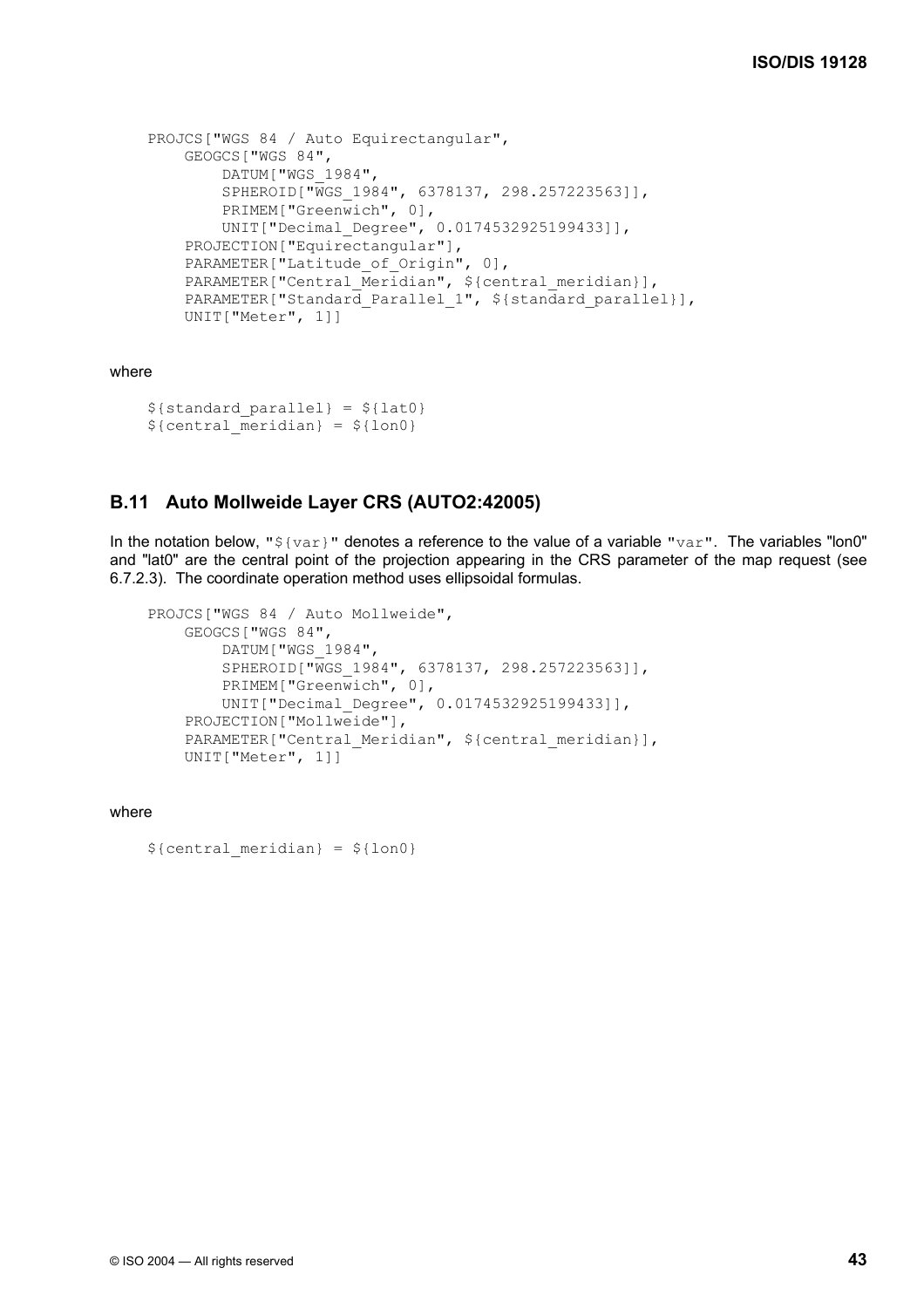# **Annex C**

(normative)

# **Handling multi-dimensional data**

#### **C.1 Overview**

This Annex describes support for multi-dimensional data in the service metadata and operation request parameters of the Web Map Service. "Dimensions" in this Annex refers to Time, Elevation, and sample dimensions; horizontal dimensions are expressed using Layer CRS (6.7.3). Optional elements in WMS service metadata declare available values along one or more dimensional axes applicable to a Layer. GetMap requests for that layer may include parameters specifying dimensional value(s).

For example, consider a server that offers daily satellite composite images of the Earth. If the provision defined in this Annex for handling multi-dimensional data were not available, then the server could give each layer a different name (e.g., by appending a string indicating the date to a base name), and a client would request the desired time by supplying the appropriate name in the GetMap request. The number of layers in the service metadata would grow during the lifetime of the satellite as new images were added to the server's database. If the imagery were also available in multiple wavelength bands, then number of layers would be the product of the number of available times and bands. By following the provisions in this Annex, a more compact representation of available times and bands is possible. The server may declare a single name for the layer and enumerate available times and wavelength bands in its service metadata. A client then adds additional parameters to the GetMap request to request a specific time and band.

### **C.2 Declaring dimensions and their allowed values**

The optional <Dimension> element is used in service metadata to declare that one or more dimensional parameters are relevant to a layer or group of layers. Table C.1 shows the fields in a Dimension element: a mandatory name, a mandatory measurement units specifier with an optional unitSymbol, a mandatory string indicating available value(s) of the corresponding dimension, an optional default value used when the client does not specify one, and several optional Boolean attributes indicating whether multiple values of the dimension may be requested at the same time, whether the nearest available value of a dimension will be returned in response to a request for a nearby value, and in the case of temporal extents, whether the most recent map may be requested without specifying its exact time.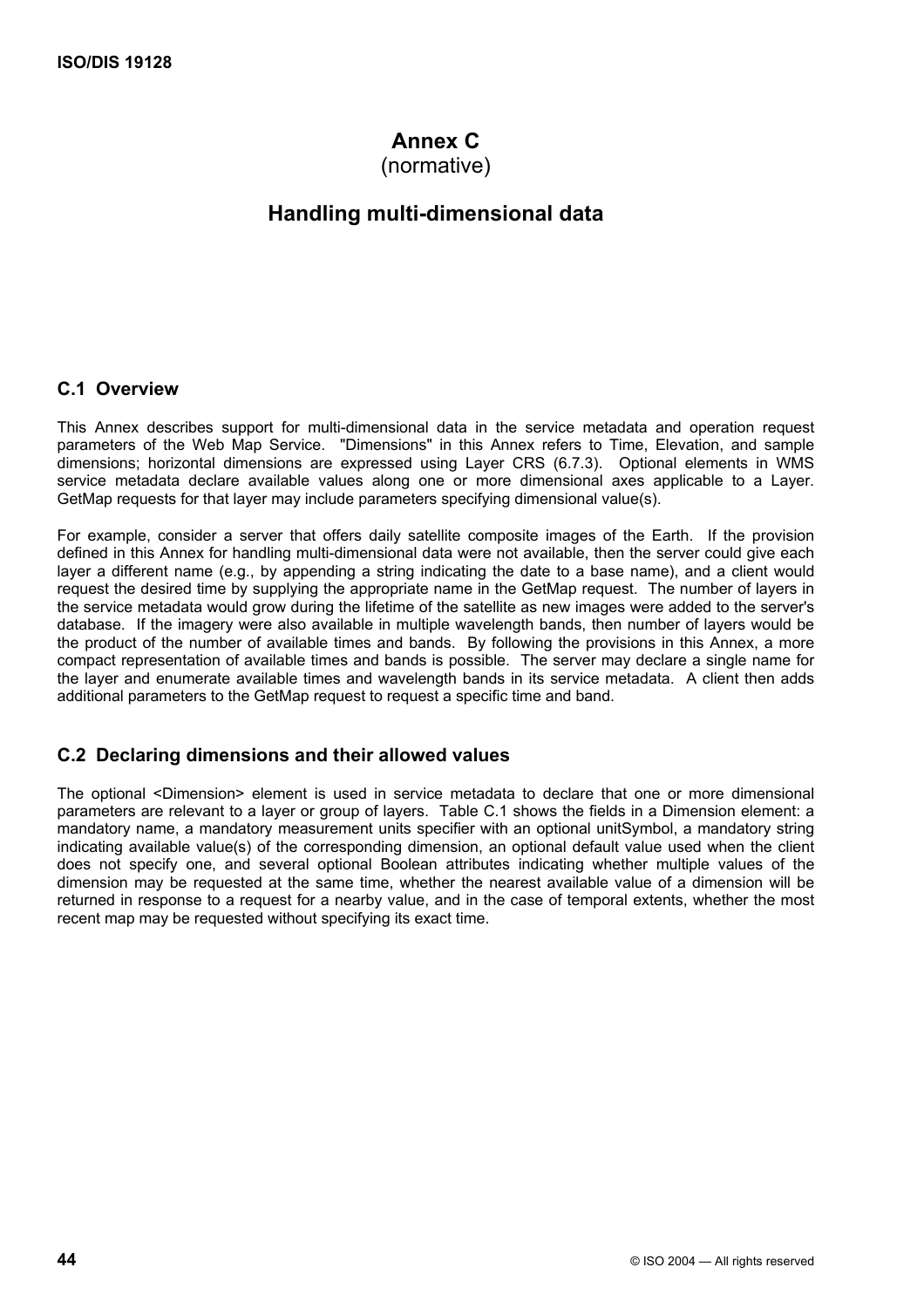| <b>Field</b>   | Mandatory/<br><b>Optional</b> | <b>Meaning</b>                                                                                                                                                                                                                                                                                                                      |
|----------------|-------------------------------|-------------------------------------------------------------------------------------------------------------------------------------------------------------------------------------------------------------------------------------------------------------------------------------------------------------------------------------|
| name           | м                             | Attribute stating name of dimensional axis.                                                                                                                                                                                                                                                                                         |
| units          | М                             | Attribute indicating units of dimensional axis.                                                                                                                                                                                                                                                                                     |
| unitSymbol     | O                             | Attribute specifying symbol.                                                                                                                                                                                                                                                                                                        |
| default        | $\Omega$                      | Attribute indicating default value that will be used if GetMap request does not specify<br>a value. If attribute is absent, then shall respond with a service exception if request<br>does not include a value for that dimension.                                                                                                  |
| multipleValues | $\Omega$                      | Boolean attribute indicating whether multiple values of the dimension may be<br>requested. 0 (or 'false') = single values only; 1 (or 'true') = multiple values permitted.<br>Default = $0$ .                                                                                                                                       |
| nearestValue   | O                             | Boolean attribute indicating whether nearest value of the dimension will be returned<br>in response to a request for a nearby value. 0 (or 'false') = request value(s) must<br>correspond exactly to declared extent value(s); 1 (or 'true') = request values may be<br>approximate. Default = $0$ .                                |
| current        | $\Omega$                      | Boolean attribute valid only for temporal extents (i.e., if attribute name="time"). This<br>attribute, if it either 1 or 'true', indicates (a) that temporal data are normally kept<br>current and (b) that the request parameter TIME may include the keyword 'current'<br>instead of an ending value (see $C.4.1$ ). Default = 0. |
| extent         | м                             | Text content indicating available value(s) for dimension.                                                                                                                                                                                                                                                                           |

#### **Table C.1 — Contents of a dimension element**

#### A Dimension element has the following format in XML:

```
<Dimension name="dimension_name" units=unit_name unitSymbol="symbol" 
default="default_value" multipleValues="0|1" nearestValue="0|1"
current="0|1">extent</Dimension>
```
Dimension elements shall comply with the following rules:

- Dimension names shall be interpreted case-insensitively and should contain no whitespace.
- If the dimensional quantity has no units (e.g., band number in a multi-wavelength sensor), use the null string: units="".
- If the dimensional quantity has units, unit names should be taken from the Unified Code for Units of Measure (UCUM) if UCUM has an appropriate entry. When UCUM is used, the mandatory units attribute shall be an appropriate entry from the UCUM "name" column.
- If present, the unitSymbol shall be a 7-bit ASCII character string. When UCUM is used, the unitSymbol shall be the entry from the UCUM "c/s" column (case-sensitive abbreviation) corresponding to the UCUM name. UCUM prefix names and symbols may be present as well.

The extent string declares what value(s) along the Dimension axis are appropriate for the corresponding layer. The extent string has the syntax shown in Table C.2.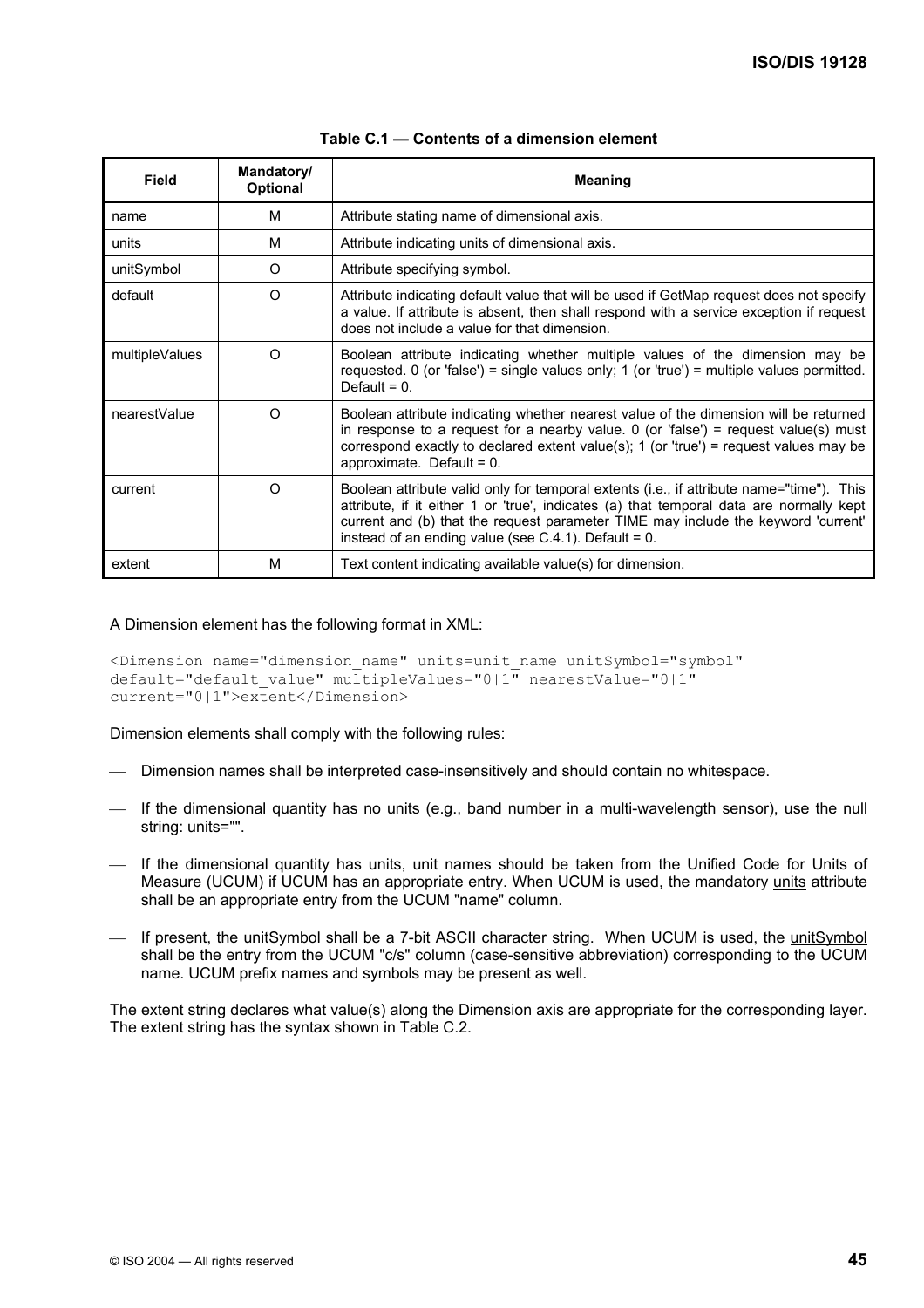| <b>Syntax</b>                                                                                                   | <b>Meaning</b>                                                        |
|-----------------------------------------------------------------------------------------------------------------|-----------------------------------------------------------------------|
| value                                                                                                           | A single value.                                                       |
| value1, value2, value3, <sup>a</sup>                                                                            | A list of multiple values.                                            |
| min/max/resolution                                                                                              | An interval defined by its lower and upper bounds and its resolution. |
| $min1/max1,res1,min2/max2,res2a$<br>A list of multiple intervals.                                               |                                                                       |
| a<br>Whitespace is allowed following commas in a list in a <dimension> element of service metadata.</dimension> |                                                                       |

#### **Table C.2 — Syntax for listing one or more extent values**

A resolution value of zero (as in min/max/0) means that the data are effectively at infinitely-fine resolution for the purposes of making requests on the server. For instance, an instrument which continuously monitors randomly-occurring data may have no explicitly defined temporal resolution.

All Dimensions in a service metadata response are server-defined, with two exceptions. The dimensions named time and elevation are special cases predefined as follows:

```
<Dimension name="time" units="ISO8601" /> 
<Dimension name="elevation" units="verticalCRSid" unitSymbol="symbol" />
```
The time units identifier "ISO8601" refers to the ISO 8601:2000 time representation specified in Annex D. No unitSymbol is defined for the time dimension. If a server opts to specify time values in a different representation it shall use a dimension name other than "time" (e.g., "date" or "seconds").

The elevation units identifier "verticalCRSid" refers to a vertical CRS as in 6.7.5. The unitSymbol attribute shall be chosen to match the units of the specified vertical CRS.

EXAMPLE 1 The verticalCRSid "CRS:88" refers to the vertical CRS defined in B.6 (elevation in meters in the North American Vertical Datum 1988). The unitSymbol "m" would be used.

EXAMPLE 2 The following are some examples of server-defined dimensions:

```
 <Dimension name="time" units="ISO8601" default="2003-10-17">1996-01-01/2003-10-17/P1D</Dimension> 
 <Dimension name="temperature" units="Kelvin" unitSymbol="K" default="300">230,300,400</Dimension> 
 <Dimension name="elevation" units="CRS:88" unitSymbol="m" default="0">0/10000/100</Dimension>
```
Dimension declarations are inherited by enclosed Layers, as specified in 7.2.4.8.

A layer may provide a dimension declaration that has the same name attribute (case-insensitive matching) as a declaration in another layer. However, the dimension shall not be re-declared using the same name with conflicting units or unitSymbol attributes. Extent values, and the attributes default, nearestValue and multipleValues, may be different for each layer.

### **C.3 Including dimensional values in a request**

#### **C.3.1 Introduction**

Requests for a layer with one or more <Dimension> elements in its service metadata may require additional parameters to formulate a complete GetMap query. This following Clause specifies how clients shall include dimensional parameters in the GetMap request.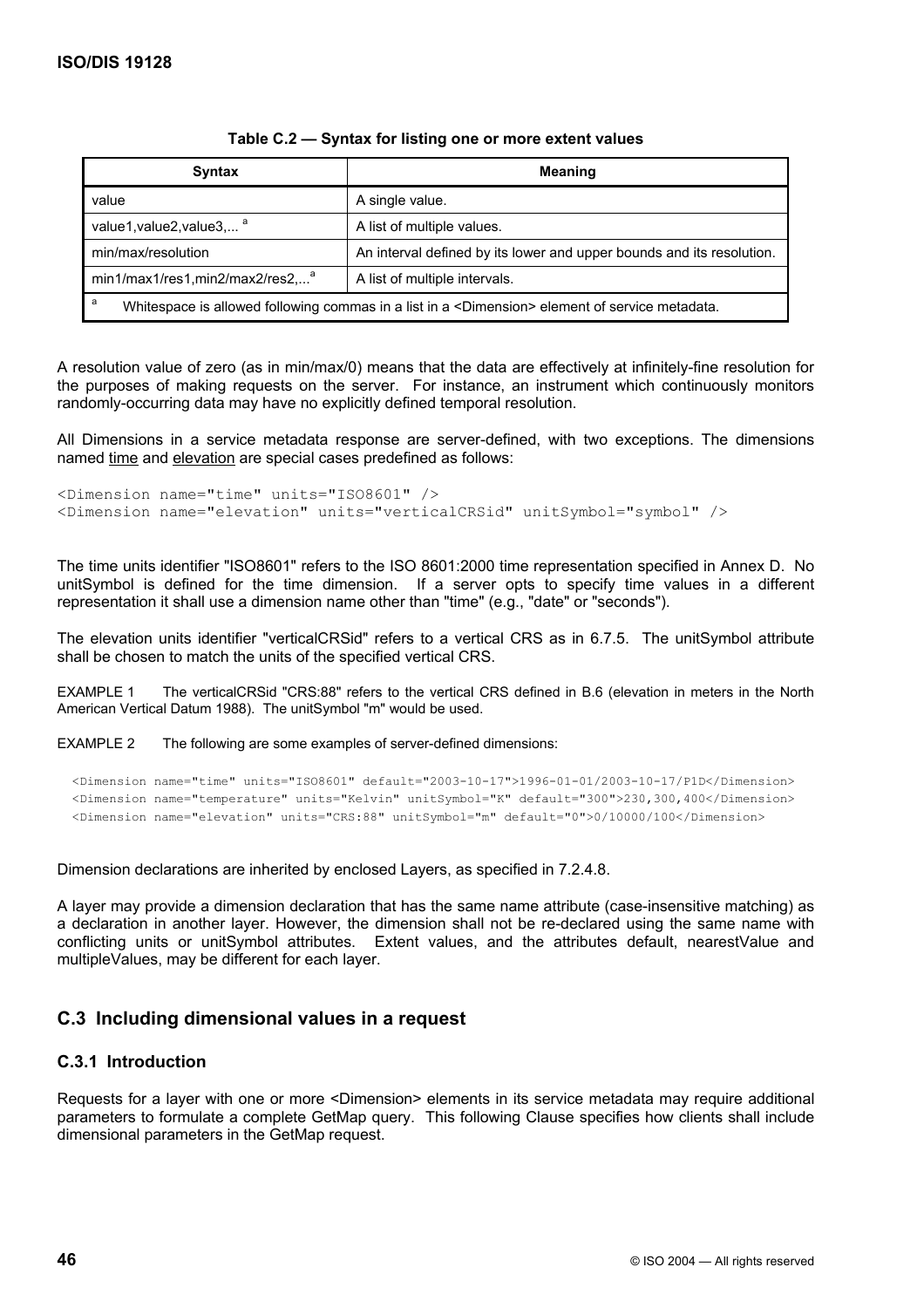#### **C.3.2 Elevation and time values in requests**

If a data object has an Elevation dimension defined, then operation requests to retrieve that object may include the parameter

ELEVATION=*value*

If a Layer has a Time dimension defined, then requests may include the parameter

TIME=*value*

In either case, *value* uses the format described in Table C.2 to provide a single value, a comma-separated list, or an interval of the form start/end without a resolution. *value* shall not contain whitespace. An interval in a request value is a request for all the data from the start value up to and including the end value.

The absence of Time or Elevation parameters in the request is equivalent to a request for the Layer's default value (if defined) along that dimension; see C.4.2. All parameter names are case-insensitive as stated in 6.8.1, so, for example, 'TIME', 'Time' and 'time' are all acceptable.

For the TIME parameter, the special keyword 'current' may be used if the <Dimension name="time"> service metadata element includes a nonzero value for the 'current' attribute, as described in C.2. The expression "TIME=current" means "send the most current data available." The expression "TIME=start\_time/current" means "send data from start time up to the most current data available."

#### **C.3.3 Sample dimension values in requests**

Sample dimension parameters allow the Client to request a particular layer along one or more = dimensional axes other than time or elevation.

A request parameter name is constructed by concatenating the prefix 'dim\_' with the sample dimension Name (the value of the name attribute of the corresponding <Dimension> element in the service metadata). The resulting "dim\_name" is case-insensitive. The use of the 'dim\_' prefix is to avoid clashes between serverdefined dimension names and other request parameters defined by this International Standard. (The "time" and "elevation" dimensions, being predefined, do not use the prefix.)

To include a sample dimension value in a request URL, the dim\_name parameter is followed by an equals sign '=' and a valid value, a comma-separated list, or an interval, as described in Table C.2.

EXAMPLE A WMS Laver is described as having an extent along a dimension named "wavelength" as follows: <Dimension name="wavelength" units="Angstrom" unitSymbol="Ao">3000,4000,5000,6000<Dimension>. A GetMap request for a portrayal of the data at 4000 Angstroms would include the parameter "DIM\_WAVELENGTH=4000".

A request may omit a dimension parameter, or use a null value, to request the default value (if supplied) along that dimension; see C.4.2.

#### **C.3.4 Single- and multiple-valued requests**

Whether a request for a spatially referenced object may include only a single value for each dimension or multiple values depends on the context. Multiple values are only acceptable when both the output format and the nature of the geographic information permits it. A server may include a nonzero multipleValue attribute in a Dimension element to indicate that multi-valued requests are supported. A server shall issue a service exception (code = InvalidDimensionValue) if it cannot comply with the dimensional parameters as specified.

EXAMPLE 1 A WMS server offers maps in PNG image format of vehicle traffic density updated hourly. A valid GetMap request would include only a single TIME to select the desired map.

EXAMPLE 2 A server offers daily ozone maps in QuickTime movie format. The movie can contain multiple frames, so a valid GetMap request could include multiple times.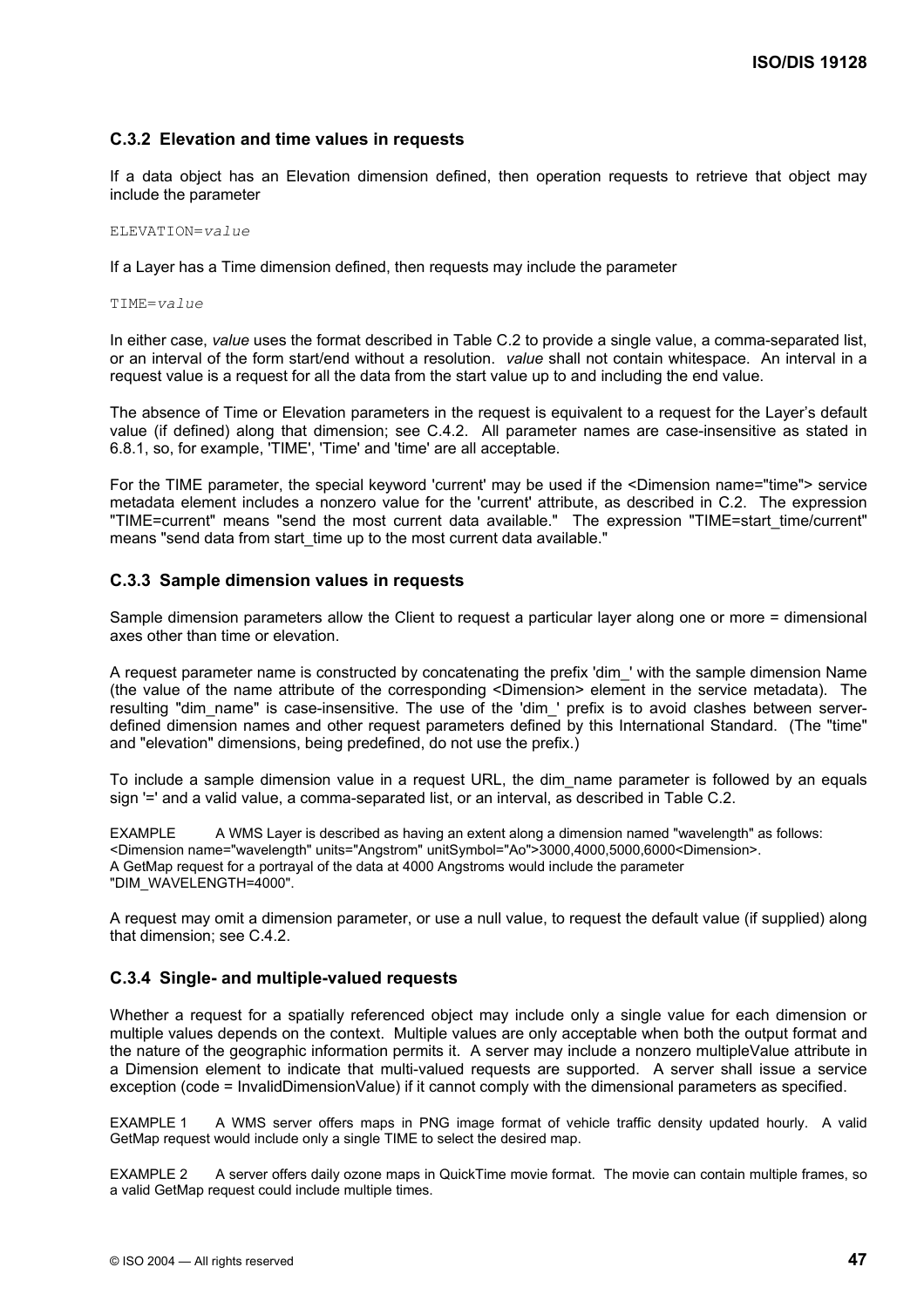EXAMPLE 3 A server offers maps showing crime locations. Each crime has an associated date. A GetMap image request for all crimes occurring within a specific period would include a TIME range.

#### **C.3.5 Applicability to multiple layers**

The WMS GetMap request includes a comma-separated list of one or more Layers. In such a request, the TIME, ELEVATION and DIM\_ parameters apply to all layers individually as follows:

- If the spatially referenced object has the corresponding dimension as a property, then the dimension value applies as if that object had been requested alone.
- If the spatially referenced object does not have that dimension, then the dimension value is ignored for the purposes of responding to the request for that object.

EXAMPLE A client's GetMap request includes "LAYERS=temperature,coastlines&TIME=20010509" where 'temperature' is a daily temperature map (for which time is relevant) and 'coastlines' is a coastline map (which is static). The WMS responds with the static coastlines drawn atop the temperature for the specified date, without issuing an exception because TIME does not apply to its coastlines layer. If the date is invalid for the temperature layer, then the server may issue a service exception (code = InvalidDimensionValue) to that effect.

#### **C.3.6 Example requests**

The following are example parameter value combinations for multi-dimensional GetMap requests.

EXAMPLE 1 Request for single ozone map at specified time and height:

```
 VERSION=1.3.0 WIDTH=600 
       REQUEST=GetMap HEIGHT=300 
 LAYERS=ozone TIME=2000-08-03 
 CRS=CRS:84 ELEVATION=1000 
       BBOX=-180,-90,180,90 FORMAT=image/gif
```
#### EXAMPLE 2 Request for movie loop at specified frame times:

```
VERSION=1.3.0 WIDTH=600<br>REQUEST=GetMap HEIGHT=300
REQUEST=GetMap
 LAYERS=ozone TIME=2000-07-01/2000-07-31/P1D 
CRS=CRS:84 ELEVATION=1000
 BBOX=-180,-90,180,90 FORMAT=video/mpeg
```
### **C.4 Server responses**

#### **C.4.1 Incorrect values**

If the dimension value is invalid or missing from the client request, and no default or nearest-value behavior was enabled as discussed in the following subclauses, then the server shall respond with a service exception (code = InvalidDimensionValue or code = MissingDimensionValue, as appropriate).

#### **C.4.2 Default values**

A Web Map Service may declare a default for any dimension by including the "default" attribute in the <Dimension> element. A default value is optional but recommended. If a request does not include a value along this dimension, and a default has been declared, then the server shall send the default value. If there is no declared default, then the server shall throw an Exception (code="MissingDimensionValue") to indicate that a value was required.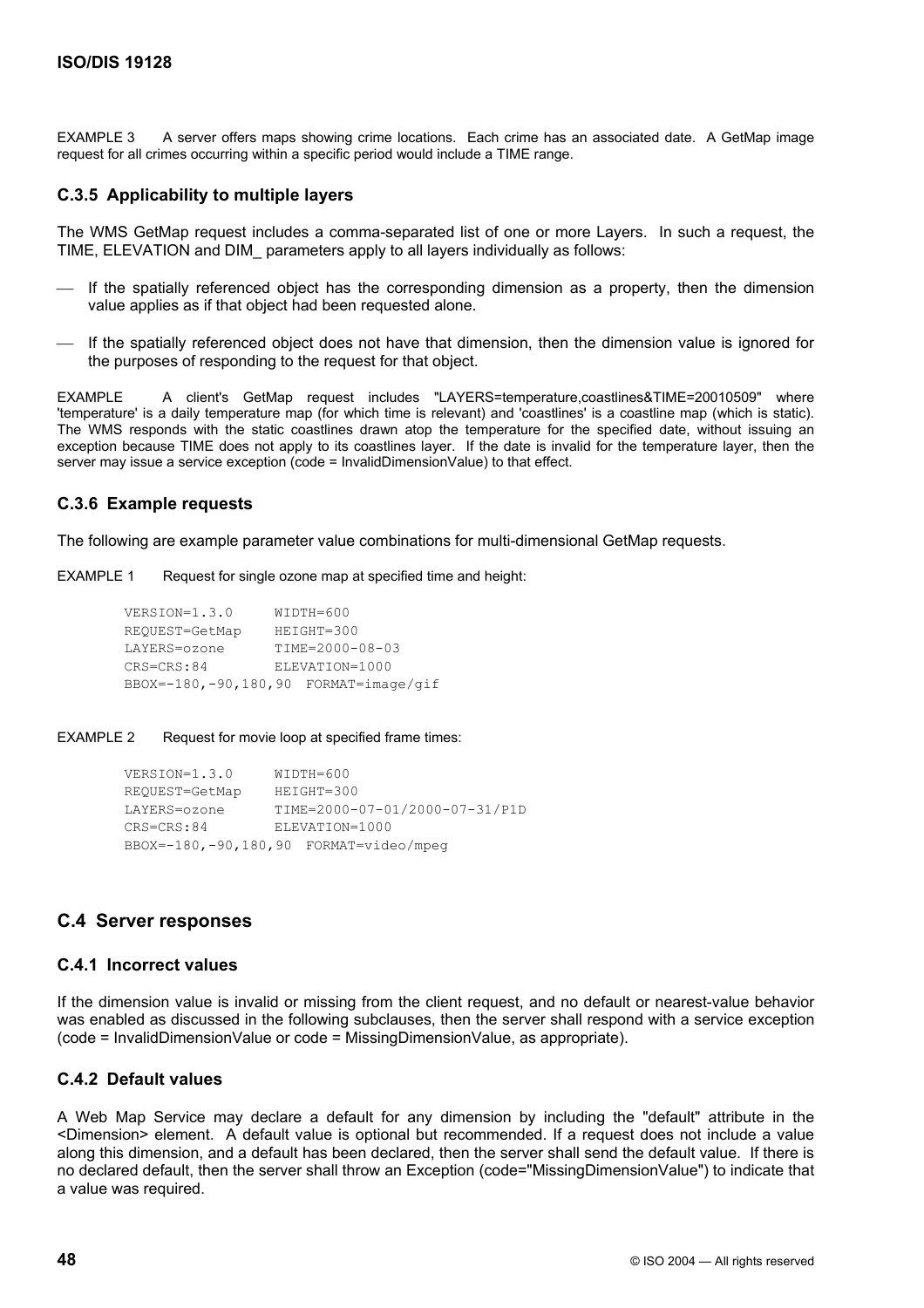In order that the Client may determine what value was actually sent, the server shall label the response object with the actual value used by default. In the HTTP environment, the labelling is performed using an HTTP response header. For each dimension to which a default value was applied, a header line of the following form shall be sent:

Warning: 99 Default value used: DIM NAME=value units

where "99" is a defined by HTTP (IETF RFC 2616) for use by miscellaneous warnings, DIM\_NAME is the corresponding request parameter name, value is the value actually used, and units is the units attribute (see C.2) for that dimension.

#### **C.4.3 Nearest values**

A Web Map Service may declare that it will choose the closest available value for a dimension if an exact value is not specified. This allows, for example, hourly data whose actual recording time is precise to the millisecond to be requested simply by stating the desired date and hour. The nearestValue attribute of the <Dimension> element, if present and nonzero, indicates that this behavior is enabled.

If a request does includes an imprecise dimensional value, and nearest value behavior has been declared, then the server shall compute and send the nearest available value. The value shall be rounded, not merely truncated. If nearestValue selection is not supported, then the server shall throw an Exception (code="InvalidDimensionValue") to indicate that a value was required.

In order that the Client may determine what value was actually sent, the server shall label the response object with the actual value found by rounding. In the HTTP environment, the labelling is performed using an HTTP response header. For each dimension to which a rounded-off value was applied, a header line of the following form shall be sent:

Warning: 99 Nearest value used: DIM NAME=value units

where "99" is a defined by HTTP (IETF RFC 2616) for use by miscellaneous warnings, DIM\_NAME is the corresponding request parameter name, value is the value actually used, and units is the units attribute (see C.2) for that dimension.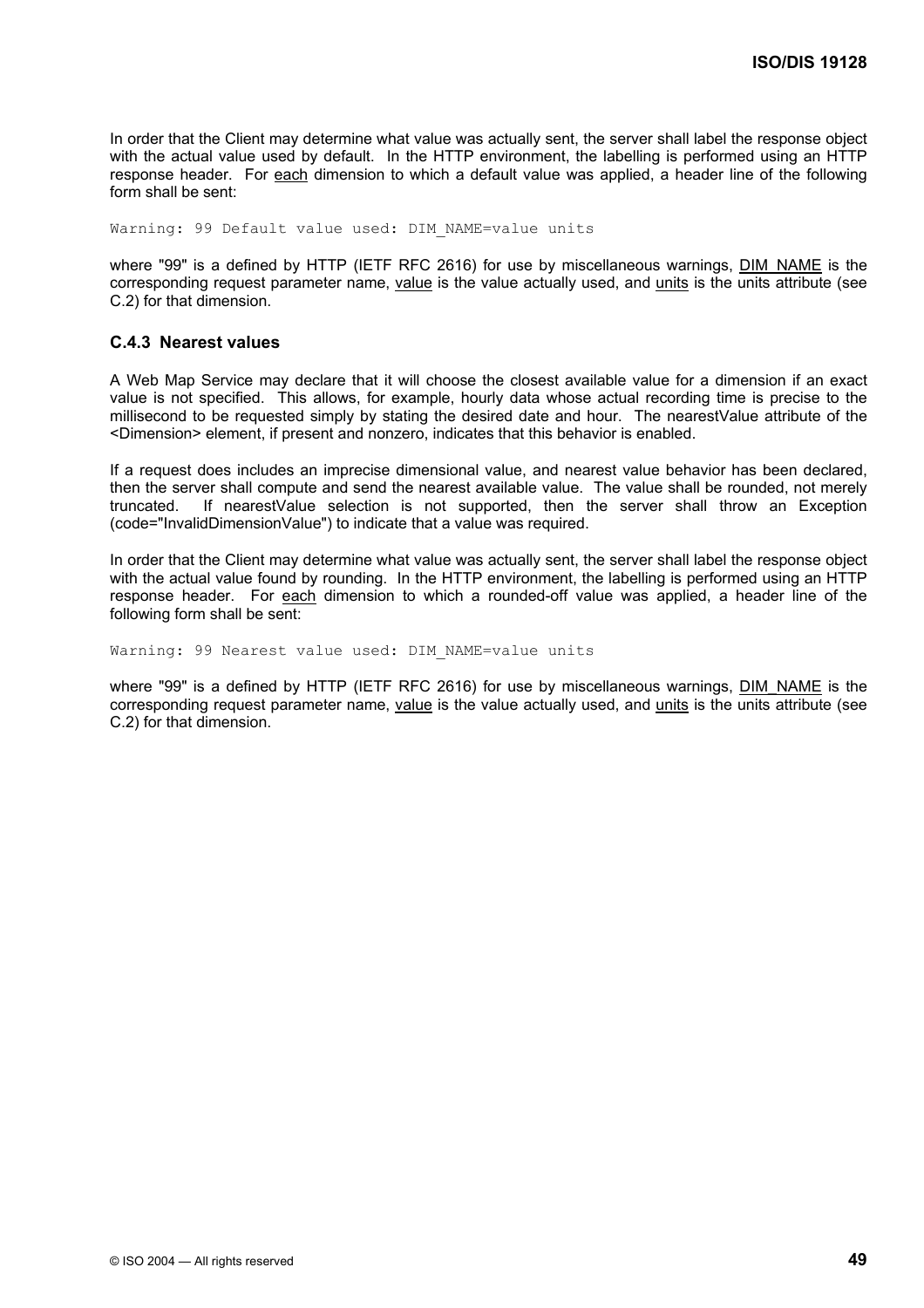# **Annex D**

(normative)

# **Web Map Service profile of ISO 8601:2000**

#### **D.1 Overview**

This Annex specifies the encoding of moments and periods in time to allow the Web Map Service to support temporal data descriptions and requests. This Annex is based on ISO 8601:2000 and extends ISO 8601 by defining a syntax for expressing in a single string the start, end and periodicity of a data collection.

### **D.2 Time format details**

#### **D.2.1 Basic syntax**

The basic time format uses ISO 8601:2000 "extended" format: up to 14 digits specifying century, year, month, day, hour, minute, and seconds, and optionally a decimal point followed by zero or more digits for fractional seconds, with non-numeric characters to separate each piece:

#### ccyy-mm-ddThh:mm:ss.sssZ

The precision may be reduced by omitting least-significant digits, as in the examples below. ISO 8601:2000 prefers a decimal comma before fractional seconds but allows a decimal period as in this International Standard. The century digits shall be included with the year; two-digit years shall not be used.

A time zone suffix is mandatory if the hours field appears in the time string. All times should be expressed in Coordinated Universal Time (UTC), indicated by the suffix Z (for "zulu"). When a local time applies, a numeric time zone suffix as defined by ISO 8601:2000, 5.3.4.1 shall be used. The absence of any suffix at all means local time in an undefined zone, which shall not be used in the global network of map servers enabled by this International Standard.

| <b>EXAMPLE 1</b> | ccyy | Year only |
|------------------|------|-----------|
|------------------|------|-----------|

EXAMPLE 3 ccyy-mm-dd Year, month and day

EXAMPLE 4 ccyy-mm-ddThhZ Year, month, day and hour in UTC

#### **D.2.2 Representation of years before 0001**

As specified in ISO 8601, the year immediately preceding 0001 shall be denoted 0000. Years before 0000 shall be denoted by a leading minus sign (hyphen character). To denote years in the distant past, the year field shall be expanded beyond 4 digits and preceded by a minus sign.

| EXAMPLE 1 | -1350  | (1350 "BC", approximate time of Tutankhamen). |
|-----------|--------|-----------------------------------------------|
| EXAMPLE 2 | -18000 | (last Ice Age, 18 thousand years ago)         |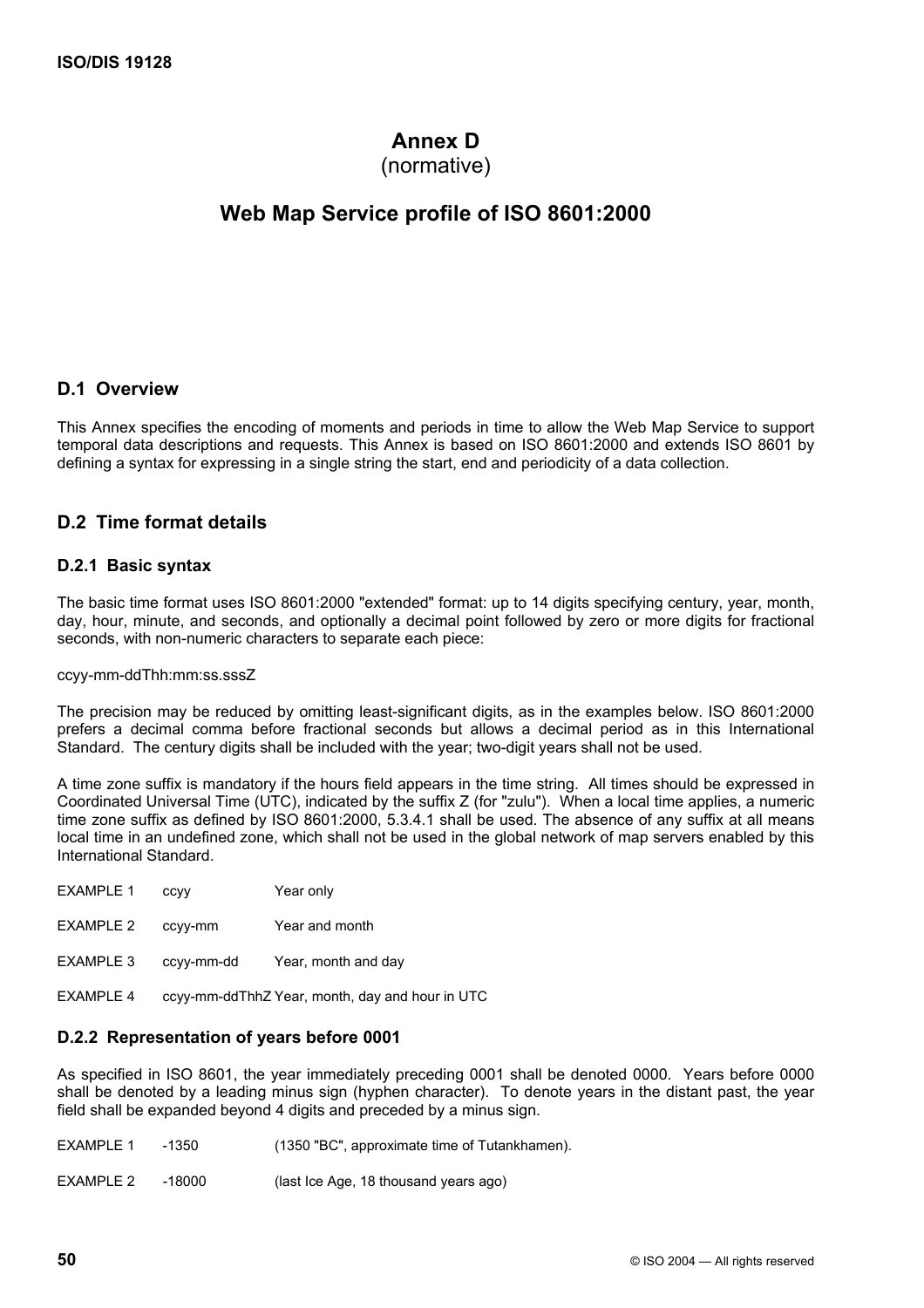| EXAMPLE 3 | -150000000 | (Jurassic period, 150 million years ago) |
|-----------|------------|------------------------------------------|
|           |            |                                          |

EXAMPLE 4 -5000000000 (Earth's crust solidifies, 5000 million years ago)

# **D.3 Period format**

An ISO 8601:2000 Period is used to indicate the time resolution of the available data. The ISO 8601:2000 format for representing a period of time is used to represent the resolution: Designator P (for Period), number of years Y, months M, days D, time designator T, number of hours H, minutes M, seconds S. Unneeded elements may be omitted.

EXAMPLE 1 P1Y -- 1 year

EXAMPLE 2 P1M10D -- 1 month plus 10 days

EXAMPLE 3 PT2H -- 2 hours

EXAMPLE 4 PT1.5S -- 1.5 seconds

# **D.4 Time lists and ranges**

C.3 defines a syntax for representing single or multiple values of dimensions including time. Thus, a list of several times is expressed by separating valid time values with a comma (","). A temporal range is expressed using the syntax start/end/period to indicate the start time of the data, the ending time, and the time resolution or refresh rate. Data which are refreshed at regular intervals but not archived are represented using time/time/period, where both time values are the same (that of the latest data) and the period indicates the refresh rate.

NOTE This is an extension to ISO 8601:2000, which represents interval formats as start/end, or start/period, or period/end, or period alone. ISO 19128 allows start/end/period, where "period" in this context means "periodicity" rather than "amount of time between start and end of interval."

# **D.5 Examples**

EXAMPLE 1 A single moment (scalar value):

2000-06-23T20:07:48.11Z

EXAMPLE 2 Quarterly data (comma-separated list):

1999-01-01,1999-04-01,1999-07-01,1999-10-01

EXAMPLE 3 Daily data taken at noon since April 15 1995 (periodic interval):

1995-04-22T12:00Z/2000-06-21T12:00Z/P1D

EXAMPLE 4 Current data refreshed every 30 min (periodic interval):

2000-06-18T14:30Z/2000-06-18T14:30Z/PT30M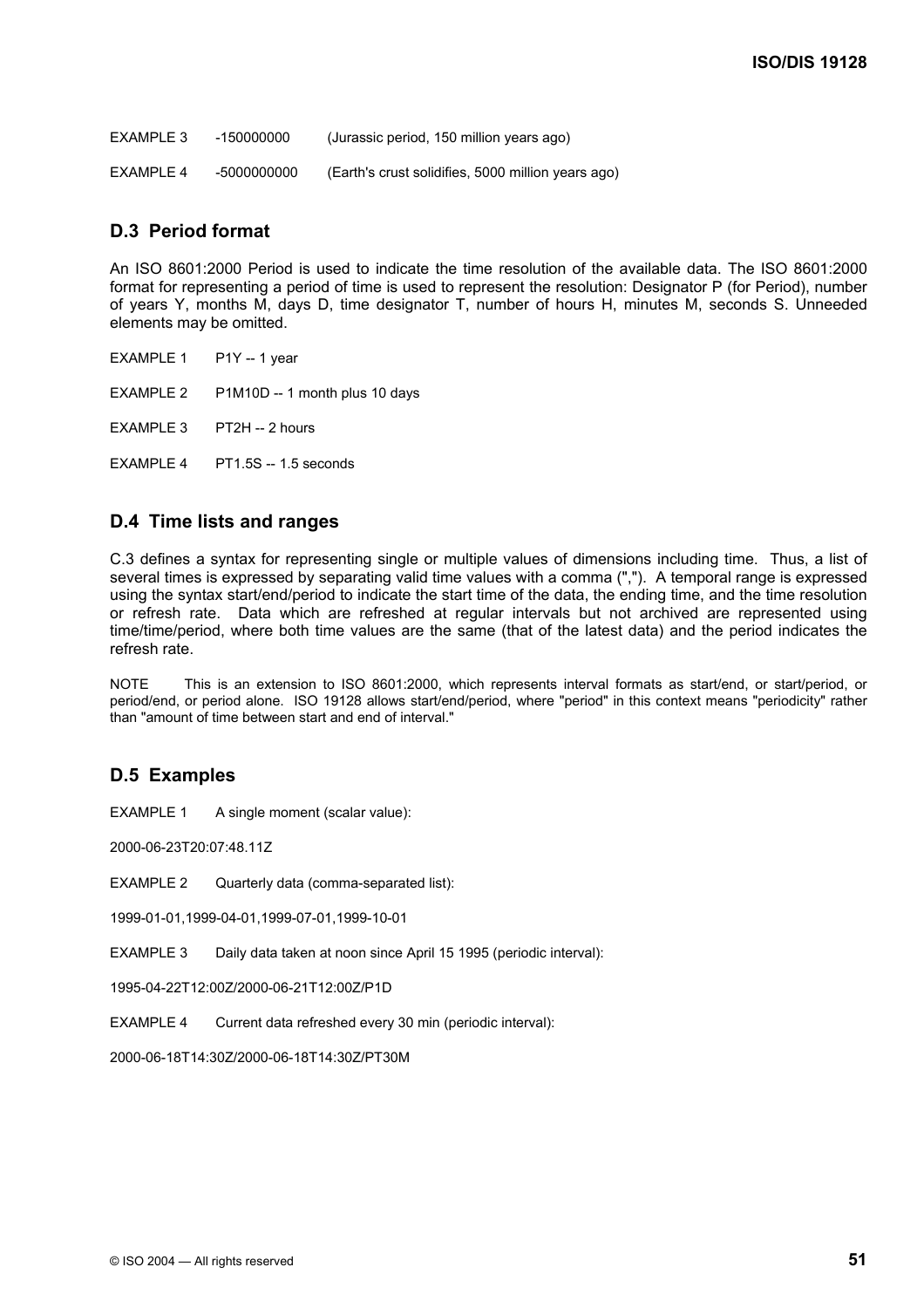# **Annex E** (normative)

# **XML Schemas**

#### **E.1 WMS Capabilities XML schema**

This Annex contains the XML schema for WMS Capabilities against which service metadata from a server compliant with this International Standard may be validated. Comments and documentation elements in the schema are informative; in case of conflict with the main body of this International Standard the main body takes precedence. The schemaLocation attributes are also informative.

The schema may also be found on-line at <http://schemas.opengis.net/wms/1.3.0/>.

```
<?xml version="1.0" encoding="UTF-8"?> 
<schema targetNamespace="http://www.opengis.net/wms" 
        xmlns="http://www.w3.org/2001/XMLSchema" 
         xmlns:wms="http://www.opengis.net/wms" 
        xmlns:xlink="http://www.w3.org/1999/xlink" 
       elementFormDefault="qualified">
  <import namespace="http://www.w3.org/1999/xlink" 
          schemaLocation="http://schemas.opengis.net/gml/2.1.2/xlinks.xsd"/> 
  <!-- ********************************************************************* --> 
\langle!-- ** The Top-Level Element.
 <!-- ********************************************************************* --> 
  <element name="WMS_Capabilities"> 
     <annotation> 
       <documentation> 
       A WMS Capabilities document is returned in response to a
        GetCapabilities request made on a WMS. 
      </documentation> 
     </annotation> 
     <complexType> 
       <sequence> 
         <element ref="wms:Service"/> 
         <element ref="wms:Capability"/> 
       </sequence> 
       <attribute name="version" type="string" fixed="1.3.0"/> 
       <attribute name="updateSequence" type="string"/> 
     </complexType> 
 \langle/element>
  <!-- ********************************************************************* --> 
 <!-- ** Elements Used In Multiple Places.
  <!-- ********************************************************************* --> 
  <element name="Name" type="string"> 
     <annotation> 
       <documentation> 
        The Name is typically for machine-to-machine communication. 
       </documentation> 
     </annotation> 
  </element> 
  <element name="Title" type="string"> 
     <annotation> 
       <documentation> 
        The Title is for informative display to a human. 
       </documentation> 
     </annotation>
```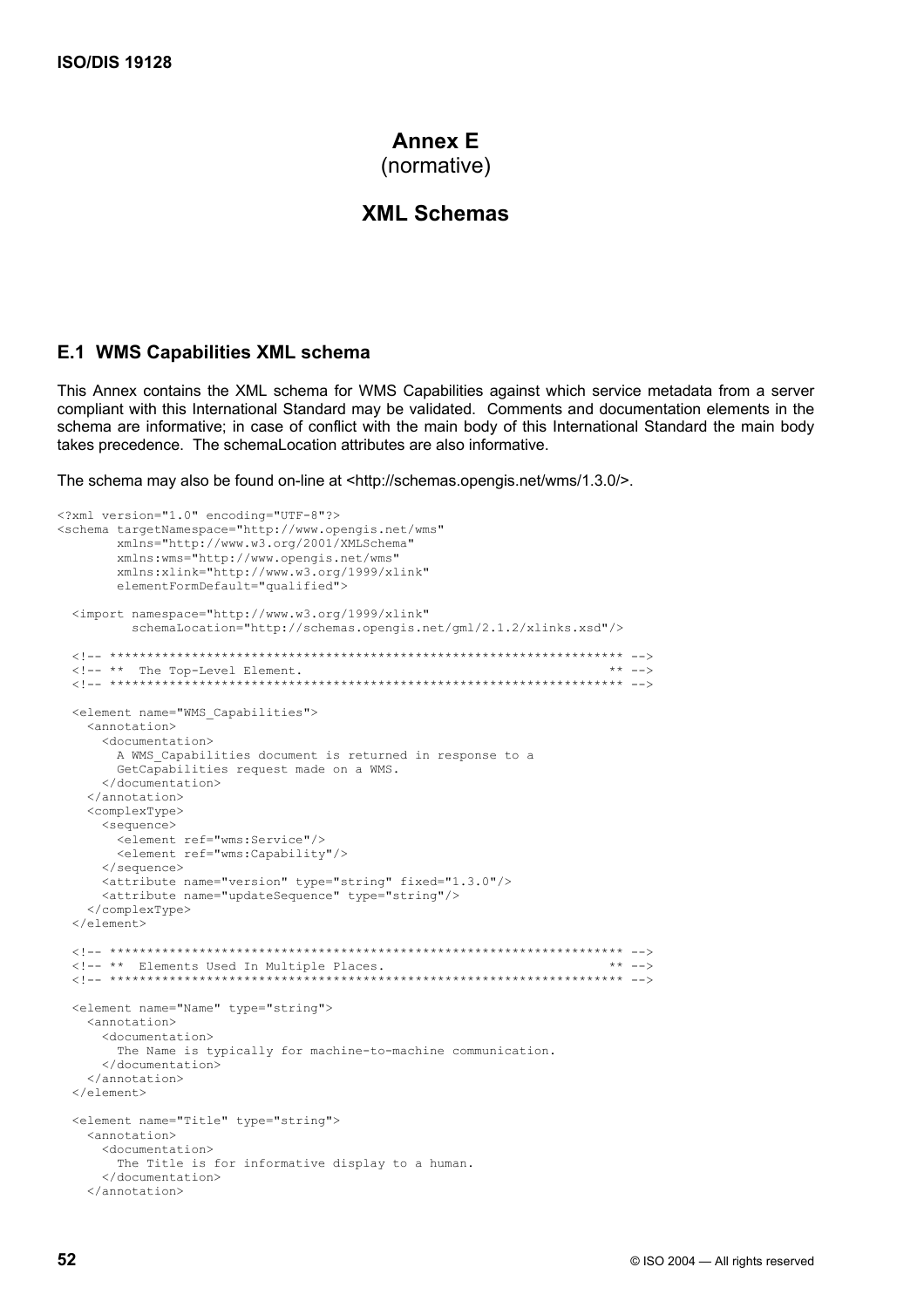```
\langle/element>
 <element name="Abstract" type="string"> 
   <annotation> 
     <documentation> 
       The abstract is a longer narrative description of an object. 
     </documentation> 
   </annotation> 
 </element> 
 <element name="KeywordList"> 
   <annotation> 
     <documentation> 
       List of keywords or keyword phrases to help catalog searching. 
     </documentation> 
   </annotation> 
   <complexType> 
     <sequence> 
       <element ref="wms:Keyword" minOccurs="0" maxOccurs="unbounded"/> 
     </sequence> 
   </complexType> 
 </element> 
 <element name="Keyword"> 
   <annotation> 
     <documentation> 
       A single keyword or phrase. 
     </documentation> 
   </annotation> 
   <complexType> 
     <simpleContent> 
       <extension base="string"> 
          <attribute name="vocabulary" type="string" /> 
       </extension> 
     </simpleContent> 
   </complexType> 
 </element> 
 <element name="OnlineResource"> 
   <annotation> 
     <documentation> 
       An OnlineResource is typically an HTTP URL. The URL is placed in 
        the xlink:href attribute, and the value "simple" is placed in the 
       xlink:type attribute. 
     </documentation> 
   </annotation> 
   <complexType> 
     <attributeGroup ref="xlink:simpleLink"/> 
   </complexType> 
 </element> 
 <element name="Format" type="string"> 
   <annotation> 
     <documentation> 
       A container for listing an available format's MIME type. 
     </documentation> 
   </annotation> 
 </element> 
 <!-- ********************************************************************* --> 
<!-- ** General Service Metadata.<br><!-- ******************************
                                     <!-- ********************************************************************* --> 
 <element name="Service"> 
   <annotation> 
     <documentation> 
       General service metadata. 
     </documentation> 
   </annotation> 
   <complexType> 
     <sequence> 
        <element name="Name"> 
          <simpleType> 
            <restriction base="string"> 
              <enumeration value="WMS"/> 
            </restriction>
```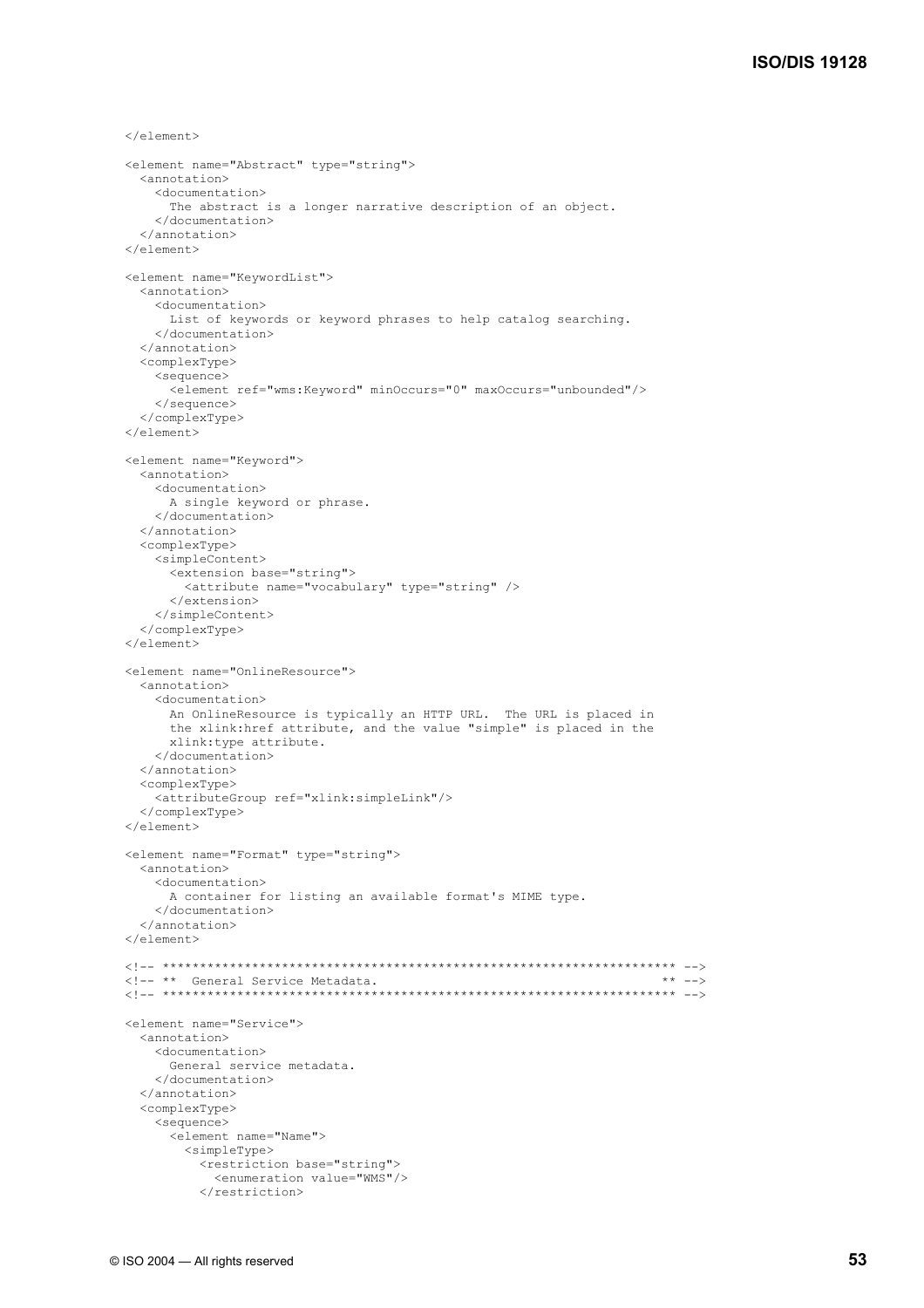```
 </simpletype> 
         </element> 
         <element ref="wms:Title"/> 
         <element ref="wms:Abstract" minOccurs="0"/> 
         <element ref="wms:KeywordList" minOccurs="0"/> 
         <element ref="wms:OnlineResource"/> 
         <element ref="wms:ContactInformation" minOccurs="0"/> 
         <element ref="wms:Fees" minOccurs="0"/> 
         <element ref="wms:AccessConstraints" minOccurs="0"/> 
         <element ref="wms:LayerLimit" minOccurs="0"/> 
         <element ref="wms:MaxWidth" minOccurs="0"/> 
         <element ref="wms:MaxHeight" minOccurs="0"/> 
       </sequence> 
     </complexType> 
  </element> 
  <element name="ContactInformation"> 
     <annotation> 
       <documentation> 
         Information about a contact person for the service. 
       </documentation> 
     </annotation> 
     <complexType> 
       <sequence> 
         <element ref="wms:ContactPersonPrimary" minOccurs="0"/> 
         <element ref="wms:ContactPosition" minOccurs="0"/> 
         <element ref="wms:ContactAddress" minOccurs="0"/> 
         <element ref="wms:ContactVoiceTelephone" minOccurs="0"/> 
         <element ref="wms:ContactFacsimileTelephone" minOccurs="0"/> 
         <element ref="wms:ContactElectronicMailAddress" minOccurs="0"/> 
       </sequence> 
     </complexType> 
 \langle/element>
  <element name="ContactPersonPrimary"> 
     <complexType> 
       <sequence> 
         <element ref="wms:ContactPerson"/> 
         <element ref="wms:ContactOrganization"/> 
       </sequence> 
     </complexType> 
  </element> 
  <element name="ContactPerson" type="string"/> 
  <element name="ContactOrganization" type="string"/> 
  <element name="ContactPosition" type="string"/> 
  <element name="ContactAddress"> 
     <complexType> 
       <sequence> 
         <element ref="wms:AddressType"/> 
         <element ref="wms:Address"/> 
         <element ref="wms:City"/> 
         <element ref="wms:StateOrProvince"/> 
         <element ref="wms:PostCode"/> 
         <element ref="wms:Country"/> 
       </sequence> 
     </complexType> 
  </element> 
 <element name="AddressType" type="string"/> 
 <element name="Address" type="string"/> 
  <element name="City" type="string"/> 
  <element name="StateOrProvince" type="string"/> 
  <element name="PostCode" type="string"/> 
  <element name="Country" type="string"/> 
  <element name="ContactVoiceTelephone" type="string"/> 
  <element name="ContactFacsimileTelephone" type="string"/> 
  <element name="ContactElectronicMailAddress" type="string"/> 
  <element name="Fees" type="string"/> 
  <element name="AccessConstraints" type="string"/> 
  <element name="LayerLimit" type="positiveInteger"/> 
  <element name="MaxWidth" type="positiveInteger"/>
```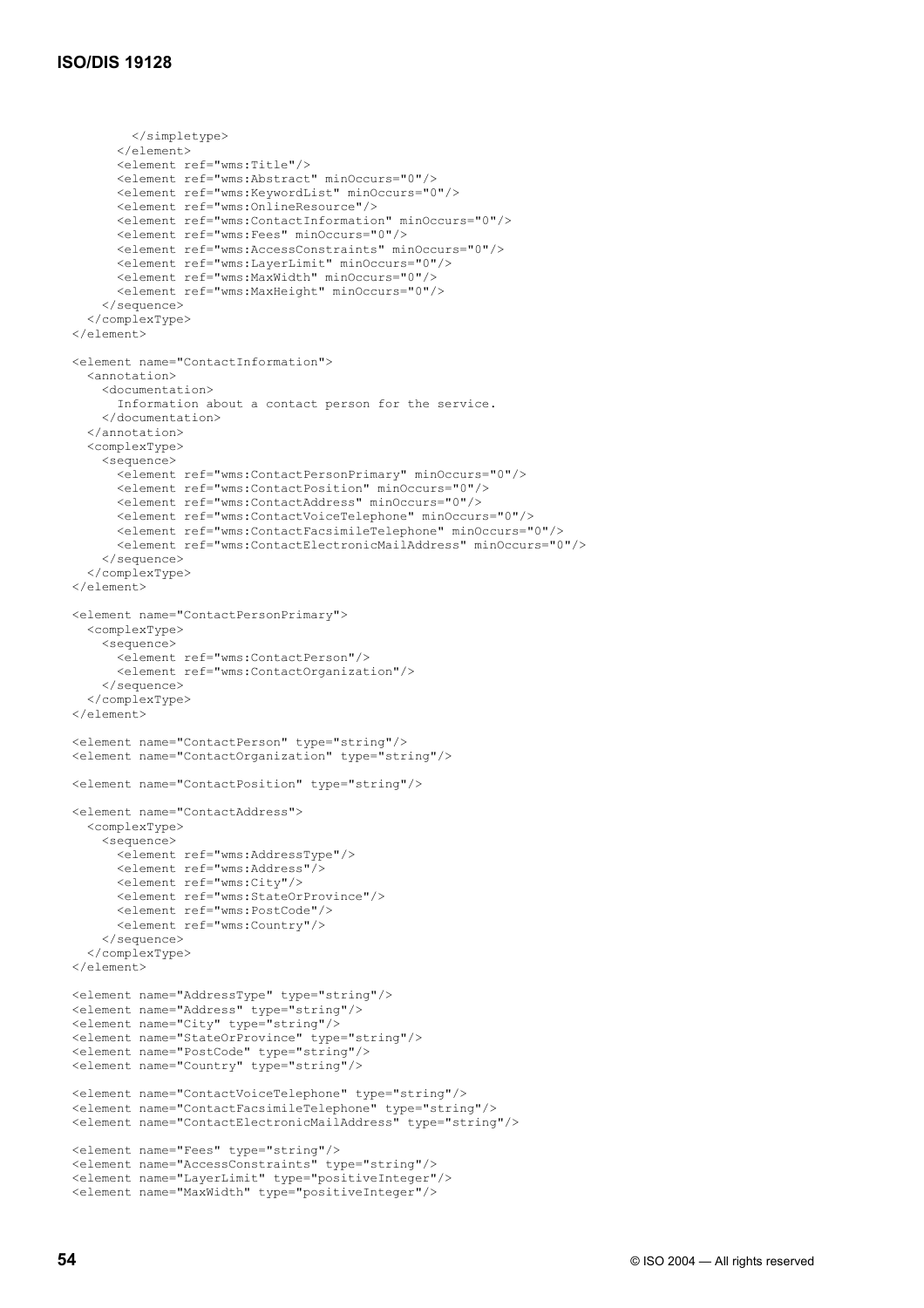```
 <element name="MaxHeight" type="positiveInteger"/> 
  <!-- ********************************************************************* --> 
 \langle!-- ** The Capability Element.<br>\langle!-- ****************************
                            <!-- ********************************************************************* --> 
  <element name="Capability"> 
     <annotation> 
       <documentation> 
         A Capability lists available request types, how exceptions may be 
         reported, and whether any extended capabilities are defined. 
         It also includes an optional list of map layers available from this 
         server. 
       </documentation> 
     </annotation> 
     <complexType> 
       <sequence> 
         <element ref="wms:Request"/> 
         <element ref="wms:Exception"/> 
         <element ref="wms:_ExtendedCapabilities" minOccurs="0" 
 maxOccurs="unbounded"/> 
 <element ref="wms:Layer" minOccurs="0"/> 
       </sequence> 
    </complexType> 
  </element> 
  <!-- ********************************************************************* --> 
 \leq - \rightarrow \star The Request Element.
  <!-- ********************************************************************* --> 
  <element name="Request"> 
    <annotation> 
       <documentation> 
         Available WMS Operations are listed in a Request element. 
       </documentation> 
     </annotation> 
     <complexType> 
       <sequence> 
         <element ref="wms:GetCapabilities"/> 
         <element ref="wms:GetMap"/> 
         <element ref="wms:GetFeatureInfo" minOccurs="0"/> 
         <element ref="wms:_ExtendedOperation" minOccurs="0" maxOccurs="unbounded"/> 
       </sequence> 
     </complexType> 
  </element> 
  <element name="GetCapabilities" type="wms:OperationType"/> 
  <element name="GetMap" type="wms:OperationType"/> 
 <element name="GetFeatureInfo" type="wms:OperationType"/> 
 <element name="_ExtendedOperation" type="wms:OperationType" abstract="true"/> 
  <complexType name="OperationType"> 
    <annotation> 
       <documentation> 
         For each operation offered by the server, list the available output 
         formats and the online resource. 
       </documentation> 
     </annotation> 
     <sequence> 
       <element ref="wms:Format" minOccurs="1" maxOccurs="unbounded"/> 
       <element ref="wms:DCPType" minOccurs="1" maxOccurs="unbounded"/> 
     </sequence> 
  </complexType> 
  <element name="DCPType"> 
    <annotation> 
       <documentation> 
         Available Distributed Computing Platforms (DCPs) are listed here. 
         At present, only HTTP is defined. 
       </documentation> 
     </annotation> 
     <complexType> 
       <sequence> 
         <element ref="wms:HTTP"/> 
       </sequence> 
     </complexType>
```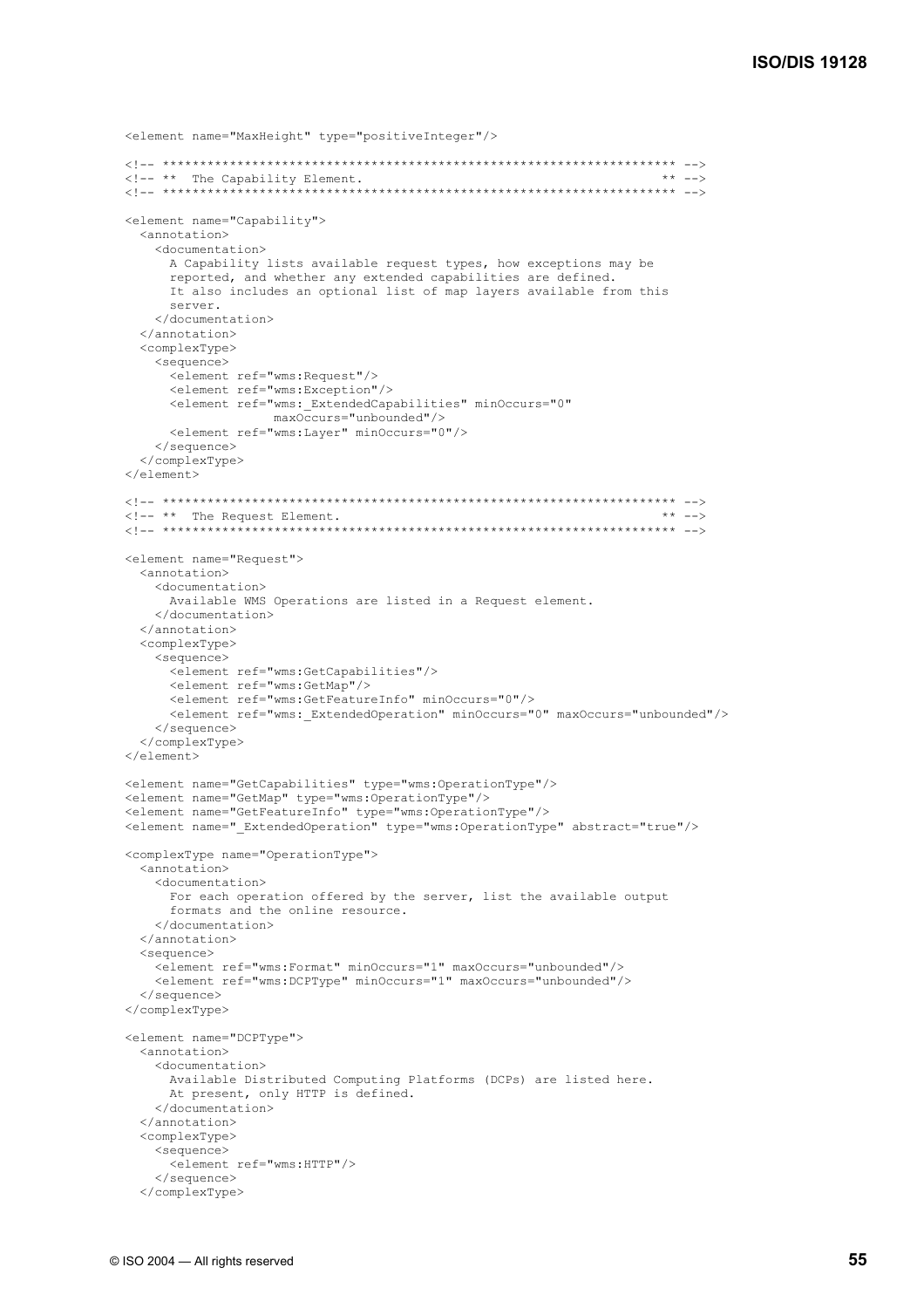### **ISO/DIS 19128**

```
\langle/element>
 <element name="HTTP"> 
   <annotation> 
     <documentation> 
       Available HTTP request methods. At least "Get" shall be supported. 
     </documentation> 
   </annotation> 
   <complexType> 
     <sequence> 
       <element ref="wms:Get"/> 
       <element ref="wms:Post" minOccurs="0"/> 
     </choice> 
   </complexType> 
 </element> 
 <element name="Get"> 
   <annotation> 
     <documentation> 
       The URL prefix for the HTTP "Get" request method. 
    </documentation> 
   </annotation> 
   <complexType> 
     <sequence> 
       <element ref="wms:OnlineResource"/> 
     </sequence> 
   </complexType> 
 </element> 
 <element name="Post"> 
   <annotation> 
    <documentation> 
       The URL prefix for the HTTP "Post" request method. 
     </documentation> 
   </annotation> 
   <complexType> 
    <sequence> 
       <element ref="wms:OnlineResource"/> 
     </sequence> 
   </complexType> 
 </element> 
 <!-- ********************************************************************* --> 
\leq - \cdots The Exception Element.
 <!-- ********************************************************************* --> 
 <element name="Exception"> 
  <annotation> 
     <documentation> 
      An Exception element indicates which error-reporting formats are 
       supported. 
     </documentation> 
   </annotation> 
   <complexType> 
     <sequence> 
       <element ref="wms:Format" minOccurs="1" maxOccurs="unbounded"/> 
     </sequence> 
   </complexType> 
 </element> 
 <!-- ********************************************************************* --> 
 <!-- ** Extended Capabilities. ** --> 
 <!-- ********************************************************************* --> 
 <element name="_ExtendedCapabilities" abstract="true"> 
   <annotation> 
     <documentation> 
       Individual service providers may use this element to report extended 
       capabilities. 
     </documentation> 
   </annotation> 
 </element>
```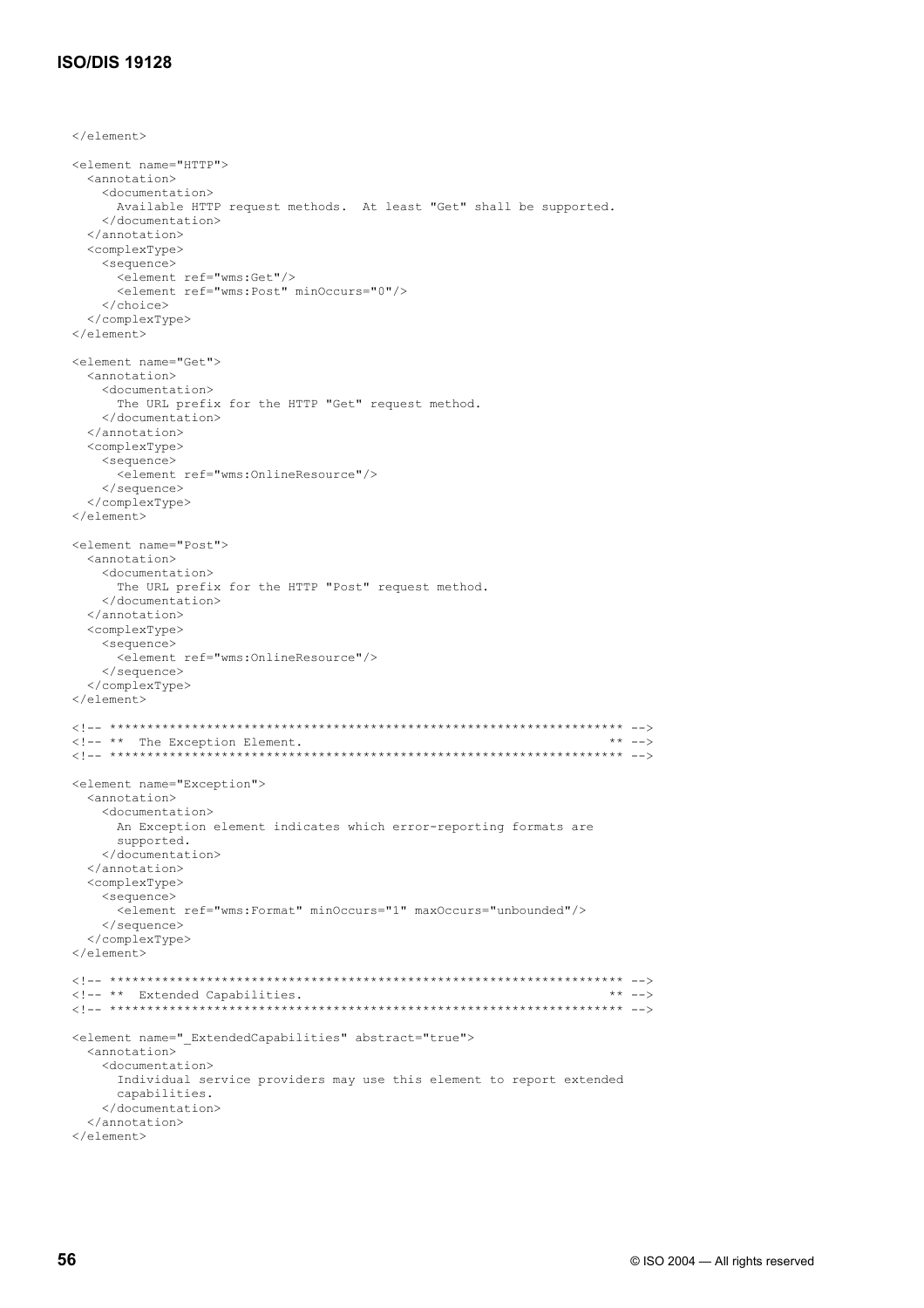```
 <!-- ********************************************************************* --> 
 \langle!-- ** The Layer Element.
  <!-- ********************************************************************* --> 
  <element name="Layer"> 
    <annotation> 
       <documentation> 
         Nested list of zero or more map Layers offered by this server. 
       </documentation> 
     </annotation> 
     <complexType> 
       <sequence> 
         <element ref="wms:Name" minOccurs="0"/> 
         <element ref="wms:Title"/> 
         <element ref="wms:Abstract" minOccurs="0"/> 
         <element ref="wms:KeywordList" minOccurs="0"/> 
         <element ref="wms:CRS" minOccurs="0" maxOccurs="unbounded"/> 
         <element ref="wms:EX_GeographicBoundingBox" minOccurs="0"/> 
         <element ref="wms:BoundingBox" minOccurs="0" maxOccurs="unbounded"/> 
         <element ref="wms:Dimension" minOccurs="0" maxOccurs="unbounded"/> 
         <element ref="wms:Attribution" minOccurs="0"/> 
         <element ref="wms:AuthorityURL" minOccurs="0" maxOccurs="unbounded"/> 
         <element ref="wms:Identifier" minOccurs="0" maxOccurs="unbounded"/> 
         <element ref="wms:MetadataURL" minOccurs="0" maxOccurs="unbounded"/> 
         <element ref="wms:DataURL" minOccurs="0" maxOccurs="unbounded"/> 
         <element ref="wms:FeatureListURL" minOccurs="0" maxOccurs="unbounded"/> 
         <element ref="wms:Style" minOccurs="0" maxOccurs="unbounded"/> 
         <element ref="wms:MinScaleDenominator" minOccurs="0"/> 
         <element ref="wms:MaxScaleDenominator" minOccurs="0"/> 
         <element ref="wms:Layer" minOccurs="0" maxOccurs="unbounded"/> 
       </sequence> 
       <attribute name="queryable" type="boolean" default="0"/> 
       <attribute name="cascaded" type="nonNegativeInteger"/> 
       <attribute name="opaque" type="boolean" default="0"/> 
       <attribute name="noSubsets" type="boolean" default="0"/> 
 <attribute name="fixedWidth" type="nonNegativeInteger"/> 
 <attribute name="fixedHeight" type="nonNegativeInteger"/> 
     </complexType> 
   </element> 
  <element name="CRS" type="string"> 
     <annotation> 
       <documentation> 
         Identifier for a single Coordinate Reference System (CRS). 
       </documentation> 
     </annotation> 
   </element> 
  <element name="EX_GeographicBoundingBox"> 
     <annotation> 
       <documentation> 
       The EX GeographicBoundingBox attributes indicate the limits of the enclosing
         rectangle in longitude and latitude decimal degrees. 
       </documentation> 
    </annotation> 
    <complexType> 
       <sequence> 
         <element name="westBoundLongitude" type="wms:longitudeType" /> 
         <element name="eastBoundLongitude" type="wms:longitudeType" /> 
         <element name="southBoundLatitude" type="wms:latitudeType" /> 
         <element name="northBoundLatitude" type="wms:latitudeType" /> 
       </sequence> 
     </complexType> 
  </element> 
  <element name="BoundingBox"> 
     <annotation> 
       <documentation> 
         The BoundingBox attributes indicate the limits of the bounding box 
         in units of the specified coordinate reference system. 
       </documentation> 
     </annotation> 
     <complexType> 
       <attribute name="CRS" type="string" use="required"/> 
       <attribute name="minx" type="double" use="required"/> 
       <attribute name="miny" type="double" use="required"/>
```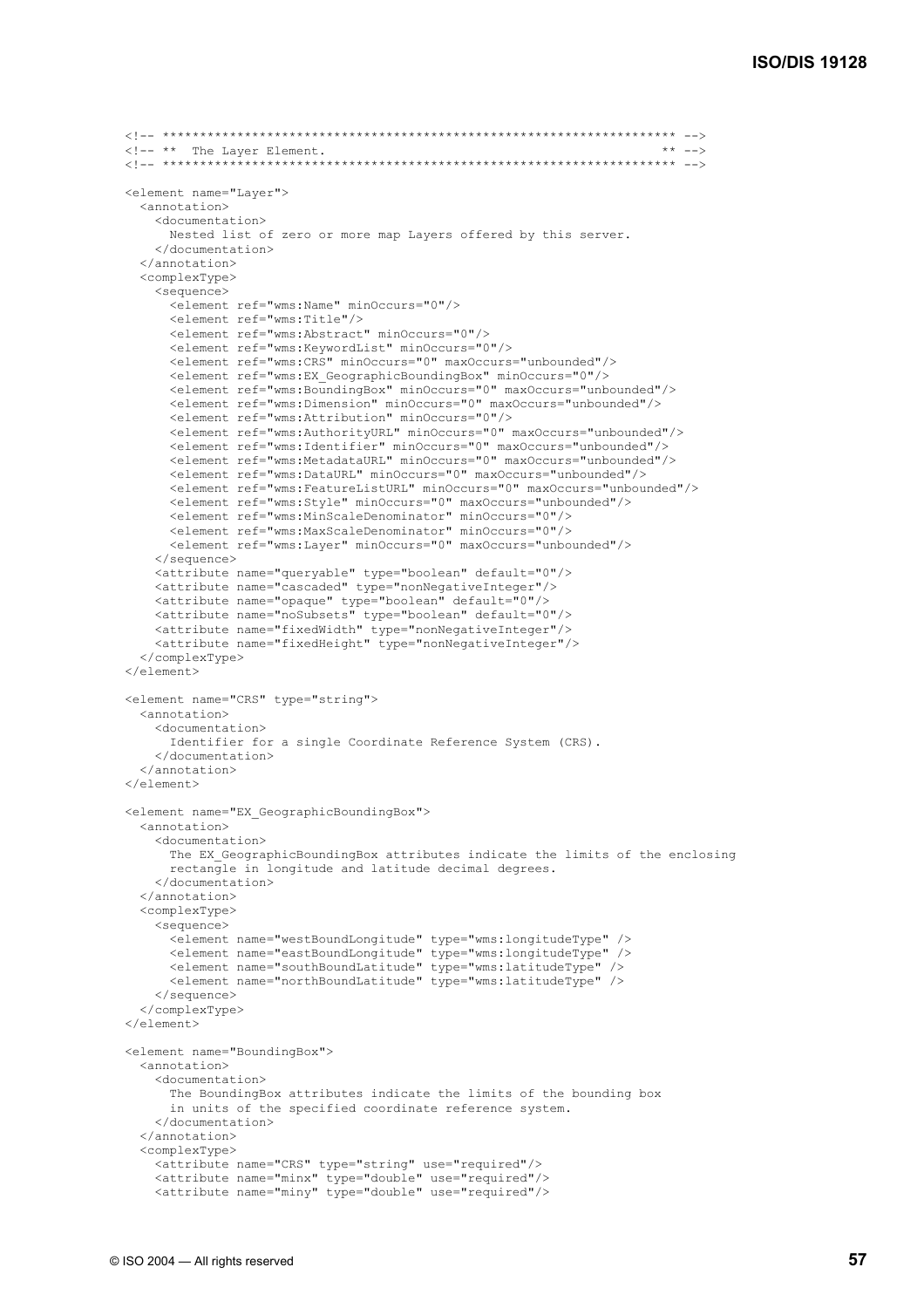```
 <attribute name="maxx" type="double" use="required"/> 
       <attribute name="maxy" type="double" use="required"/> 
       <attribute name="resx" type="double"/> 
       <attribute name="resy" type="double"/> 
     </complexType> 
 \langle/element>
  <element name="Dimension"> 
     <annotation> 
       <documentation> 
         The Dimension element declares the existence of a dimension and indicates what 
         values along a dimension are valid. 
       </documentation> 
    </annotation> 
     <complexType> 
       <simpleContent> 
         <extension base="string"> 
 <attribute name="name" type="string" use="required"/> 
 <attribute name="units" type="string" use="required"/> 
           <attribute name="unitSymbol" type="string"/> 
           <attribute name="default" type="string"/> 
           <attribute name="multipleValues" type="boolean" /> 
           <attribute name="nearestValue" type="boolean" /> 
           <attribute name="current" type="boolean" /> 
         </extension> 
       </simpleContent> 
    </complexType> 
  </element> 
  <element name="Attribution"> 
     <annotation> 
       <documentation> 
         Attribution indicates the provider of a Layer or collection of Layers. 
         The provider's URL, descriptive title string, and/or logo image URL 
         may be supplied. Client applications may choose to display one or 
         more of these items. A format element indicates the MIME type of 
         the logo image located at LogoURL. The logo image's width and height 
         assist client applications in laying out space to display the logo. 
       </documentation> 
    </annotation> 
    <complexType> 
       <sequence> 
         <element ref="wms:Title" minOccurs="0"/> 
         <element ref="wms:OnlineResource" minOccurs="0"/> 
         <element ref="wms:LogoURL" minOccurs="0"/> 
       </sequence> 
     </complexType> 
  </element> 
  <element name="LogoURL"> 
    <complexType> 
       <sequence> 
        <element ref="wms:Format"/> 
         <element ref="wms:OnlineResource"/> 
       </sequence> 
       <attribute name="width" type="positiveInteger"/> 
       <attribute name="height" type="positiveInteger"/> 
     </complexType> 
  </element> 
  <element name="MetadataURL"> 
     <annotation> 
       <documentation> 
         A Map Server may use zero or more MetadataURL elements to offer 
         detailed, standardized metadata about the data underneath a 
         particular layer. The type attribute indicates the standard to which 
         the metadata complies. The format element indicates how the metadata is structured. 
       </documentation> 
    </annotation> 
     <complexType> 
       <sequence> 
         <element ref="wms:Format"/> 
         <element ref="wms:OnlineResource"/> 
       </sequence> 
       <attribute name="type" type="NMTOKEN" use="required" /> 
    </complexType>
```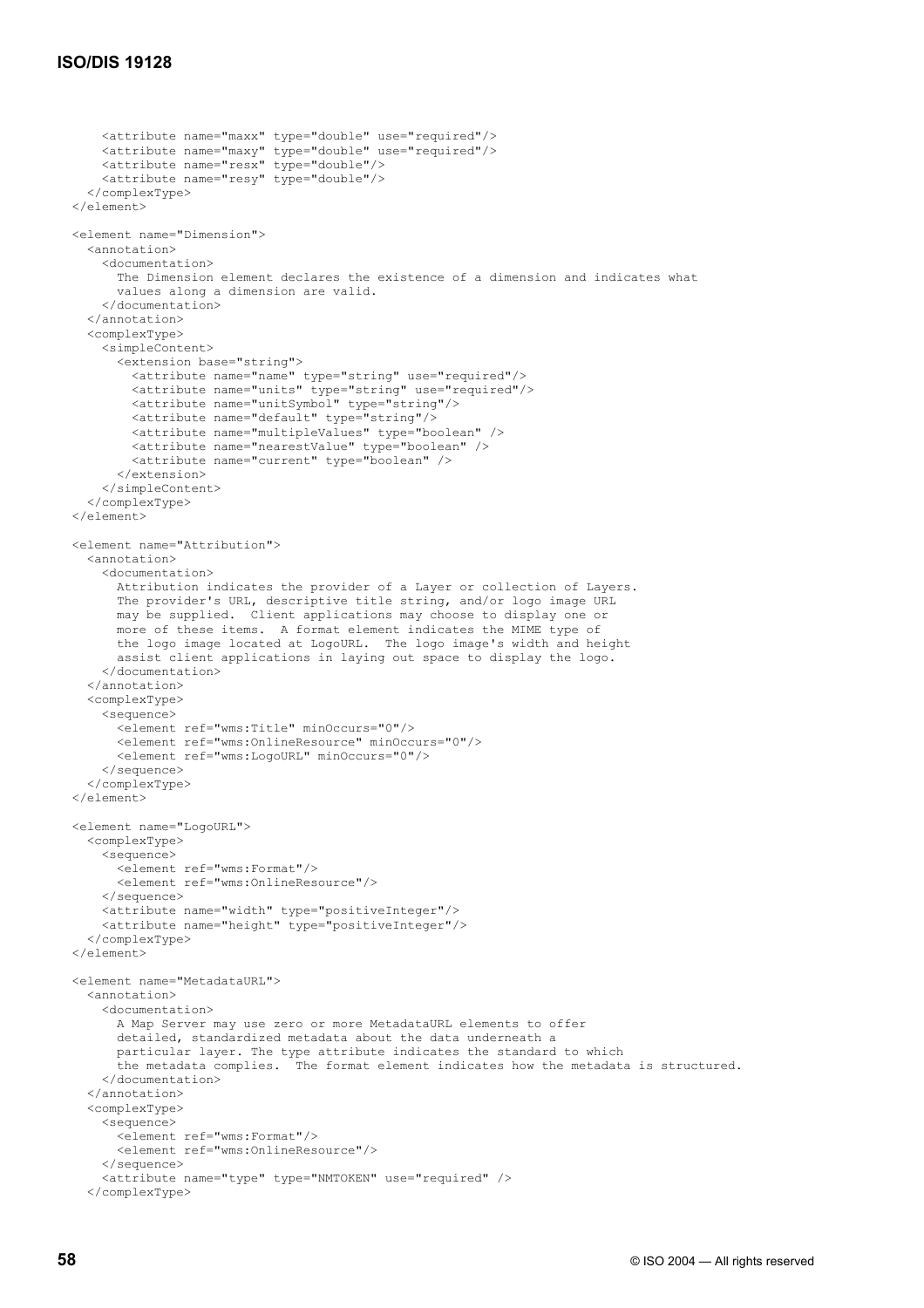```
\langle/element>
 <element name="AuthorityURL"> 
   <annotation> 
     <documentation> 
       A Map Server may use zero or more Identifier elements to list ID 
       numbers or labels defined by a particular Authority. For example, 
       the Global Change Master Directory (gcmd.gsfc.nasa.gov) defines a 
      DIF ID label for every dataset. The authority name and explanatory
       URL are defined in a separate AuthorityURL element, which may be 
       defined once and inherited by subsidiary layers. Identifiers 
       themselves are not inherited. 
     </documentation> 
   </annotation> 
   <complexType> 
     <sequence> 
       <element ref="wms:OnlineResource"/> 
     </sequence> 
     <attribute name="name" type="NMTOKEN" use="required"/> 
   </complexType> 
 </element> 
 <element name="Identifier"> 
   <complexType> 
     <simpleContent> 
       <extension base="string"> 
         <attribute name="authority" type="string" use="required"/> 
       </extension> 
     </simpleContent> 
   </complexType> 
 </element> 
 <element name="DataURL"> 
   <annotation> 
     <documentation> 
       A Map Server may use DataURL offer a link to the underlying data represented 
       by a particular layer. 
     </documentation> 
   </annotation> 
   <complexType> 
     <sequence> 
       <element ref="wms:Format"/> 
       <element ref="wms:OnlineResource"/> 
     </sequence> 
   </complexType> 
 </element> 
 <element name="FeatureListURL"> 
   <annotation> 
     <documentation> 
       A Map Server may use FeatureListURL to point to a list of the 
       features represented in a Layer. 
     </documentation> 
   </annotation> 
   <complexType> 
     <sequence> 
       <element ref="wms:Format"/> 
       <element ref="wms:OnlineResource"/> 
     </sequence> 
   </complexType> 
 </element> 
 <element name="Style"> 
   <annotation> 
     <documentation> 
       A Style element lists the name by which a style is requested and a 
       human-readable title for pick lists, optionally (and ideally) 
       provides a human-readable description, and optionally gives a style 
       URL. 
     </documentation> 
   </annotation> 
   <complexType> 
     <sequence> 
       <element ref="wms:Name"/> 
       <element ref="wms:Title"/> 
       <element ref="wms:Abstract" minOccurs="0"/>
```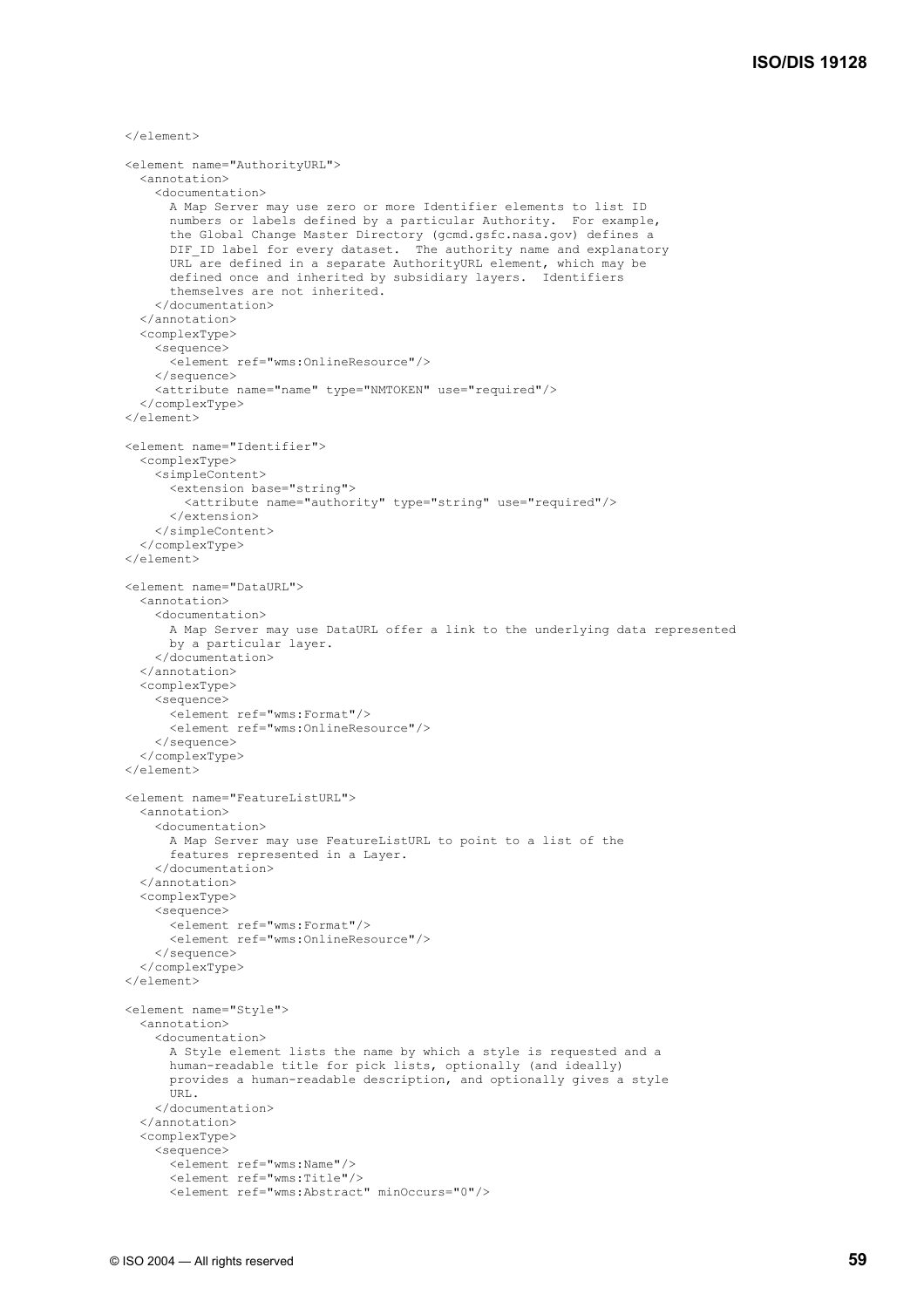```
 <element ref="wms:LegendURL" minOccurs="0" maxOccurs="unbounded"/> 
       <element ref="wms:StyleSheetURL" minOccurs="0"/> 
       <element ref="wms:StyleURL" minOccurs="0"/> 
     </sequence> 
   </complexType> 
\langle/element>
 <element name="LegendURL"> 
   <annotation> 
     <documentation> 
       A Map Server may use zero or more LegendURL elements to provide an 
       image(s) of a legend relevant to each Style of a Layer. The Format 
       element indicates the MIME type of the legend. Width and height 
       attributes may be provided to assist client applications in laying out 
       space to display the legend. 
     </documentation> 
   </annotation> 
   <complexType> 
     <sequence> 
       <element ref="wms:Format"/> 
       <element ref="wms:OnlineResource"/> 
     </sequence> 
     <attribute name="width" type="positiveInteger"/> 
     <attribute name="height" type="positiveInteger"/> 
   </complexType> 
 </element> 
 <element name="StyleSheetURL"> 
   <annotation> 
     <documentation> 
       StyleSheeetURL provides symbology information for each Style of a Layer. 
     </documentation> 
   </annotation> 
   <complexType> 
     <sequence> 
       <element ref="wms:Format"/> 
       <element ref="wms:OnlineResource"/> 
     </sequence> 
   </complexType> 
 </element> 
 <element name="StyleURL"> 
   <annotation> 
     <documentation> 
       A Map Server may use StyleURL to offer more information about the 
       data or symbology underlying a particular Style. While the semantics 
       are not well-defined, as long as the results of an HTTP GET request 
       against the StyleURL are properly MIME-typed, Viewer Clients and 
       Cascading Map Servers can make use of this. A possible use could be 
       to allow a Map Server to provide legend information. 
     </documentation> 
   </annotation> 
   <complexType> 
     <sequence> 
       <element ref="wms:Format"/> 
       <element ref="wms:OnlineResource"/> 
     </sequence> 
   </complexType> 
 </element> 
 <element name="MinScaleDenominator" type="double"> 
   <annotation> 
     <documentation> 
       Minimum scale denominator for which it is appropriate to 
       display this layer. 
     </documentation> 
   </annotation> 
\langle/element>
 <element name="MaxScaleDenominator" type="double"> 
   <annotation> 
     <documentation> 
       Maximum scale denominator for which it is appropriate to 
       display this layer. 
     </documentation> 
   </annotation> 
\langle/element>
```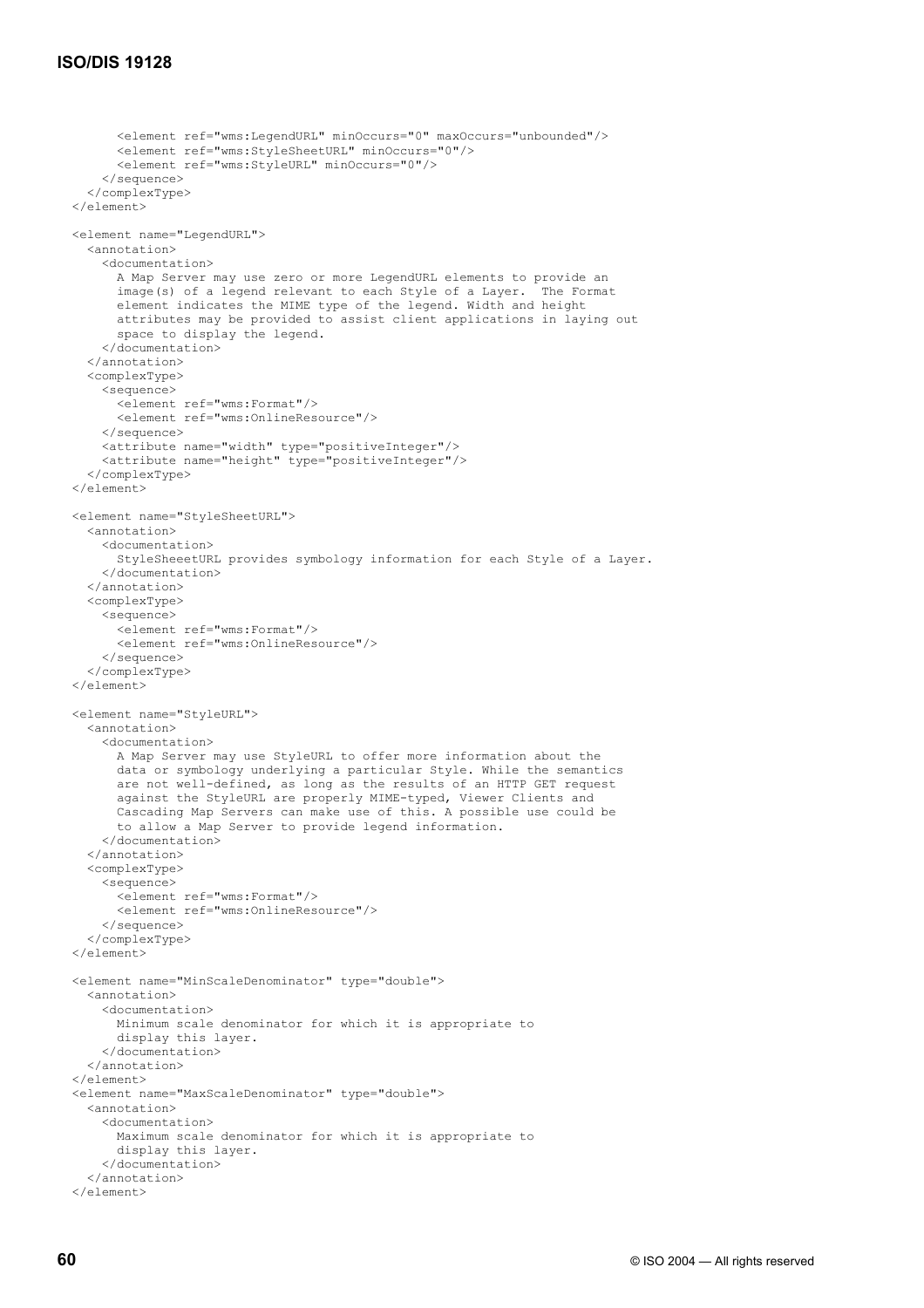```
 <!-- ********************************************************************* --> 
  \langle !-- ** Type Definitions.
   <!-- ********************************************************************* --> 
   <simpleType name="longitudeType"> 
     <restriction base="double"> 
       <minInclusive value="-180" /> 
       <maxInclusive value="180" /> 
     </restriction> 
   </simpleType> 
   <simpleType name="latitudeType"> 
     <restriction base="double"> 
       <minInclusive value="-90" /> 
       <maxInclusive value="90" /> 
     </restriction> 
   </simpleType> 
</schema>
```
#### **E.2 Service Exception schema**

This Annex contains the XML schema for service exception reports. This Clause also summarizes the defined exception codes and their meanings.

The schema may also be found on-line at <http://schemas.opengis.net/wms/1.3.0/>.

Service exception XML shall be valid according to this service exception schema. In an HTTP environment, the MIME type of the returned XML shall be "text/xml". Individual error messages appear as <ServiceException> elements within the <ServiceExceptionReport> element. The messages can be formatted either as chunks of plain text or, if included in a character data (CDATA) section, as XML-like text containing angle brackets ("<" and ">"), as shown in the example service exception Report in H.2.

```
<?xml version="1.0" encoding="UTF-8"?> 
<xsd:schema 
     targetNamespace="http://www.opengis.net/ogc" 
     xmlns:ogc="http://www.opengis.net/ogc" 
     xmlns:xsd="http://www.w3.org/2001/XMLSchema" 
     elementFormDefault="qualified"> 
     <xsd:element name="ServiceExceptionReport"> 
        <xsd:complexType> 
           <xsd:sequence> 
              <xsd:element name="ServiceException" 
                            type="ogc:ServiceExceptionType" 
                            minOccurs="0" maxOccurs="unbounded"/> 
           </xsd:sequence> 
           <xsd:attribute name="version" type="xsd:string" fixed="1.3.0"/> 
        </xsd:complexType> 
     </xsd:element> 
     <xsd:complexType name="ServiceExceptionType"> 
        <xsd:simpleContent> 
           <xsd:extension base="xsd:string"> 
              <xsd:attribute name="code" type="xsd:string"/> 
              <xsd:attribute name="locator" type="xsd:string"/> 
           </xsd:extension> 
        </xsd:simpleContent> 
     </xsd:complexType> 
</xsd:schema>
```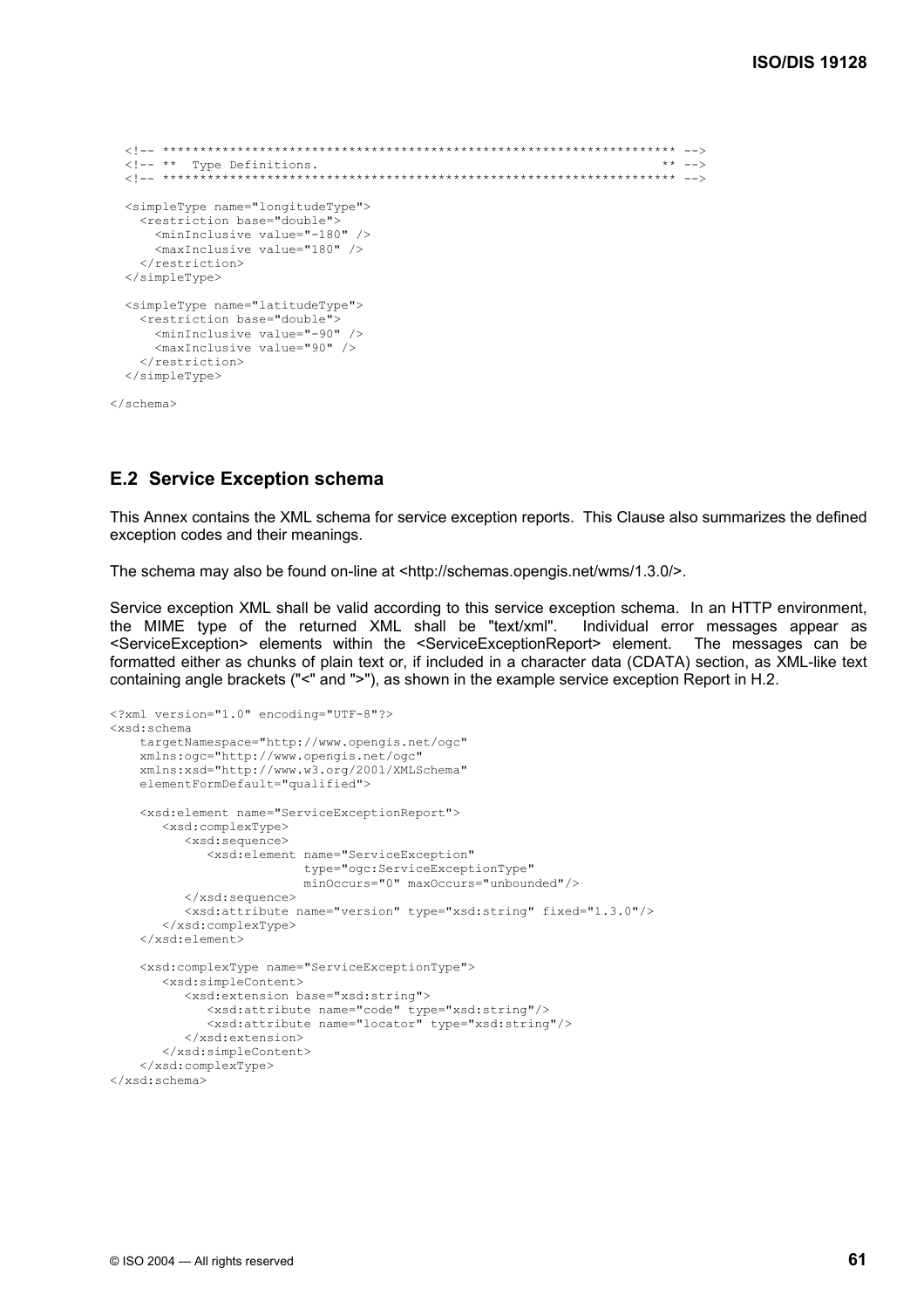# **ISO/DIS 19128**

This International Standard defines several exception codes in Table E.1. Servers shall not use these codes for meanings other than those specified. Clients may use these codes to automate responses to service exceptions.

| <b>Exception Code</b> | <b>Meaning</b>                                                                                                                                       |
|-----------------------|------------------------------------------------------------------------------------------------------------------------------------------------------|
| <b>InvalidFormat</b>  | Request contains a Format not offered by the server.                                                                                                 |
| <b>InvalidCRS</b>     | Request contains a CRS not offered by the server for one or more of the Layers in<br>the request.                                                    |
| LayerNotDefined       | GetMap request is for a Layer not offered by the server, or GetFeatureInfo request is<br>for a Layer not shown on the map.                           |
| StyleNotDefined       | Request is for a Layer in a Style not offered by the server.                                                                                         |
| LayerNotQueryable     | GetFeatureInfo request is applied to a Layer which is not declared queryable.                                                                        |
| <b>InvalidPoint</b>   | GetFeatureInfo request contains invalid X or Y value.                                                                                                |
| CurrentUpdateSequence | Value of (optional) UpdateSequence parameter in GetCapabilities request is equal to<br>current value of service metadata update sequence number.     |
| InvalidUpdateSequence | Value of (optional) UpdateSequence parameter in GetCapabilities request is greater<br>than current value of service metadata update sequence number. |
| MissingDimensionValue | Request does not include a sample dimension value, and the server did not declare a<br>default value for that dimension.                             |
| InvalidDimensionValue | Request contains an invalid sample dimension value.                                                                                                  |
| OperationNotSupported | Request is for an optional operation that is not supported by the server.                                                                            |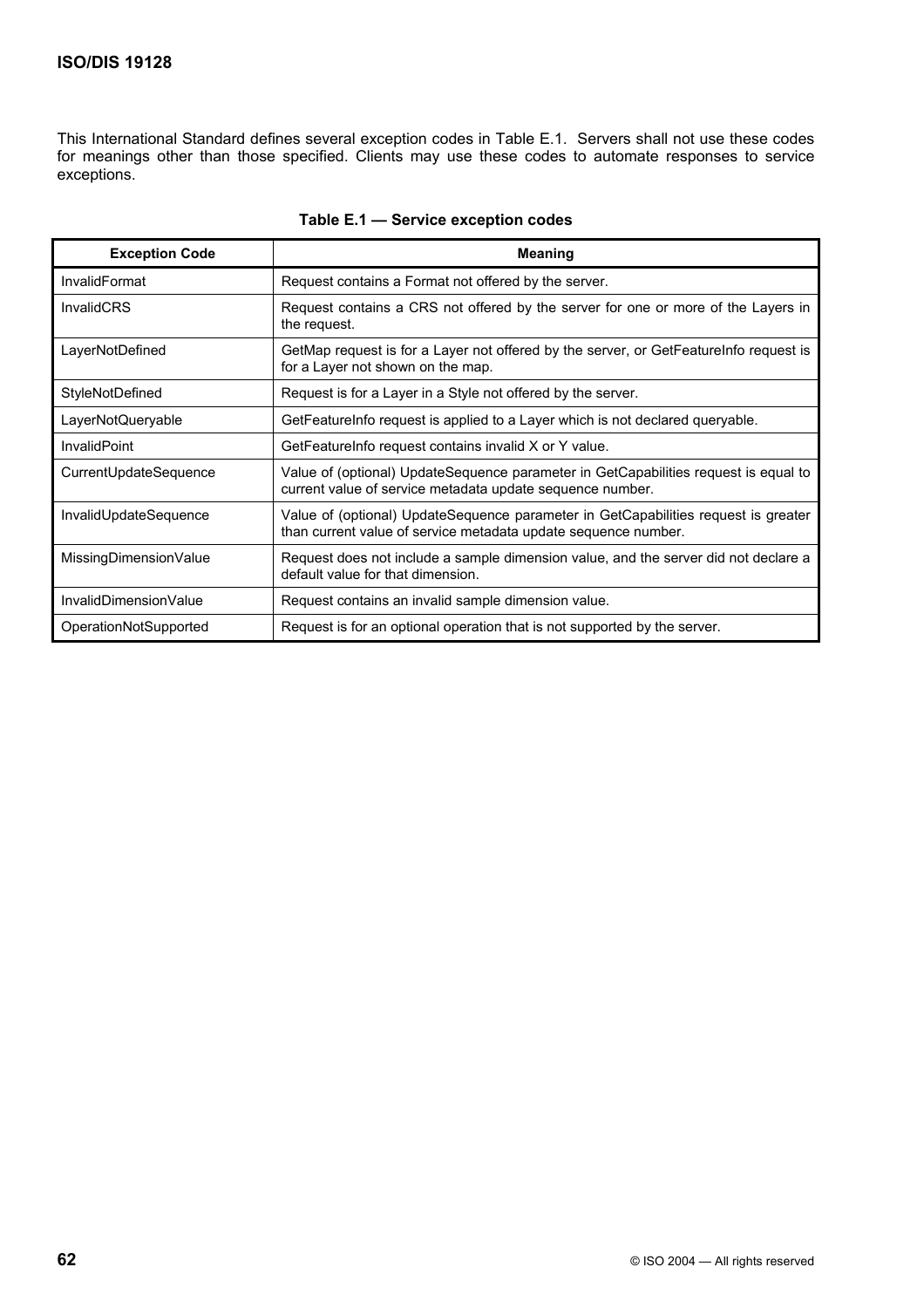# **Annex F** (normative)

# **UML model**

This Annex provides Unified Modeling Language (UML) class diagrams for the Web Map Service.

Figure F.1 shows WMS datatypes used in the UML model. Table F.1 maps these classes and their attributes to WMS service metadata elements and request parameters in the HTTP DCP. Figure F.2 is a class diagram that summarizes the Web Map Service interface. The service is a composed of a set of operations and a body of data acted upon by those operations. That data includes both geographic information and metadata about the service. An instance of the service is called a server.

The WMS operations are GetCapabilities (7.2), GetMap (7.3), and GetFeatureInfo (7.4); the latter is optional. Figure F.3 provides a class diagram for each request message. Request messages in the HTTP DCP are URL query strings as described generally in 6.8 and 6.9, and specifically for each operation in 7.2.3, 7.3.3, and 7.4.3. Table F.2 shows the mapping of UML request classes to the HTTP DCP request names. Tables F.3, F.4 and F.5 shows the mapping of the attributes of each UML request class to request parameters in the HTTP DCP.

Class diagrams for the WMS responses are shown in Figure F.4. The responses are discussed in 7.2.4, 7.3.5, and 7.4.4.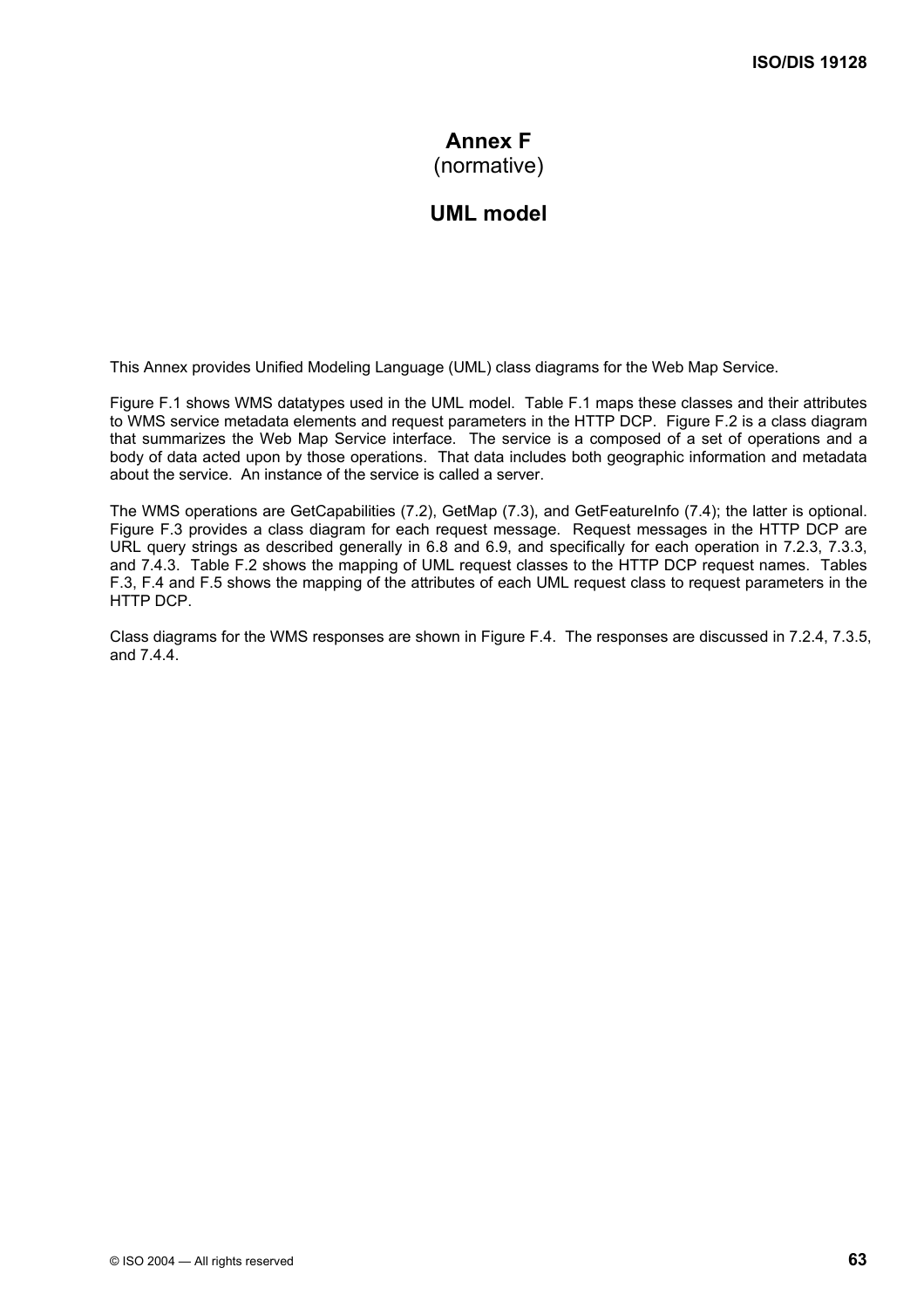



RFC 2396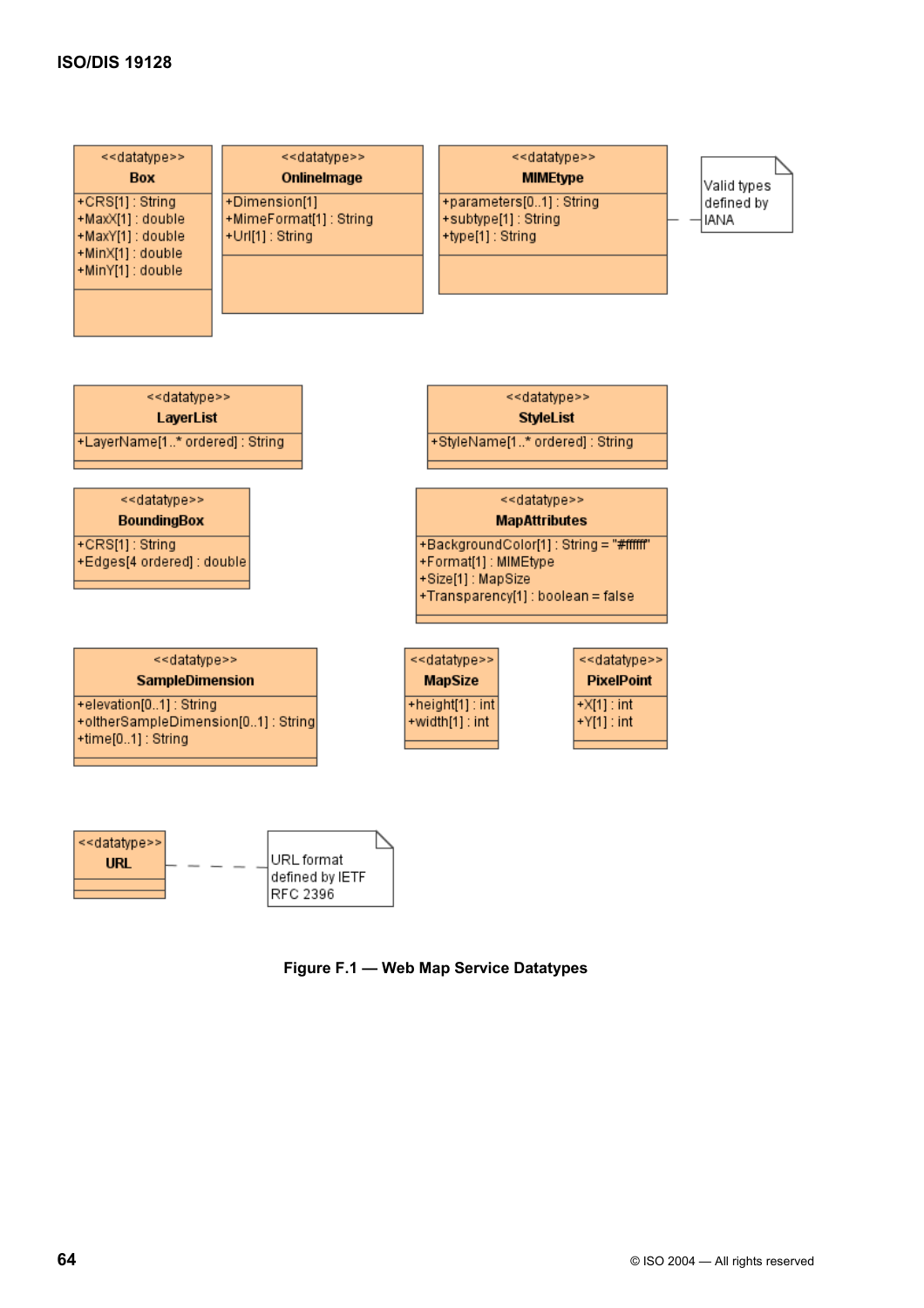| <b>UML Class</b>     | <b>Service Metadata Element</b>       | <b>Request Parameter (GetMap unless</b><br>otherwise noted) | <b>Other</b>    |
|----------------------|---------------------------------------|-------------------------------------------------------------|-----------------|
| <b>Bounding Box</b>  | BoundingBox, CRS                      | <b>BBOX, CRS</b>                                            |                 |
| Onlinelmage          | LegendURL, LogoURL                    |                                                             | GetMap response |
| MIMEtype             | Format                                | <b>FORMAT</b>                                               |                 |
| LayerList            |                                       | <b>LAYERS</b>                                               |                 |
| StyleList            |                                       | <b>STYLES</b>                                               |                 |
| <b>MapAttributes</b> |                                       | BGCOLOR, FORMAT, WIDTH,<br><b>HEIGHT, TRANSPARENT</b>       |                 |
| SampleDimension      | Dimension                             | TIME, ELEVATION,<br>DIM_dimension_name                      |                 |
| MapSize              |                                       | WIDTH, HEIGHT                                               |                 |
| <b>PixelPoint</b>    |                                       | I, J (GetFeatureInfo)                                       |                 |
| URL                  | OnlineResource, LegendURL,<br>LogoURL |                                                             |                 |

| Table F.1 — Mapping of UML datatypes to HTTP DCP |  |
|--------------------------------------------------|--|
|--------------------------------------------------|--|



### **Figure F.2 — Web Map Service Interface**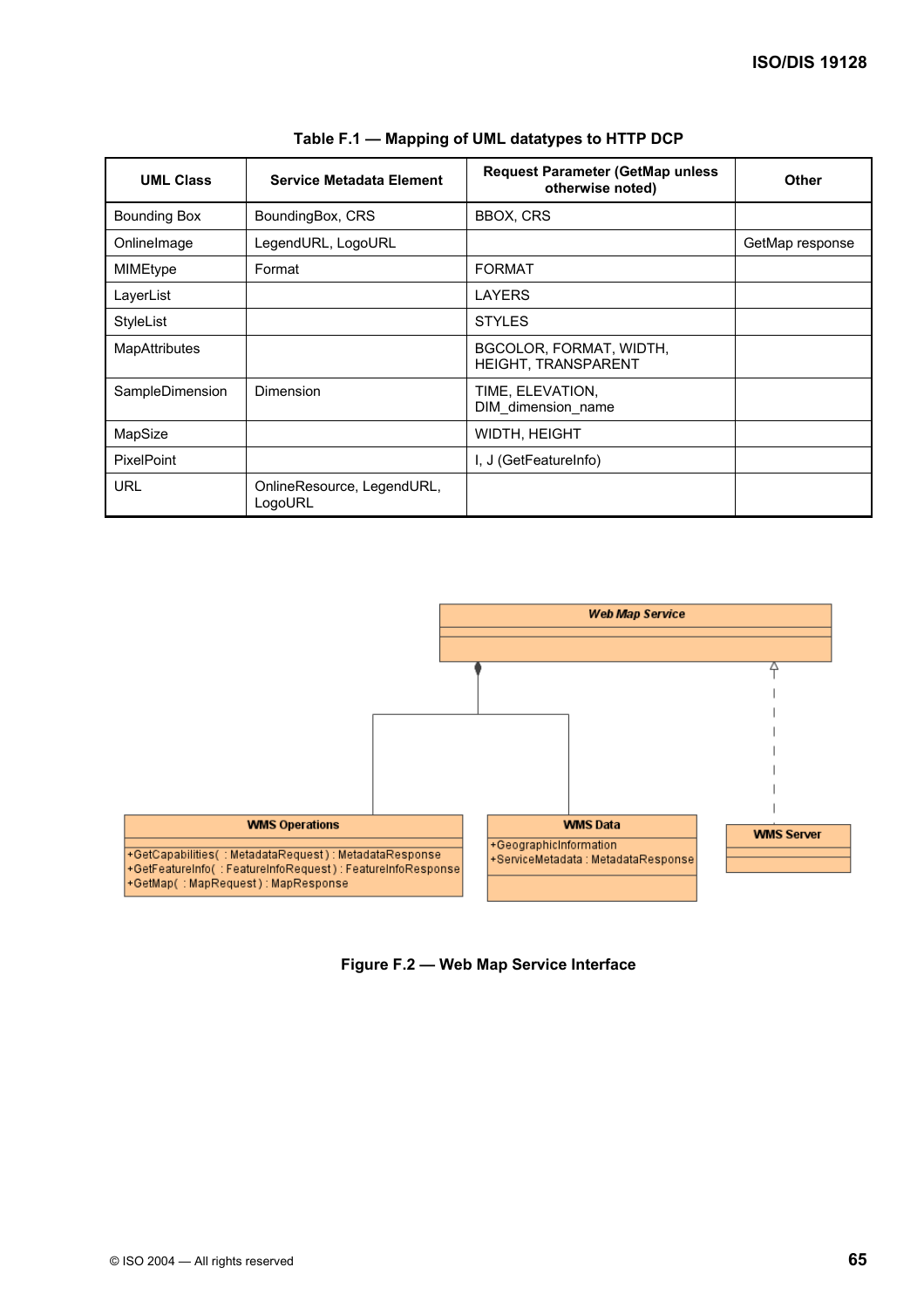## **ISO/DIS 19128**

**MetadataRequest** +Format[0..1] : MIMEtype ++ ornatio..1) : mimestrype<br>+Service[1] : String = GetCapabilities<br>+Service[1] : String = WMS<br>+UpdateSequence[0..1] : int<br>+Version[0..1] : String = 1.2.0

**MapRequest** +BoundingBox(1): BoundingBox<br>+ExceptionFormat(0..1): String<br>+Layers(1): LayerList<br>+MapAttributes(1): MapAttributes<br>+OperationName(1): String = GetMap<br>+SampleDimension(0..1): SampleDimension - Styles[1] : StyleList<br>+Styles[1] : StyleList<br>+Version[1] : String

#### **FeatureInfoRequest**

FBoundingBox(1): BoundingBox<br>
+ExceptionFormat[0..1] : String<br>
+infoFormat[1] : MIMEtype<br>
+Layers(1] : LayerList<br>
+MapAttributes(1] : MapAttributes<br>
+OperationName[1] : String = GetMap<br>
-cient(1) : Ning = GetMap +point[1] : PixelPoint -queryLayers[1] : LayerList +SampleDimension[0..1] : SampleDimension +Styles[1]: StyleList +Version[1] : String

#### **Figure F.3 — Web map service requests**

### **Table F.2 — Mapping of UML request classes to HTTP DCP**

| <b>UML class</b>   | <b>HTTP request name</b> |
|--------------------|--------------------------|
| MetadataRequest    | GetCapabilities          |
| MapRequest         | GetMap                   |
| FeatureInfoRequest | GetFeatureInfo           |

#### **Table F.3 — Mapping of UML MetadataRequest attributes HTTP GetCapabilities request parameters**

| <b>UML</b> attribute | <b>HTTP request parameter</b> |
|----------------------|-------------------------------|
| Format               | <b>FORMAT</b>                 |
| OperationName        | <b>REQUEST</b>                |
| Service              | <b>SERVICE</b>                |
| UpdateSequence       | <b>UPDATESEQUENCE</b>         |
| Version              | <b>VERSION</b>                |

#### **Table F.4 — Mapping of UML MapRequest attributes HTTP GetMap request parameters**

| <b>UML</b> attribute   | <b>HTTP request parameters</b>              |
|------------------------|---------------------------------------------|
| <b>BoundingBox</b>     | CRS, BBOX                                   |
| <b>ExceptionFormat</b> | <b>EXCEPTIONS</b>                           |
| Lavers                 | LAYERS                                      |
| <b>MapAttributes</b>   | BGCOLOR, FORMAT, WIDTH, HEIGHT, TRANSPARENT |
| OperationName          | <b>REQUEST</b>                              |
| SampleDimension        | TIME, ELEVATION, DIM dimension name         |
| <b>Styles</b>          | <b>STYLES</b>                               |
| Version                | <b>VERSION</b>                              |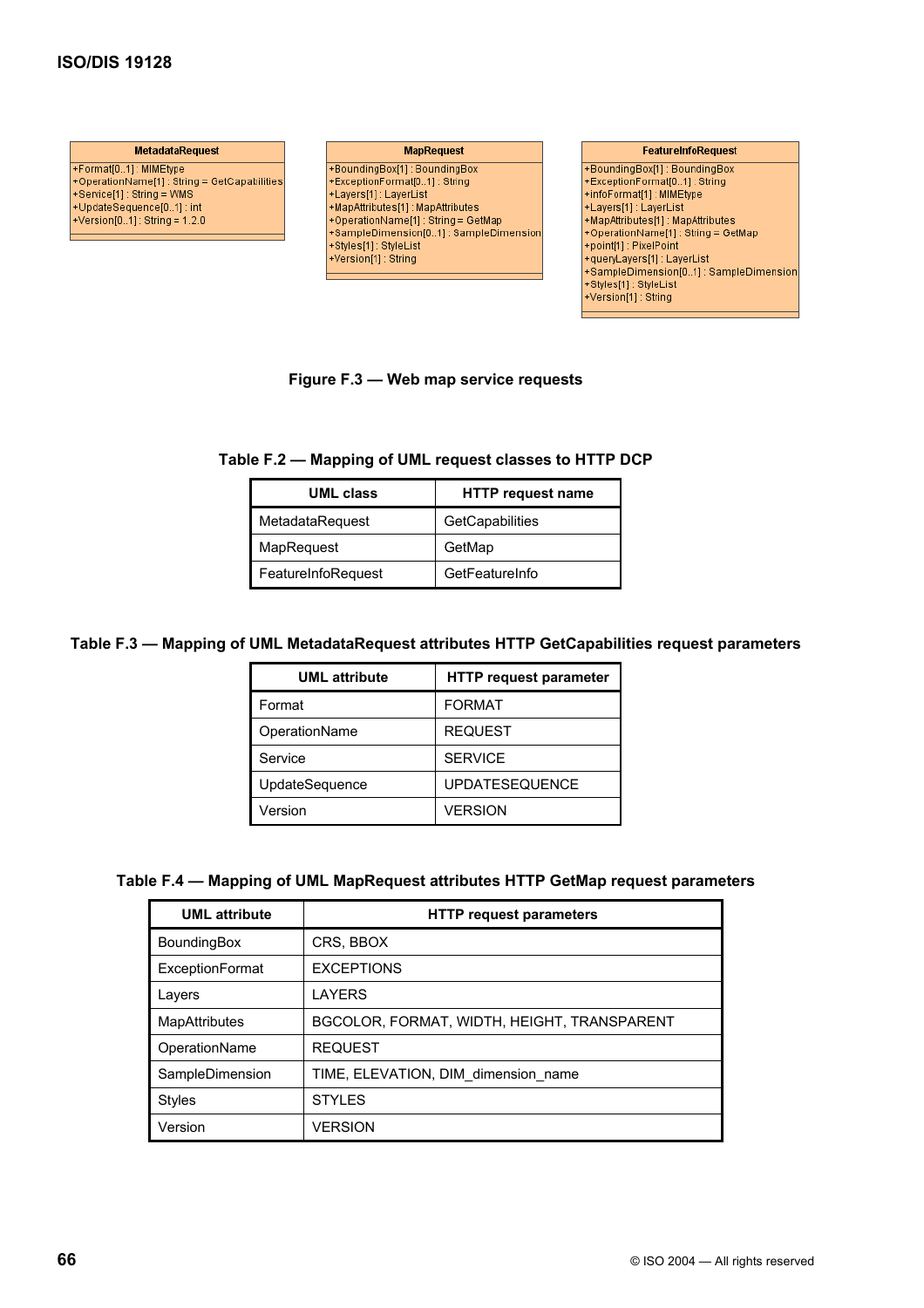# Table F.5 - Mapping of UML FeatureInfoRequest attributes HTTP GetFeatureInfo request parameters

| <b>UML</b> attribute   | <b>HTTP request parameters</b>              |
|------------------------|---------------------------------------------|
| BoundingBox            | CRS, BBOX                                   |
| <b>ExceptionFormat</b> | <b>EXCEPTIONS</b>                           |
| <b>InfoFormat</b>      | <b>INFO FORMAT</b>                          |
| Layers                 | <b>LAYERS</b>                               |
| <b>MapAttributes</b>   | BGCOLOR, FORMAT, WIDTH, HEIGHT, TRANSPARENT |
| OperationName          | <b>REQUEST</b>                              |
| point                  | I. J                                        |
| queryLayers            | <b>QUERY LAYERS</b>                         |
| SampleDimension        | TIME, ELEVATION, DIM_dimension_name         |
| <b>Styles</b>          | <b>STYLES</b>                               |
| Version                | <b>VERSION</b>                              |



**Figure F.4 — Web Map Service Responses**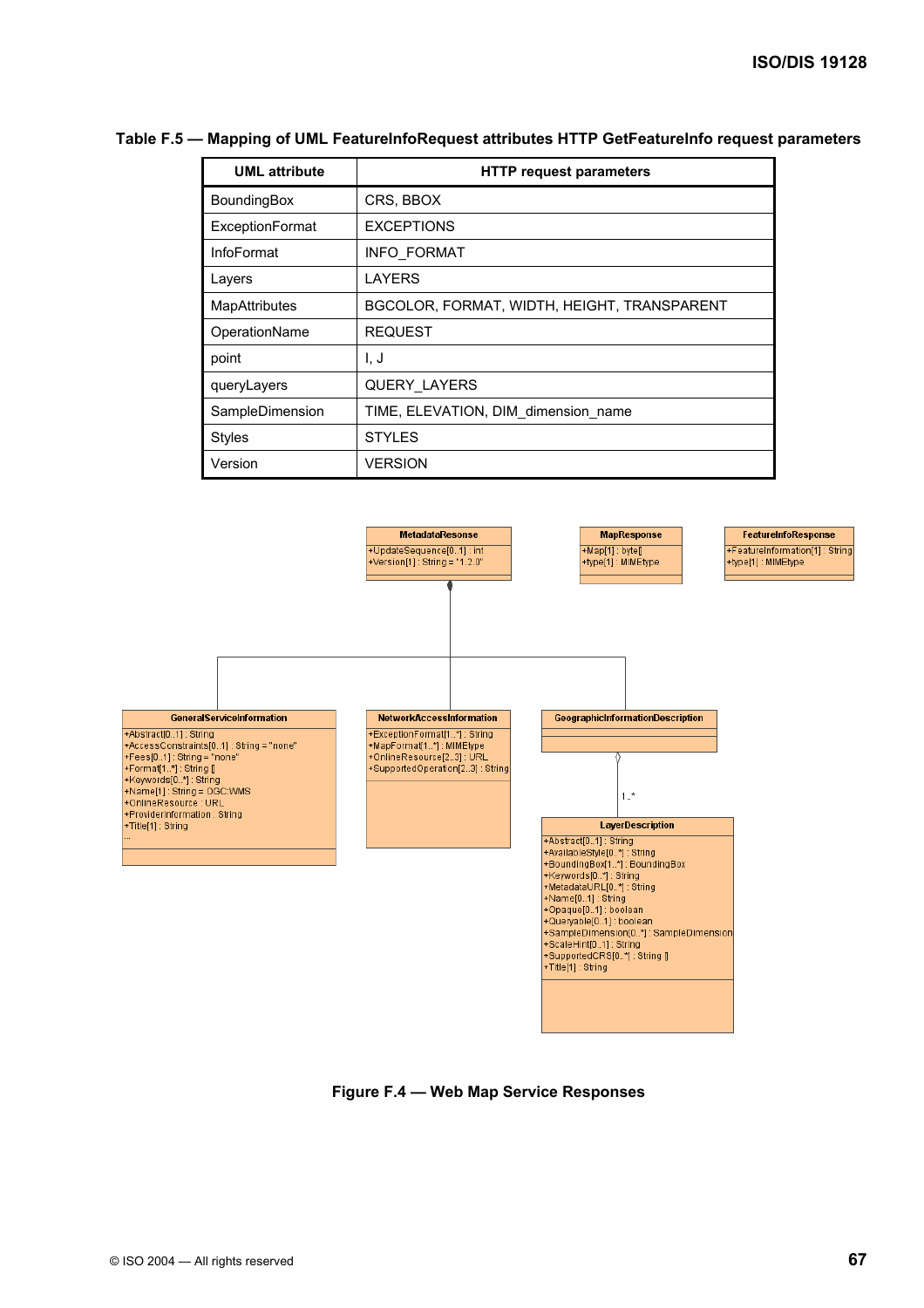# **Annex G**

(informative)

# **Web Mapping Examples**

This Annex provides some illustrative URLs and their resulting maps.

# **G.1 Example 1: One Server, One Layer, Default Style**

The following hypothetical URL requests the US National Oceanographic and Atmospheric Administration hurricane image shown in Figure G.1:

```
http://a-map-co.com/mapserver.cgi?VERSION=1.3.0&REQUEST=GetMap& 
CRS=CRS:84&BBOX=-97.105,24.913,-78.794,36.358& 
WIDTH=560&HEIGHT=350&LAYERS=AVHRR-09-27&STYLES=& 
FORMAT=image/png&EXCEPTIONS=INIMAGE
```


**Figure G.1 — NOAA Hurricane Image of the Gulf of Mexico**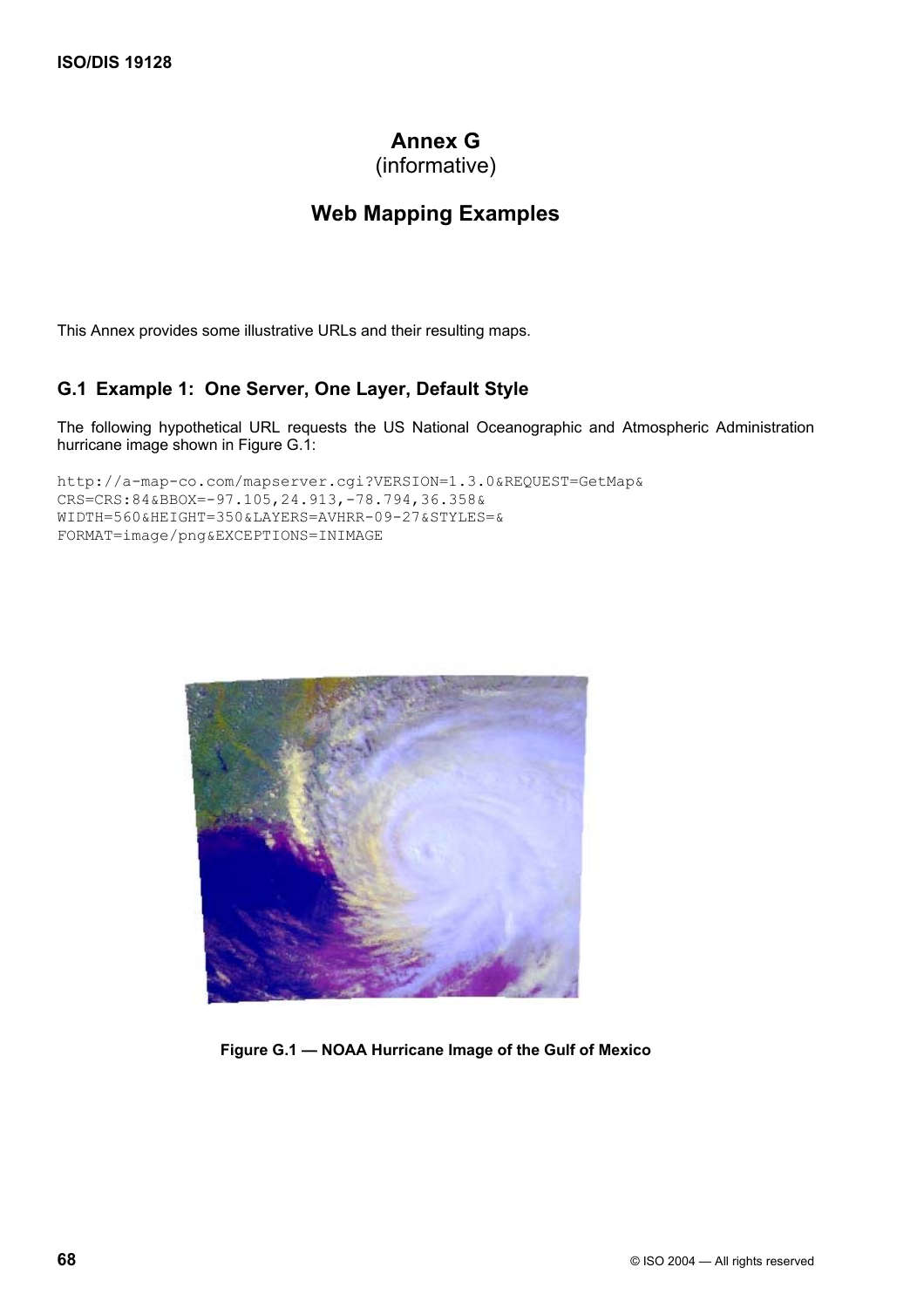# **G.2 Example 2: One Server, Three Layers, Named Styles**

The following hypothetical URL requests three layers--built-up areas, coastlines, and political boundaries--to produce the map shown in Figure G.2. A transparent background has been requested for the map.

```
http://b-maps.com/map.cgi?VERSION=1.3.0&REQUEST=GetMap& 
CRS=CRS:84&BBOX=-97.105,24.913,-78.794,36.358& 
WIDTH=560&HEIGHT=350&LAYERS=BUILTUPA 1M, COASTL 1M, POLBNDL 1M&
STYLES=0XFF8080,0X101040,BLACK&FORMAT=image/png&BGCOLOR=0xFFFFFF& 
TRANSPARENT=TRUE&EXCEPTIONS=INIMAGE
```


### **Figure G.2 — Political, Coastline, and Populated Areas, Southeastern United States**

Notice that in both of these URLs the map projection information is identical:

```
CRS=CRS:84&BBOX=-97.105,24.913,-78.794,36.358 
&WIDTH=560&HEIGHT=350.
```
The second map, for which a transparent background was requested (TRANSPARENT=TRUE), can therefore be precisely overlaid on the first.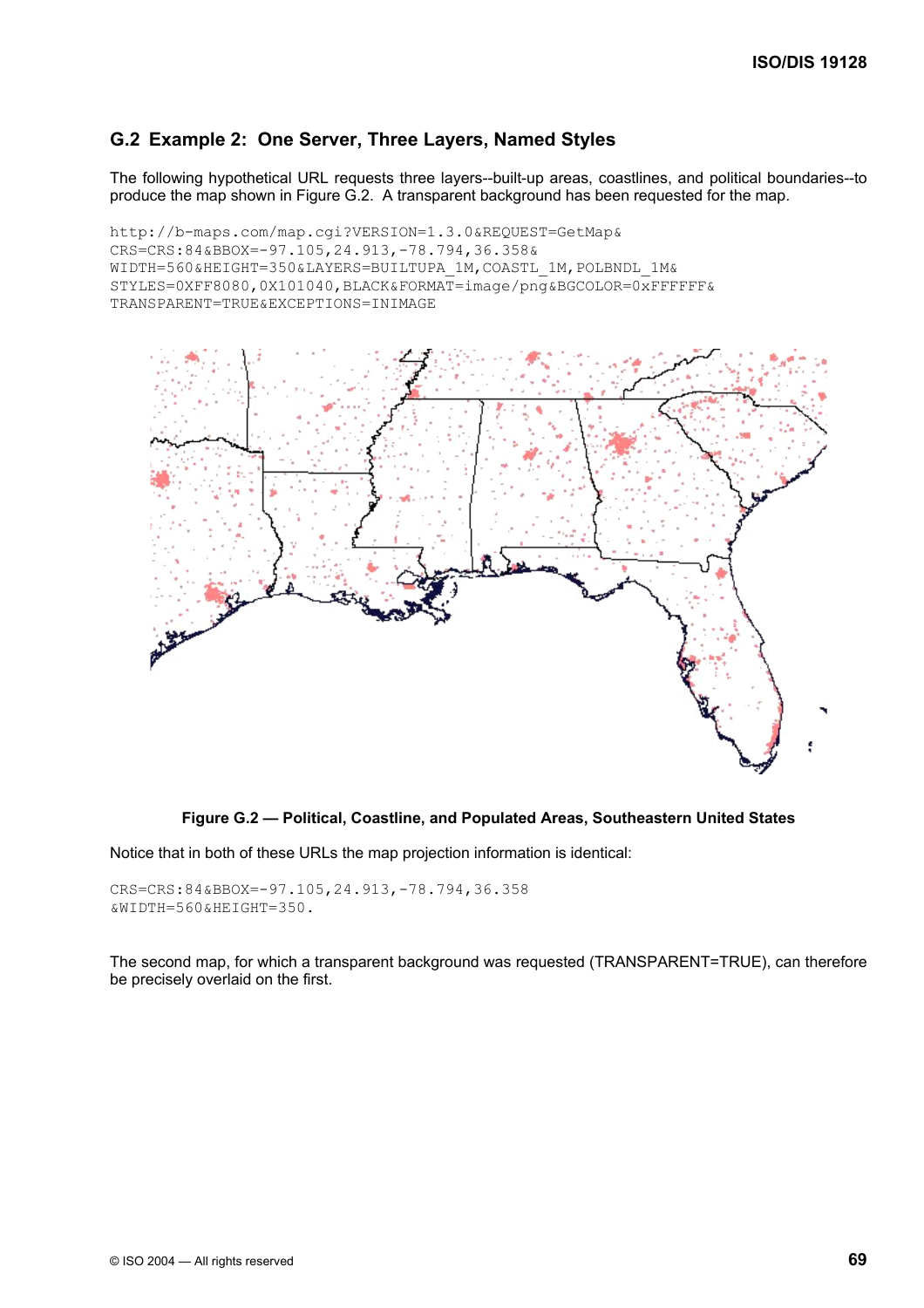# **G.3 Example 3: Two Servers, Four Layers**

Figure G.3 shows the result of overlaying Figure G.1 on Figure G.2 to produce a composite map from two separate Map Servers.



**Figure G.3 — Combined Hurricane Image and Population Map**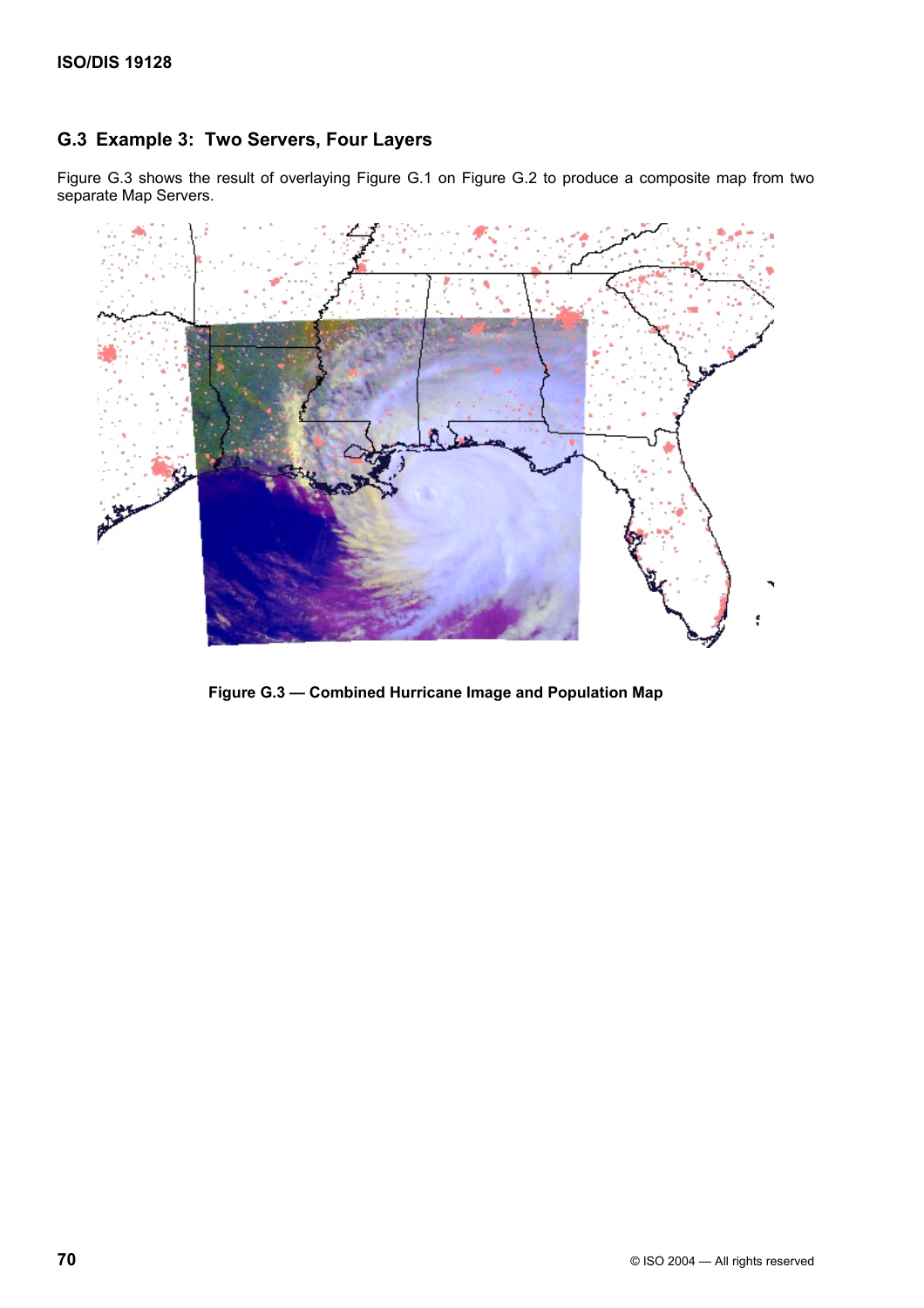# **Annex H** (informative)

# **XML examples**

## **H.1 Sample WMS service metadata**

As an aid to understanding and a guide for implementation, this Annex contains example XML which is valid according to the schema in E.1. Implementers should consult the main body of this International Standard and the schema to ensure compliance rather than editing this XML without full understanding, as the examples herein apply only to a limited range of cases.

This example XML may also be found online at <http://schemas.opengis.net/wms/1.3.0/>.

```
<?xml version='1.0' encoding="UTF-8"?> 
<WMS_Capabilities version="1.3.0" xmlns="http://www.opengis.net/wms" 
   xmlns:xlink="http://www.w3.org/1999/xlink" 
   xmlns:xsi="http://www.w3.org/2001/XMLSchema-instance" 
   xsi:schemaLocation="http://www.opengis.net/wms 
http://schemas.opengis.net/wms/1.3.0/capabilities_1_2_0.xsd"> 
<!-- Service Metadata --> 
<Service> 
   <!-- The WMT-defined name for this type of service --> 
   <Name>WMS</Name> 
   <!-- Human-readable title for pick lists --> 
   <Title>Acme Corp. Map Server</Title> 
   <!-- Narrative description providing additional information --> 
   <Abstract>Map Server maintained by Acme Corporation. Contact: webmaster@wmt.acme.com. High-
quality maps showing roadrunner nests and possible ambush locations.</Abstract> 
   <KeywordList> 
     <Keyword>bird</Keyword> 
     <Keyword>roadrunner</Keyword> 
     <Keyword>ambush</Keyword> 
   </KeywordList> 
   <!-- Top-level web address of service or service provider. See also OnlineResource 
   elements under <DCPType>. --> 
   <OnlineResource xmlns:xlink="http://www.w3.org/1999/xlink" xlink:type="simple" 
   xlink:href="http://hostname/" /> 
   <!-- Contact information --> 
   <ContactInformation> 
     <ContactPersonPrimary> 
       <ContactPerson>Jeff Smith</ContactPerson> 
       <ContactOrganization>NASA</ContactOrganization> 
     </ContactPersonPrimary> 
     <ContactPosition>Computer Scientist</ContactPosition> 
     <ContactAddress> 
       <AddressType>postal</AddressType> 
       <Address>NASA Goddard Space Flight Center</Address> 
       <City>Greenbelt</City> 
       <StateOrProvince>MD</StateOrProvince> 
       <PostCode>20771</PostCode> 
       <Country>USA</Country> 
     </ContactAddress> 
     <ContactVoiceTelephone>+1 301 555-1212</ContactVoiceTelephone> 
     <ContactElectronicMailAddress>user@host.com</ContactElectronicMailAddress> 
   </ContactInformation> 
   <!-- Fees or access constraints imposed. --> 
   <Fees>none</Fees> 
   <AccessConstraints>none</AccessConstraints> 
   <LayerLimit>16</LayerLimit> 
   <MaxWidth>2048</MaxWidth> 
   <MaxHeight>2048</MaxHeight> 
</Service> 
<Capability> 
   <Request> 
     <GetCapabilities>
```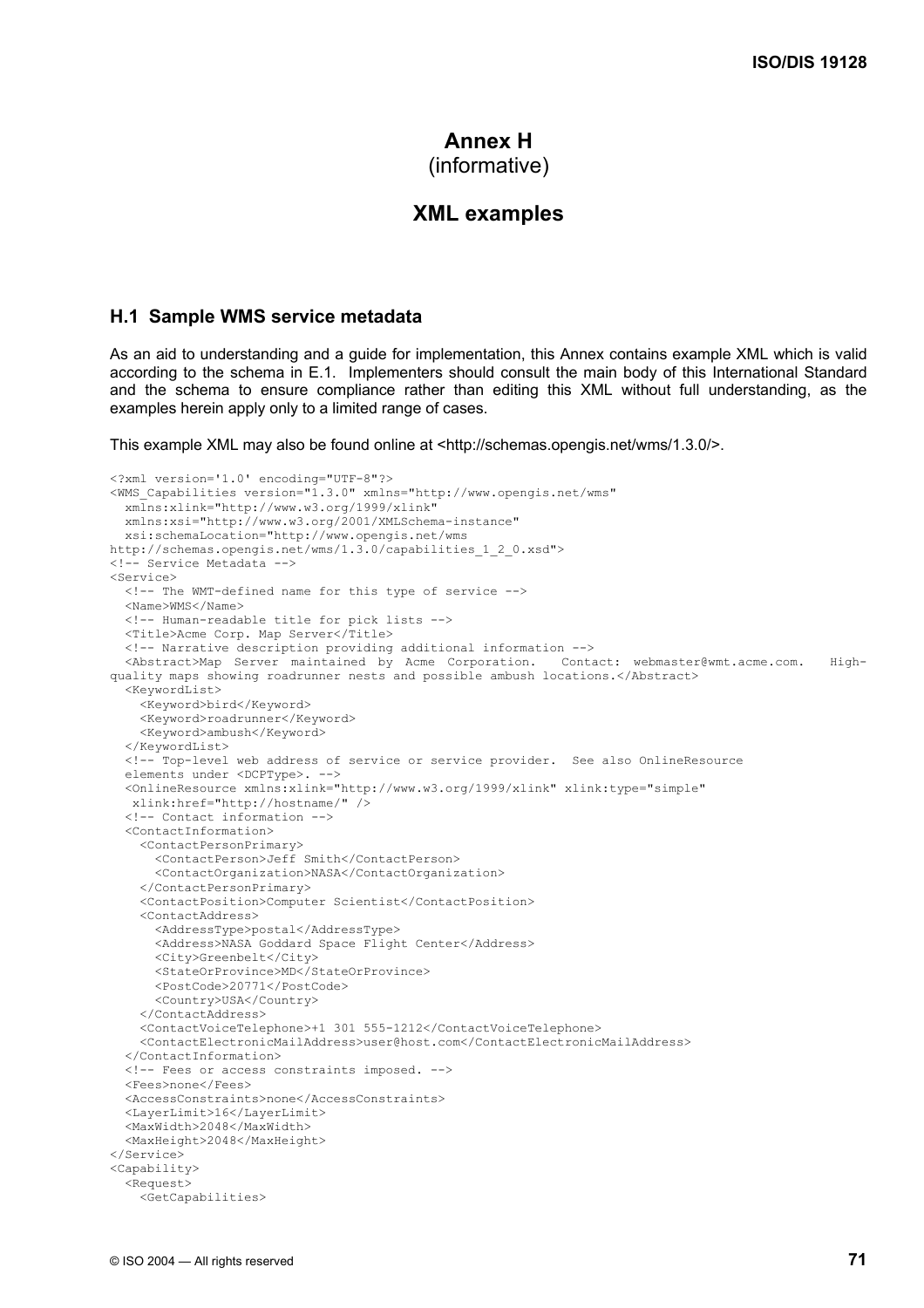# **ISO/DIS 19128**

<Format>text/xml</Format>

```
 <DCPType> 
          <HTTP> 
            <Get> 
              <OnlineResource xmlns:xlink="http://www.w3.org/1999/xlink" 
               xlink:type="simple" 
               xlink:href="http://hostname/path?" /> 
           \langle/Get> <Post> 
              <OnlineResource xmlns:xlink="http://www.w3.org/1999/xlink" 
               xlink:type="simple" 
               xlink:href="http://hostname/path?" /> 
            </Post> 
          </HTTP> 
       </DCPType> 
     </GetCapabilities> 
     <GetMap> 
       <Format>image/gif</Format> 
       <Format>image/png</Format> 
       <Format>image/jpeg</Format> 
       <DCPType> 
         <HTTP> 
            <Get> 
              <!-- The URL here for invoking GetCapabilities using HTTP GET 
              is only a prefix to which a query string is appended. --> 
              <OnlineResource xmlns:xlink="http://www.w3.org/1999/xlink" 
              xlink:type="simple" 
               xlink:href="http://hostname/path?" /> 
          \langle/Get\rangle </HTTP> 
       </DCPType> 
     </GetMap> 
     <GetFeatureInfo> 
       <Format>text/xml</Format> 
       <Format>text/plain</Format> 
       <Format>text/html</Format> 
       <DCPType> 
         <HTTP> 
            <Get> 
              <OnlineResource xmlns:xlink="http://www.w3.org/1999/xlink" 
              xlink:type="simple" 
               xlink:href="http://hostname/path?" /> 
            </Get> 
          </HTTP> 
       </DCPType> 
     </GetFeatureInfo> 
   </Request> 
   <Exception> 
     <Format>XML</Format> 
     <Format>INIMAGE</Format> 
     <Format>BLANK</Format> 
   </Exception> 
  <Layer>
     <Title>Acme Corp. Map Server</Title> 
    <CRS>CRS:84</CRS> <!-- all layers are available in at least this CRS -->
     <AuthorityURL name="DIF_ID"> 
       <OnlineResource xmlns:xlink="http://www.w3.org/1999/xlink" xlink:type="simple" 
        xlink:href="http://gcmd.gsfc.nasa.gov/difguide/whatisadif.html" /> 
     </AuthorityURL> 
     <Layer> 
       <!-- This parent layer has a Name and can therefore be requested from a Map Server, yielding a 
map of all subsidiary layers. --> 
       <Name>ROADS_RIVERS</Name> 
       <Title>Roads and Rivers</Title> 
       <!-- See the spec to learn how some characteristics are inherited by 
             subsidiary layers. --> 
       <CRS>EPSG:26986</CRS> <!-- An additional CRS for this layer --> 
       <EX_GeographicBoundingBox> 
          <westBoundLongitude>-71.63</westBoundLongitude> 
          <eastBoundLongitude>-70.78</eastBoundLongitude> 
          <southBoundLatitude>41.75</southBoundLatitude> 
          <northBoundLatitude>42.90</northBoundLatitude> 
       </EX_GeographicBoundingBox> 
       <!-- The optional resx and resy attributes indicate the X and Y spatial 
             resolution in the units of that CRS. --> 
       <BoundingBox CRS="CRS:84"
```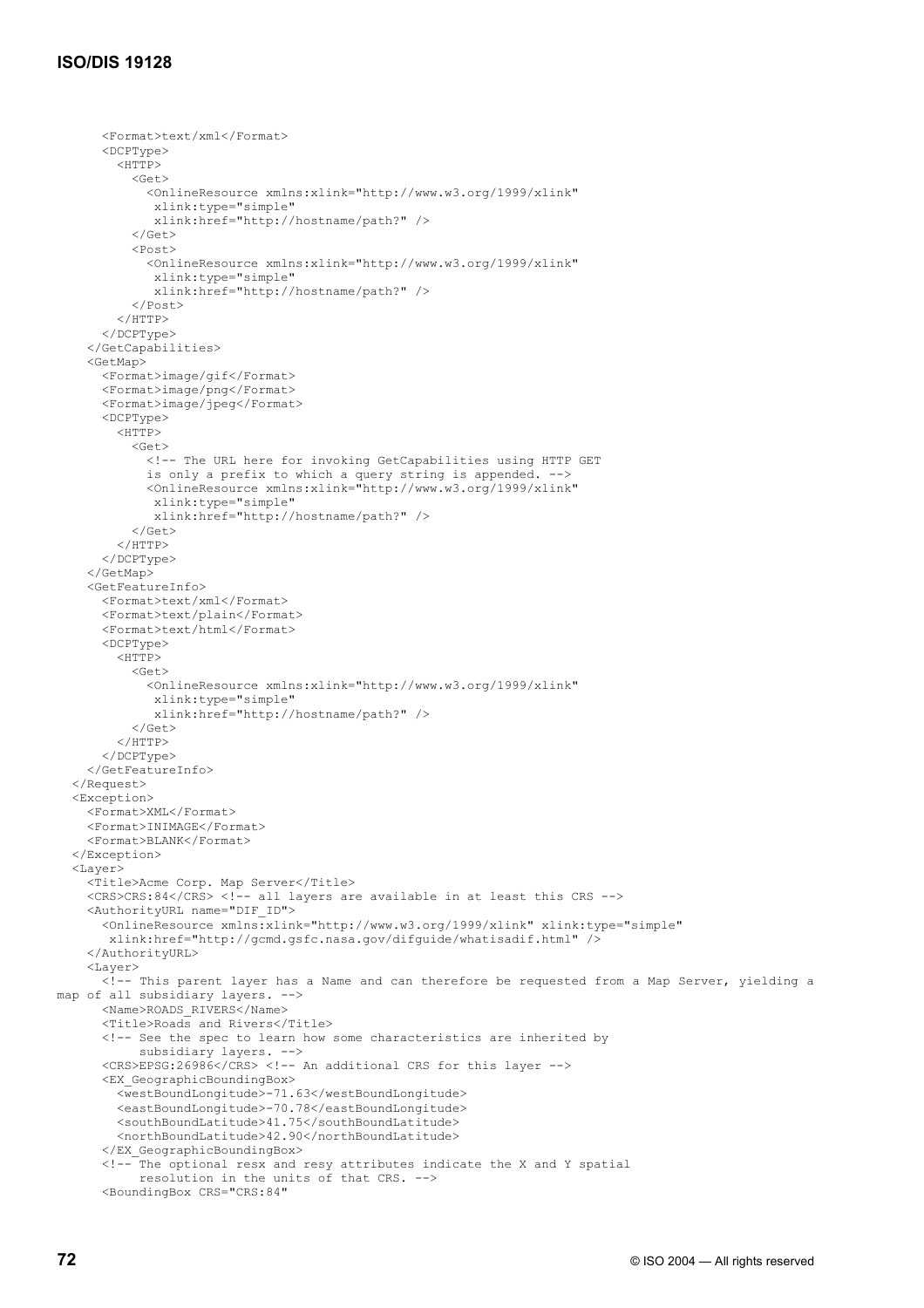```
 minx="-71.63" miny="41.75" maxx="-70.78" maxy="42.90" resx="0.01" resy="0.01"/> 
   <BoundingBox CRS="EPSG:26986" 
   minx="189000" miny="834000" maxx="285000" maxy="962000" resx="1" resy="1" /> 
   <!-- Optional Title, URL and logo image of data provider. --> 
   <Attribution> 
     <Title>State College University</Title> 
     <OnlineResource xmlns:xlink="http://www.w3.org/1999/xlink" xlink:type="simple" 
      xlink:href="http://www.university.edu/" /> 
     <LogoURL width="100" height="100"> 
       <Format>image/gif</Format> 
       <OnlineResource xmlns:xlink="http://www.w3.org/1999/xlink" 
        xlink:type="simple" 
        xlink:href="http://www.university.edu/icons/logo.gif" /> 
     </LogoURL> 
   </Attribution> 
   <!-- Identifier whose meaning is defined in an AuthorityURL element --> 
   <Identifier authority="DIF_ID">123456</Identifier> 
   <FeatureListURL> 
     <Format>XML"</Format> 
     <OnlineResource xmlns:xlink="http://www.w3.org/1999/xlink" xlink:type="simple" 
      xlink:href="http://www.university.edu/data/roads_rivers.gml" /> 
   </FeatureListURL> 
   <Style> 
     <Name>USGS</Name> 
     <Title>USGS Topo Map Style</Title> 
     <Abstract>Features are shown in a style like that used in USGS topographic maps.</Abstract> 
     <!-- A picture of a legend for a Layer in this Style --> 
     <LegendURL width="72" height="72"> 
       <Format>image/gif</Format> 
       <OnlineResource xmlns:xlink="http://www.w3.org/1999/xlink" 
        xlink:type="simple" 
        xlink:href="http://www.university.edu/legends/usgs.gif" /> 
     </LegendURL> 
     <!-- An XSL stylesheet describing how feature data will rendered to create 
          a map of this layer. --> 
     <StyleSheetURL> 
       <Format>text/xsl</Format> 
       <OnlineResource xmlns:xlink="http://www.w3.org/1999/xlink" 
        xlink:type="simple" 
        xlink:href="http://www.university.edu/stylesheets/usgs.xsl" /> 
     </StyleSheetURL> 
   </Style> 
   <Layer queryable="1"> 
 <Name>ROADS_1M</Name> 
 <Title>Roads at 1:1M scale</Title> 
 <Abstract>Roads at a scale of 1 to 1 million.</Abstract> 
 <KeywordList> 
       <Keyword>road</Keyword> 
       <Keyword>transportation</Keyword> 
       <Keyword>atlas</Keyword> 
 </KeywordList> 
 <Identifier authority="DIF_ID">123456</Identifier> 
<MetadataURL type="FGDC:1998">
             <Format>text/plain</Format> 
             <OnlineResource xmlns:xlink="http://www.w3.org/1999/xlink" 
              xlink:type="simple" 
              xlink:href="http://www.university.edu/metadata/roads.txt" /> 
          </MetadataURL> 
 <MetadataURL type="ISO19115:2003"> 
            <Format>text/xml</Format> 
            <OnlineResource xmlns:xlink="http://www.w3.org/1999/xlink" 
             xlink:type="simple" 
             xlink:href="http://www.university.edu/metadata/roads.xml" /> 
          </MetadataURL> 
     <!-- In addition to the Style specified in the parent Layer, this Layer is 
          available in this style. --> 
<Style> <Name>ATLAS</Name> 
   <Title>Road atlas style</Title> 
   <Abstract>Roads are shown in a style like that used in a commercial road atlas.</Abstract> 
     <LegendURL width="72" height="72"> 
       <Format>image/gif</Format> 
       <OnlineResource xmlns:xlink="http://www.w3.org/1999/xlink" 
        xlink:type="simple" 
        xlink:href="http://www.university.edu/legends/atlas.gif" /> 
     </LegendURL>
```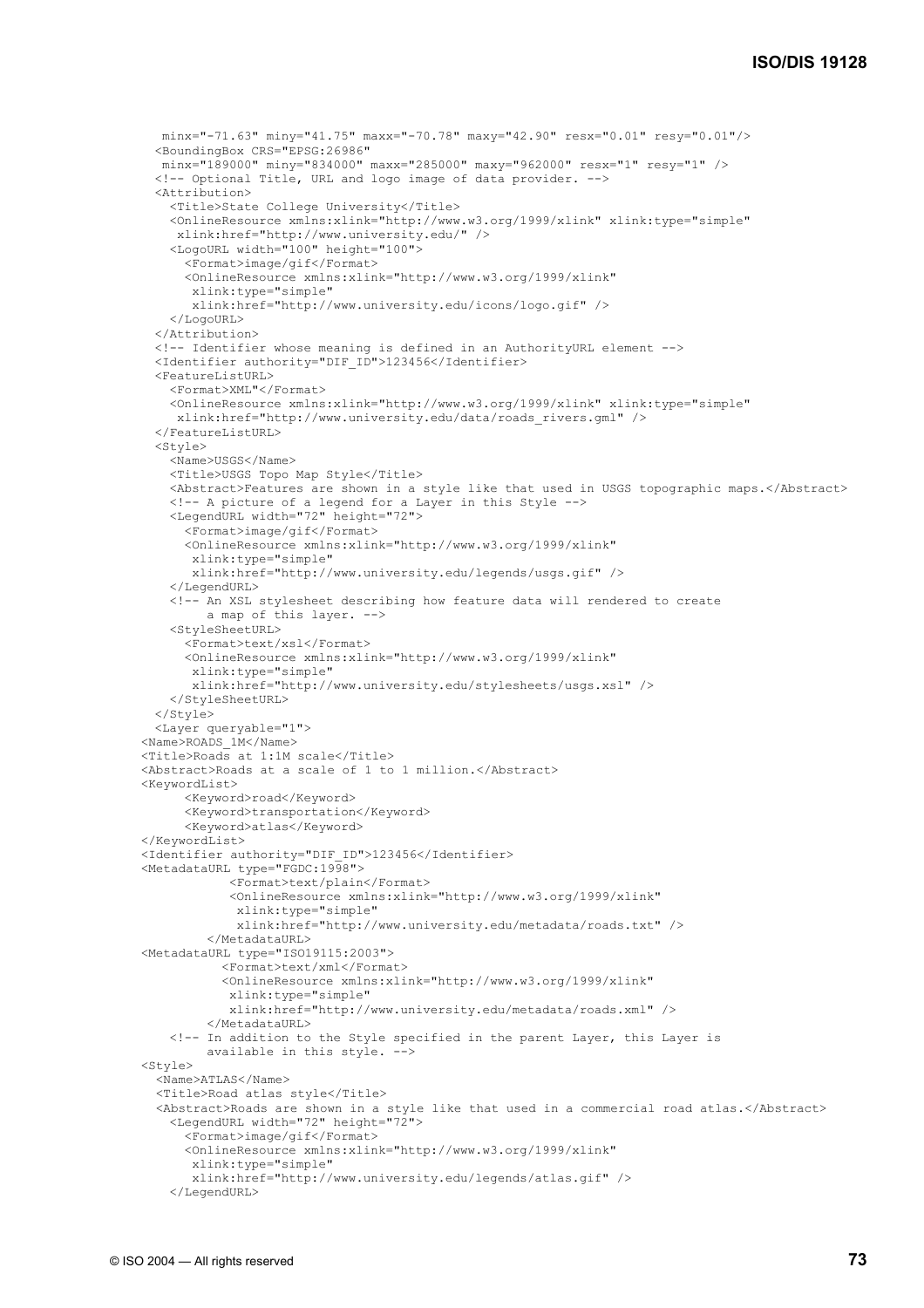# **ISO/DIS 19128**

```
 </Style> 
       </Layer> 
       <Layer queryable="1"> 
     <Name>RIVERS_1M</Name> 
     <Title>Rivers at 1:1M scale</Title> 
     <Abstract>Rivers at a scale of 1 to 1 million.</Abstract> 
     <KeywordList> 
           <Keyword>river</Keyword> 
           <Keyword>canal</Keyword> 
           <Keyword>waterway</Keyword> 
     </KeywordList> 
       </Layer> 
     </Layer> 
     <Layer queryable="1"> 
       <Title>Weather Forecast Data</Title> 
       <CRS>CRS:84</CRS> <!-- harmless repetition of common CRS --> 
       <EX_GeographicBoundingBox> 
         <westBoundLongitude>-180</westBoundLongitude> 
         <eastBoundLongitude>180</eastBoundLongitude> 
         <southBoundLatitude>-90</southBoundLatitude> 
         <northBoundLatitude>90</northBoundLatitude> 
       </EX_GeographicBoundingBox> 
       <!-- These weather data are available daily from 1999-01-01 through 
            2000-08-22. --> 
       <Dimension name="time" units="ISO8601" default="2000-08-22"> 
          1999-01-01/2000-08-22/P1D 
       </Dimension> 
       <Layer> 
     <Name>Clouds</Name> 
     <Title>Forecast cloud cover</Title> 
      \langle/Layer>
       <Layer> 
     <Name>Temperature</Name> 
     <Title>Forecast temperature</Title> 
       </Layer> 
       <Layer> 
     <Name>Pressure</Name> 
     <Title>Forecast barometric pressure</Title> 
              <!-- This Pressure layer is available at several elevations and times. --> 
          <Dimension name="elevation" units="EPSG:5030" /> 
          <Dimension name="time" units="ISO8601" default="2000-08-22"> 
            1999-01-01/2000-08-22/P1D</Dimension> 
          <Dimension name="elevation" units="CRS:88" default="0" nearestValue="1"> 
            0,1000,3000,5000,10000</Dimension> 
       </Layer> 
     </Layer> 
     <!-- Example of a layer which is a static map of fixed 
 size which the server cannot subset or make transparent --> 
 <Layer opaque="1" noSubsets="1" fixedWidth="512" fixedHeight="256"> 
       <Name>ozone_image</Name> 
       <Title>Global ozone distribution (1992)</Title> 
       <EX_GeographicBoundingBox> 
         <westBoundLongitude>-180</westBoundLongitude> 
         <eastBoundLongitude>180</eastBoundLongitude> 
         <southBoundLatitude>-90</southBoundLatitude> 
         <northBoundLatitude>90</northBoundLatitude> 
       </EX_GeographicBoundingBox> 
       <Dimension name="time" units="ISO8601" default="1992">1992</Dimension> 
     </Layer> 
     <!-- Example of a layer which originated from another WMS and has been 
          "cascaded" by this WMS. --> 
     <Layer cascaded="1"> 
       <Name>population</Name> 
       <Title>World population, annual</Title> 
       <EX_GeographicBoundingBox> 
         <westBoundLongitude>-180</westBoundLongitude> 
         <eastBoundLongitude>180</eastBoundLongitude> 
         <southBoundLatitude>-90</southBoundLatitude> 
         <northBoundLatitude>90</northBoundLatitude> 
       </EX_GeographicBoundingBox> 
       <Dimension name="time" units="ISO8601" default="2000">1990/2000/P1Y</Dimension> 
     </Layer> 
   </Layer> 
</Capability> 
</WMS_Capabilities>
```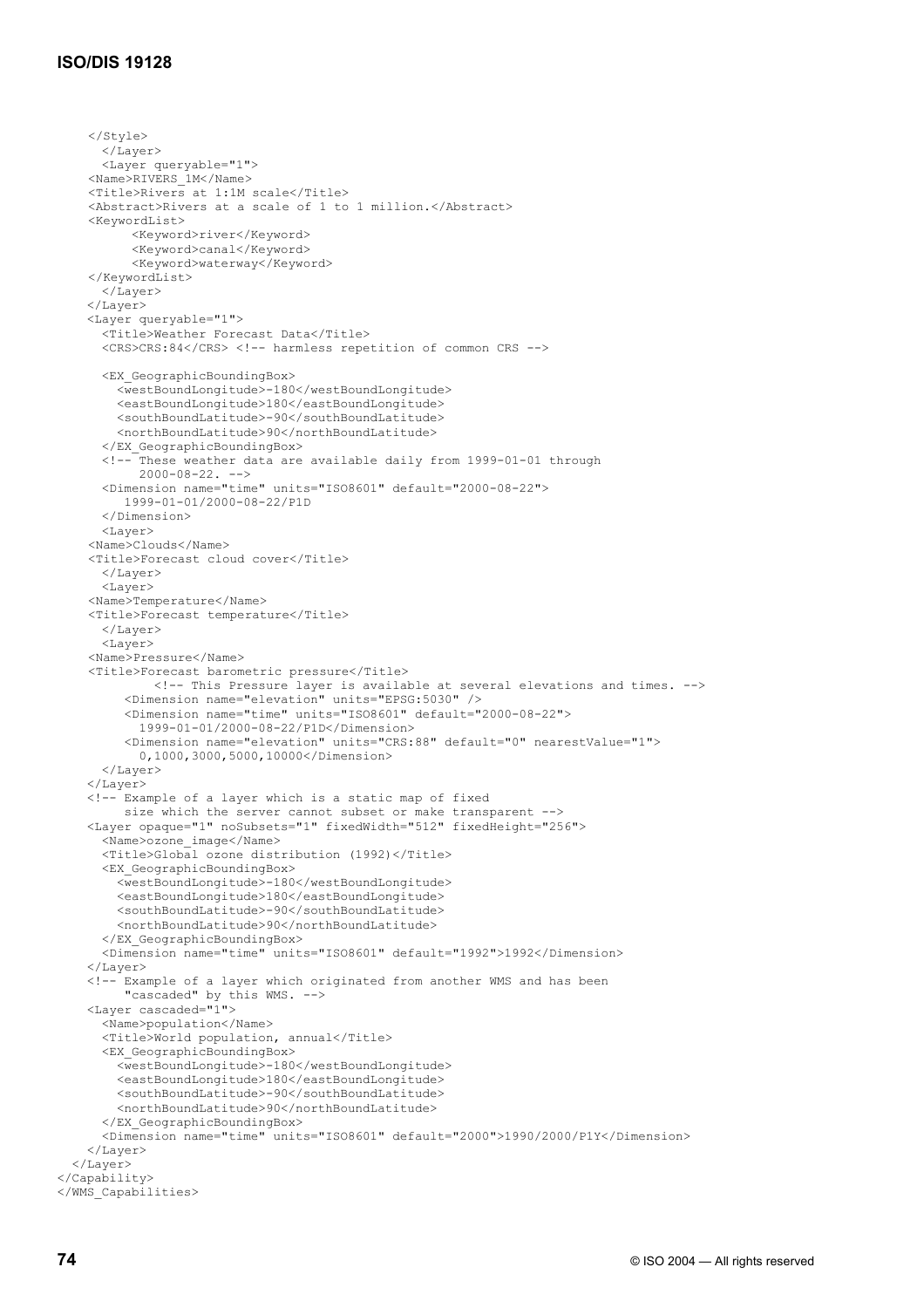## **H.2 Sample service exception XML**

As an aid to understanding and a guide for implementation, this Annex contains example XML which is valid according to the DTD in E.2.

This example XML may also be found online at <http://schemas.opengis.net/wms/1.3.0/>.

```
<?xml version='1.0' encoding="UTF-8"?> 
<ServiceExceptionReport version="1.3.0" 
   xmlns="http://www.opengis.net/ogc" 
   xmlns:xsi="http://www.w3.org/2001/XMLSchema-instance" 
  xsi:schemaLocation="http://www.opengis.net/ogc 
http://schemas.opengis.net/wms/1.3.0/exceptions_1_3_0.xsd"> 
<ServiceException> 
Plain text message about an error. 
</ServiceException> 
<ServiceException code="InvalidUpdateSequence"> 
Another error message, this one with a service exception code supplied. 
</ServiceException> 
<ServiceException> 
<![CDATA[ 
Error in module <foo.c>, line 42 
A message that includes angle brackets in text 
must be enclosed in a Character Data Section 
as in this example. All XML-like markup is 
ignored except for this sequence of three 
closing characters: 
|] |</ServiceException> 
<ServiceException> 
\leq ! [CDATA [
<Module>foo.c</Module> 
<Error>An error occurred</Error> 
<Explanation>Similarly, actual XML 
can be enclosed in a CDATA section. 
A generic parser will ignore that XML, 
but application-specific software may choose 
to process it.</Explanation> 
]]> 
</ServiceException> 
</ServiceExceptionReport>
```